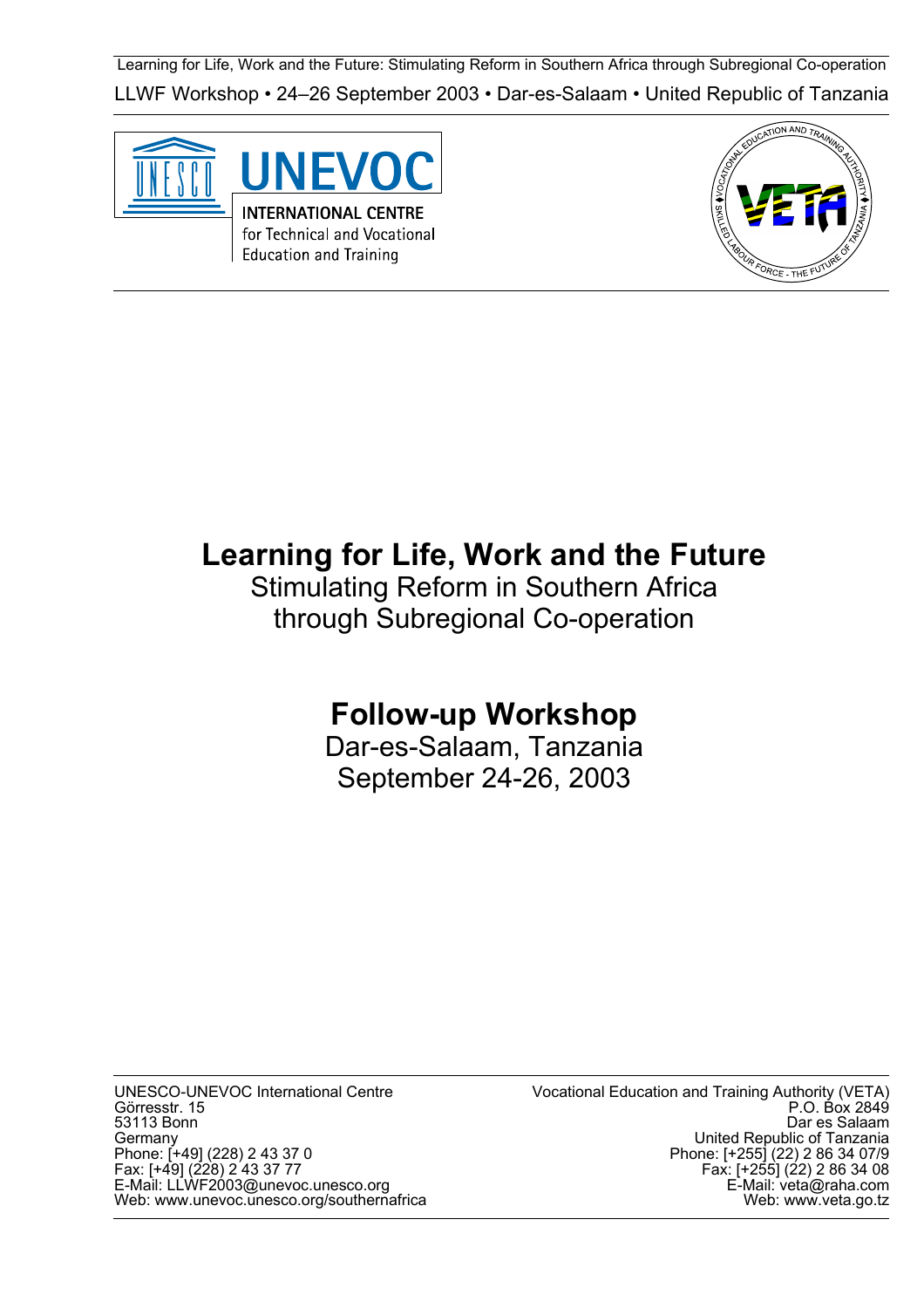Compiled by:

UNESCO-UNEVOC International Centre for Technical and Vocational Education and Training Görresstr. 15 53113 Bonn **Germany** Tel: [ +49] (228) 2 43 37-0 Fax: [ +49] (228) 2 43 37-77 E-mail: info@unevoc.unesco.org Website: www.unevoc.unesco.org

Printed by: www.druckcenter.de

This report can be downloaded in PDF format from: www.unevoc.unesco.org/southernafrica/workshop2003

All rights reserved © UNESCO 2005

The designations employed and the presentation of material throughout this publication do not imply the expression of any opinion whatsoever on the part of UNESCO concerning the legal status of any country, territory, city or area or of its authorities, or concerning its frontiers or boundaries.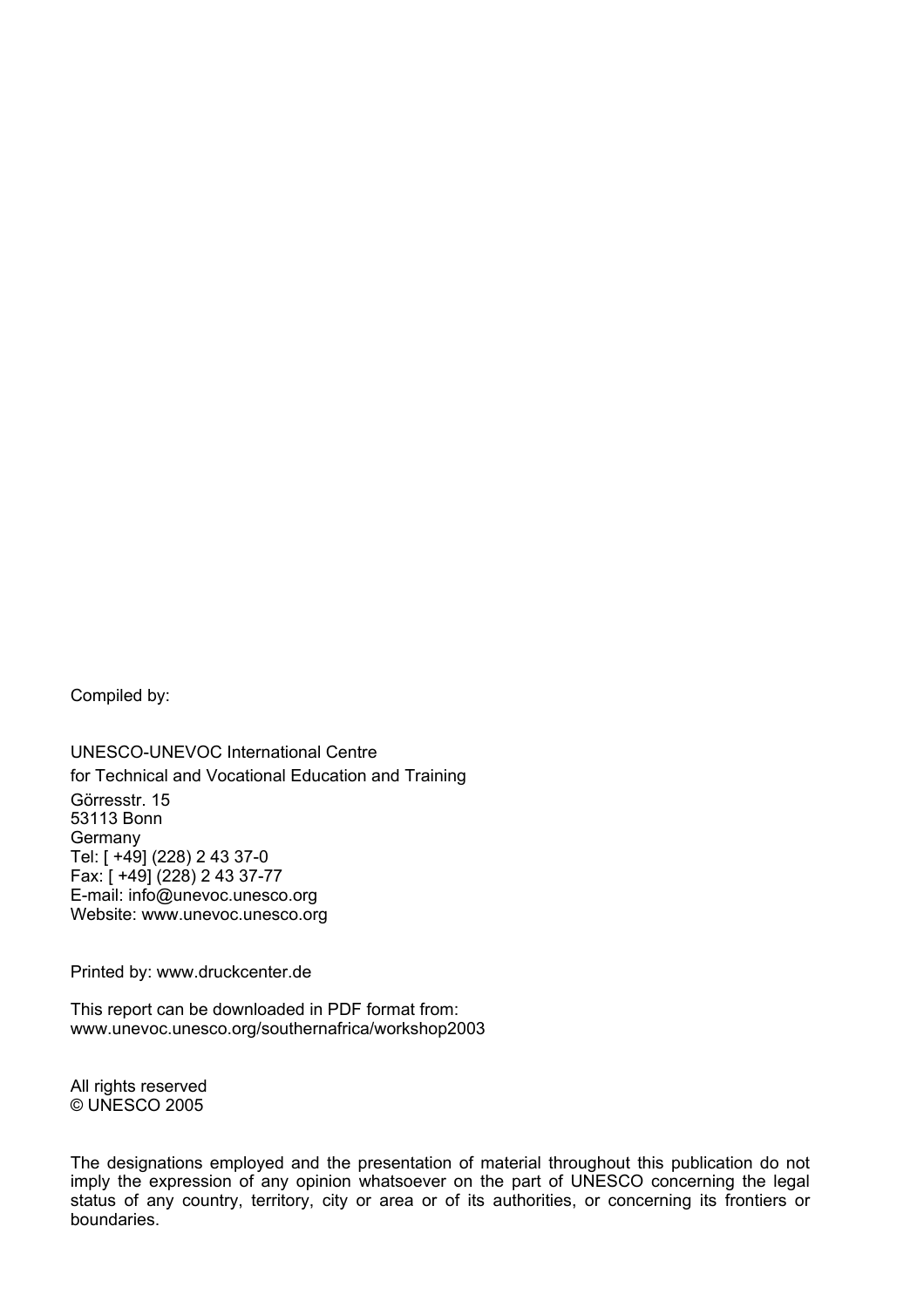# **Learning for Life, Work and the Future**

Stimulating Reform in Southern Africa through Subregional Co-operation

# **Follow-up Workshop**

Dar-es-Salaam, Tanzania September 24-26, 2003

#### **Acknowledgements**

The organisers of the Tanzanian workshop would like to thank the participants who contributed their time and expertise to ensure the objectives were met and concrete outputs were achieved during this workshop. We also wish to acknowledge and express our appreciation of the financial contributions from UNESCO and the German Federal Ministry of Economic Co-operation and Development. Likewise, with great appreciate we thank our host, the Tanzanian Government, for providing in-kind support and making the workshop possible.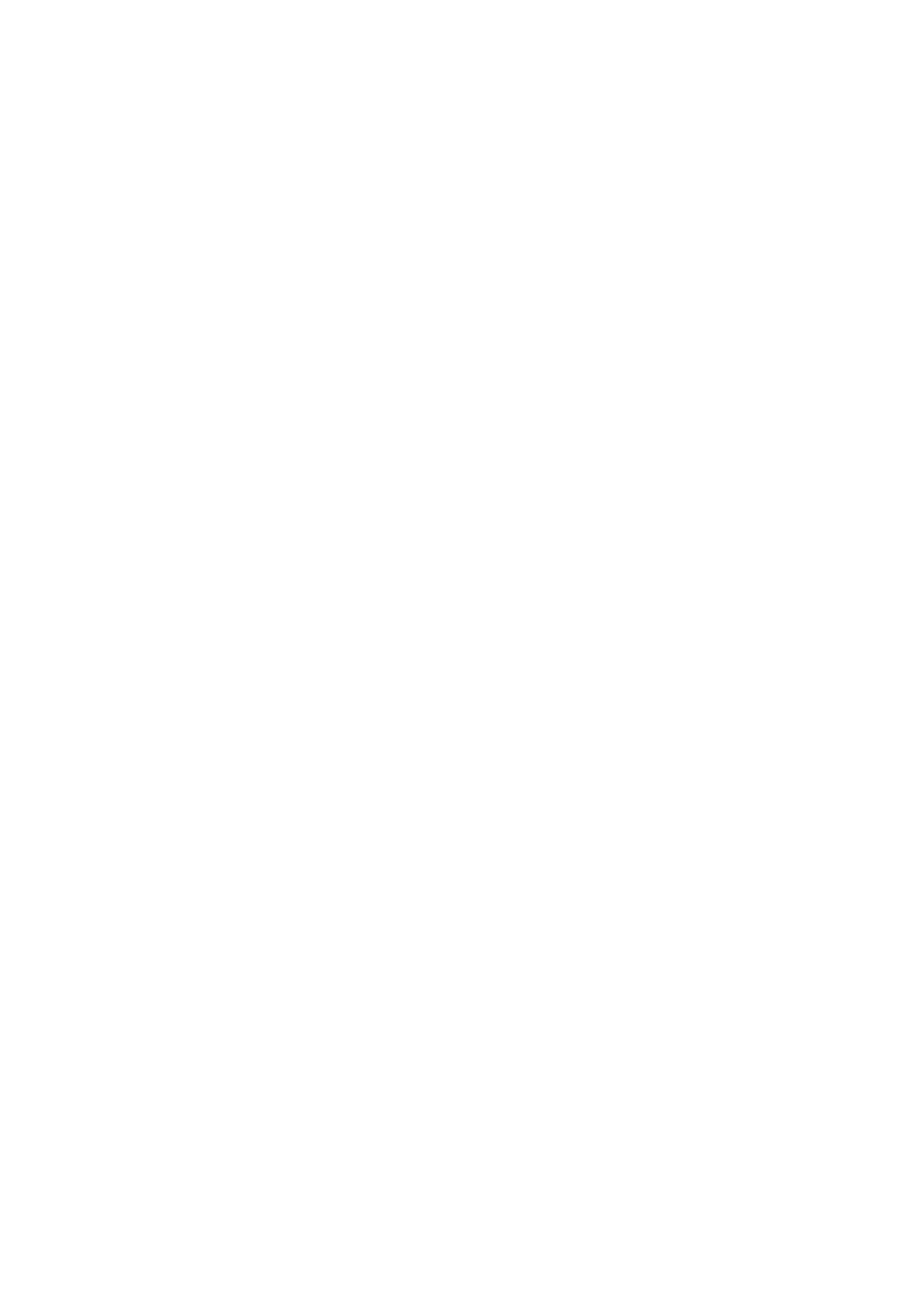## **The LLWF VETA/UNEVOC Workshop held in Dar-es-Salaam, Tanzania September 24-26, 2003**

| Opening Speech by the Honorable Minister for Science, Technology and                                                                                                                         |  |
|----------------------------------------------------------------------------------------------------------------------------------------------------------------------------------------------|--|
| Higher Education, Mr. Pius Ng'wandu (Member of Parliament) 16                                                                                                                                |  |
| Opening Address by the Representative of UNESCO, Mr. Hans Kronner 19                                                                                                                         |  |
|                                                                                                                                                                                              |  |
|                                                                                                                                                                                              |  |
| The Development of a Training Programme for the Unemployed and for the Informal                                                                                                              |  |
|                                                                                                                                                                                              |  |
|                                                                                                                                                                                              |  |
|                                                                                                                                                                                              |  |
|                                                                                                                                                                                              |  |
| KEEVY, James A., (South Africa): Planning the South African NQF Impact Study: Implications for a                                                                                             |  |
| MAHENGE, Binilith S., and CHACHAGE, Eng, E.J.: Computer Based Learning as an Instrument of                                                                                                   |  |
|                                                                                                                                                                                              |  |
| AHMAD, Mushir (Botswana): The Development of a Quality Assurance Programme for TVET System34<br>MNDEBELE, Comfort B.S and MKHONTA Solomon (Swaziland): Ensuring Relevance and Quality in the |  |
| PHOOLCHUND, Robin Krishraduth (Mauritius): Quality Assurance Procedures for TVET in Mauritius42                                                                                              |  |
| KAZONGA, E. (Zambia): The Development of a Quality Assurance Programme, Issues and Challenges in                                                                                             |  |
| the Provision of Quality Technical and Vocational Education and Training (TVET): A Case Study of                                                                                             |  |
|                                                                                                                                                                                              |  |
| RAZA, Stephen T. (Zimbabwe): The Development Of A Quality Assurance Programme For TVET:                                                                                                      |  |
|                                                                                                                                                                                              |  |
| RALERU, B. P. (Botswana): Strategies for Providing Quality Technical and Vocational Education and                                                                                            |  |
|                                                                                                                                                                                              |  |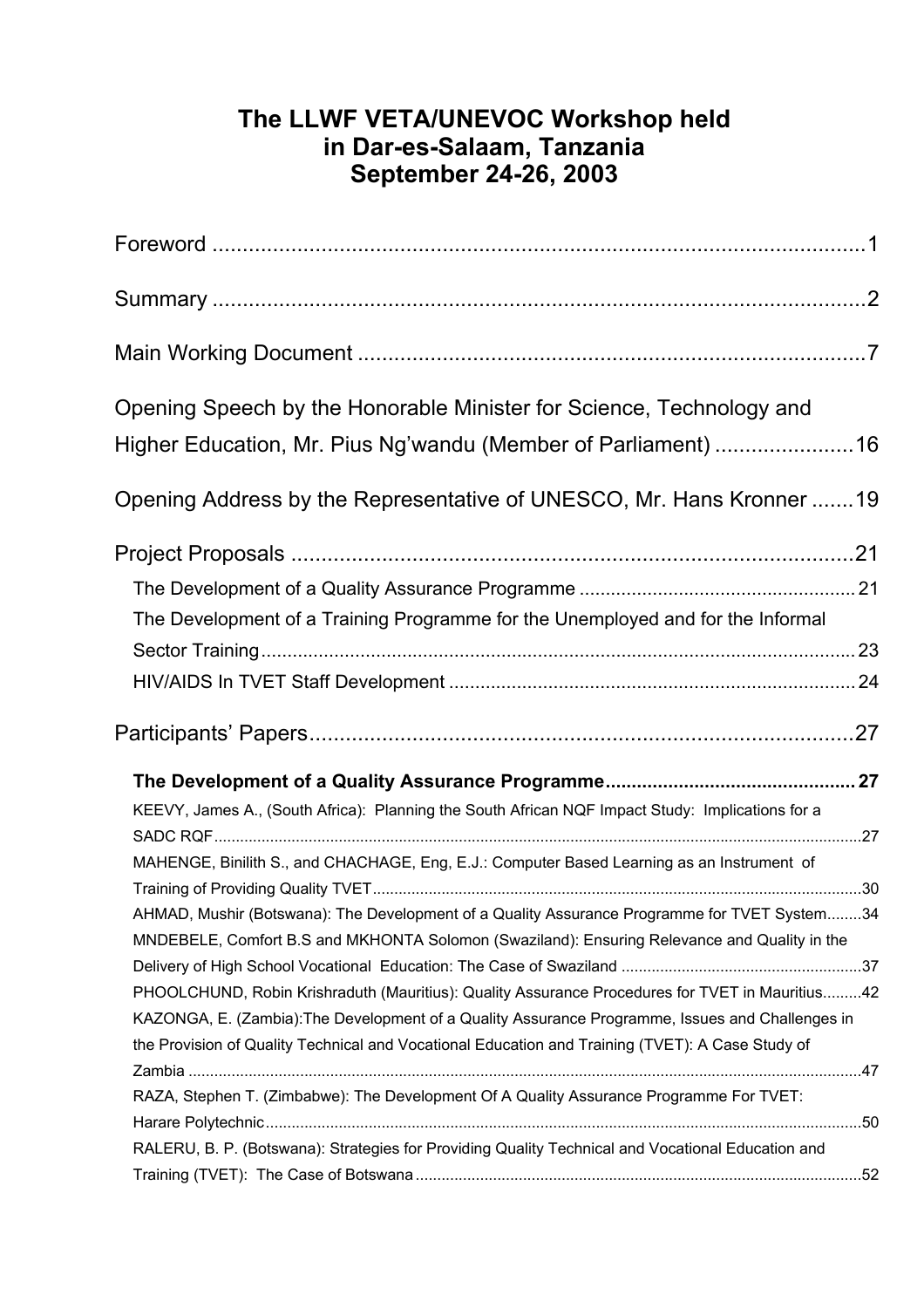## **The Development of a Training Programme for the Unemployed and for the**

| .54                                                                                                 |  |
|-----------------------------------------------------------------------------------------------------|--|
| ZUEDI N'SAFU, Marie Claire (Democratic Republic of Congo): Development of a Training Programme      |  |
|                                                                                                     |  |
| MNDEBELE, Comfort B.S., (Swaziland): School-to-Work Transition Strategies in Swaziland: Home        |  |
|                                                                                                     |  |
|                                                                                                     |  |
| GONDWE, Chiphafu Clement (Malawi): Informal Sector Outreach Programmes TVET 72                      |  |
|                                                                                                     |  |
| National Commission for UNESCO (Mauritius): Training For The Unemployed - The Programme of the      |  |
|                                                                                                     |  |
| United Nations Volunteers, United Republic of Tanzania: Support to Informal Construction Workers in |  |
| RAZA, Stephen T. (Zimbabwe): The Development of a Training Program for the Unemployed and for the   |  |
|                                                                                                     |  |
|                                                                                                     |  |
|                                                                                                     |  |
| TSVERE, Maria (Zimbabwe): Behavioral Change Models and Teaching Methods for Promoting               |  |
| Behavioral Change in TVET Institutions with a Focus on HIV/AIDS and Life Skills Education  90       |  |
| TSVERE, Maria (Zimbabwe): Designing and implementing a Life skills Curriculum Focusing on           |  |
|                                                                                                     |  |
|                                                                                                     |  |
|                                                                                                     |  |
|                                                                                                     |  |
|                                                                                                     |  |
|                                                                                                     |  |
|                                                                                                     |  |
| MOKOMANE, Neo Veronah (Botswana): Research Paper on HIV/AIDS in TVET Staff Development 108          |  |
| NDUNGURU, Bernadetta (United Republic of Tanzania): Integrating Life Skills into Vocational         |  |
|                                                                                                     |  |
|                                                                                                     |  |
| Note of appreciation by Mrs. Bernadetta Ndunguru, the Director of                                   |  |
| Vocational Education and Training, United Republic of Tanzania  113                                 |  |
| Closing Speech by Mr. N. Mbwanji, The Chairman of the Vocational                                    |  |
| Education and Training Board, United Republic of Tanzania  115                                      |  |
|                                                                                                     |  |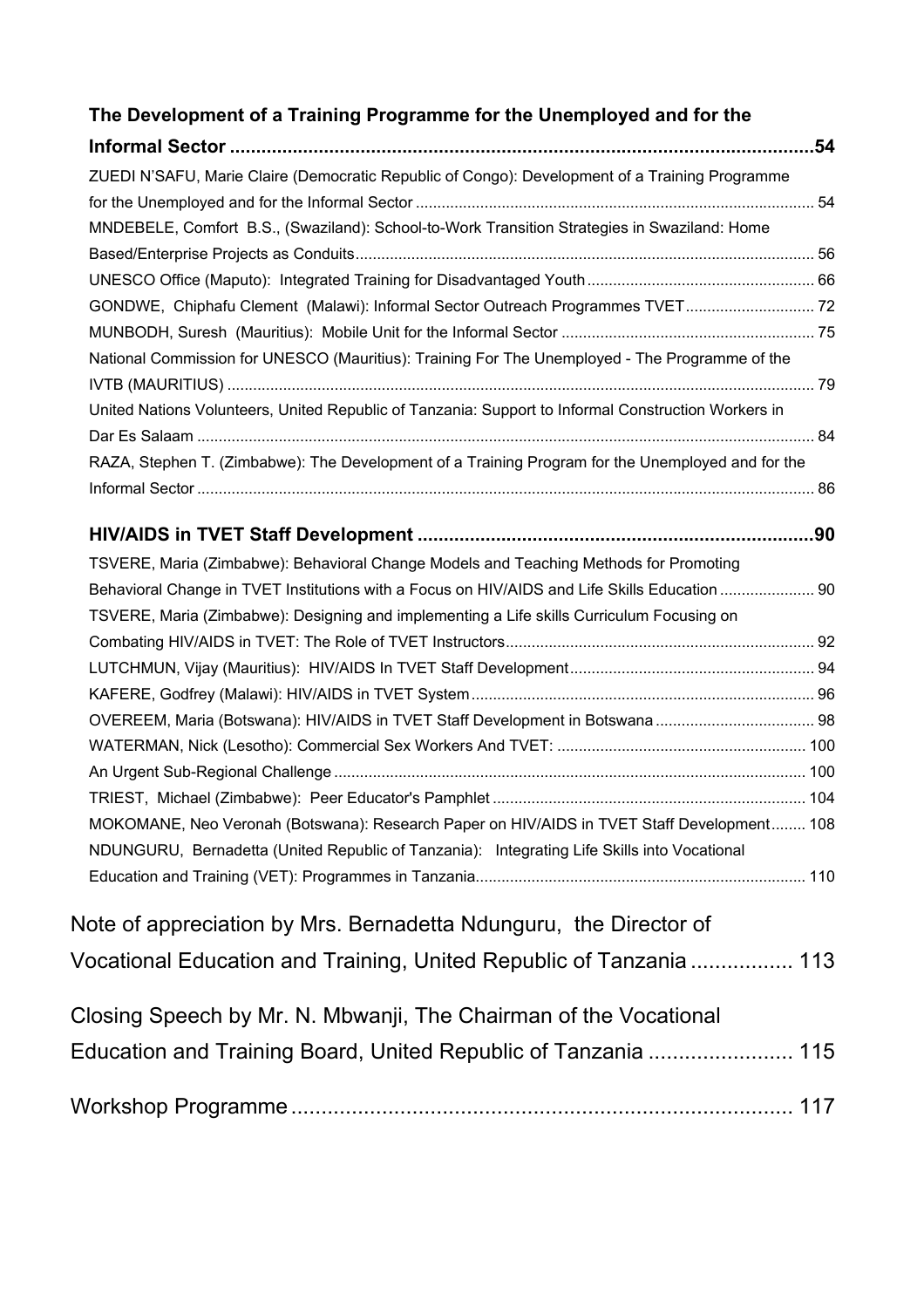### <span id="page-6-0"></span>**Foreword**

At UNESCO's Second International Congress on Technical and Vocational Education, held in the Republic of Korea in 1999, a range of recommendations concerning the development and improvement of technical and vocational education and training in Member States was adopted. While these recommendations received unanimous support, participants expressed the need to make them more operational. Consequently, the Department of Vocational Education and Training of the Ministry of Education of Botswana and the UNESCO-UNEVOC International Centre for Technical and Vocational Education and Training jointly elaborated an initiative entitled "Learning for Life, Work and the Future: Stimulating Reform in Southern African through Subregional Co-operation". This initiative was launched at a workshop in Botswana in December 2000.

Eight project proposals emerged out of the Botswana workshop. During the latter part of 2002, an agreement was reached to prepare a follow-up workshop that would focus on three projects that were of high concern to all Member States in the region, these projects being:

- The development of a quality assurance programme
- The development of a training programme for the unemployed and for the informal sector
- HIV/AIDS in TVET staff development.

The Vocational Education and Training Authority (VETA) in the United Republic of Tanzania graciously offered to host a follow-up workshop in collaboration with the UNESCO-UNEVOC International Centre in Bonn, to elaborate on these three project areas. Experts from Botswana, Zimbabwe and Norway were also invited to participate in the preparation of the workshop.

In September 2003 the Learning for Life, Work and the Future: Stimulating Reform in Southern *Africa* through Subregional Co-operation Follow-up Workshop took place in Dar-es-Salaam, Tanzania. The main objective of the workshop was to provide an opportunity for members of the UNEVOC Network and other stakeholders from the Southern African Development Community (SADC) Member States to develop greater collaboration in the three chosen project areas.

As Director of the UNESCO-UNEVOC International Centre I am pleased to present the report of this fruitful workshop. Through the collaboration of the German Federal Ministry of Economic Cooperation and Development and the Government of Tanzania, the bottom-up approach at workshops like this one in Dar-es-Salaam show how innovative regional solutions can be discussed and operationalised in fruitful and effective ways.

Luna Procéder

Rupert Maclean **Director** UNESCO-UNEVOC International Centre for Technical and Vocational Education and Training Bonn, Germany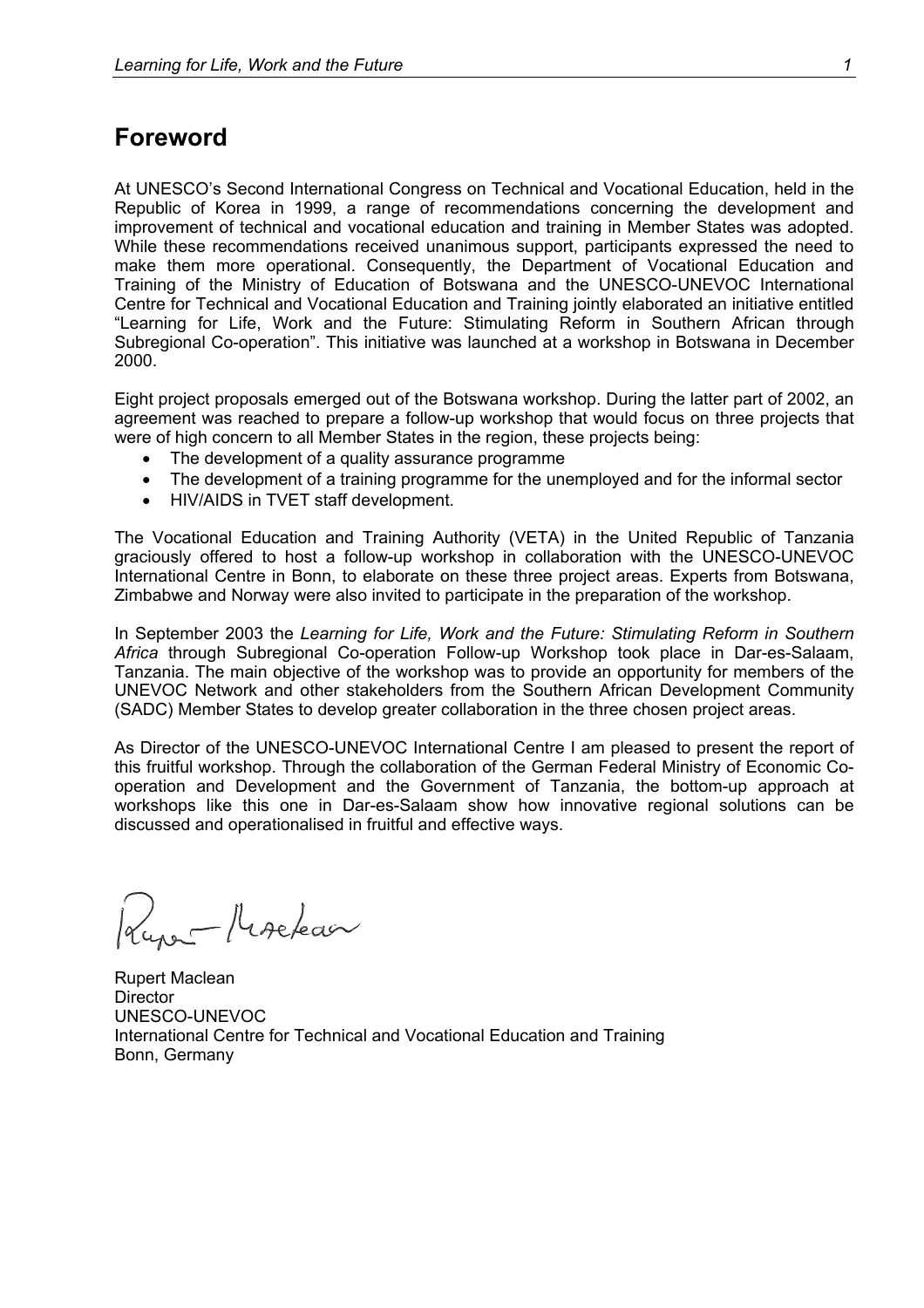# <span id="page-7-0"></span>**Summary**

### **Introduction**

This workshop is a follow-up to an initiative entitled Learning for Life, Work and the Future: Stimulating Reform in Southern Africa through Sub-Regional Co-operation (LLWF), which was officially launched at a workshop in Gaborone, Botswana in December 2000. This was a joint effort between the Ministry of Education, Botswana, and the UNESCO-UNEVOC International Centre, Bonn, Germany.

Eight project proposals emerged from the initial workshop:

- 1. Enhancing access to effective technical and vocational education and training (TVET): a feasibility study
- 2. The development of a quality assurance programme
- 3. Professional staff development programme in TVET
- 4. The development of an information and communication technologies programme
- 5. The development of a training programme for the unemployed and for the informal sector
- 6. The development of a regional qualifications framework
- 7. HIV/AIDS in TVET staff development
- 8. Information, knowledge management, networking

The above project proposals have so far developed at various levels and speeds. During the latter part of the year 2002, an agreement was reached to prepare a workshop that would focus in particular on projects 2, 5 and 7. The Vocational Education and Training Authority (VETA) in the United Republic of Tanzania requested to host the workshop in mid-2003 in collaboration with the UNESCO-UNEVOC International Centre in Bonn. Experts from Botswana, Zimbabwe and Norway were also invited to participate in the preparation of the workshop.

The main objective of the workshop was to provide an opportunity for members of the UNEVOC Network and other stakeholders from the Southern African Development Community (SADC)<sup>1</sup> Member States to develop their collaboration in these project areas:

- The development of a quality assurance programme
- The development of a training programme for the unemployed and for the informal sector
- HIV/AIDS in TVET staff development.

To facilitate the discussion on collaboration, TVET experts from SADC Member States were invited to submit discussion papers on one or two of the three key topics mentioned above. The submitted papers included issues such as:

- Analysis of the situation, including past and present reforms/development
- Strengths and weaknesses of the country's response to the challenges
- Current needs for improvement

1

- Potential areas of collaboration within the sub-region
- Donors and international supporters that are/have been active in the country's initiatives.

Participants were expected to do some stocktaking in these three areas and develop patterns of collaboration within SADC that would facilitate the sharing of information and expertise, stimulate joint development efforts and establish networks among stakeholders engaged in the three above areas.

Altogether 30 papers were submitted and reviewed by the main resource person with the assistance of key personnel from UNEVOC and VETA. Most of the experts who submitted papers were invited to the workshop. There were 60 participants from Botswana, Lesotho, Malawi, Mauritius, Mozambique, Botswana, Mauritius, Zambia, Zimbabwe and Tanzania (which constituted almost 50% of the total). Some resource persons from South Africa, Germany and UNESCO were also among the participants.

 $<sup>1</sup>$  SADC is made up of the following member states: South Africa, Angola, Botswana, Democratic Republic</sup> of Congo, Lesotho, Malawi, Mauritius, Mozambique, Namibia, Seychelles, Swaziland, Tanzania, Zambia and Zimbabwe.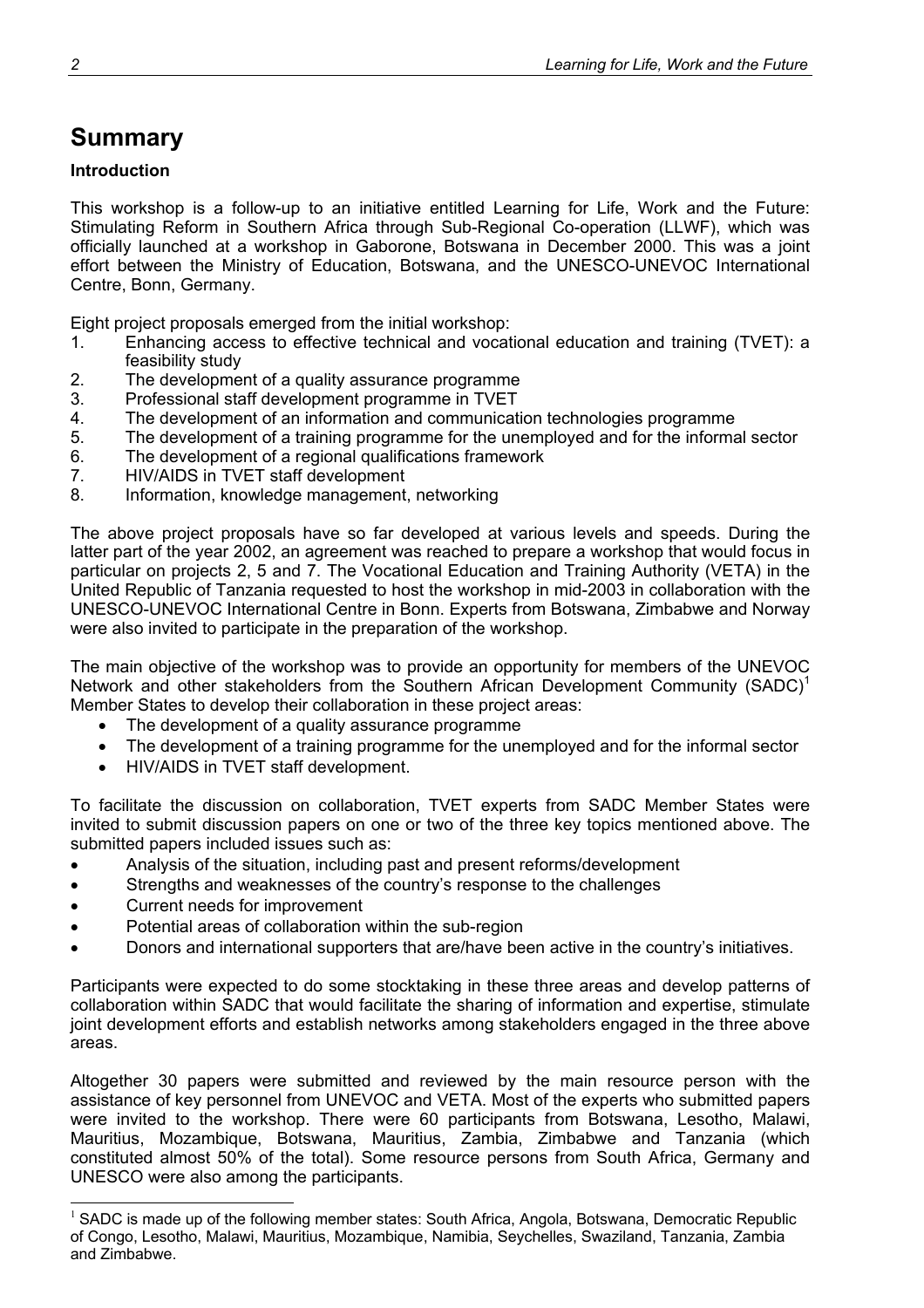#### **Opening Plenary Sessions**

There were two opening plenary sessions. The first one, which was mainly technical, took place on Wednesday, September 24<sup>th</sup>, 2003 at White Sand Hotel, the venue of the workshop. The Acting Director General of the Vocational Education and Training Authority (VETA) of Tanzania, Mr. Nicholas Mbwanji, welcomed the participants to Dar-es-Salaam. In his opening address Mr. Mbwanji gave an overview of VETA, regarding its status, mandate, mission and functions. This was followed by a short statement by Mr. Mogotsa Kewagamang, Director of Vocational Education and Training, Ministry of Education, Botswana, who gave the perspectives of LLWF within the SADC context. The participants were informed in particular that the LLWF projects had been explicitly endorsed by the SADC Human Resource Ministers in Mauritius in July 2002.

Mr. Hans Krönner (UNESCO-UNEVOC International Centre in Bonn) and Ms. Bernadetta Ndunguru (VETA, Tanzania) highlighted the objectives and purpose of the workshop. They emphasised the point that this was a workshop, not a seminar or conference. There was therefore a need to analyse the situations pertaining to each country, including past and present reforms/development and improvements as well as weaknesses and bottlenecks.

The session was concluded by a presentation of the *Main Working Document* by the main resource person, Mr. J.R. Swartland. He informed the participants that this document was based on their papers. Quoting from the various participants' papers, he noted that there were similarities between them relating to achievements and reforms, as well as to problems and obstacles encountered as countries continue to tackle the challenges and issues raised at the initial Botswana LLWF workshop of December 2000.

The second opening plenary session was the official one in the presence of the Honourable Pius Ng'wandu (MP), Minister for Science, Technology and Higher Education, Tanzania. In his opening remarks, the Minister reaffirmed the view that Technical and Vocational Education and Training (TVET) is one of the most powerful tools with which to improve the quality of life, to eradicate poverty, and to give people, both youth and adults, the power to be effective in their chosen fields of specialisation. He stressed the need for TVET to provide the skills needed for various employment opportunities including self-employment; skills which should empower people to play an active role in the development agenda, and help to narrow economic and gender disparities while preserving the integrity of the environment. The Minister also mentioned that, like other SADC Member States, Tanzania continues to face a number of challenges in the development of technical and vocational education and training: programmes are supply-oriented instead of demand driven; access and equity is elusive; the quality of programmes is poor and management capacity is inadequate. The Minister concluded by reminding the participants that lifelong learning is crucial: "Young people need to develop an appreciation for learning together… and to become lifelong learners".

Mr Hans Krönner, Chief, Information and Networks, UNESCO-UNEVOC International Centre, Bonn, speaking on behalf of UNESCO and the UNESCO-UNEVOC International Centre, thanked the Vocational Education and Training Authority for hosting the workshop and congratulated them on their excellent preparations. Regarding the role of UNESCO in TVET, he said this was one of the priority areas identified by Member States, since it promotes socio-economic development which benefits individuals, families, communities and society at large. TVET systems have the potential to combat poverty, because the training is closely linked to the world of work and to the demands of the informal sector, thus empowering individuals through skills development. The UNESCO-UNEVOC International Centre provides technical support to strengthen and upgrade TVET worldwide. He concluded his remarks by stressing the importance of regional co-operation and stating that the existing diversification of environment and approaches to TVET should not be looked upon as a barrier but rather as a rich resource that we should all utilise.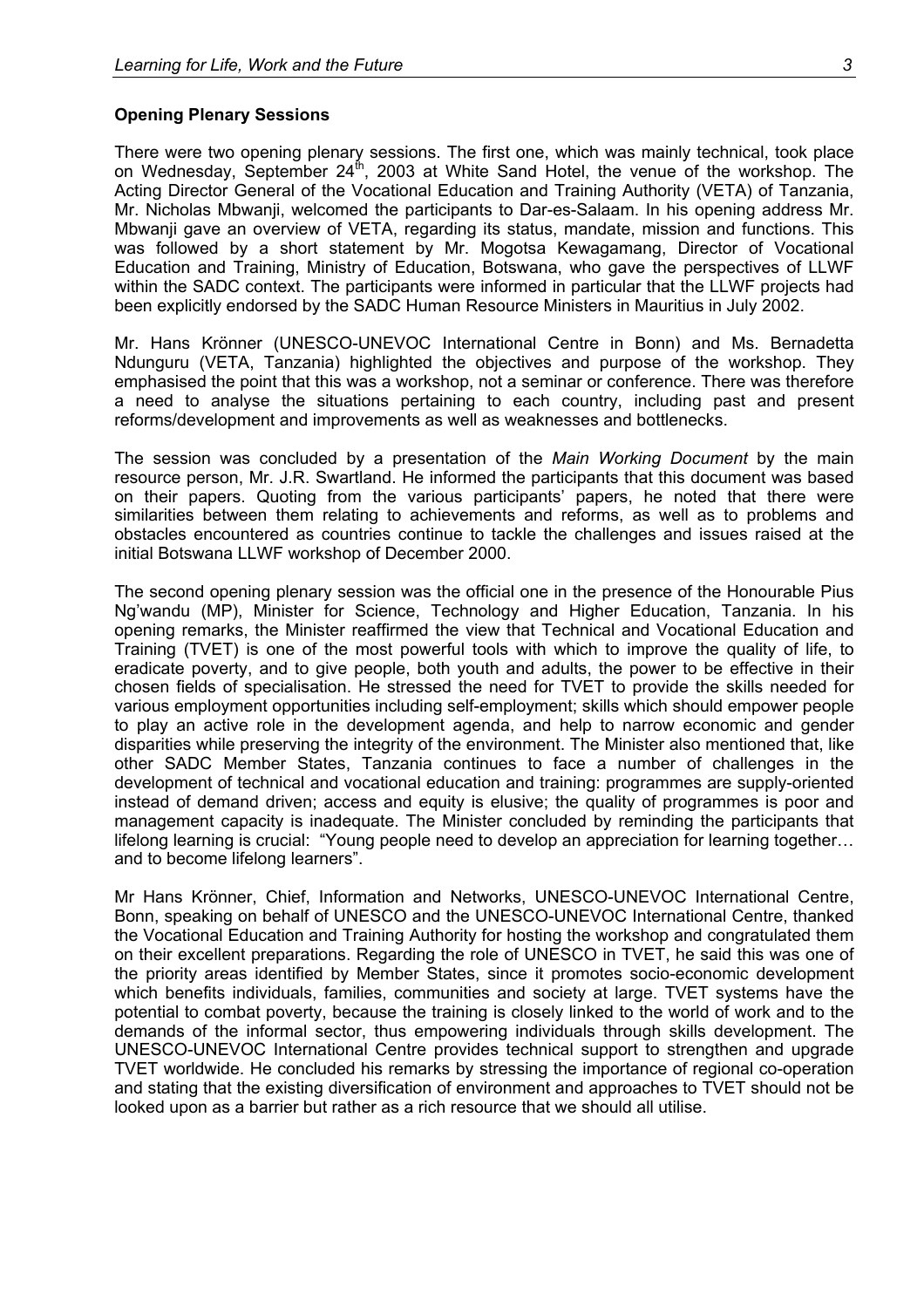### **Workshop Organisation**

The sixty workshop participants were divided into three pairs of working groups, corresponding to the three key areas already mentioned. Logistical support was provided by the staff of VETA and of UNESCO-UNEVOC International Centre.

Based on the experience of the initial workshop on LLWF held in Botswana in 2000, it was agreed that the groups needed guidance to achieve the following outcomes:

- Taking stock of what has been done analysing areas of achievement and problems;
- Exploring strategies for joint development efforts in areas such as planning and research;
- Developing patterns of collaboration within SADC that would facilitate the sharing of information and expertise;
- Establishing networks among all stakeholders engaged in the areas under discussion.

Ms Michele Neuland, a professional of the Neuland and Partner Consultancy, was therefore engaged as the main moderator to train as moderators twelve selected participants who had taken part in the Botswana workshop. These were charged with the task of guiding and facilitating discussions. Although the short-term goal of this training was familiarisation with the elements and techniques of moderation, in the long-term it was intended that the participants should be able to use this method within their own working environments.

The training was based on communication techniques which pursue the following principles:

- Active participation of all, which increases acceptance of the end result because it is perceived as a joint responsibility
- This can be achieved through permanent visualization written documentation which helps to keep participants on track and prevents endless discussion.

The advantage of this procedure is that it ensures universal participation, visual structuring and flexibility, with documentation using coloured cards to note important conclusions or agreements. This training took place two days before the workshop. The members of the LLWF Steering Committee also participated in this preparation so that they could assist the moderators with reporting and monitoring throughout the workshop. They also ensured that important documents were drafted in the agreed format for presentation at the plenary sessions.

### **Workshop Proceedings**

With the assistance of the Main Resource Person and the Chief Moderator, each pair of working groups addressed one of the following topics:

- The Development of a Quality Assurance Programme
- The Development of a Training Programme for the Unemployed and for the Informal Sector
- HIV/AIDS in Staff Development.

Using the above methodology, and with the 'just-trained' moderators as facilitators, the groups identified and developed the following project proposals.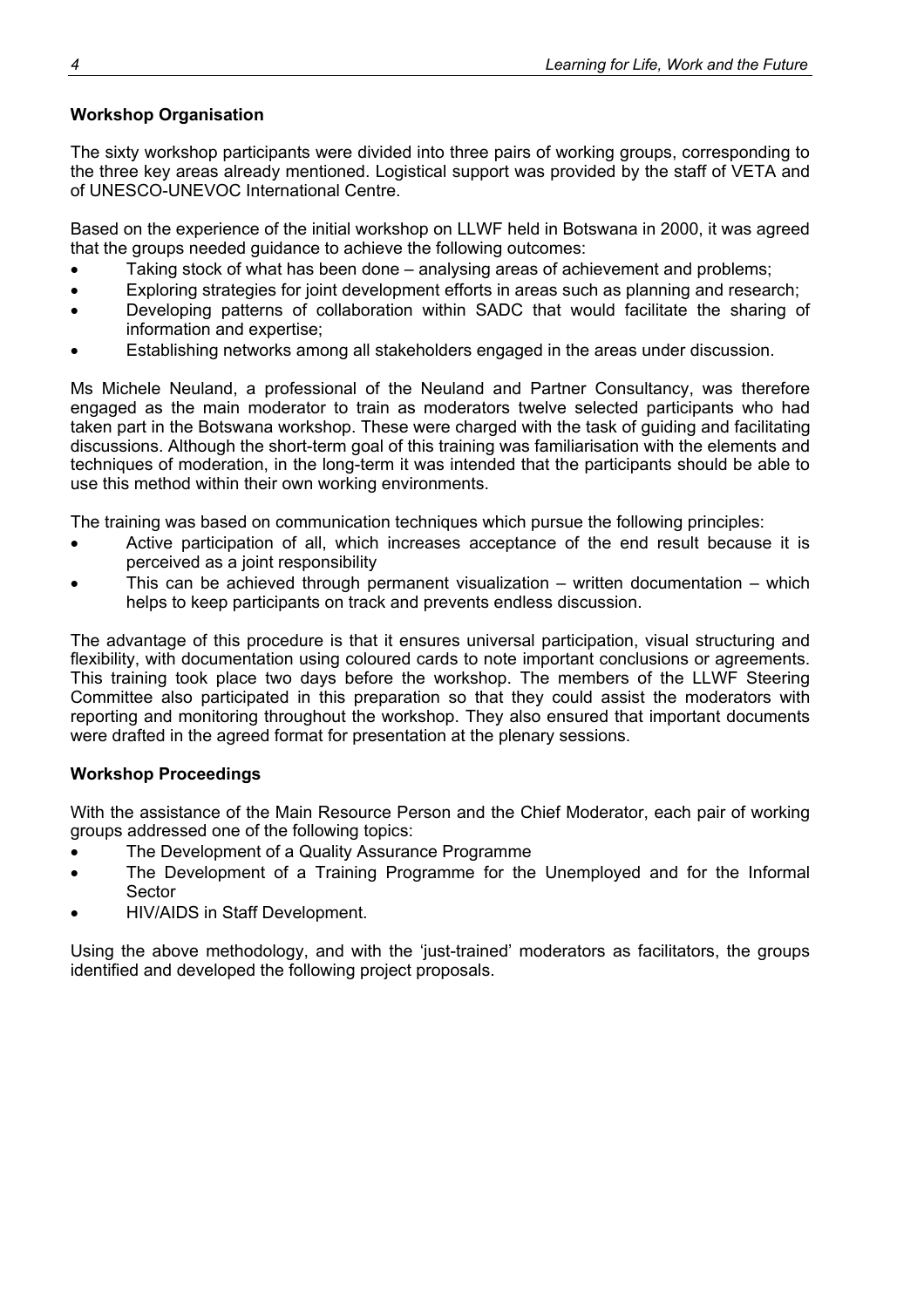### **Project Proposals**

| Groups 1 & 2                     | The Development of a Quality Assurance Programme                     |
|----------------------------------|----------------------------------------------------------------------|
| 1 <sup>st</sup> Project Proposal | Developing a quality assurance system for TVET                       |
| <b>Project Objectives</b>        | To establish/improve/maintain quality management in TVET             |
| 2 <sup>nd</sup> Project Proposal | Capacity Building within TVET                                        |
| <b>Project Objectives</b>        | To ensure sustainable provision of TVET programmes in the sub-region |

| Groups 3 & 4                     | <b>HIV/AIDS in TVET Staff Development</b>                                               |
|----------------------------------|-----------------------------------------------------------------------------------------|
| 1 <sup>st</sup> Project Proposal | Integration of Life Skills with regard to HIV/AIDS in TVET curricula                    |
| <b>Project Objectives</b>        | To ensure that life skills programmes are integrated into TVET curricula                |
| 2 <sup>nd</sup> Project Proposal | <b>Staff Development in Life Skills</b>                                                 |
| <b>Project Objectives</b>        | To ensure that TVET staff at all levels are trained in HIV/AIDS-related<br>life skills. |

| Groups 5 & 6              | Training for the Unemployed and the Informal Sector                                                                                                                                |  |  |  |
|---------------------------|------------------------------------------------------------------------------------------------------------------------------------------------------------------------------------|--|--|--|
| <b>Project Proposal</b>   | Improving training systems for the informal sector to eradicate poverty                                                                                                            |  |  |  |
| <b>Project Objectives</b> | • To ensure that appropriate training policies are developed for<br>the informal sector<br>To put in place effective and efficient management training for<br>the informal sector. |  |  |  |

### **Presentation of Project Proposals with Participation of International Partners**

The Working Groups presented summaries of the revised project proposals, which were discussed with the participation of the donor agencies present. This was followed by a presentation entitled "Trends in Donor Policies in Technical and Vocational Education and Training" by Halfdan Farstad from Norway. The main objective of the presentation was to provide information that would hopefully become useful in the follow-up action on project proposals that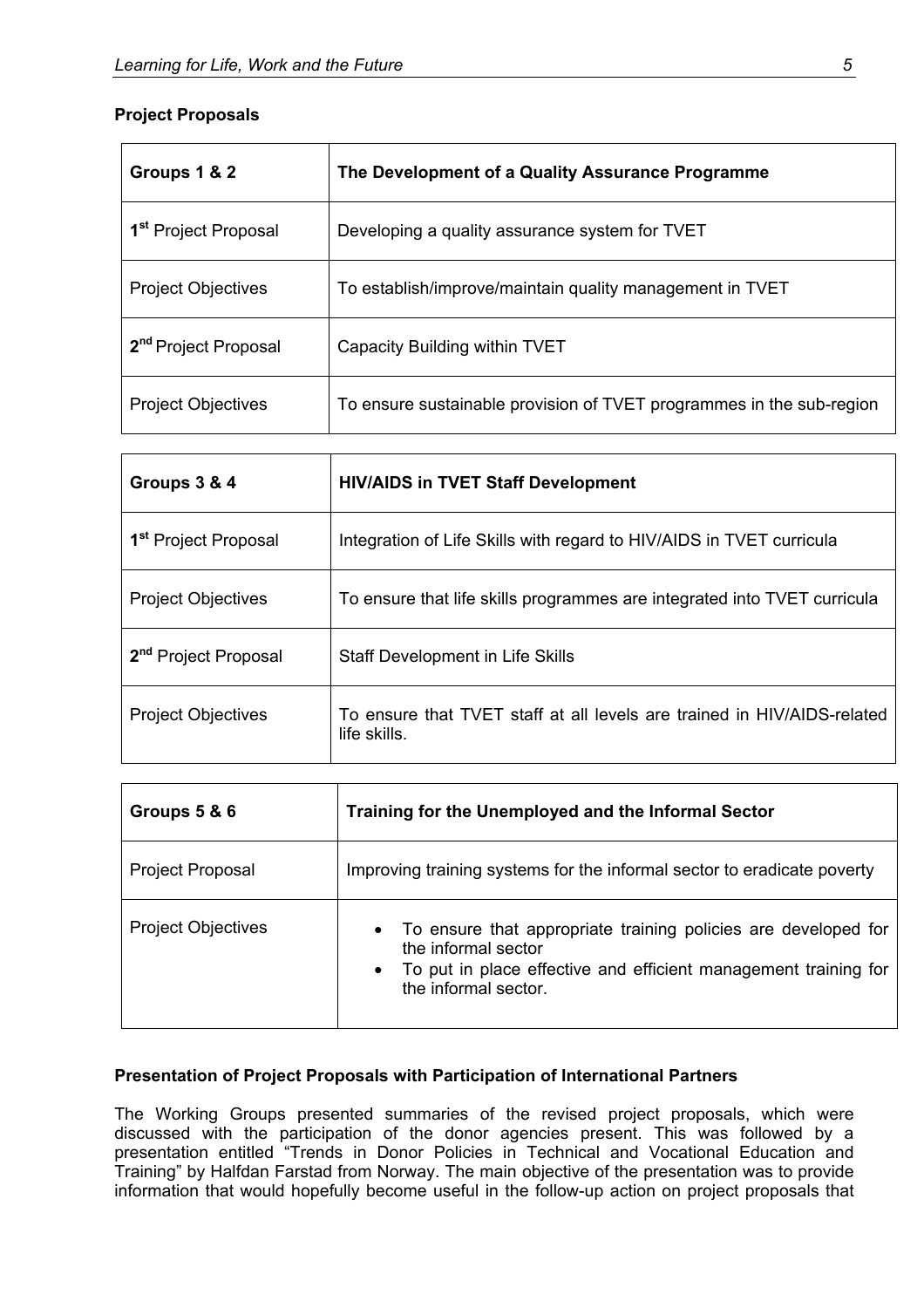had just been discussed. Mr. Farstad highlighted the following limitations regarding donor policies:

- Donor policies are not based on thorough investigation of members states policies;
- Development co-operation is in constant transition policies, strategies, priorities and conditionalities;
- Strategies and approaches vary between countries and regions, and even within the SADC sub-region.

His presentation endorsed the view of the move towards sector-wide approaches – that is, from separate to basket funding – thus supporting co-ordination and the move from public to private sector focus, though funds are still channelled through governments. Donors are more likely to support programmes that are relevant and outcome-based, that involve the private sector, and that focus on the informal sector. Skills development is one component with broader interventions on issues such as poverty reduction strategies, private sector development and the fight against HIV/AIDS, more readily attract donor support.

The representative of the Norwegian Agency for Development Cooperation (Norad), Ms. Hein, said there were possibilities for NORAD to provide support to TVET programmes, especially in the reform processes where joint funding would be preferable. Like most donor agencies, the emphasis is on poverty alleviation and private sector development. The United Nations Volunteers (UNV) representative informed the participants that most volunteers serve in areas within the HIV/AIDS programmes. The emphasis is on capacity building within Member States, and UNV is prepared to work with the LLWF initiative in this area.

### **The Way Forward**

This workshop was a stocktaking follow-up workshop of the initial LLWF workshop held in Gaborone, Botswana in the year 2000. Therefore the outcomes are suppose to consolidate the activities proposed at that workshop whose main objective was the development of South – South co-operation among participating countries.

Through Ms. Ndunguru, the Vocational Education and Training Authority (VETA) will review the workshop budget under contract between UNESCO-UNEVOC and VETA and seek to identify an expert or consultant to refine the project proposal skeletons that emerged from the workshop. Funds permitting, the proposed consultant will be contracted by the UNESCO-UNEVOC International Centre in Bonn to elaborate on the project proposals.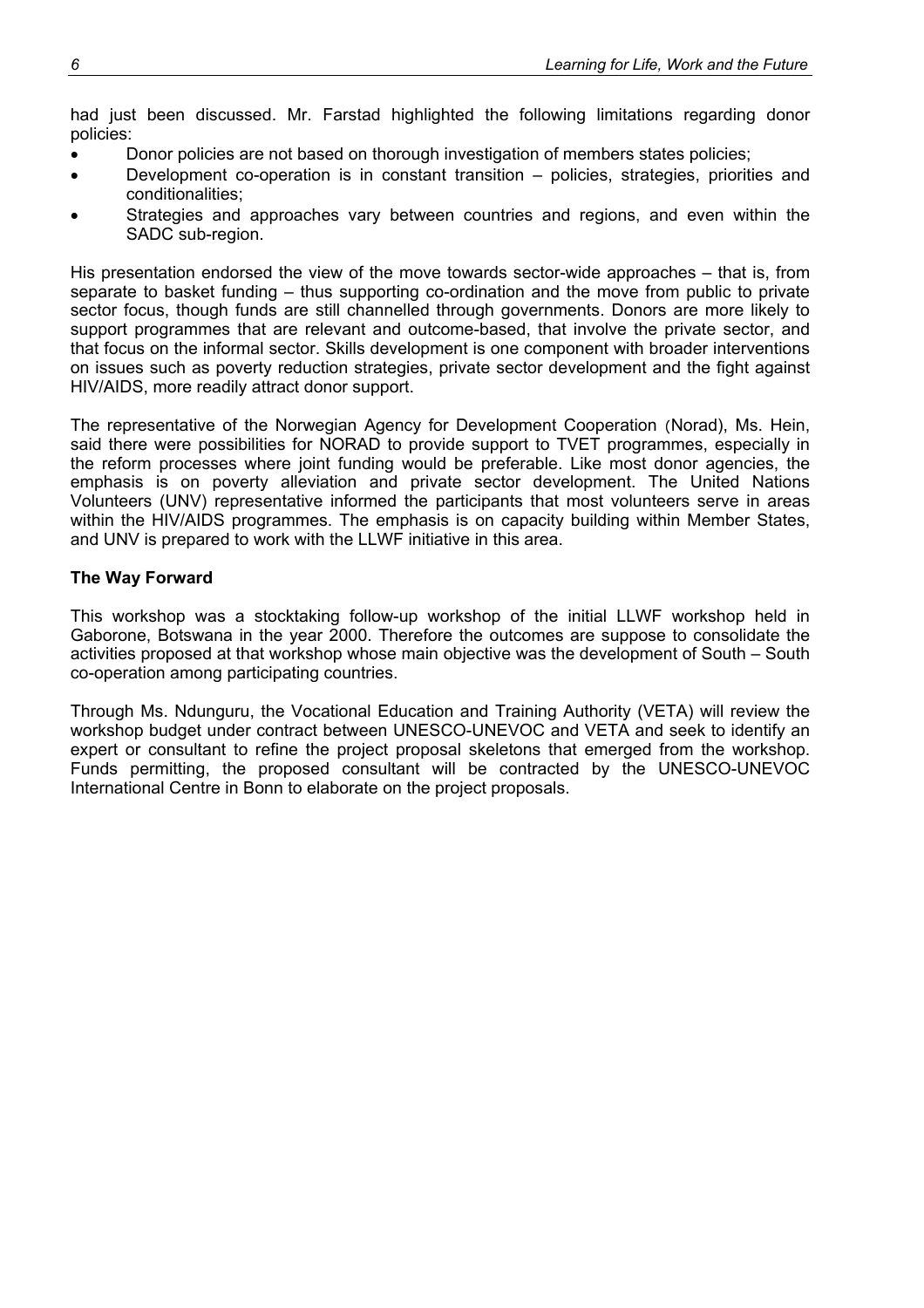# <span id="page-12-0"></span>**Main Working Document**

By Jakes R. Swartland

### **Introduction**

Let us remind ourselves that this is a workshop, not a seminar or conference, following up the workshop held in Gaborone, Botswana in December 2000 entitled Learning for Life, Work and the Future (LLWF). Participants then expressed the need for increased information sharing and networking in the field of Technical and Vocational Education and Training (TVET). Papers submitted at that workshop mentioned reforms and developments that had been put in place to improve not only the quality of TVET but also management and coordination. These reforms also revealed areas of commonality with respect to the structural constraints within which countries operate, the needs and conditions they attempt to address, key areas of priority, development strategies and, most importantly, implementation problems.

During the LLWF workshop the following key areas were identified:

- The need to widen access and expand equal opportunities to include disadvantaged groups
- The need to increase formal sector opportunities for TVET graduates through targeted programmes
- The need to improve the quality of training in the informal sector and for self-employment
- The need to improve the quality of the teaching staff through professional development programmes
- The need to harness the potential of the new information technologies to provide technology-based learning and to widen access
- The need to introduce proper articulation, accreditation and recognition mechanisms
- The need to acknowledge and address the impact of HIV/AIDS on TVET structures and delivery.

The focus elicited during the workshop was on the need to improve the quality of TVET. Concepts and criteria for the pursuit of quality, as identified by the various participants, were broad-ranging, but the central core was that TVET should be flexible, adaptable and innovative in order to meet the needs of both trainees and Member States, and to take into consideration local, sub-regional and global concerns in terms of TVET content, delivery and assessment procedures.

As a follow-up to the Gaborone LLWF Workshop in 2000, the Ministry of Education (Botswana), through the Department of Vocational Education and Training and the UNESCO-UNEVOC International Centre in Bonn, submitted a paper to the Working Group for International Cooperation in Skills Development in September 2001 at Interlaken, Switzerland. In this paper several interventions were identified and these included:

- Efficient information gathering and sharing processes and procedures
- Articulation of training assessment procedures and certification
- Effective TVET delivery through quality assurance.

It should also be noted that LLWF is closely linked to the SADC Protocol on Education and Training, in particular Article 6, Chapter 3, which clearly spells out specific areas of cooperation relating to TVET. Some of these are relevant to this workshop. For example:

- The need 'to move the vocational education and technical training system towards comparability, harmonization and eventual standardization'
- 'Joint development provision and exchange' of TVET materials
- Networking through the 'exchange of experiences, ideas and information to broaden knowledge base'
- Development of an accreditation system for TVET so as to move 'towards harmonized, equivalent and eventually standardized certification'
- Development and support for the incorporation of entrepreneurships in TVET.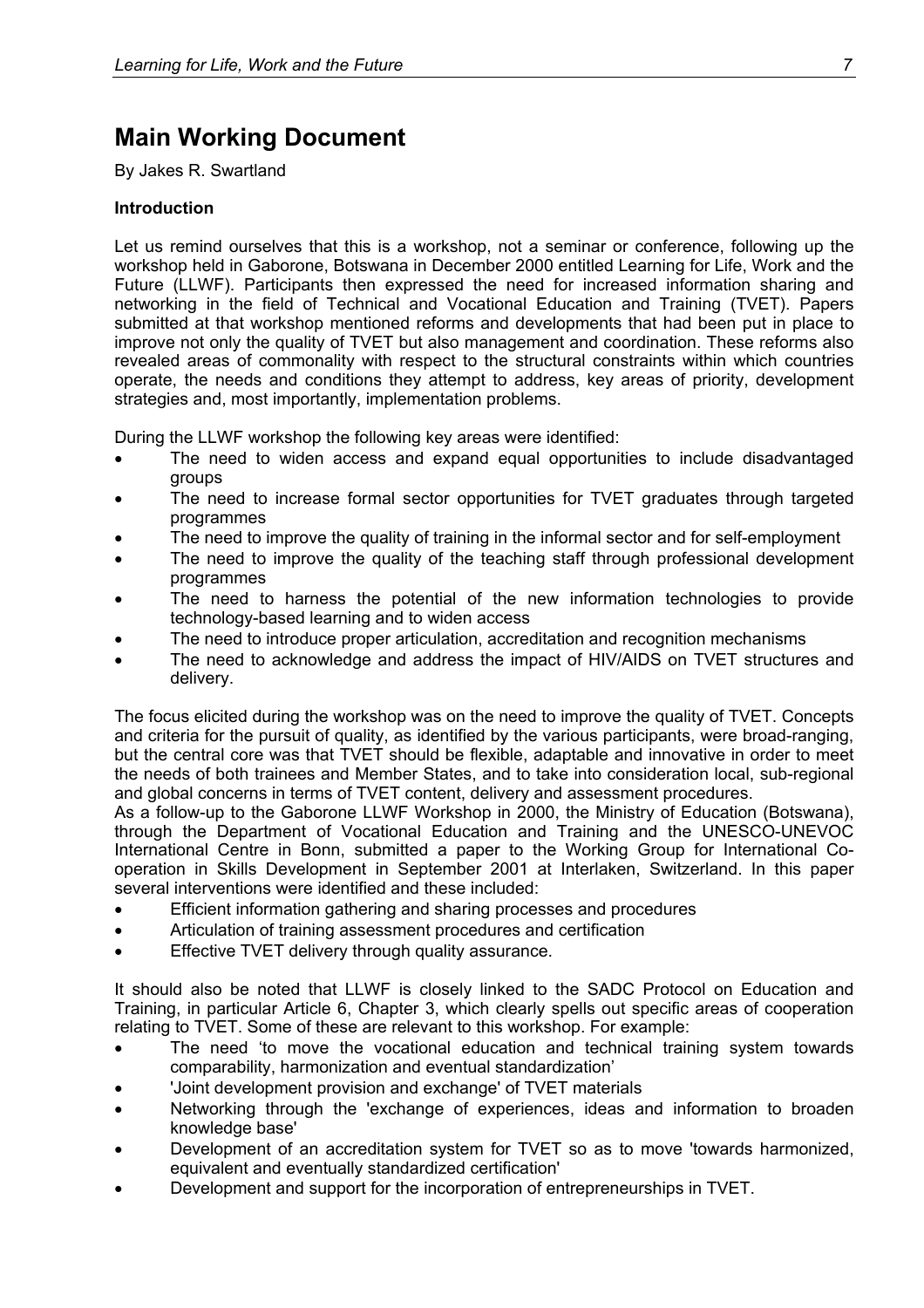Furthermore, the SADC Technical Committee on Intermediate Education and Training, set up in 2001, proposed that LLWF projects should be incorporated within SADC TVET initiatives. Consequently, these projects have been included in the Five-Year Strategic Plan, which was presented to the 2002 Annual Meeting of SADC Human Resource Development (HRD) Ministers and senior officials held in Mauritius. Key results areas were identified, including the following, which are the main focus for the workshop in Dar-es-Salaam:

- Entrepreneurship education and training integrated in all TVET programmes
- Training for the unemployed and the informal sector made accessible and effective
- Impact of HIV/AIDS on TVET reduced
- Appropriate management and quality assurance structures implemented
- Linkages and cooperation in sub-region enhanced.

It is important to stress that the proposal emanating from the Gaborone LLWF Workshop 2000 fits within an overall unity of purpose. That is, "to foster regional networking and cooperation among SADC Member States leading to improved quality of TVET provision based on a foundation of 'best practice' considerations derived from with the region". This should be the focus of this workshop.

### **The Purpose of the Workshop**

The main objective of this workshop is to activate the project proposals generated by the participants at the LLWF Workshop 2000, focusing on the creation of networks, and strengthening existing sub-regional programmes and projects for collaboration. This workshop will consolidate the proposals of the following projects:

- The development of a quality assurance programme
- The development of a training programme for the unemployed and the informal sector
- HIV/AIDS in TVET staff development

Participants will do stocktaking in the three above areas. Furthermore, the workshop will provide an opportunity for members of the UNEVOC Network and other stakeholders from SADC Member States to develop their collaboration in these projects. It should be noted that the relevance and use of Information and Communication Technologies (ICT) permeates all of them.

### **Project Proposals Theme 1: The Development of a Quality Assurance Programme**

Any lifelong learning system must have quality as a key element, and the quality of TVET is inextricably linked to that of its teachers and trainers. The key challenge is to develop a system that will enable energy to be focused on learning and teaching, allowing lifelong learning providers to be innovative and to develop, whilst also securing value for money and appropriate levels of quality.

In addition, the 1999 International Conference on Technical and Vocational Education held in Seoul, Republic of Korea, noted that "quality assurance is essential to ensure a new higher status for TVET. Qualification standards, certification processes, valid assessment methods and acceptable outcomes are all key ingredients and should be the hallmarks of all TVET systems".

At the Gaborone workshop, the participants agreed that the main aim of this project was to deliver quality vocational training through improved systems of quality assurance, and through mechanisms ensuring the reliability of TVET standards up to diploma level in Member States. It should be borne in mind that the anticipated results of the project will be to provide quality

delivery of technical and vocational training and results through:

- The regulation, improvement, maintenance and monitoring of the reliability of TVET quality systems across Member States.
- An assessment of equivalences of TVET training standards in Member States of in compliance with qualification frameworks
- TVET quality assurance information, and provision of criteria, descriptors and benchmarks and of systems and organisations which have been added to the proposed database hub on a country-by-country basis.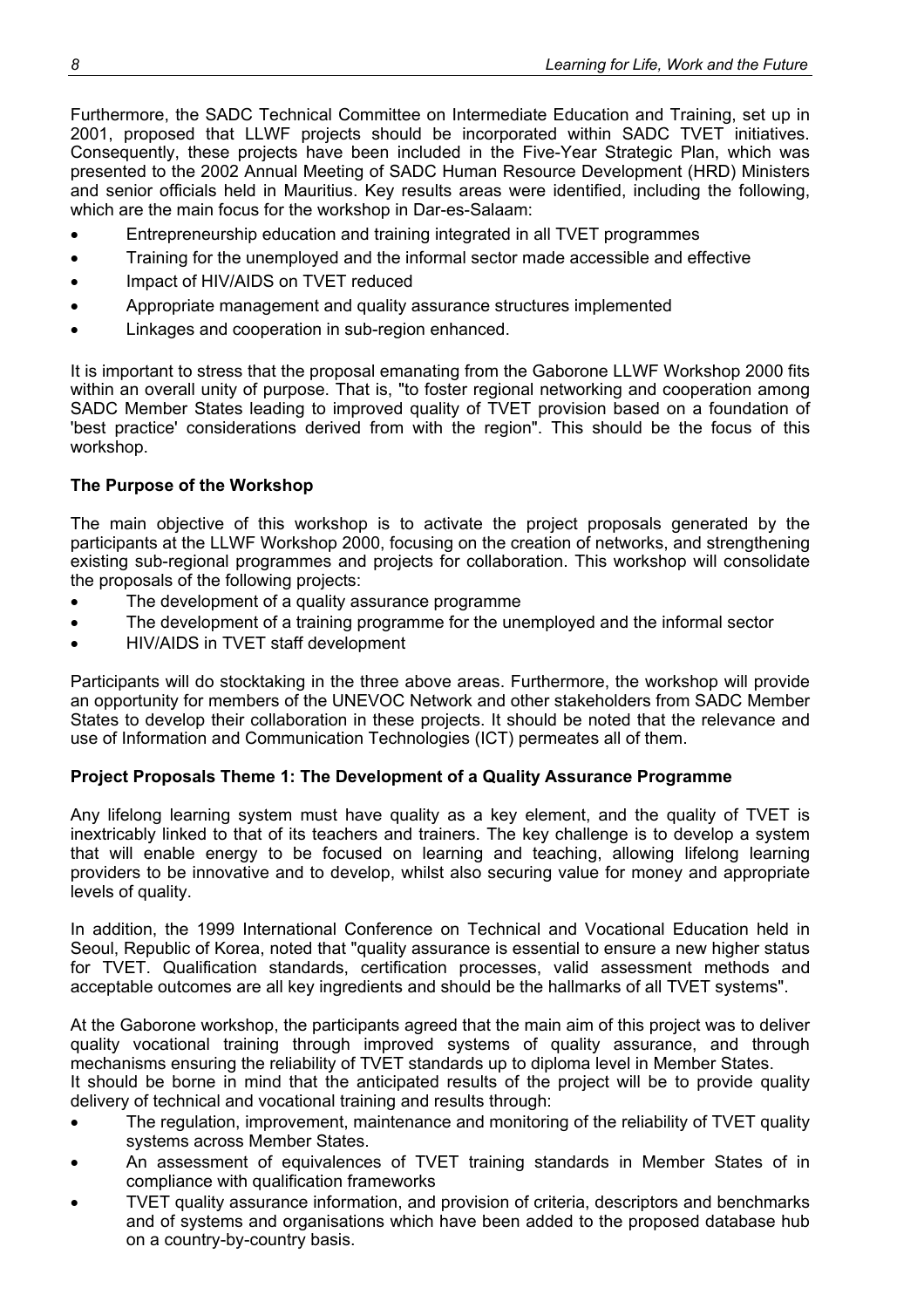- Strengthened and institutionalised capacity of regional countries to work collaboratively to improve access to quality and relevant TVET in an equitable and efficient way. This will help to maximise the utilisation of human resources and obtain optimum benefits from a narrow resource base.
- Improvement of training provision to students as a result of establishing congruent quality equivalencies between Member States.
- Improvement of student qualifications leading to better job opportunities and/or further study.

Most of the submitted papers refer to the need to have Qualification Frameworks (QF) that are based on negotiated standards. There is a consensus that the main central aims of QF are:

- To help people of all ages and circumstances to gain access to appropriate education and training over their lifetime order to fulfil their personal, social and economic potential
- To enable employers, learners and the public in general to understand the full range of national (regional) qualifications, how the qualifications relate to each other, and how different types of qualification can contribute to improving the skills of the workforce.

The key points are:

- Developing a quality assurance programme and mechanisms to ensure the reliability of TVET standards
- Providing guidance on regulating the assessment of quality assurance, control and certification
- Basing assessment on defined standards in order to provide a clear measure of performance and a substantive foundation for certification.

Most of the papers refer to the establishment of regulatory bodies whose main function is to ensure quality in TVET. There are at least five aspects of quality assurance in education and training that are regulated:

- Registration of units and qualifications- to ensure that the standards set are relevant, up to date, guarantee integration, and are acceptable to major user groups
- Registration of educational and training establishments- to ensure basic protection of the users of education and training
- Accreditation of providers- to ensure that providers have the capacity to deliver to specified unit standards, and that assessors have the capacity to assess learning against specified unit standards
- Ongoing moderation of assessment- to ensure consistency of assessment to the required standard
- Systemic evaluation- to ensure the effective performance of overall systems for the management of quality and relevance.

Within the SADC region, South Africa is in the forefront in the establishment of a National Qualification Framework (NQF). This provides opportunities to reconstruct and transform South African education and training, including technical and vocational education. The South African Qualification Authority, which approves and registers standards and qualifications within the NQF, was established through an Act of Parliament in 1995.

In Mauritius a Qualification Authority Act was approved in 2001 and regulations have been developed to govern the operation of all training institutions registered under this Act. James Keevy (South Africa) and Robin Krishnaduth Phoolchund (Mauritius) both raise issues related to the roles of these regulatory bodies, asking whether they genuinely facilitate and support institutions, or whether their regulations actually restrict education and training, with the danger of becoming "a bureaucratic labyrinth, with the primary function of reinforcing controls" (Keevy).

The Botswana Training Authority (BOTA), which was established in 2000, is now working towards the development of quality assurance programmes in TVET systems, as well as on regulations for the registration and accreditation of vocational training institutions. The Authority has put in place considerable focus on the quality of the delivery of the training programmes, and in this regard,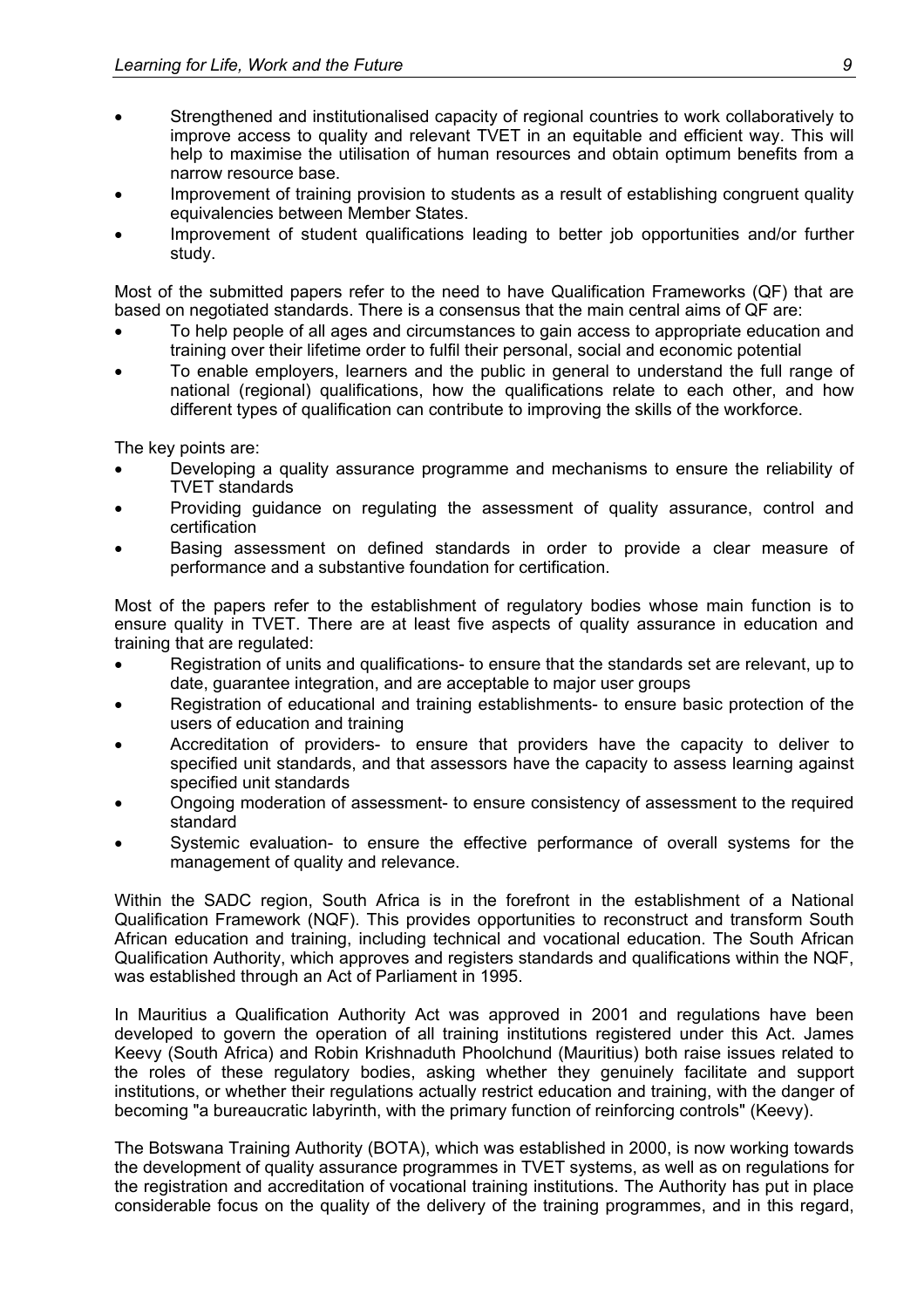has establish the Botswana National Vocational Qualification Framework (BNVQF) which provides guidance for the awards of credible and meaningful credentials (Raleru, Botswana). Meanwhile, the Ministry of Education has established a committee to devise a National Qualification Framework, which will cover both education and training systems. Initially both ODA/DFID (UK Department for International Development) and GTZ (*Deutsche Gesellschaft für Technische Zusammenarbeit*) supported activities in Botswana, but only the latter is still supporting the Botswana Training Authority (Ahmad, Botswana). But it is worth noting that the European Development Fund (EDF) Country Strategic Paper has included funds for the development of the Botswana National Qualification Framework.

Mndebele and Mkhonta (Swaziland) raise another important issue related to the "new roles/functions of inspectors in ensuring delivery of quality vocational education". They make an assumption that the role of school inspectors is critical for improving the quality of vocational education programmes. In Botswana auditors undertake this role. Mahenge (United Republic of Tanzania) highlights the role of ICT in the provision of good quality TVET, and asserts that quality can be achieved through the use of Computer Based Learning.

The functions of the Technical Education, Vocational and Entrepreneurship Training Authority (TEVETA) in Zambia, like other similar authorities within SADC, are to regulate, monitor and coordinate TVET in consultation with industry, employers, workers and other stakeholders (Kazonga, Zambia). TEVETA has developed a Sector Skills Development Strategy (SSDS) to put in place training programmes that reflect the needs of the labour market. This strategy is two parts: Part 1 is a demand-driven TVET for trainees in the formal sector, while Part 2 includes other services for entrepreneurship in informal sector training.

SSDS has also established Sector Training Focal Points (STFP) in each sector to articulate the skills required for that sector, and TEVETA coordinates collaboration between these focal points and training providers. The success of SSDS depends on the effectiveness and efficiency of participation, and consensus among all key players.

Kazonga's second paper highlights some of the issues and challenges that TVET systems face in Zambia with regard to the delivery of good quality training programmes. These include private sector providers who sometimes have a poor working relationship with the employers, an inflexible curriculum which does not respond to the emerging demands of the labour market, lack of programmes for training of trainers and inadequacy of resources to sustain training programmes.

#### **Project Proposal Theme 2: The Development of a Training Programme for the Unemployed and for the Informal Sector**

The report of the Second International Congress on Technical and Vocational Education (Seoul, 1999) stated that "The informal economic sector is often excluded in the spectrum of lifelong learning. TVET has a vital role to play in reaching out to this sector in every way possible to ensure that the less privileged have access to the pathways of continuous learning (and training). This applies with equal force to those who drop out of the formal cycle of education". It further recommended that "TVET's role should be extended to prepare trainees and adults for the real possibility of frequent career change which could include periods of unemployment and employment in the informal sector".

The participants at the Gaborone workshop agreed that the main aim of this project is to provide accessible training to the informal sector in entrepreneurial skills and the unemployed for job creation, and to make low-level grants or loans accessible to such groups as a means of poverty reduction in Member States.

It has already been agreed that the anticipated results of this project will be the following:

- Training (or re-training) areas of need established for the unemployed, and key entrepreneurial skills training provided for persons working in the informal sector.
- Course programmes developed to suit the educational level of target groups.
- Access to information and training for the unemployed and informal sector groups increased through mobile Business Development Services and other outreach activities.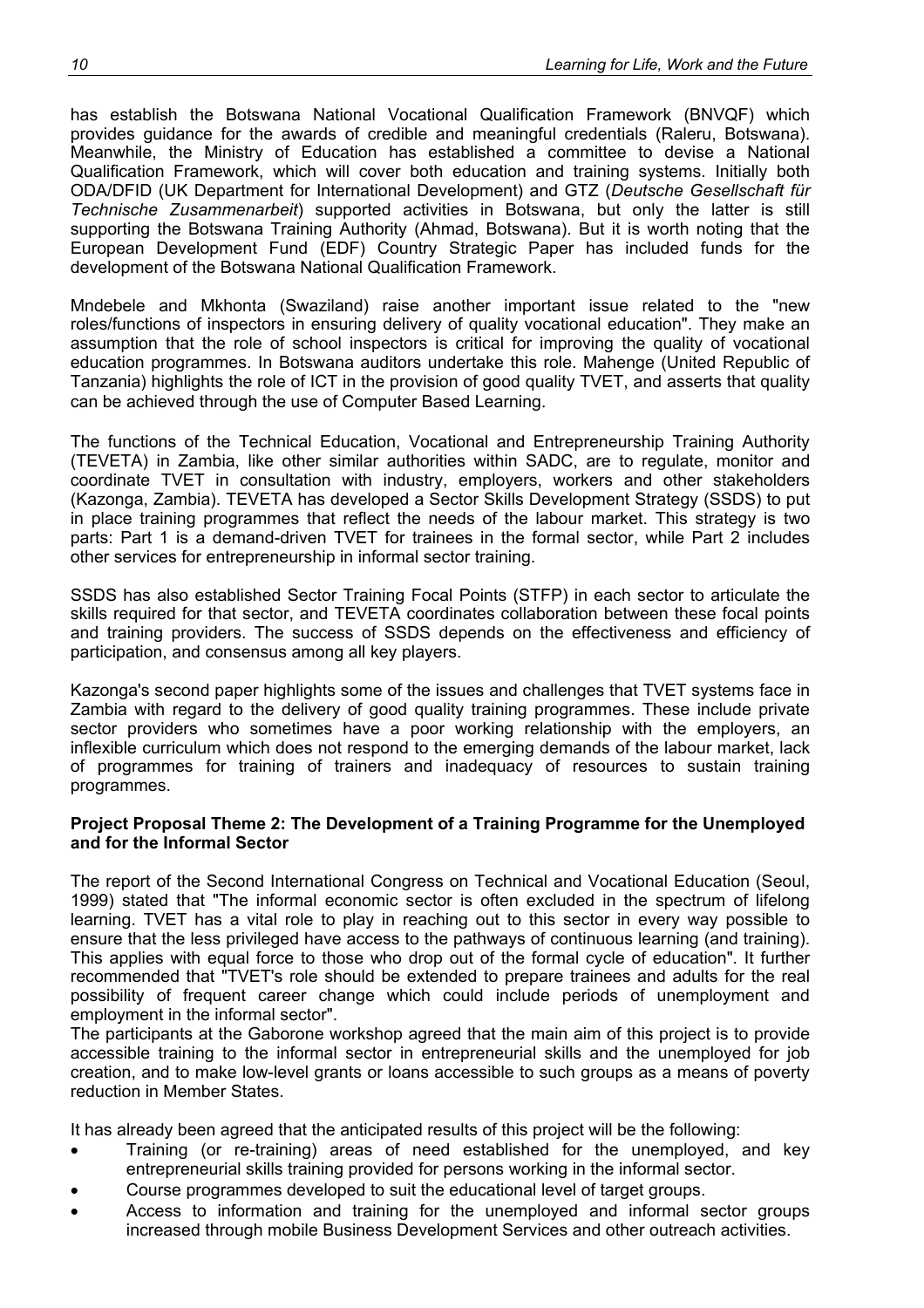• Savings and Credit Societies established or strengthened, and access to funding provided.

Submitted papers mention several exciting developments related to this project since December 2000:

In her paper on Integrated Training for Disadvantaged Youth, Zulmira Rodriques (UNESCO Mozambique) describes how in 1996 the Ministry of Culture Youth and Sports of Mozambique, with support from UNESCO, initiated a pilot project, the Youth Enterprise Project (Empresa Jovem - EJ). Its aim was to work out feasible solutions for poverty reduction through the creation of opportunities for self-employment for disadvantaged young people. In 1997 EJ was transformed into the Youth Initiative Project (Iniciation Jovem - IJ). "The IJ, considered as a pilot project, aimed to contribute to the general improvements of social environment of the local communities, providing educational, social and cultural opportunities for young people, outside school, in order to empower them to play a positive and active role in the development of their communities." (Zulmira Rodriques, UNESCO Maputo).

One of the problems identified at the Gaborone workshop was that most of the income-generating activities or businesses in this area are family centred and/or very small units, making it difficult to release anybody for training for long periods. Suresh Munbodh (Mauritius) raises this issue in his paper "Mobile Unit for the Informal Sector". His proposal is that "...a special coach, a training unit on wheels, equipped with the latest technology for learning and up-to-date multimedia, be put at the disposal of existing training centres to conduct the training for the informal sector. The coach will move from place to place and conduct the training near to the place of operation of the businesses. The trainers working on the coach will be provided with the skills to use all the support materials to convey to the learners the best practices. A programme prepared in advance will be circulated and all the stakeholders will be encouraged to participate".

Multimedia materials could be used to demonstrate 'best practices' and other arrangements could be made such that training activities are provided at the workplace or the nearest training centre. Obviously such a scheme would require a critical investment, which may not be within the means of training centres; ways could therefore be explored to seek external funding from donors. But as Munbodh pointed out, the proposal to use a specially equipped coach to reach a maximum of the entrepreneurs could go a long way towards improving productivity, and product quality, in this sector.

Botswana has a similar mobile training unit through the Construction Industry Trust Fund, which runs a Competency Based Training Programme. This is a joint project with construction industries. Another Mauritian initiative, articulated in a paper submitted via the Mauritius National Commission for UNESCO, is the development of the Industrial and Vocational Training Board (IVTB) programme, which "will be required to develop and implement programmes that will improve employability of the young, reduce mismatches and raise overall productivity". The programme targets both those in employment and the unemployed, therefore enhancing the skills of the existing workforce and providing the unemployed with essential knowledge and skills through short modular courses designed mainly for multi-skilling and re-skilling. The target group also includes retrenched workers and unemployed Higher School Certificate holders.

The Technical Entrepreneurial Vocational Education and Training Authority (TEVETA) of Malawi is addressing the issue of the informal sector through an integrated approach, which targets both the formal and informal sector of the economy (Gondwe, Malawi).

This integration is aimed at:

- enabling skills and qualifications acquired through training in the informal sector to bear credit in the national training system
- Adding value to informal sector training programmes through changing the attitude that has classified such programmes as inferior
- increasing the capacity of skilled labour working in the informal sector
- increasing the accessibility to marginalized groups of recognized training programmes of appropriate standards.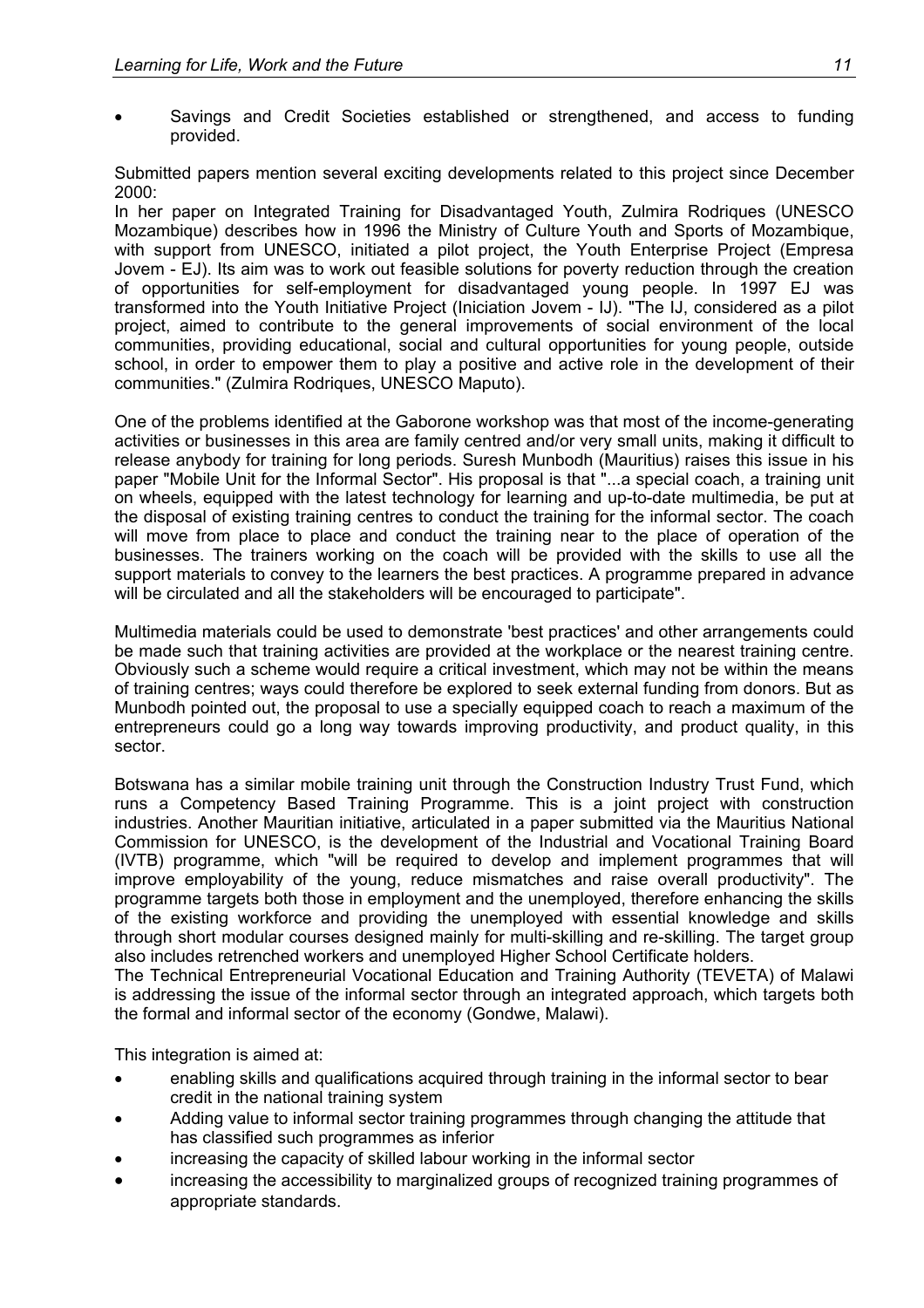TEVETA promotes the provision of technical vocational entrepreneurial skills in informal sector self-employment through the introduction of the so-called Skill Development Initiative (SDI), set up in 1991. Its long- and short-term objectives include:

- Adding value to the traditional apprenticeship system through additional training
- Raising awareness of the importance of traditional apprenticeship as a good career path
- Establishing a pool of resource persons and service providers capable of delivering competent services
- Integrating informal vocational training into the formal system through the introduction of national qualification standards.

The target groups include micro-entrepreneurs, apprentices and the unemployed youth. Over two thousand people have benefited from this programme in trades such as Carpentry and Joinery, Welding and Fabrication, Tailoring and Knitting, Painting and Decoration, Bricklaying, Motor Vehicle Repair, Electrical Installation, Bakery and Tinsmith.

Another TEVETA programme worth mentioning is the TEVET/Secondary Centres Development Programme (SCDP), funded by the German KfW development bank. The programme supports construction of the infrastructure used for income-generating activities such as markets, craft centres, bus stations, commercial areas and estates. The target group is young people between the ages of 15 and 35.

The International Labour Organization's (ILO) World Employment Report of 1998 defined the informal sector as "largely unrecognised, unrecorded and unregulated scale activities". But in his paper to the Botswana LLWF Workshop 2000, Mutasa (Zimbabwe) stated that the informal sector is gradually becoming the biggest employer of labour in Africa. In some cases it employs up to 60% of the total urban employment population. He therefore concludes that "what is good for the informal sector is good for the economies of African states, since the informal sector is now making a significant contribution to the Gross Domestic Product."

### **Project Proposal Theme 3: HIV/AIDS in Staff Development**

The aim of this project proposal is to strengthen Technical Vocational Teacher Education and to support staff training with regard to HIV/AIDS; also to ensure that the HIV/AIDS awareness message is received and understood by all TVET trainers and trainees.

In the paper prepared for the Working Group for International Co-operation in Skills Development (Interlaken, September 2001), it is further stated that such a programme will equip TVET students and professional staff with a knowledge and understanding of HIV/AIDS modes of transmission, and the life skills with which to cope with HIV-positive colleagues, students and relatives. It will also teach students about human resource policies in the world of work.

The following are seen as project results for this area:

- Professional TVET staff with knowledge and understanding of HIV/AIDS modes of transmission and life skills on how to cope with HIV colleagues, students and personal families.
- Graduates from TVET institutions entering the world of work with knowledge of human resources policies.
- Increased and better linkages with other community and government HIV/AIDS programmes.
- Decreased incidence of HIV/AIDS in Member States.

The theme common to most of the submitted papers regarding this project proposal is the integration of life skills in all TVET training programmes. Ndunguru (United Republic of Tanzania) explains how the Vocational Education and Training Authority (VETA) of the United Republic of Tanzania integrates life skills into its Vocational Education and Training Programme. In order to produce an employable graduate, VETA uses Competence Based Education Training (CBET), integrating three key VET components at once, as opposed to one at a time, as in the past. These are VET skills on the technical side, business and entrepreneurial skills and life skills.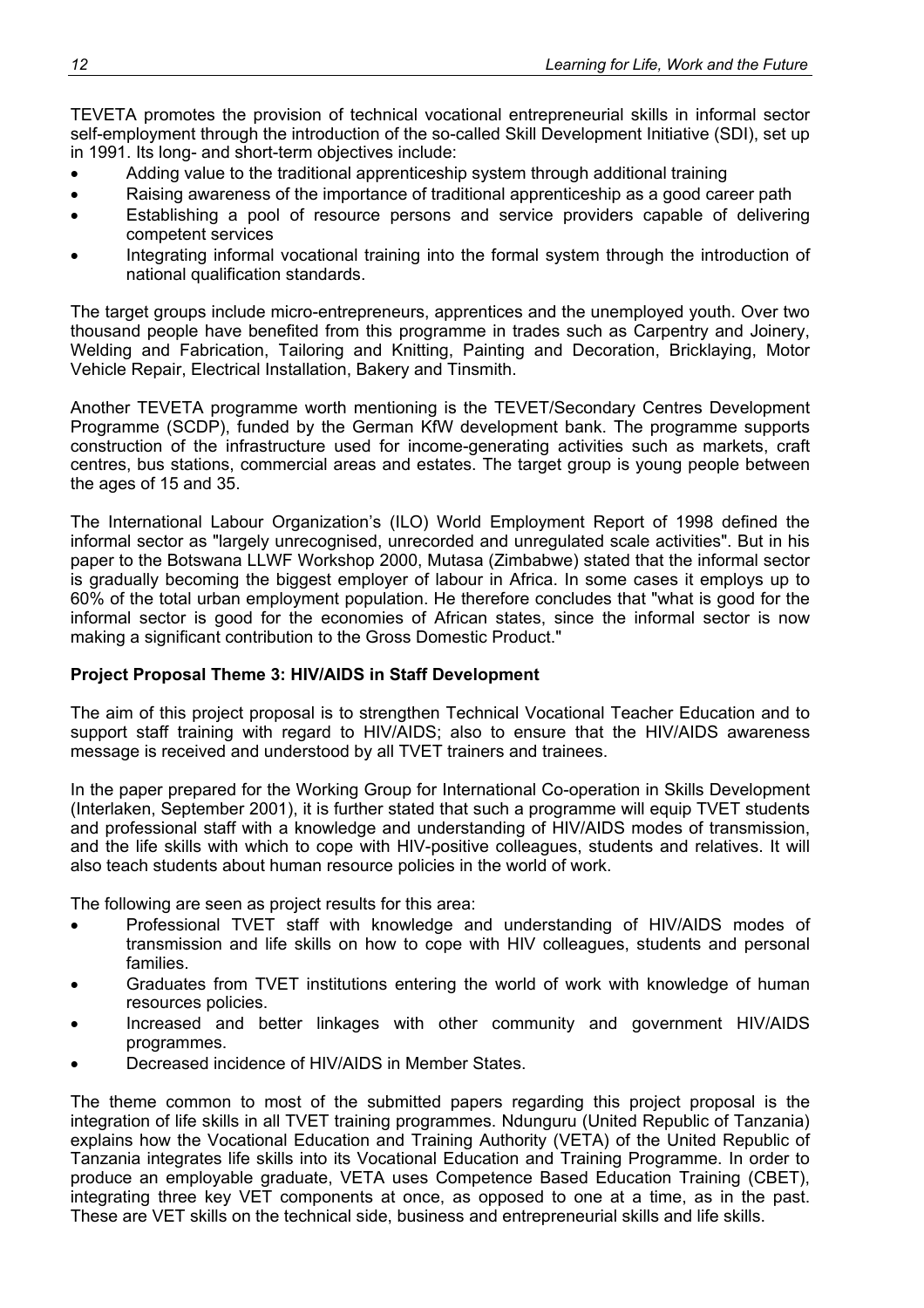According to Ndunguru, the life skills component has been added as an integral part of the VET programmes because it has been observed that "*the current social and economic demands on young people are exerting a lot of pressure on the youth's psychological and physiological needs. A VET system that lacks curricula for dealing with these additional demands will therefore fall short of producing a sustainable work force. This is particularly so in view of the current HIV/AIDS pandemic, the wide spread of drinking and alcohol abuse*".

There are various challenges facing TVET practitioners regarding the inclusion of life skills in the VET programmes.

- How should life skills be defined?
- If the inclusion of life skills ensures quality and accessibility, how can it be linked to the educational framework so that its relevance is tangibly noted and appreciated?
- If there is a link between the HIV/AIDS problem and the lack of life skills or employability, how do we integrate the two so that the employability issue is closely linked to life skills?
- How do we ensure that the instructors themselves fully accept and endorse the integration of life skills in the VET programmes?

For this to happen, there is a need for the **Training of Trainers**. The next project proposal follows on in logical progression from this last challenge.

Mokomane (Botswana) also emphasises the need for the inclusion of fundamental skills-cum-life skills in the TVET programmes, but is concerned that tutors are inadequately trained to handle HIV/AIDS issues, and therefore "*HIV/AIDS education is being treated as second to their responsibilities*". There is even doubt among tutors as to whether HIV/AIDS issues should be dealt with through the TVET curriculum. To address these problems she suggests the following measures:

- Proper completion and analysis of statistical data on the impact of HIV/AIDS on education and training as justification for its integration into the curriculum
- Proper analysis of areas related to HIV/AIDS that could be strategically integrated in the TVET programmes
- Prioritisation of a well-focused training programme for tutors and counsellors.

To address these issues we need to re-visit existing policies, our examination-driven curriculum, and the provision of adequate resources.

In her response to the question "Why a Life Skills Curriculum in TVET?", Tsvere (Zimbabwe) states: "*TVET institutions should contribute to the fight against HIV/AIDS by equipping young and adult TVET learners with psychological competencies for adaptive and positive responsible behaviour that enable them to deal effectively with the demands and challenges of learning and everyday living*".

Regarding the development and design of a life skills curriculum, she suggested the following:

- SADC Member States should have experts in curriculum planning and development who could assists with the integration of a life skills curriculum into the TVET programmes
- TVET should adapt and learn from existing curricular activities in other sectors with education and training
- The content should be valid, realistic, learnable, useful and easily integrated into the existing TVET curriculum.

Other issues that need to be addressed include the role of instructors vis-à-vis training, implementation strategies, monitoring and evaluation.

In her second paper Tsvere advocates the use of Behaviour Change Models and Teaching Methods for promoting behavioural change in TVET institutions.

She also emphasizes the need not only to train teachers, but also to provide them with essential mechanisms of support. Most teachers cannot cope with the impact of HIV/AIDS in the classroom since they have neither facilitation nor counselling skills.

The following donors/partners support life skills development in Zimbabwe: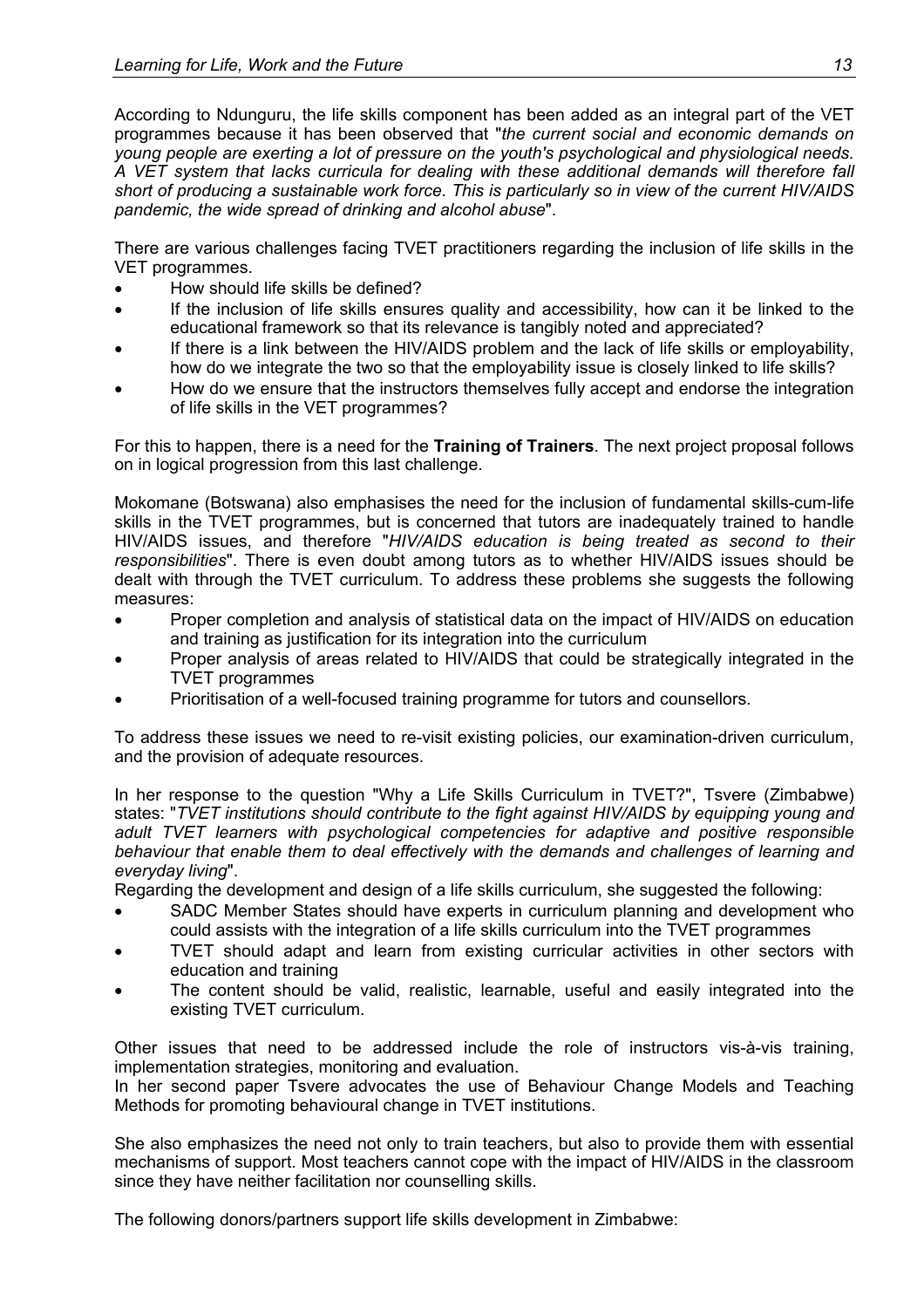- UNESCO Harare provides technical support and training in material development, and assists the delivery process.
- USAID (US Agency for International Development) and UNICEF provide technical support for material development, and train trainers in life skills and preventive peer education programmes
- UNAIDS, DFID and The Royal Embassy of the Netherlands mobilize responses to the HIV/AIDS epidemic and supplement the efforts of co-sponsoring organizations with special initiatives, sharing knowledge and best practices
- Volens (South Africa, Zimbabwe) and the Flemish Association for Development Cooperation and Technical Assistance (VVOB) (Zimbabwe) provide both technical and material support for the training of in- and out-of-school youths in preventative education and general life skills
- UNFPA is the donor funding agent for life skills preventive education which is focused mainly on population education initiatives
- SAFAIDS (Southern Africa HIV and AIDS Information Dissemination Service) assists with material development and information dissemination.

Kafere's paper gives a synopsis of Malawi's national response to challenges posed by the HIV/AIDS pandemic. The Ministry of Labour and Vocational Training, in partnership with the TEVETA Secretariat and Project HOPE, introduced a special curriculum programme called HAST (**H**IV/**A**IDS / **S**exual and Reproductive Health (SRH) / **S**exually Transmitted Diseases (STI) / **T**uberculousis), which aims at developing positive attitudes and behavioural change through participatory methodologies, in order to enable both trainers and trainees to deal with HIV/AIDS issues efficiently and effectively. Project HOPE has trained and helped set up Workplace Health Committees in seven public technical colleges where members include instructors, students and support staff. The TEVETA Secretariat, as part of its development of Competency-Based Modular Curricula, has produced five cross-cutting (non-technical) modules. The Ministry receives cofunding from the United States Department of Labour.

Kafere also identified several barriers to the implementation process. These include the constant drain of human resources due to HIV/AIDS, resulting in shortages of staff; the fact that most users of TVET services are already infected; continuous sexual practices which also include young girls; and the interference of religious dogmas.

He proposes the following areas for regional collaboration:

- Establishment of an HIV/AIDS Secretariat within SADC
- Encouragement of networking of peer educators
- Development of a SADC HIV/AIDS policy.

The final chapter (The Way Forward) of the Botswana Human Development Report of 2000 entitled "Towards an Aids-Free Generation", concluded that:

"Underpinning all recommendations for action against HIV and AIDS is the need to integrate HIV and AIDS response strategies into development [programmes] and poverty reduction activities. The emphasis of the recommended strategy toward an AIDS-Free generation clearly rests on prevention. But prevention is about more than just convincing people to change their behaviour it is fundamentally also about enabling them to do so. The challenge goes beyond "mainstreaming" or incorporating HIV and AIDS into the work of different sectors and Government departments. The starting point for an adequate response is the understanding that any bid to halt the AIDS epidemic has to determined efforts to eradicate poverty and drastically reduce inequalities. Such effort would include support for greater social mobilisation among the poor, as well as empowerment programmes like micro-finance...and other self-employment and job creation activities".

### **Conclusion**

It is quite evident from the papers submitted that not only are the issues and challenges faced by the countries common to all, but that there are also similarities regarding

- The strategies and reforms adopted to improve the quality of TVET:
- The measures put in place to address unemployment and to support the informal sector;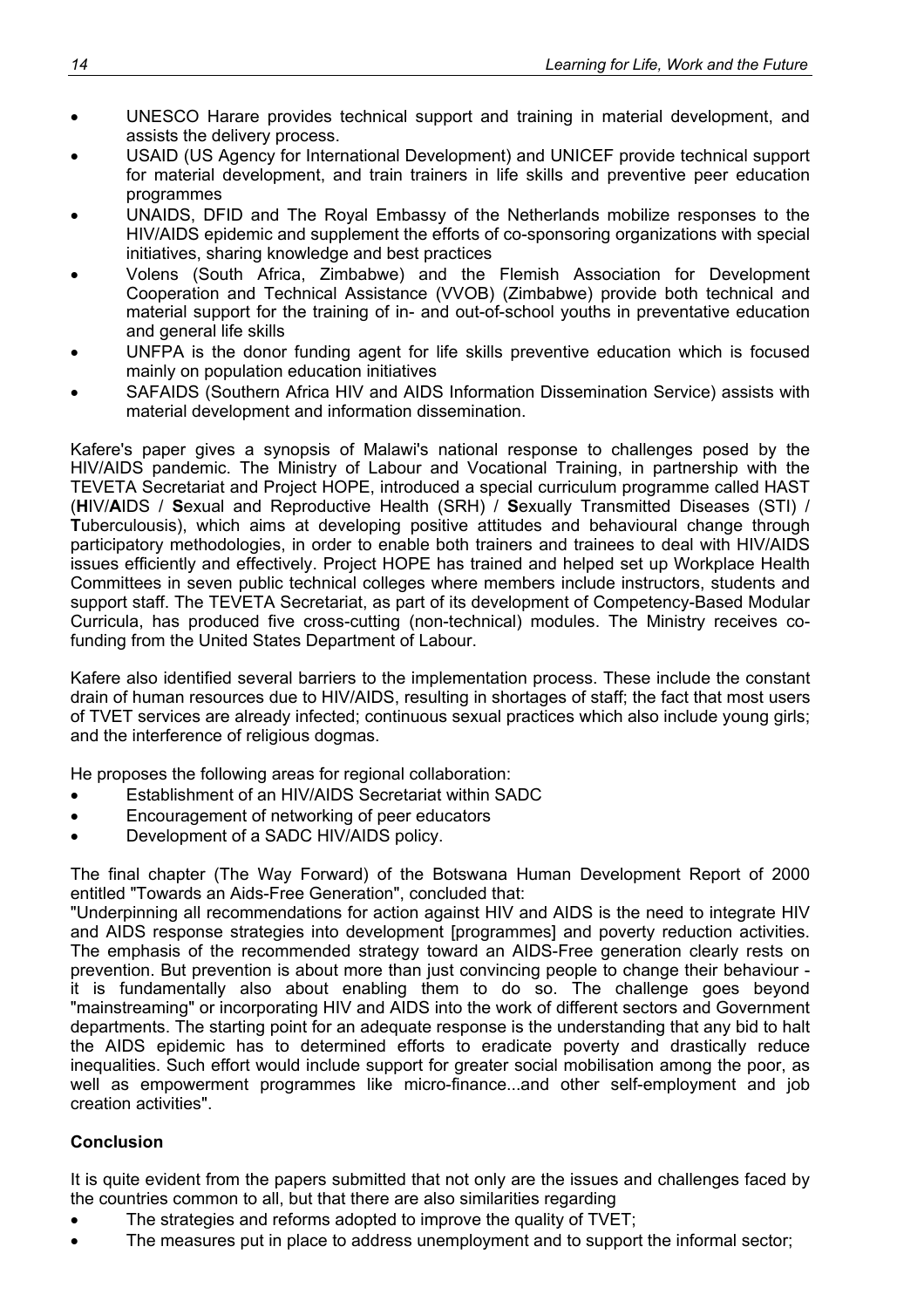• How to deal with the impact of HIV/AIDS on education and training.

Therefore the challenge facing the participants at this workshop is to extrapolate these similarities and come up with proposals for strengthening collaboration between the countries through the sharing of information. Cooperation and networking are important aspects of these projects.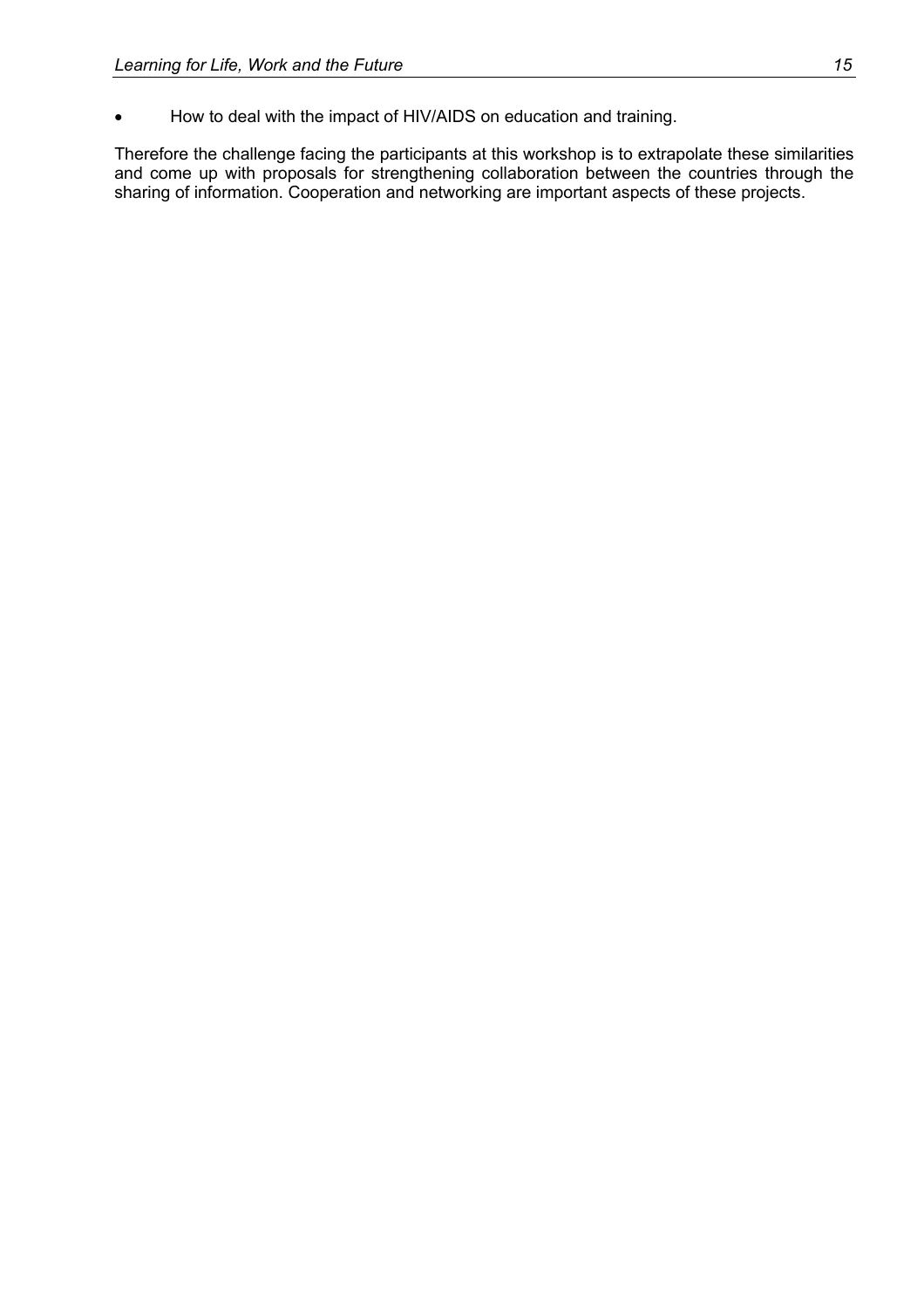## <span id="page-21-0"></span>**Opening Speech by the Honourable Minister for Science, Technology and Higher Education, Mr. Pius Ng'wandu (Member of Parliament)**

Honourable Chairperson of the Workshop, Distinguished Participants, Ladies and Gentlemen it is my great pleasure to welcome all of you to Tanzania in general and to Dar-es-Salaam in particular. We in Tanzania wish to express our profound gratitude for choosing Dar-es-Salaam as the venue for this workshop and indeed we are deeply honoured. Technical and vocational education and training (TVET) is an important issue that figures high in our current national agenda and therefore the timing of this workshop could not have come at a better time. I have been informed that the conference organisers have made arrangements which will enable participants to view cultural shows and drama as well as visits to some educational institutions. It is my hope that this opportunity will enable you to experience Tanzania as a country as well.

The theme for this workshop is "Learning for Life, Work and the Future," and the intention is to provide an opportunity for stakeholders and experts in technical and vocational education and Training from SADC countries to develop their collaboration. The sharing of information and experiences within SADC member states is of utmost importance. Through common strategies we can determine how to equip our young people and adults to face the new challenges that the twenty-first century is certain to bring. The fact that SADC Member States are represented in this workshop is a clear indication for the growing importance attached to the technical and vocational education and training sub-sector which has a central role to play in our efforts towards economic development. Let me therefore, on behalf of Tanzania, take this opportunity to thank the UNESCO-UNEVOC International Centre for initiating, organising and facilitating this important regional get together.

Ladies and Gentlemen, we have to do much more in order to give our young people, as the future generation, a better world to live in; a more peaceful society with a pattern of sustainable social and economic development which seeks to eradicate poverty. Technical and vocational education and training is one of the most powerful tools to improve the quality of life, eradicate poverty, and empower our people, both young and adults to be effective in their chosen fields of specialisation. It opens the doors to both personal and social development. In this respect, we need to work towards making technical and vocational education and training more relevant to the real world of work. Labour markets are very fluid and therefore learners must be provided with the skills, knowledge and attitudes they will need to take the next steps in their careers including the ability to adapt quickly to changing conditions. Technical and vocational education and training as a special field need to evolve further in this direction.

Training in skills needed for employment, particularly in the African continent, cannot be over emphasised considering millions of young people and adults who lack even the most basic learning opportunities and where youth unemployment has become a major challenge. Skills should empower our people to play active roles in a development agenda which seeks to narrow economic and gender disparities while preserving the integrity of the environment. Traditionally in Africa, general education used to enjoy greater prestige than technical and vocational education. But today we know that all educational institutions are struggling to provide skills knowledge and attitudes which will match employment opportunities. The backbone of economic development in any nation is the presence of a base of skilled workforce with competences relevant to the needs of that economy. This workshop should assist SADC in formulating projects to ensure that technical and vocational education and training meets the fresh challenges of this century.

Ladies and Gentlemen, Tanzania is facing a number challenges in the development of technical and vocational education and training including the following:

• Technical and vocational education and training is largely supply oriented. It should be more demand driven. In a demand-oriented context, TVET should provide avenues for improved economic performance by the formal sector through providing skills which will improve the competitive edge in local and global markets. At the same time TVET should provide a base for the promotion of market activities in the informal sector in a bid to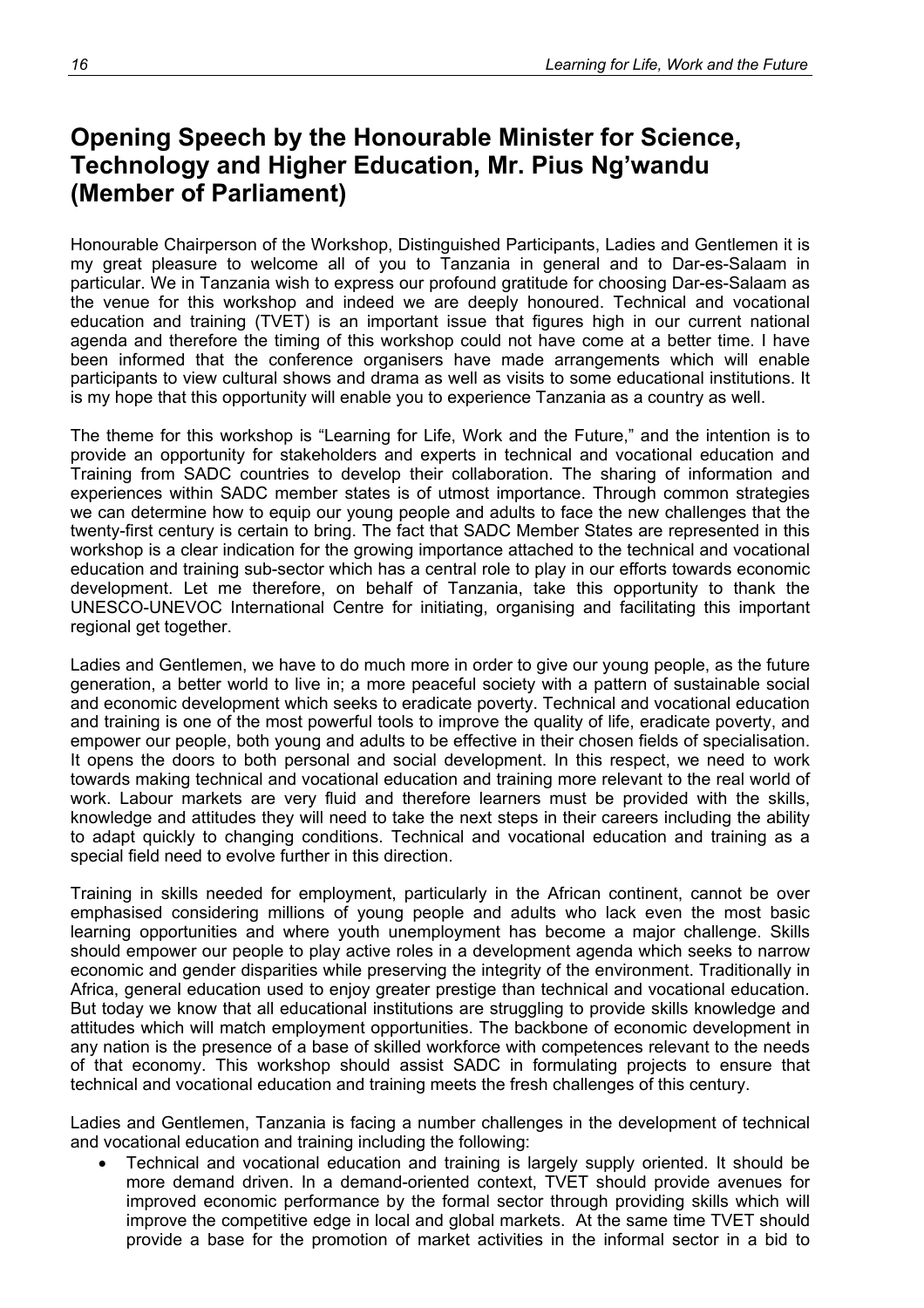improve productivity, enhance gainful employment and therefore address the challenges of unemployment and poverty.

- Access to technical and vocational education and training is still low compared to the expected influx of primary and secondary school graduates over the next ten years as a result of the introduction of the Education Sector Development Programme (ESDP). We need to develop strategies which will aim at expanding training provisions to match with the expected school output. Girls participation in technical and vocational education and training is particularly low and the situation must be improved. Skills most preferred by girls need to be expanded and support given to expansion of dormitory places for them.
- The quality of technical and vocational education and training should continuously be improved. The Competence Based Education and Training System adopted in Tanzania for vocational education and training has proved to be an effective tool for improving the quality of training provisions. But its implementation needs further consolidation including support for a nation wide application, refurbishing existing institutions, development of training and learning material, educating and training teachers and instructors and strengthening of the assessment and certification system.
- Management capacity of TVET at national and institutional level need further improvement. Institutions are not yet fully accountable to their stakeholders through boards with stakeholders representation. Industry is not yet a full partner in the provision of TVET. This partnership will enhance the productivity of those already working through tailor made training based at both the industry itself and the institution TVET Institutions should be more enterprising. Customer orientation and concerns for flexible response to changing market needs are important features.
- Our technical and vocational education and training policies in Tanzania need reviewing. The SADC Education and Training Protocol which calls for the optimisation of training resources utilisation and enhancing the harmonisation of qualifications to promote mobility of the labour force within the region as well as the re-emergence of the East African Community will both have considerable implications on the future of technical and vocational education and training. Vocational education and training on the other hand has not yet been integrated into the education sector. This has led, sometimes, to VET being omitted when support to the education sector development is being considered.

Developing strategies and implementation of programmes to address these and many other challenges will definitely require considerable support from donors. Unfortunately our experience in Tanzania over the last decade seems to indicate that donors are actually moving away from supporting TVET. I would like to take this opportunity, therefore, to call for increased and continued donor support so that TVET can effectively address the emerging challenges of the 21<sup>st</sup> century.

In short, Ladies and Gentlemen, we need to reform for the future. The rapid expansion of primary and secondary education has now set the stage for increased demands for post primary and secondary education and training. Important decisions have to be made regarding how the learning needs of the influx of new entrants to the labour market will be met. The economy within the SADC region is changing and it is becoming increasingly difficult to anticipate what the exact labour market skills our young people are going to need for the future labour market. Young people need to develop an appreciation for learning together while building up their selfconfidence which they will need to become lifelong learners. Technical and vocational education and training is the type of education which can build and strengthen commitment to lifelong learning. Learners need to develop a sense of commitment and pride of workmanship. The commitment which gets a person to wake up early in the morning needs to be developed. Technical and vocational education and training must therefore stimulate young people to have genuine pride in the jobs that they will be doing. Work ethics are important and the challenge before us is how this kind of pride can be instilled.

Ladies and Gentlemen, the challenges faced by our member states in relation to employment are many and demand innovative approaches. I hope that during this workshop you will discuss your agenda seriously and, at the end of the workshop project proposals would have formulated, the implementation of which will enable us take a further step forward. I wish to take this opportunity to once again thank the organisers of the workshop, in particular the UNESCO-UNEVOC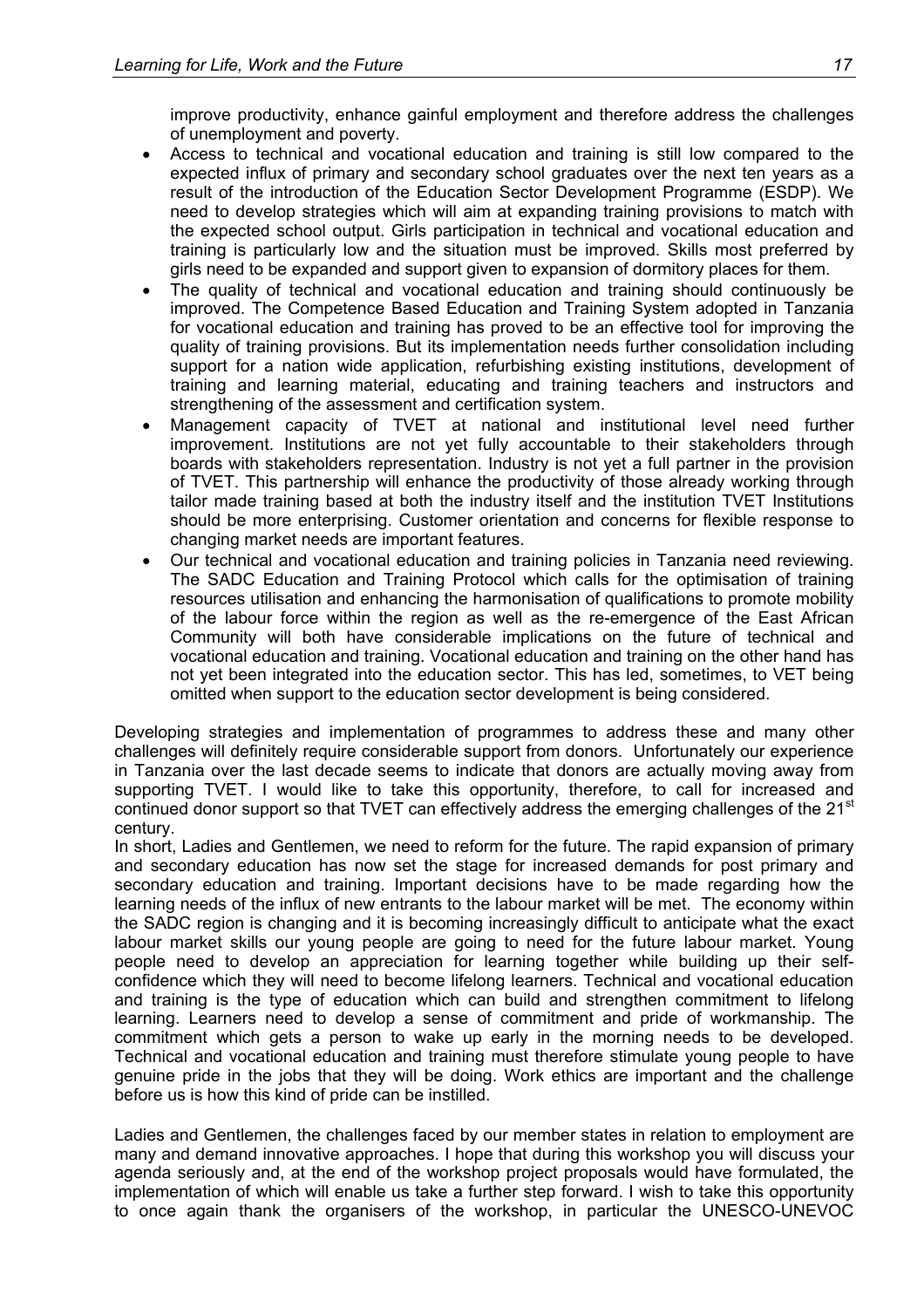International Centre for organising and financing the workshop. I also commend all participants for attending this important workshop and wish all of you fruitful deliberations and a pleasant stay in Tanzania.

I now have the pleasure of declaring the workshop officially opened.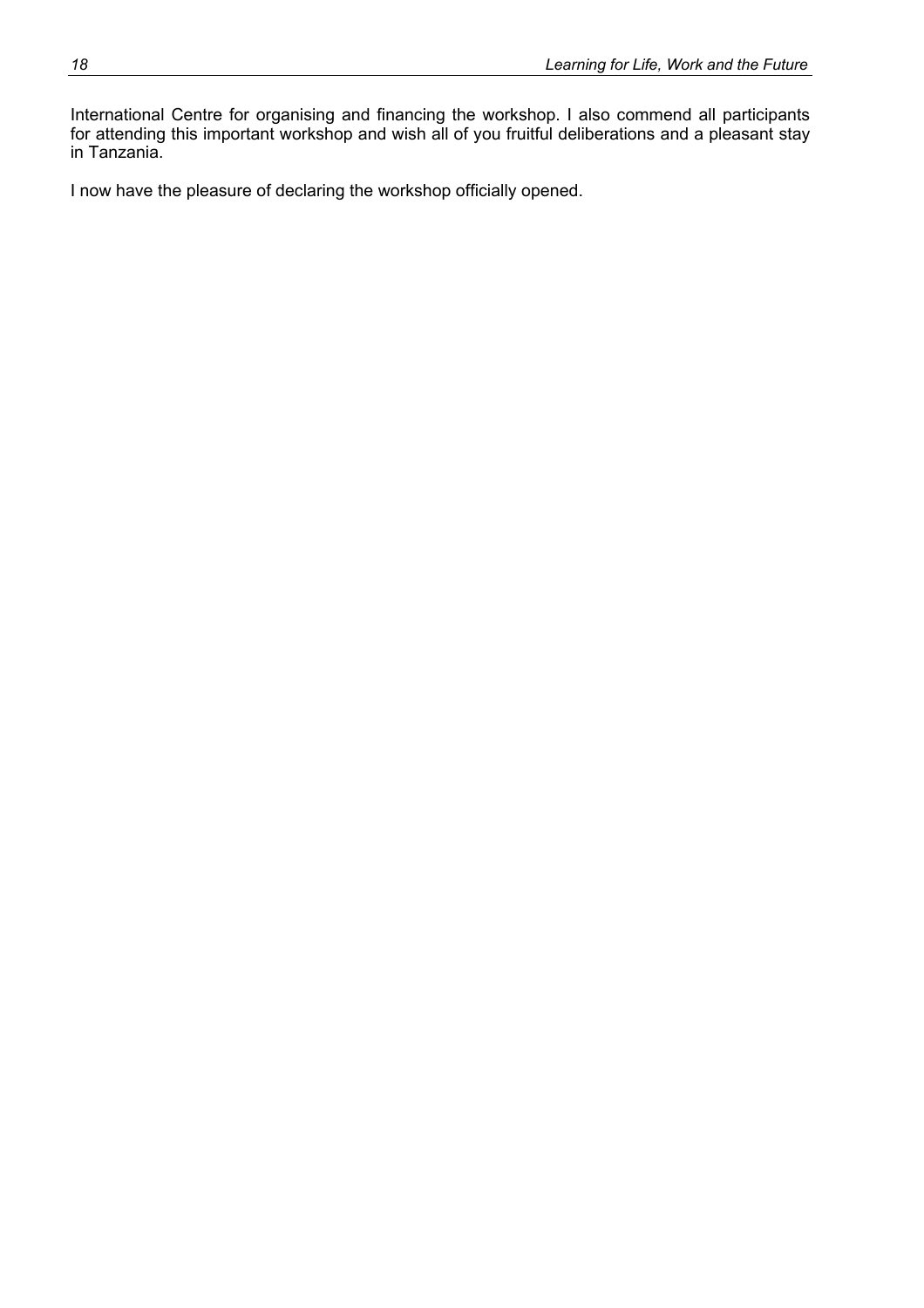### <span id="page-24-0"></span>**Opening Address by the Representative of UNESCO, Mr. Hans Krönner**

Mrs Ndunguru, Mistress of Ceremonies,

Honourable Dr Ng'wandu, Minister of Science, Technology and Higher Education and Chairman of the National Commission for UNESCO,

Mr Rajabu, Permanent Secretary of the Ministry of Labour, Youth Development and Sports,

Mr Nicholas Mbwanji, Chairperson of the Vocational Education and Training Board,

Distinguished Experts from the Southern African countries, Honourable Guests,

On behalf of the Director-General of UNESCO, I would like first and foremost to congratulate the Vocational Education and Training Authority for the initiative to host this workshop in the United Republic of Tanzania, and for the excellent preparation of this workshop.

Technical and Vocational Education and Training (TVET) has been identified by the Member States as a priority area within UNESCO's range of programme activities. This is not surprising, since TVET can play an essential role in **promoting socio-economic development** of countries, with benefits for individuals, their families, local communities and society in general. TVET for the world of work also helps promoting good **citizenship**. Education and training for the world of work help improve the incomes of poverty-stricken farmers; it provides citizens with more choices in their lives, thus **combating poverty**, and empowering individuals who would otherwise be marginalised.

Many work opportunities in the twenty-first century will be centred on new processes and services that require specialised knowledge and skills that are not yet available in general education. In least developed countries, more effective TVET skills are especially needed to cope with the demands of the **informal sector**.

At UNESCO's Second International Congress on Technical and Vocational Education in Seoul in 1999, participants did come up with new visions. They emphasised the need for a new relationship between education and training, and for a holistic approach to the preparation for life, as well as for the world of work. They also underlined the need for vocational learning throughout life.

### **The Role of the UNESCO-UNEVOC International Centre**

During the past ten years, a number of TVET initiatives have been developed within UNESCO's UNEVOC Project. Since 2000, in the newly established **UNESCO-UNEVOC International Centre** for Technical and Vocational Education and Training, based in Bonn, Germany, carries these initiatives further.

The UNESCO-UNEVOC International Centre provides technical backstopping to strengthen and upgrade TVET worldwide. It contributes to sustainable human development by strengthening education and training for the changing world of work. The UNESCO-UNEVOC International Centre assists UNESCO Member States to achieve high quality, relevant, lifelong and cost effective technical and vocational education and training for all. Its aim is to maximise learners' prospects in the labour market. For this purpose, the UNESCO-UNEVOC International Centre works for (and with) policy-makers, education managers, teachers, trainers and learners. The UNESCO-UNEVOC International Centre is also part of UNESCO's worldwide effort to achieve **Education for All**.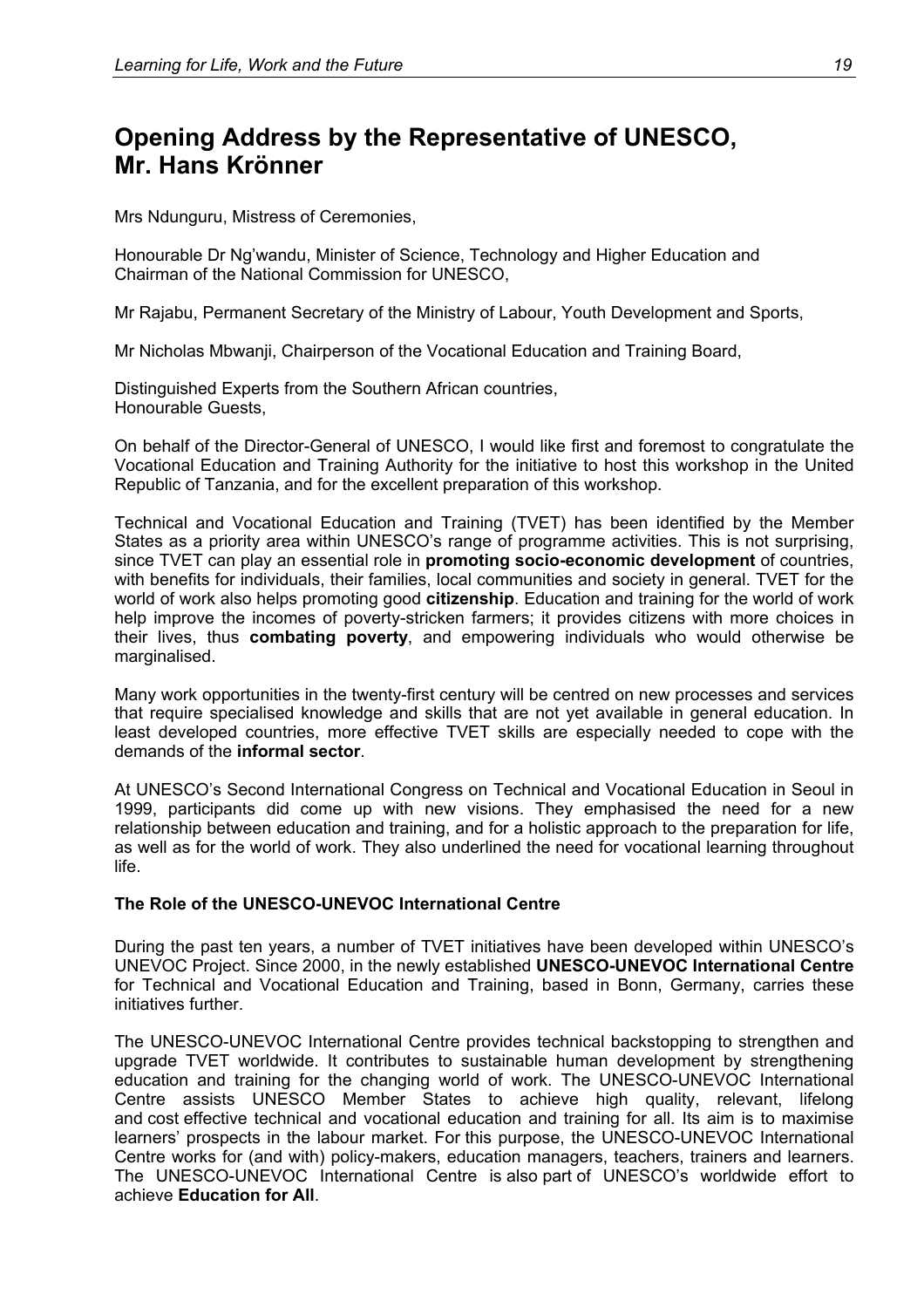### **Regional Cooperation**

During recent years, Africa has been the focus of a number of activities within UNESCO-UNEVOC.

The Southern African Initiative "**Learning for Life, Work and the Future**: Stimulating Reform in Southern Africa through Subregional Co-operation" launched in Gaborone, Botswana, in December 2000, is the most prominent one. It has set an example for other world regions. With support from UNESCO-UNEVOC, the **Arab States** have launched a similar initiative in Beirut, Lebanon, in December 2002. They came up with seven projects in TVET to be developed jointly in the Arab States, on which they will elaborate further next month.

Here at the LLWF Workshop 2003 in Dar-es-Salaam, we will develop what has been generated in Gaborone, addressing three issues in particular:

- The development of a quality assurance programme.
- The objective of this project is to establish quality assurance mechanisms for TVET up to diploma level in SADC Member States.
- The development of a training programme for the unemployed and for the informal sector. This project's objective is to develop training in entrepreneurial skills and job creation and to make training accessible for the unemployed and people working in the informal sector.
- HIV/AIDS in TVET staff development. Due to HIV/AIDS, a still growing number of young people in the region are confronted with a declining number of available teaching staff. Therefore, all participants of society including staff and students of TVET institutions - need to combat the further spread of the virus. The project will focus on several activities related to this.

Ladies and Gentlemen, it is my belief that, in spite of all the diversity within the region, a number of challenges remain common concerns for most of your countries. The **diversity** of environments and approaches is **not a barrier, but a rich resource** that we all should make use of. I wish to thank all those of you who have responded to the Call for Papers, and contributed to the rich documentation.

We are grateful to the Vocational Education and Training Authority. May I also express our gratitude to the **German Federal Ministry for Economic Co-operation and Development**, which has contributed substantial resources not only to this workshop, but also to the LLWF Initiative as a whole.

I wish all of you a stimulating and productive workshop that is expected to foster co-operation in technical and vocational education and training, and that will hopefully have a positive impact on human resource development, and human development in a broader sense, in all of your countries.

Thank you, Honourable Minister.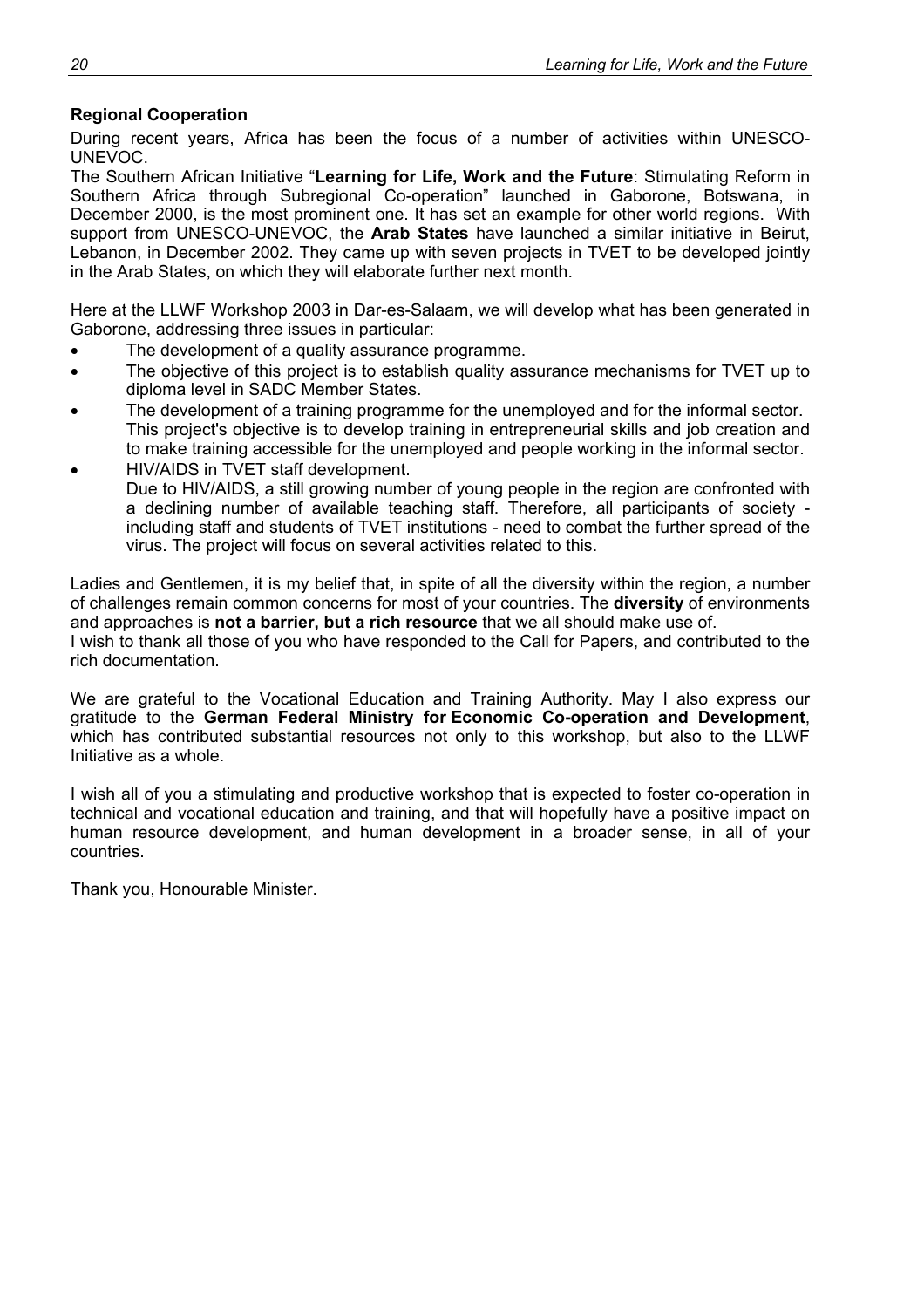# <span id="page-26-0"></span>**Project Proposals**

### <span id="page-26-1"></span>**The Development of a Quality Assurance Programme**

The anticipated results of this project will be to provide quality delivery of TVET in SADC member states through:

- The regulation, improvement, maintenance and monitoring of the reliability of TVET quality systems
- An assessment of equivalences of TVET standards in compliance with qualification frameworks
- Increased TVET quality assurance information
- Capacity building to collaboratively and maximise human resources
- Establishing congruent quality equivalencies
- Improvement of student qualifications

The workshop identified the following problems areas across most SADC member states:

- Insufficient resources including weak financial sustainability
- Lack of and/or poor implementation of policies
- Inadequate training facilities
- Inadequate human resource development
- Inadequate training system development
- National qualification frameworks not in place

Based on the anticipated results and the identified problems, the following suggestions are made:

- Significant systemic changes are needed in some member countries. These changes impact on the quality of TVET provisioning, but fall outside the scope of this workshop.
- Funding of education and training, including TVET, is being done successfully in some member states utilising funds from skills development levy (SDL) systems
- Human resource development (HRD) in member countries will form an integral part of quality TVET provisioning.
- National quality assurance systems and instrument, including a national qualifications framework (NQF), will facilitate the improvement of TVET.

The following sub-projects are deemed feasible within the next two to three years and are specifically focused on the improvement of the quality of TVET provisioning; capacity building for TVET, including funding and training facilities and developing a quality assurance system for TVET, including policy and regulations. The main objective being to develop, improve and ensure quality TVET programmes.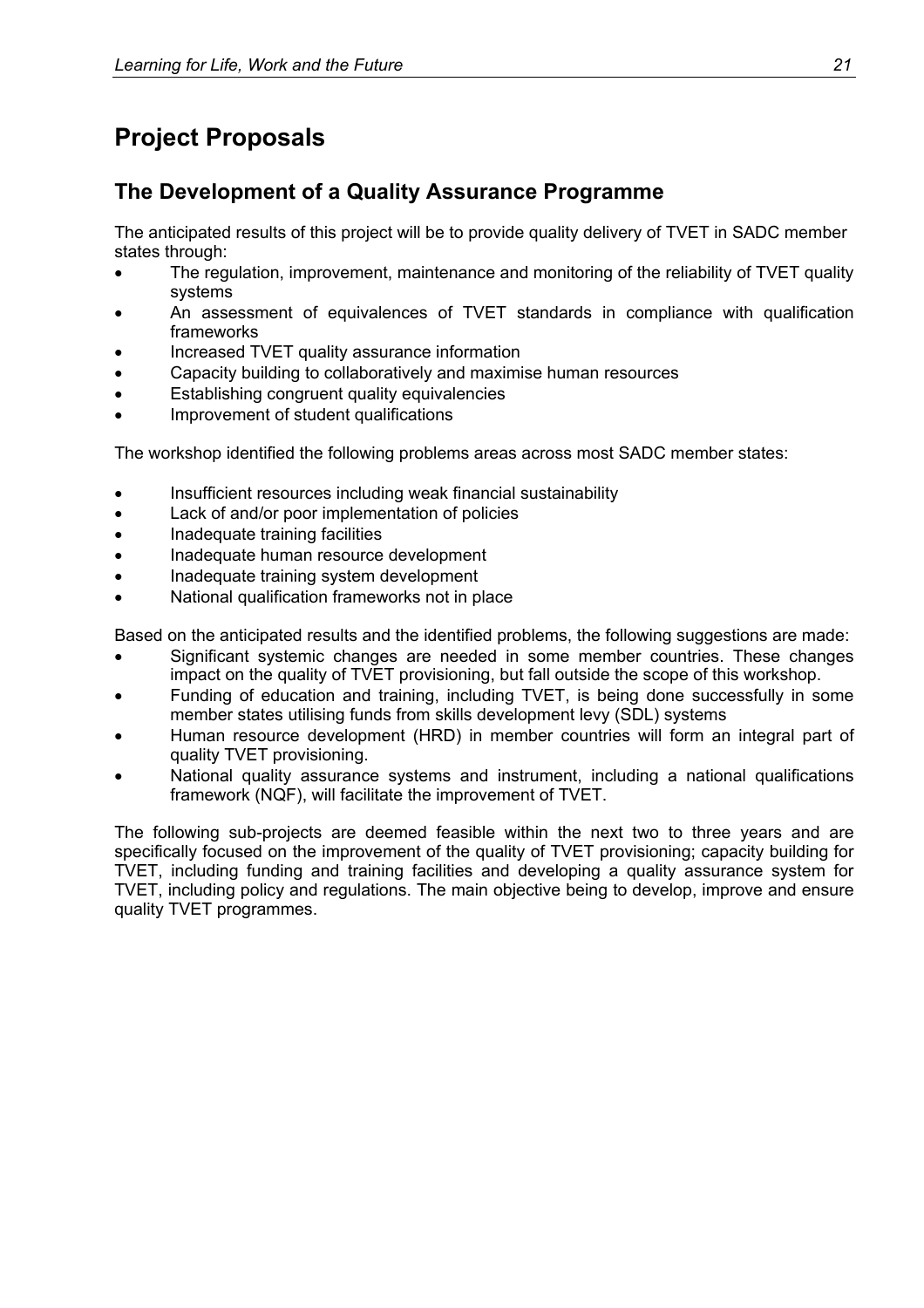### **Sub-project: Capacity building for TVET Objective: To ensure sustainable provisioning of TVET programmes in the sub-region**

|                                           | <b>Activities</b>                                                                                    | Who                                                             | <b>Resources</b>                                                 |
|-------------------------------------------|------------------------------------------------------------------------------------------------------|-----------------------------------------------------------------|------------------------------------------------------------------|
| <b>FUNDING</b>                            | Introduce mechanisms for<br>distribution of funds and<br>incentives to contributors (levy<br>payers) | Implementing<br>agencies                                        | Financial<br>experts<br>(local/regional<br>capacity<br>building) |
| <b>TRAINING FACILITIES</b>                | Establish minimum standards<br>for TVET training facilities for<br>different levels                  | Regulatory<br>Authority in<br>consultation with<br>stakeholders |                                                                  |
|                                           | Rate TVET training facilities<br>against minimum standards<br>for different levels                   |                                                                 | Financial<br>Industry<br><b>Experts</b>                          |
|                                           | Update TVET training facilities<br>according to levels                                               | Providers                                                       |                                                                  |
|                                           | Improve partnerships with<br><b>TVET stakeholders</b>                                                | Regulatory<br>Authority and<br>Providers                        |                                                                  |
| <b>POLICIES AND</b><br><b>REGULATIONS</b> | Review and update TVET-<br>related policies and<br>regulations                                       | <b>Training Authority</b><br>and stakeholders                   | Financial                                                        |
|                                           | Submit draft to legal draftsman                                                                      | Minister                                                        | Stakeholders,<br>Experts, Policy<br>makers                       |
|                                           | Gazette policies and<br>regulations                                                                  | Minister                                                        |                                                                  |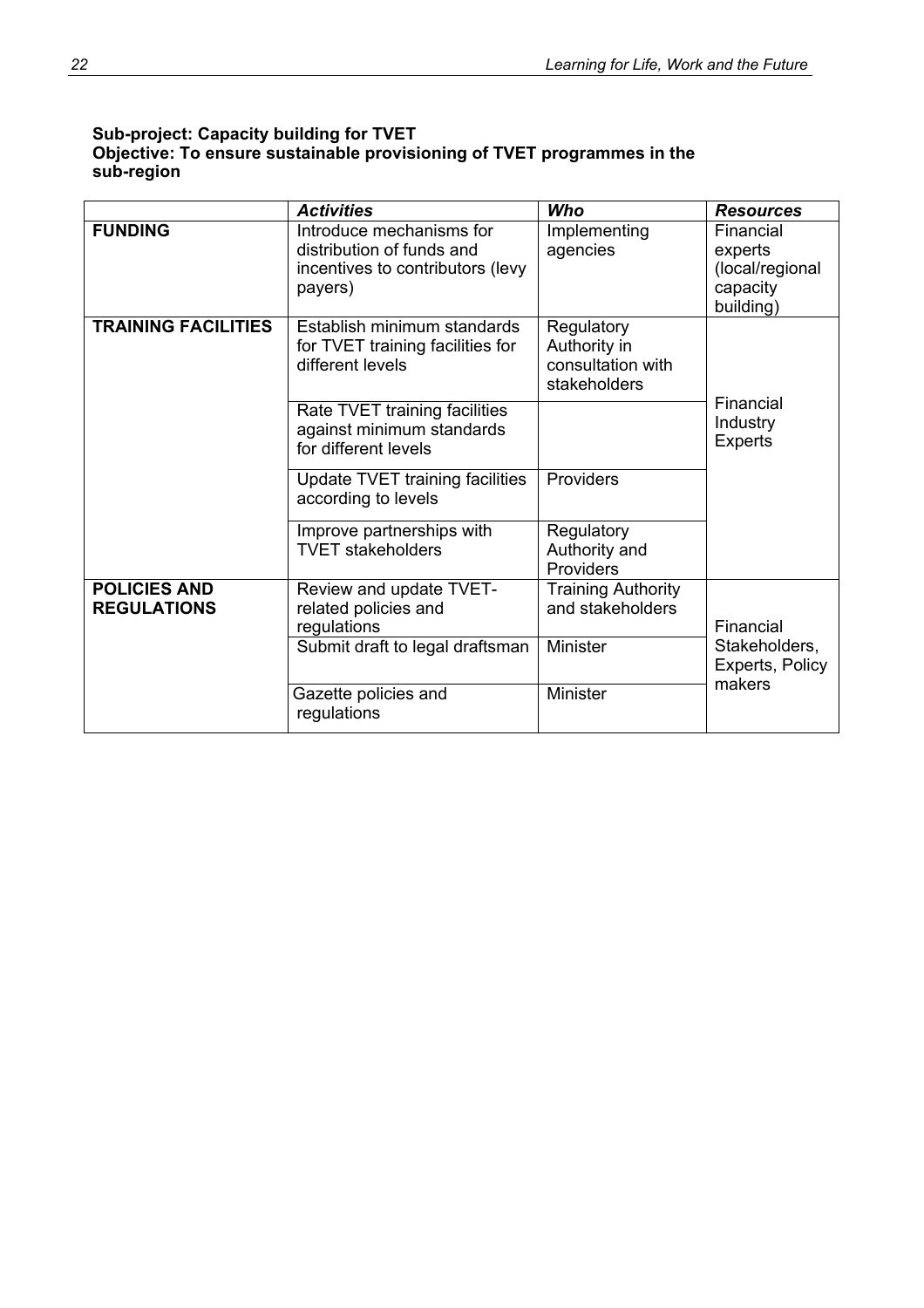### <span id="page-28-0"></span>**The Development of a Training Programme for the Unemployed and for the Informal Sector Training**

The aim of this programme is poverty reduction by improving training systems for the informal sector (IS). Following is a table illustrating the strategy, task and activities.

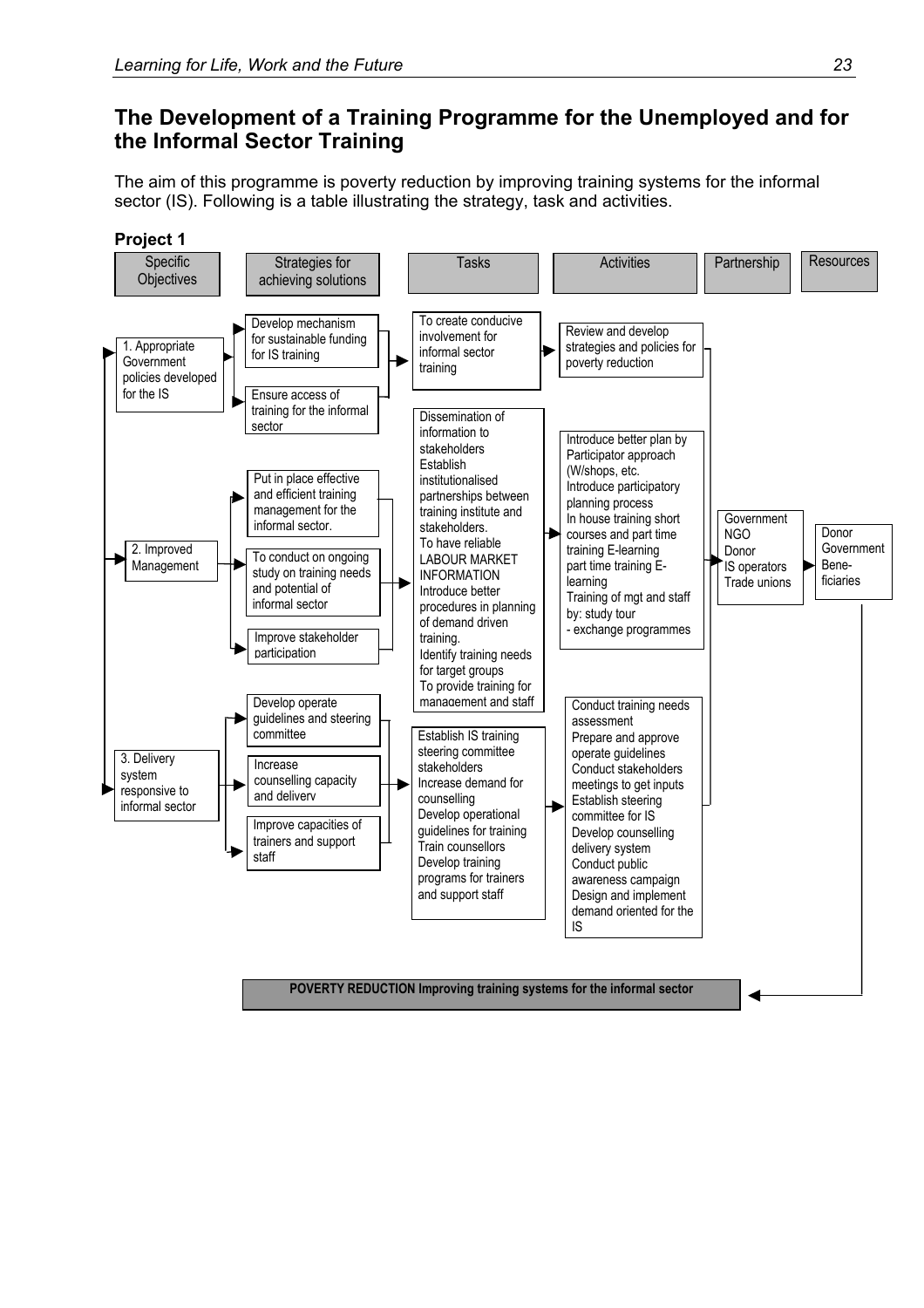### <span id="page-29-0"></span>**HIV/AIDS in TVET Staff Development**

**Project 1:** The aim of the project is to bring about behavioural change with regard to HIV/AIDS amongst TVET trainees through life skills training. While the objective is to ensure that a life skills programme is integrated into TVET curricula.

| <b>OUTPUT</b>                                                                                                                    | <b>ACTIVITIES</b>                                                                                                                                                                                                                                                                                                                                                                               | <b>PARTNERS</b>                                                                                                                | <b>RESOURCES</b>                        | <b>OBSTACLES</b>                           |
|----------------------------------------------------------------------------------------------------------------------------------|-------------------------------------------------------------------------------------------------------------------------------------------------------------------------------------------------------------------------------------------------------------------------------------------------------------------------------------------------------------------------------------------------|--------------------------------------------------------------------------------------------------------------------------------|-----------------------------------------|--------------------------------------------|
| <b>Baseline</b><br>study on<br>HIV/AIDS in<br>relation to<br><b>TVET</b><br>designed<br>and<br>conducted<br>in SADC<br>Countries | Identify regional experts<br>to do study.<br>Design a baseline study<br>which can be replicated<br>and adopted in various<br><b>SADC Countries.</b><br>Conduct baseline study<br>in interested SADC<br>Countries.<br>Disseminate the study<br>reports amongst partners<br>within member countries                                                                                               | Curriculum<br>developers.<br>Instructors/trainer<br>s<br>NGOs/CBOs<br>PLWA* and AIDS<br>organisations<br><b>TVET</b> providers | Financial<br>Human<br><b>Facilities</b> | Lack of funds<br>Lack of plan of<br>action |
| <b>Needs</b><br>analysis for<br>Life Skills<br>curriculum<br>completed.                                                          | Conduct local needs<br>analyses for Life Skills<br>Curricula based on study<br>results                                                                                                                                                                                                                                                                                                          |                                                                                                                                |                                         |                                            |
| <b>Life Skills</b><br>syllabus for<br>training of<br><b>TVET</b><br>trainees<br>developed.                                       | Initiate Standards<br>Development processes<br>on HIV/AIDS related life<br>skills for TVET provision<br>(whereever applicable)<br>Initiate Curriculum<br>Development processes<br>in various countries.<br>Develop Syllabus for<br><b>HIV/AIDS related Life</b><br>Skills.<br><b>Disseminate</b><br>Standards/Curricular/syll<br>abus (whatever<br>applicable)<br>Monitoring and<br>evaluation. |                                                                                                                                |                                         |                                            |

*\* Person living with AIDS*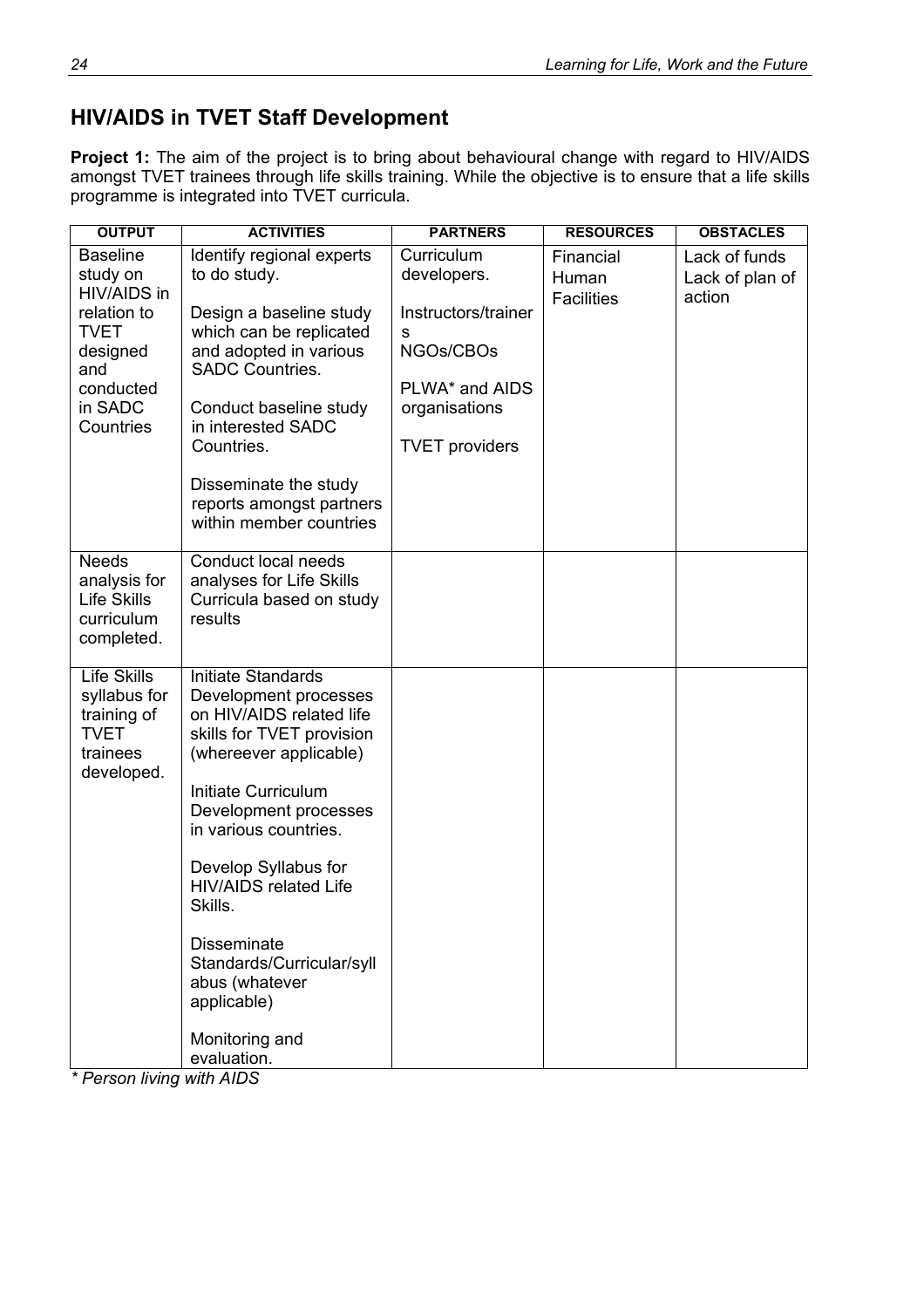**Project 2**: The aim of this project is to strengthen education and training of staff with regard to dealing with HIV/AIDS within TVET institutions. Its objective is to ensure that TVET staff at all levels are trained in HIV/AIDS related life skills

| <b>OUTPUT</b>        | <b>ACTIVITIES</b>        | <b>PARTNERS</b>    | <b>RESOURCES</b>  | <b>OBSTACLES</b> |
|----------------------|--------------------------|--------------------|-------------------|------------------|
| Training needs       | Identify the experts for | <b>Instructors</b> | Human             | Lack funds       |
| assessment in        | training needs           | Donors             | Funds             | Lack of action   |
| <b>SADC</b>          | assessment.              | Staff              | <b>Facilities</b> | plan             |
| countries            |                          | <b>TVET</b>        |                   | Inadequate       |
| conducted            | Conduct training         | Providers          |                   | experts          |
|                      | needs assessment         | NGOs/CBOs          |                   | Poor             |
| Training             | Conduct TOT              | <b>Religious</b>   |                   | attitudes and    |
| according to         | workshops at regional    | organisations,     |                   | negative         |
| training needs       | levels.                  | Government         |                   | behaviours       |
| assessment           |                          | Experts in         |                   |                  |
| report               | Implement training to    | guidance and       |                   |                  |
| conducted.           | trainers and staff       | counselling        |                   |                  |
| <b>IEC</b> materials | Develop training         |                    |                   |                  |
| developed and        | guidelines,              |                    |                   |                  |
| operationalise       | newsletters,             |                    |                   |                  |
| d                    | brochures, posters,      |                    |                   |                  |
|                      | radio programmes,        |                    |                   |                  |
|                      | drama                    |                    |                   |                  |
| Monitoring and       | Design monitoring        |                    |                   |                  |
| evaluation           | and evaluation tools.    |                    |                   |                  |
| conducted.           |                          |                    |                   |                  |
|                      | Implement monitoring     |                    |                   |                  |
|                      | and evaluation.          |                    |                   |                  |
|                      |                          |                    |                   |                  |
|                      | Feedback                 |                    |                   |                  |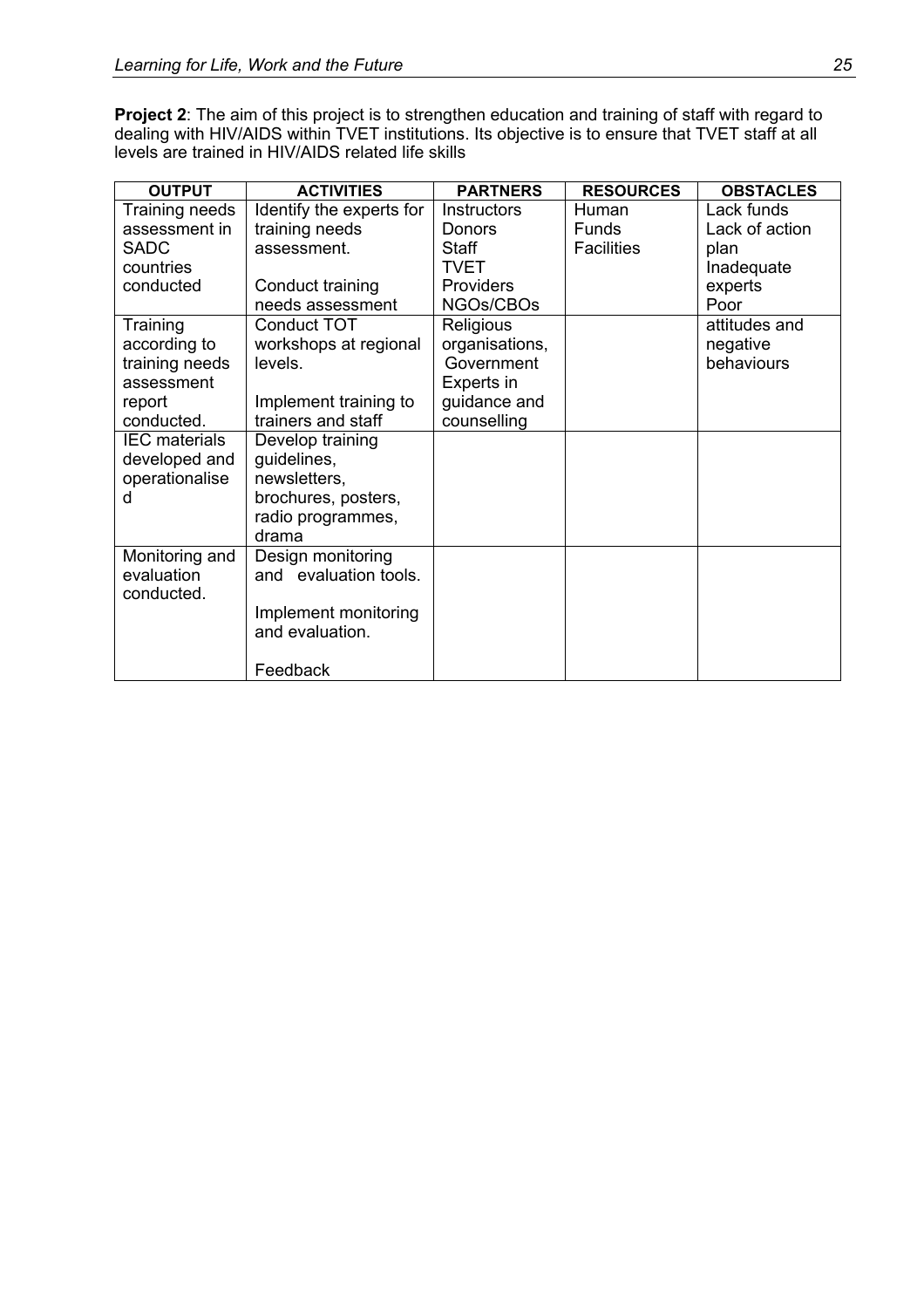**Project 3:** The aim is to strengthen Technical Vocational Teachers Education and Supporting Staff Training with regard to HIV/AIDS. The objective is to ensure that life skills programmes are integrated into TVET Curricula

| <b>OUTPUT</b>                                                                   | <b>ACTIVITIES</b>                                                                                                                                                         | <b>PARTNERS</b>                                                                                                                                                                    | <b>RESOURCES</b>                        | <b>OBSTACLES</b>                          |
|---------------------------------------------------------------------------------|---------------------------------------------------------------------------------------------------------------------------------------------------------------------------|------------------------------------------------------------------------------------------------------------------------------------------------------------------------------------|-----------------------------------------|-------------------------------------------|
| Baseline study on<br><b>HIV/AIDS</b><br>established in<br><b>SADC Countries</b> | Conduct one<br>baseline study<br>which can be<br>adopted in SADC<br>countries<br>Disseminate the<br>study report to<br>member countries                                   | <b>Experts</b><br>Curriculum<br>developers<br>Instructors/<br>trainers<br><b>Stakeholders</b><br><b>NGOs</b><br><b>CBOs</b><br>Religious<br>organisations<br><b>TVET Providers</b> | <b>Funds</b><br>Human and<br>facilities | Lack of fund<br>Lack of plan of<br>action |
| Life Skills syllabus<br>for TVET<br>developed                                   | conduct workshop<br>at all levels on life<br>skills for TVET<br>provision<br>Develop syllabus<br>Disseminate and<br>implement<br>syllabus<br>Monitoring and<br>evaluation |                                                                                                                                                                                    |                                         |                                           |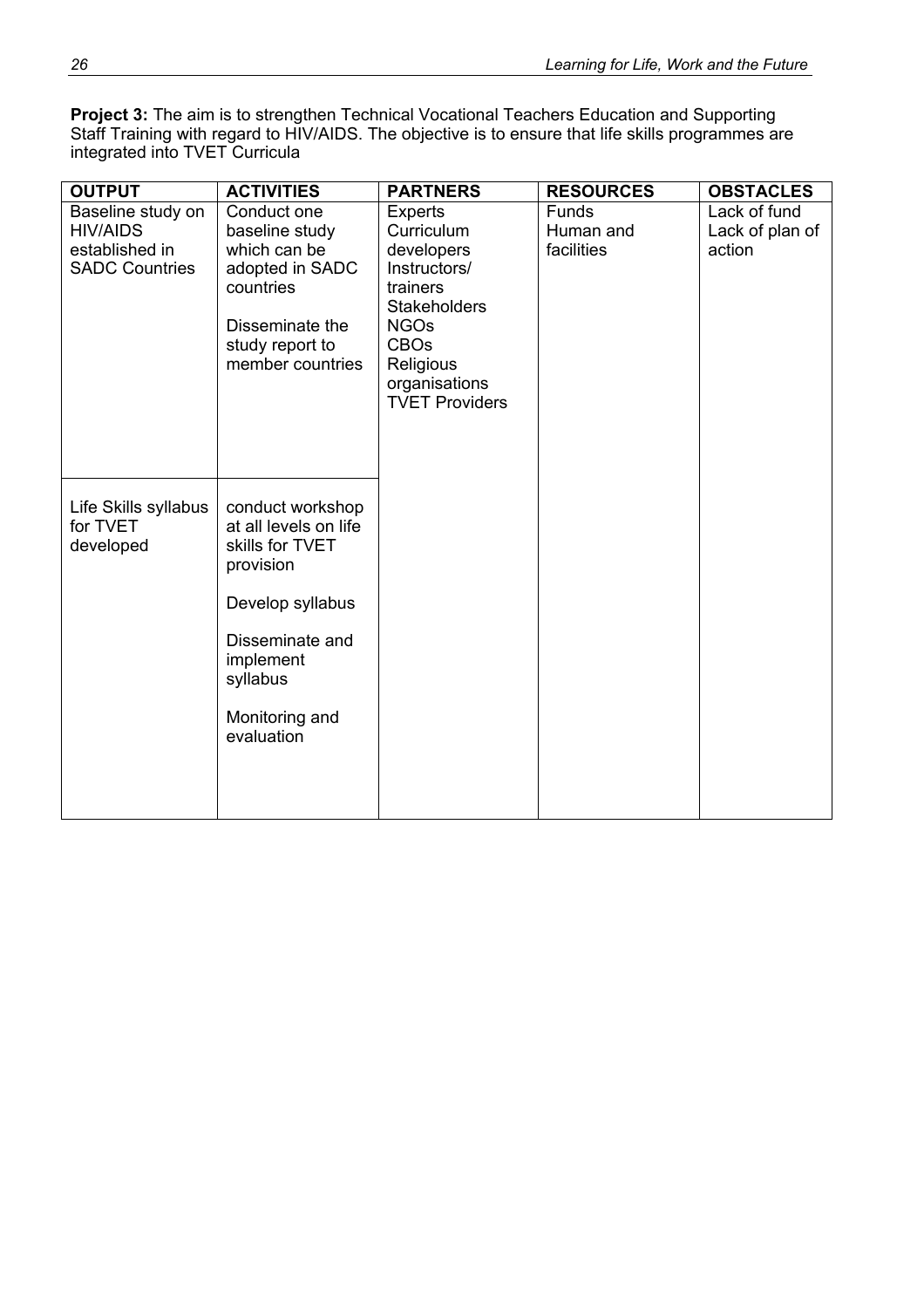## <span id="page-32-0"></span>**Participants' Papers**

### <span id="page-32-1"></span>**The Development of a Quality Assurance Programme**

### <span id="page-32-2"></span>**KEEVY, James A., (South Africa): Planning the South African NQF Impact Study: Implications for a SADC RQF**

### **Introduction**

This paper sets out to explain some of the lessons learnt in the initial stages of the planning of an impact study to investigate the extent of the contribution of the South African National Qualifications Framework (NQF) on the transformation of South African education and training, including technical and vocational education and training (TVET). It is also an attempt to assist regional role players in the important task of establishing qualifications frameworks within individual countries as well as in the Southern African region.

This paper briefly describes the background to the South African NQF Impact Study, the planning of the first stages and the lessons learnt thus far. It is by no means an attempt to put forward a comprehensive critique of the impact study, but rather invites debate on the role and value of the quality assurance of education and training in the Southern African Development Community (SADC).

### **Background**

In December, 1999 the members of the South African Qualifications Authority (SAQA) agreed to a review of progress and development in the implementation of the South African NQF. The intention of this study was to review the impact of the NQF on the South African education and training system (SAQA 2002a:1) and resulted in the establishment of a Review Working Group. The study was however preceded by another study under the Ministry of Education which sought to review the country's progress on the establishment of the NQF.

The report of the Ministry's study team (Departments of Education and Labour 2002) was published in March 2003 and pointed out various deficiencies in the emerging education and training system and how SAQAs operations could be improved. The investigation of the extent of the contribution of the NQF to the full personal development of every South African learner, as well as the social and economic development of the nation at large, remained largely unanswered by the Study Team Report. This led to a decision to proceed with the initial impact study.

### **Planning the NQF Impact Study**

The planning stage included, among other things the establishment of a Working Group (WG) that was tasked to manage and oversee the study, re-conceptualise the study based on the 1999 Review WG and the planning and execution of the first part of the study. An Advisory Group (AG), consisting of SAQA Board members, was also established to support and advise the WG in the planning of the Impact Study.

The purpose of the study was defined as:

*The establishment of a framework that includes indicators and baseline data for the effective measurement of the impact of the NQF now and in the future" (SAQA 2003a).* 

The formulation of the purpose suggested a first step in a new direction. The methodology or framework used in the roll-out of the NQF Impact Study formed a vital part of the study as the comparative nature of an impact study required at least two sets of measurements taken at different times with the same instrument. This implied that the WG had a twofold role: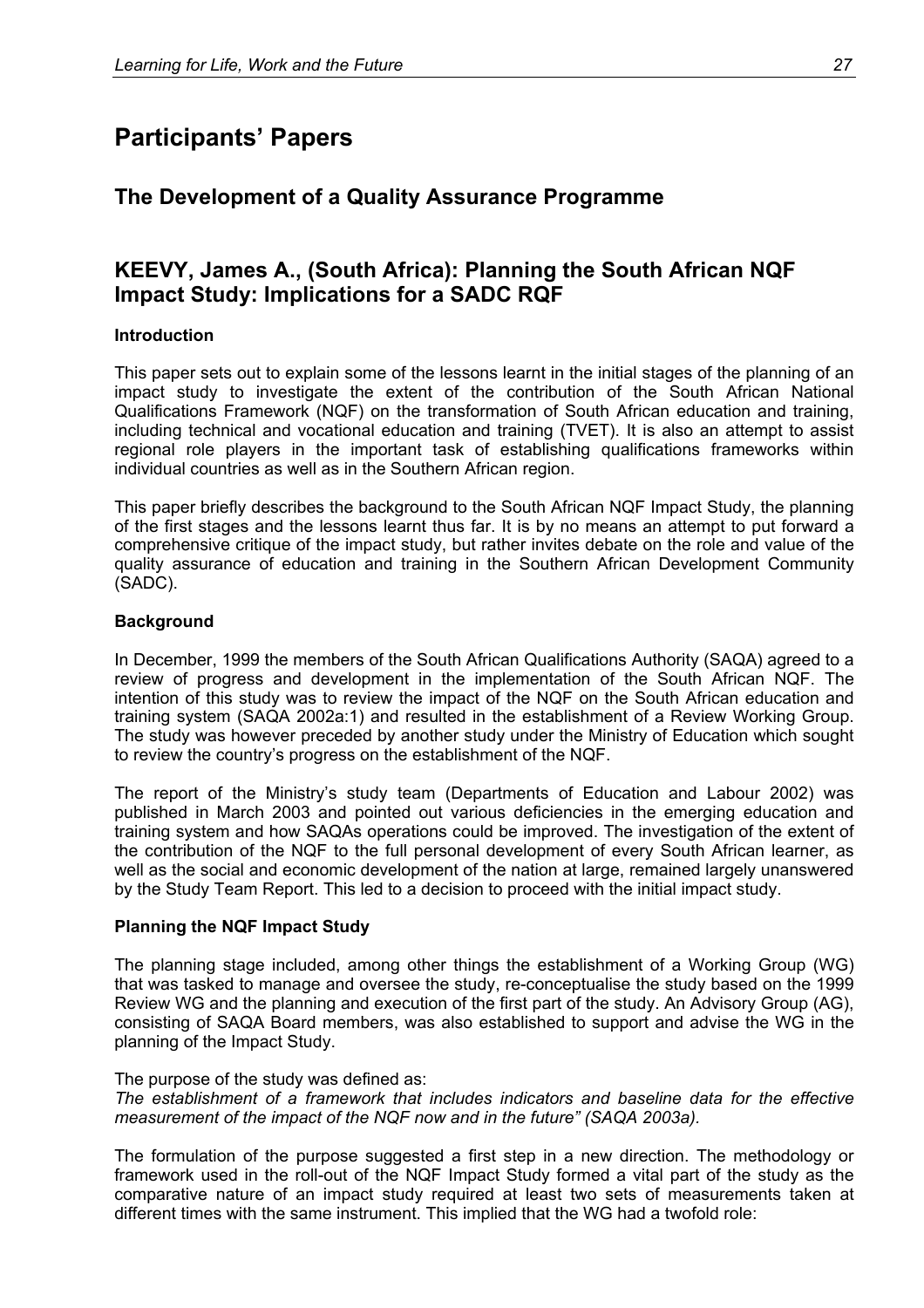- The development of indicators<sup>1</sup> to measure the impact of the NQF on the quality of education and training in South Africa
- Performing a baseline study, using the derived indicators, to obtain baseline data that can be used as a reference for present and future impact studies

Success indicators were re-drafted to focus not only on the quantitative aspects but to include the following:

- The mindset of stakeholders and partners, including the impact of the NQF in creating an ethos of thinking about quality in education and training
- The social and economic development of South Africa
- Systemic changes, specifically in the industrial sector where the up-skilling of the workforce, foreign investment and the integration of academic and vocational training are being addressed
- The level of consciousness: South African society has become much more aware of the quality of provisioning, international comparability and credit-bearing training

The WG was at this stage planning the establishment of focus groups to enable sufficient stakeholder involvement in the development of the indicators.

### **Implications for TVET in the SADC region**

Despite having a tight reign on education and training, very few African countries have embarked on national qualification regulation processes, the exception being Uganda, Namibia and South Africa.

The Namibian qualifications framework is an example of a SADC member state that has developed a national qualifications framework. The Namibian NQF is virtually identical to the South African example and is an attempt to "provide for multiple pathways for Namibians to gain qualifications and to redress the injustices of the past by recognizing competencies of Namibians regardless of where they learnt these" (Republic of Namibia 1999:5).

South Africa has never really fitted the mould, and continues to dominate developments on the African continent, specifically south of the equator, as is evident in its role in the development of a regional qualifications framework in the SADC region. The establishment of a methodological framework for the effective measurement of the impact of the South African NQF needs to be informed by the SADC role-players, who in turn will be able to contribute more effectively to similar national and regional initiatives

### **Roles of regulatory bodies**

1

Even at this early stage of the Impact Study it has become apparent that the South African NQF has imposed various restrictive regulations on the South African education and training system. Mavimbela (2001:11) goes as far as stating that the NQF could turn into "a bureaucratic labyrinth, with the primary function of reinforcing controls". She goes further by explaining that such a transnational controlling system could end up being of little value if it attempts to be a controlling system.

Recent attempts by SAQA to coordinate and improve the effectiveness of these regulatory bodies have resulted in the establishments of Education and Training Quality Assurance bodies (ETQAs) within various sectors. The ETQAs are accountable to SAQA and must monitor the quality of training providers according to standards and qualifications on the NQF.

At this stage of the planning of the NQF Impact Study, some lessons have already been learnt that have implications for a SADC Regional Qualifications Framework (RQF:

• Although stakeholder involvement has been an integral part of all NQF-related matters it is also evident that over-involvement by stakeholders will place severe limitations on the implementation and development of a regional qualifications framework.

 $1$  An excellent discussion on the development of indicators that are appropriate, effective and accommodate the existing educational objectives within a specific country can be found in Bottani & Walberg 1994.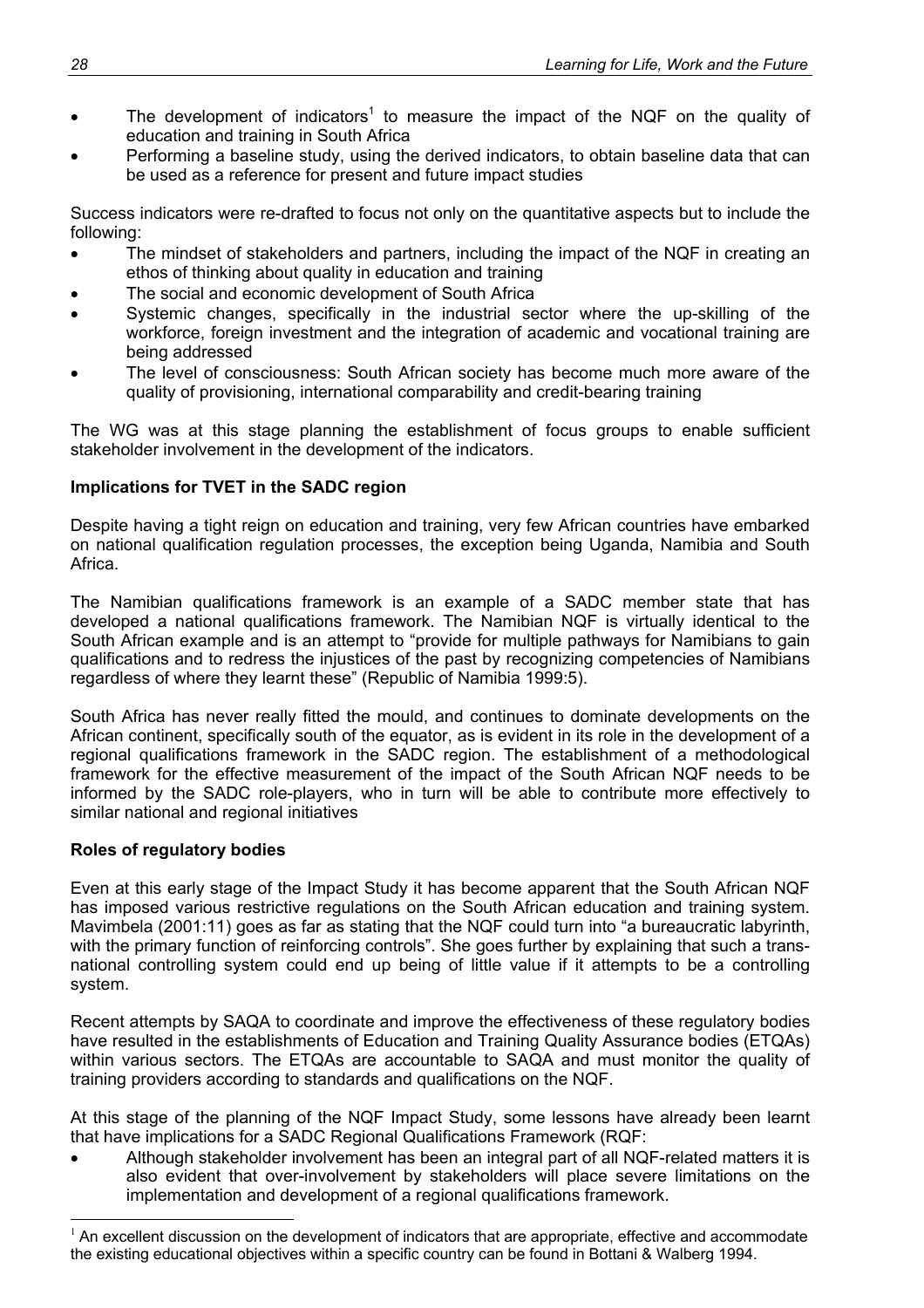- Premature evaluation of the implementation of a qualification framework, be it the South African NQF or otherwise, will automatically lead to negative results. A full impact study is probably only possible after at least a ten-year period (some authors<sup>2</sup> even suggest 20 to 25 years) to allow sufficient time for implementation that results in personal and socioeconomic transformation.
- The development of indicators of success that are used to measure the impact of a qualifications framework form one of the most important parts of the research design. Accurate and measurable indicators will enable the repeat of measurements at various intervals, which in turn will enable longitudinal comparative studies.
- An impact study, NQF or otherwise, is premised on specific core assumptions. In the South African example it has been necessary to assume that the NQF objectives are still broadly accepted by stakeholder groupings, that the NQF is still the best vehicle for bringing about positive change and that the integration of education and training is still important. The measuring of impact does not imply a review of the current philosophy, but rather shows a acceptance of this philosophy and an attempt to measure the effectiveness of the same.
- Measurement of the South African intention to transform and integrate vocational and educational training will enable SADC countries to reflect on their own processes and will also inform the development of the RQF.

Increased regulation and over-bureaucratisation is currently accompanying the transformation of education and training needs to be addressed as a matter of urgency.

### **Conclusion**

The South African attempt at evaluating the impact of a relatively immature national qualifications framework sends a clear message to RQF developers to not be too hasty in evaluating their own efforts. The current difficulties experienced in the design of the South African Impact Study has alerted role-players of the time that is needed for such a large-scale transformation to be established, and then eventually to be effectively measured.

#### **REFERENCES**

Bottani, N. & Walberg, H.J. 1994. International Educational Indicators. *The International Encyclopedia of Education*, 2(5): 2984-2989.

Departments of Education and Labour. 2002. *Report of the Study Team on the implementation of the NQF.* http://education.pwv.gov.za & www.labour.co.za

Cosser, M. 2001. *The implementation of the NQF and the transformation of education and training in South Africa.* In Kraak & Young, *Education in Retrospect*, Pretoria: Human Sciences Research Council. www.hsrc.ac.za

Mavimbela, L. 2001. *A regional qualifications framework for the Southern African Development Community: Initial reflections on the possibilities*. Paper delivered at the Q-Africa conference, Midrand, 5-6 September 2001.

SAQA. 2002a. *A study of the impact of the NQF.* Concept Document. www.saqa.co.za SAQA. 2002b. *Success Indicators based on the objectives of the NQF*. Second Draft.

SAQA. 2003a. *Report of the Working Group Workshop*. Internal document.

Republic of Namibia, Ministry of Higher Education, Training and Employment Creation, Namibia Qualifications Authority. 2001. *Report of the first NQA Council.* www.op.gov.na.

#### **ACRONYMS**

| AG          | <b>Advisory Group</b>                           |
|-------------|-------------------------------------------------|
| <b>ETQA</b> | Education and Training Quality Assurance body   |
| <b>NQF</b>  | <b>National Qualifications Framework</b>        |
| <b>RQF</b>  | <b>Regional Qualifications Framework</b>        |
| <b>SADC</b> | Southern African Development Community          |
| <b>SAQA</b> | South African Qualifications Authority          |
| <b>TVET</b> | Technical and Vocational Education and Training |
| WG          | <b>Working Group</b>                            |
|             |                                                 |

 $\overline{a}$ 

 $2$  See Cosser 2001:161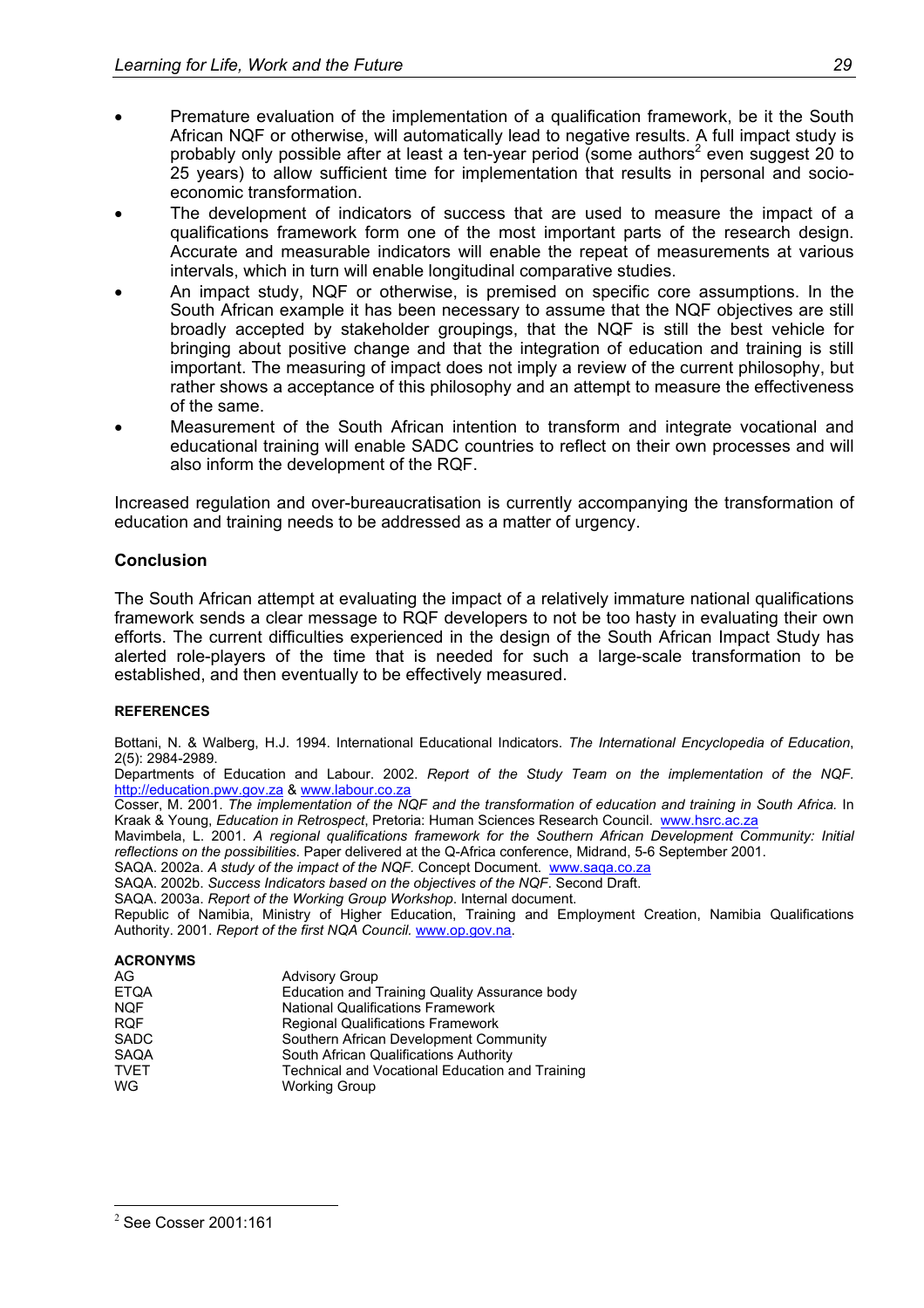### <span id="page-35-0"></span>**MAHENGE, Binilith S., and CHACHAGE, Eng, E.J. (United Republic of Tanzania): Computer Based Learning as an Instrument of Training of Providing Quality TVET**

Tanzania was late in entering the world of information technology (IT). The IT services sector is growing rapidly both in number and capacity and can offer a wide range of products and services, including training. Lack of teachers and curriculum for computer based learning (CBL) skills is, however, developing into a real bottleneck. The course curricula offered by most of the IT providers are at a high level, and some of the providers operate according to high international standards regarding the theoretical part of the training.

Awareness of the significance of the CBL training is very low on the part of training providers, trainees and employers. The consequence of this attitude of theoretically skilled trainees with a low capacity to deliver results in real job situations is that they are not able to compete in the globalisation process. This paper highlights the issue of quality that can be achieved by using CBL as an instrument in Vocational Education and Training (VET).

In the late 1990s, the Ministry of Communication and Transport observed that the shortage of IT professionals in Tanzania might turn into an obstacle in implementation of information technology and it was therefore decided that a survey should be conducted on the subject.

The objective of the survey was to determine the need of and prerequisites for the realization of a vocational IT training programme in Tanzania that would be guided by the needs of industry and administration, and to find opportunities to retrain personnel that have become redundant as the result of the ongoing process of restructure in the country.<sup>1</sup>

Tanzania has embarked on the process of developing a National Information and Communication Infrastructure Policy (NICI). A particular Secretariat for the NICI process and a technical committee to be in charge of the NICI process were appointed. The planning commission has the responsibility to coordinate the organisational framework and provide secretarial support to the National Information and Communication Infrastructure Committee. There are also ongoing projects to support the transformation of Dar-es-Salaam Institute of Technology and University of Dar es Salaam and its administrations towards IT.

Tanzania was late to meet the challenge of being a member of the global information society. In fact, computers were banned in 1974. The ban was never totally implemented, but import and use of computers were controlled and restricted by detailed Government guidelines from 1974 to 1991. $^{2}$ 

The period has without doubt seriously delayed computerisation of Government Administration and enterprises. IT growth began about five years ago in respect of the following content and activities through IT:

- Collect, compile, store, process and analyse information
- Replace manual work with computerised routines
- Share and exchange data and information within the entire organisation
- Have electronic internal and external communication
- Develop new products and services

The CBL for the past 30-40 years in the developed world have been used as a tool in restructuring of enterprises and public sector. CBL has changed business processes, production processes, working organisations and methods. Implementations of new technology has been preceded by extensive rationalisation, restructuring of operations and investments in computerised business processes. CBL is a tool for upgrading of existing knowledge and skills from the training and implementation point of view.

In the country there is a lack of sufficient knowledge to evaluate the benefits of IT and further implications of CBL. The use of new technology becomes a question of cost rather than investment in future income. In this perspective the cost appears to be higher than it would be if the investment appraisal had included both cost and income. The Tanzanian industry has no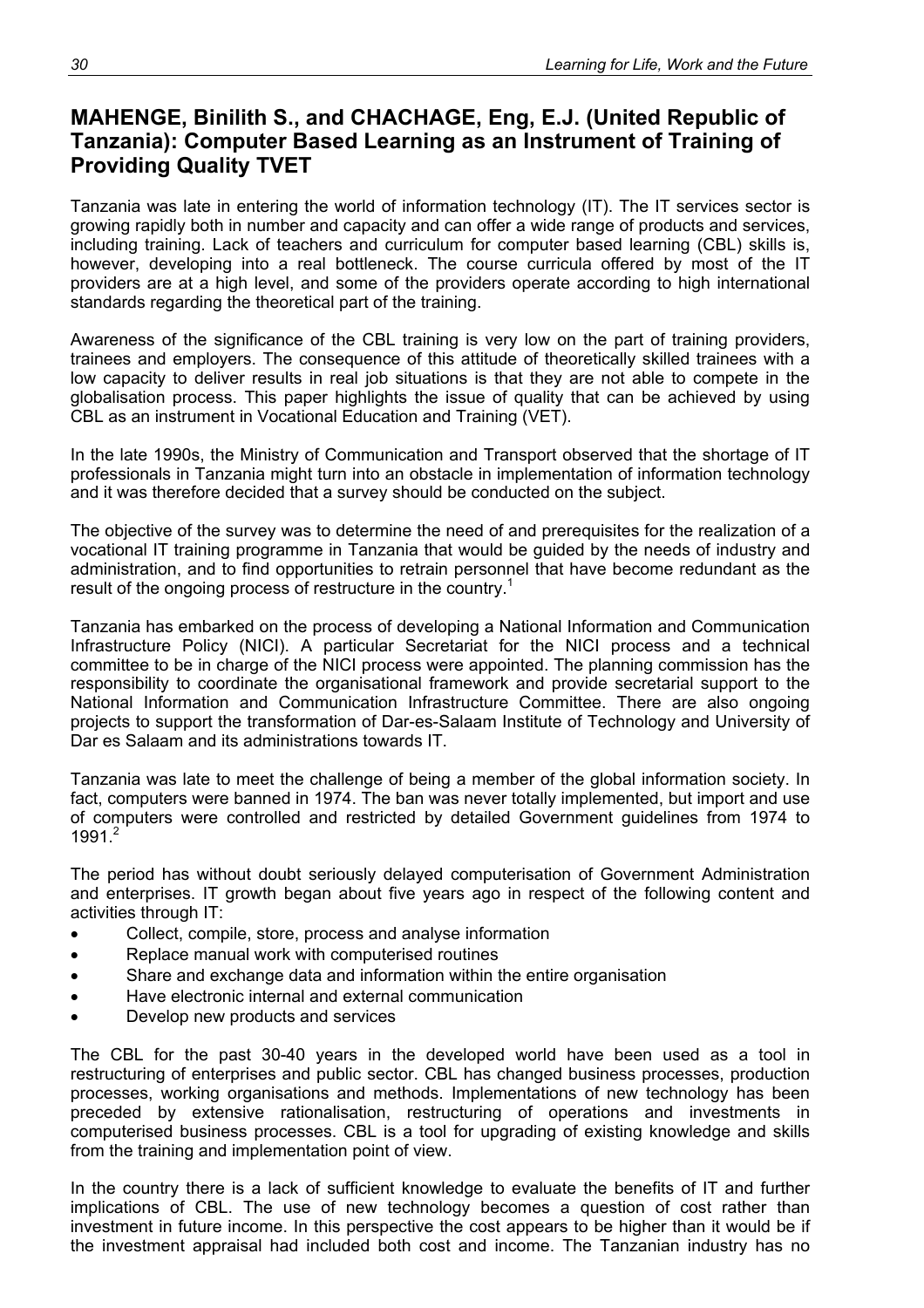tradition of co-operation and linking up with training centres, one of the main reasons for not using CBL tools.

A cornerstone activity for the development of CBL in Tanzania is to make CBL tool accepted as an important part of training among training providers, trainees and employers.

In Tanzania the majority of students do not have previous experience with CBL and normally will find their first jobs with employers who cannot offer them support from more experienced staff. In these circumstances the productivity of the newcomers will be low, and the use of the new skills limited.

A good system of VET in the country must be effective at the quantitative and qualitative levels by ensuring an adequate supply and producing of well-trained young people and adults to meet the national social economic plans.<sup>3</sup>

Special needs for implementing CBL are:

- Technical training before entering the work force
- Training for new tasks
- A technologically literate and innovation-receptive population
- **Concreteness**
- Assessment

The essence of technology transfer in both cases is not computing itself, but educational technology attached to the use of computers. CBL environments include specific teachinglearning applications that have been designed and produced to help people learn.

There is a non-traditional approach saying that computers may also be a means of transferring control of the act of learning to the student. This may mean a shift from computer-assisted instruction (designer-controlled computing) to computer-assisted learning (student-controlled computing). The figure 1 compares the CBL categories (drill and practice, intelligent tutoring system, hypermedia, cognitive tools and simulations) according to the following factors: learner control, technical complexity and underlying learning theory. However this classification is entirely conceptual.<sup>4</sup>

|                             | Degree of<br><b>Learner control</b> | <b>Technical</b><br><b>Complexity</b> | <b>Learning Theory</b> |
|-----------------------------|-------------------------------------|---------------------------------------|------------------------|
| <b>Drill &amp; Practice</b> | Low                                 | Low                                   | Instructivism,         |
|                             |                                     |                                       | Behaviorism            |
| <b>Intelligent Tutoring</b> | Medium                              | High                                  | Instructivism          |
| <b>System</b>               |                                     |                                       | Cognitivism            |
| Hypermedia                  | High                                | Medium                                | Constructivism         |
|                             |                                     |                                       | Cognitivism            |
| <b>Cognitive tools</b>      | High                                | Medium                                | Constructivism         |
|                             |                                     |                                       | Cognitivism            |
| <b>Simulation</b>           | Medium                              | High                                  | Constructivism         |
|                             |                                     |                                       | Cognitivism            |

### **Figure 1: Comparing CBL Techniques**

The overview of the most important underlying technologies, differentiating between local and networked scenarios and between the use of technology to deliver and present learning content (learner's point of view) and the use of technology to develop and manage learning content (educator's point of view) is illustrated below. $3$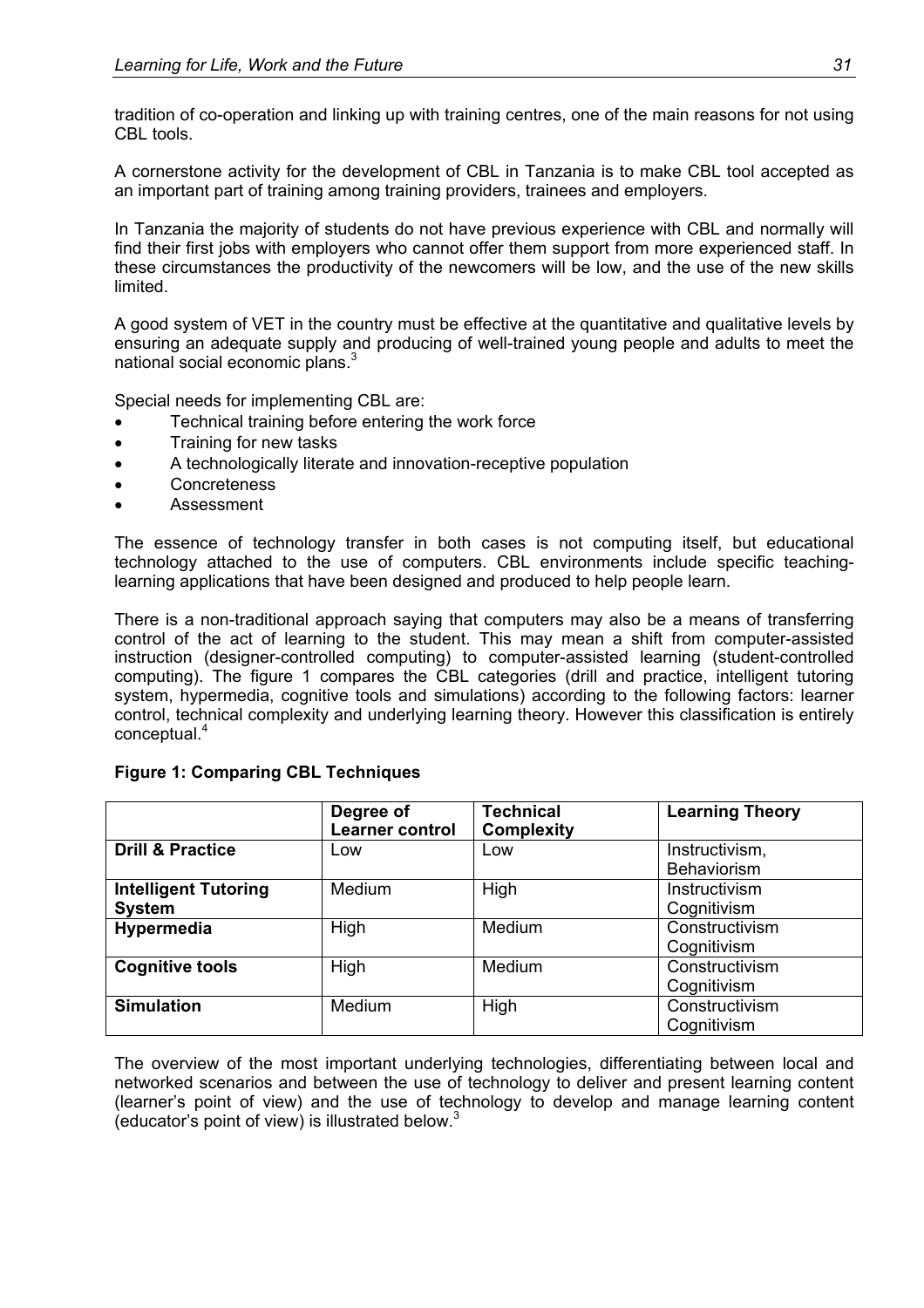|              | I<br>I<br>۰. |
|--------------|--------------|
| I            |              |
| I<br>×<br>۰. |              |

|                             |                                                                         | Learning                      |                       | <b>Platform</b>               |          |  |
|-----------------------------|-------------------------------------------------------------------------|-------------------------------|-----------------------|-------------------------------|----------|--|
| $\top$                      | Development and                                                         | Local                         |                       | <b>Network</b>                |          |  |
| e<br>C<br>h<br>n<br>$\circ$ | administration of<br>learning content                                   | Authoring tools               |                       | Authoring tools               |          |  |
|                             | (educator's view)                                                       | Learning Management<br>System |                       | Learning Management<br>System |          |  |
| $\circ$<br>g<br>i<br>e      | Delivery and<br>presentation of<br>learning content<br>(learner's view) | Plug-ins                      | Stand-alone<br>Player | Internet applications         |          |  |
| <sub>S</sub>                |                                                                         |                               |                       | Plug-ins                      |          |  |
|                             |                                                                         | <b>Browsers</b>               |                       | <b>Browsers</b>               |          |  |
|                             |                                                                         | Local System, CD, DVD         |                       |                               | Internet |  |

The domestic industry is operating under severe competition from imports from foreign market that can offer equal products at lower price and / or higher productivity. CBL can be an efficient tool to Tanzanian industry in order to increase competitiveness and ability to survive. The challenge, however, is to incorporate the CBL successfully into the training curriculum and maximize its benefits to education. This demands that computing be accommodated in the curriculum of students as well as teachers.

The fundamental elements in an educational system are as follows: the teacher educators and administrators, emphasising their gate-keeping role while the innovation into the curriculum and the classroom are embedded in the society. Interactions must be visualized within each element and at each interface of the maze as shown in **figure 3**:



- Teacher Educator-Curriculum Interface
- The Teacher Educator–Teacher Interface
- The Teacher-Curriculum Interface
- The Computer Curriculum Interface
- Computer-Classroom Concerns
- Computer-Student Interaction
- Teacher-Student Relationships

Our purpose is an attempt to uncover the realities involved in planning for appropriate applications and outcomes in CBL tool. There are different opinions as to where planning for CBL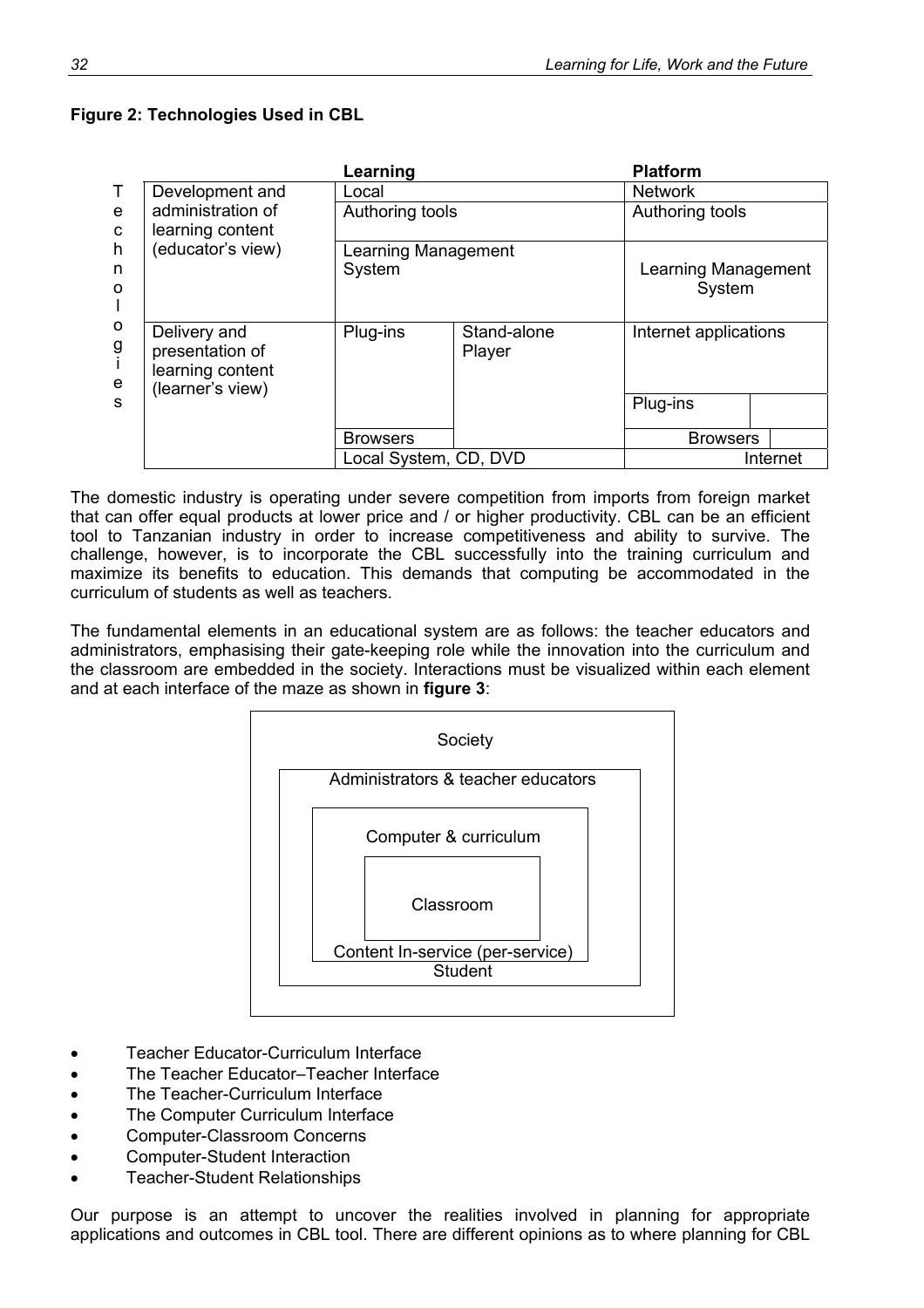should begin so as to achieve quality. Of course, the planning for instructional use of microcomputers should start with an analysis of the current curriculum to identify the content, skills, and attitudes that are considered important. Some assert that planning should begin with the teachers' tasks.<sup>6</sup> All the same, the most important is to utilize CBL as an instrument of training for quality.

In general, planning, preparation, testing, and evaluation of procedures must be an ongoing task to determine the effectiveness of computing and the achievement of the goals of the CBL curriculum. Our aim is to improve productivity incomes in developing countries and this cannot be done without the needed skills which will come about only if there is an effective quality of utilising CBL as an instrument.

From the sections of identified problems, constraints and needs there are many other important shortcomings that have to be addressed. In order to enjoy the fruits of the world of IT, the developing countries should develop the CBL curriculum with the required levels. The move can help to standardise the levels and hence improve the required competences for the trainees. Another aspect which is also noted, is to incorporate the CBL curriculum into the national qualification framework. This should be necessary in all fields of VET programmes.

#### **REFERENCES**

<sup>1</sup> Lamtrac Report, "Survey of the Need for a Vocational Training Programme for ICT Professionals in Tanzania",

January, 2001.<br><sup>2</sup>Mgaya K., "Development of Information Technology in Tanzania", Human Info NGO, New Zealand, 1995

3<br>Mahenge B. S. and Mganilwa Z. M. "The Role of Dynamics of VET Curricular in Achieving the National Overall Social Economic Plans and Policies", The Third East and Southern African Regional IVETA Conference, Dar-es-Salaam, Tanzania, 11-14 November 2001.

<sup>4</sup> Friedland C., The Application of Information and Communication Technologies in Learning and Training in Developing

Countries", M.Sc. Thesis, Karlsruhe University of Applied Science, September, 2001.<br><sup>5</sup>Brader A. B., "Computer Education for Teachers: A Maze of Realities", Human Info NGO, New Zealand, 1987.

6 Alvaro H.G., "Technology Transfer in Educational Computing: Toward a Non-Magical Approach", Human Info NGO, New Zealand, 1987.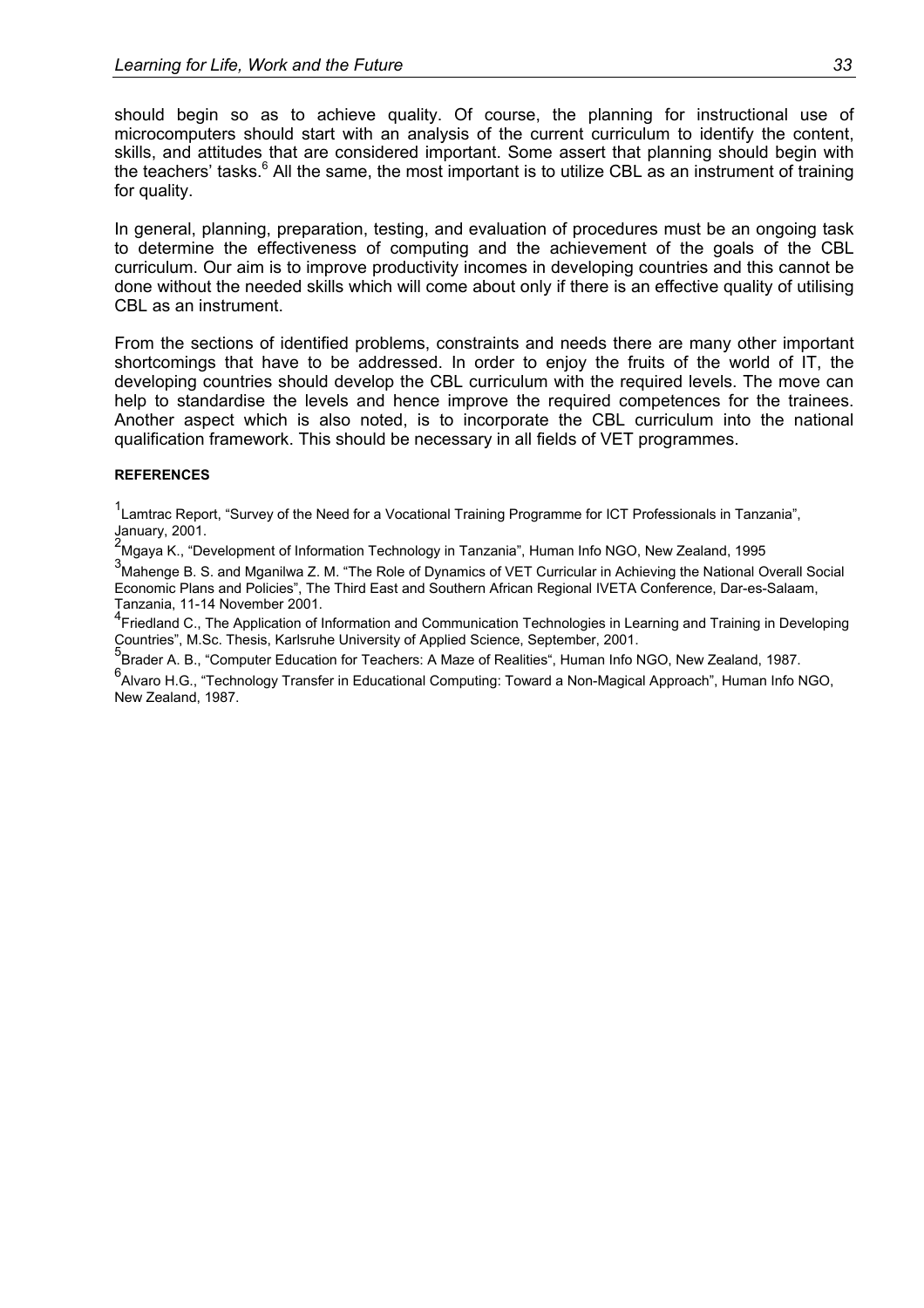# **AHMAD, Mushir (Botswana): The Development of a Quality Assurance Programme for TVET System**

It is important to know and understand the aim in having an effective TVET (Technical and Vocational Education and Training) system in a country. In fact, the social and economic development of a country depends upon the industrial development, which requires skilled human resources and material resources. It is obvious that even to exploit material resources, skilled human resources are required from the onset for the whole process of industrial development. It is therefore imperative for a country to plan and implement a TVET system which can provide such education and training that produces skilled human resources for various occupations. While the TVET system benefits the trainees, it can also yield social benefits for other members of the society. A TVET system results in increased employment and improved national productivity and income. If an abundant skilled labour force is available, then it attracts foreign investors. Likewise, a highly skilled labour force helps to boost high value products and greater expert capacity. In addition acquired knowledge and skills result in lower crime rates, better social communication, improved health and family life.

The quality management of TVET has to incorporate important policy issues for implementation. Quality management is a different way to organize the efforts of people. The objective is to harmonise their efforts in such a way that people not only approach their assigned tasks with enthusiasm, but they also participate in the improvement of how the work gets done. Quality management introduces a significant change in the relationship between those who manage and those who actually do the work i.e. the management of the TVET system and trainers/instructors and students/trainees. The system should be based on teamwork between managers and key players to assure quality. The atmosphere of teamwork induces enthusiasm and motivation among the TVET key players. TVET can be improved by enhancing the productivity of the instructors/trainers, the students/trainees are more satisfied in their work and the graduates can make more positive contributions to society.

The technical and vocational education and training system should be accessible for all persons, including those with a disability, irrespective of their age, sex, origin or educational background. The TVET system should be flexible to accommodate all persons at any level at any time of the year. The entry and exit point should be possible through the system at any level. One should be able to learn at one's own pace and should be able to progress according to ones' own ability. The TVET system should be based on transfer of skills on a quality basis. Quality should be ensured through a quality assurance system and establishing assessments for quality outcomes.

The technical and vocational education system should not be a dead-end system. It should have various routes towards higher qualifications i.e. from crafts person/Artisan Certificate to National Technician Diploma (NTD) and from NTD to Higher National Diploma (HND) and Bachelors' Degree and Higher Education. This can be achieved through a nationally accepted qualifications framework.

Everybody should have equal opportunity to access TVET irrespective of their geographical location, gender or any disability, religion or economic status: The TVET system should be equitable. The integrated TVET system should aim at increasing the number of training places for school leavers to prepare them for employment, taking into consideration the needs of the economy as a whole.

The curriculum should be developed on Competency Based Modularised Training (CBMT) approach. The modularised training will facilitate transferability and provide for technological changes and the needs of the society. It should take cognizance of lifelong learning, prevocational preparation, recognition of prior-learning and continuing further education from certificate to diploma level and even higher. Such a curriculum for TVET system needs involvement of the industry and all stakeholders. For this reason, it is important to support a TVET system with a well-designed CBMT curriculum which has to be accepted by all stakeholders.

The preparation of instructional materials based on the CBMT curriculum designed for module to module containing both theoretical and practical training components is required so that the real essence of a module as designed in the curriculum is not lost. The different trainers can approach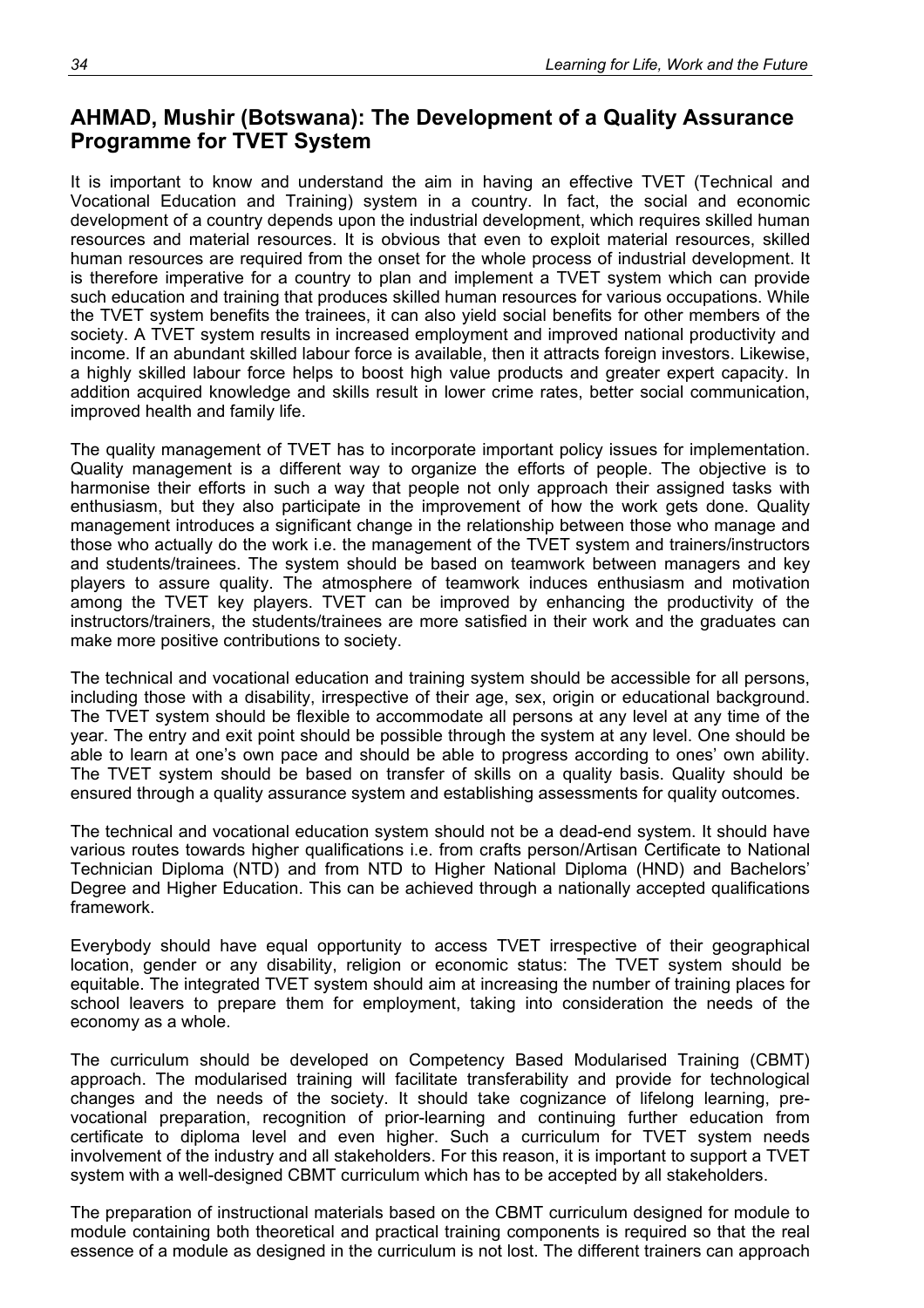the training of a module in their own style and technique, if not provided with the instructional materials and guidance for training in each module. It is therefore pertinent to develop "Training Manuals" for supporting the implementation of the CBMT curriculum so that it does not allow variation in interpretation and implementation of training modules for each stage by any trainer.

To bring quality into the teaching/learning process in TVET the computer based training system can play an important role. The role of computer based learning is vital and the TVET system should be supported with computer based training in all vocational fields. Every trainee/student should be trained in computer operations.

The curriculum of the TVET system should be backed with the development of standards. The standards can be adapted from country to country at a regional co-operation forum. This does not mean that a country cannot have variations in a standard here and there based on the needs of the industry. If a regional forum could be created to standardise the curricula development on competence based education and training as well as to generate standard training and learning materials for the SADC region, it will help the region to develop quality TVET systems.

Competency Based Training is strongly focused on helping individuals to develop the knowledge, skills and attitudes to perform specific defined functions within the workplace. It is focused on the longer-term outcome of the training and workplace performance, rather than specific training outcomes or the training process itself. The requirements/outcomes of the training are clearly defined. Each individual studies only what he/she needs to reach for standards and there is no requirement for an individual to serve a particular length of time in formal study. Individuals may therefore develop competence using a wide variety of learning methods at their own pace. The factors combined lead to more responsive, relevant, efficient and accountable training for individuals and organisations. Competency Based Assessment is the actual process of ensuring that each individual is performing his or her work to required standards. It is a way of finding out what skills people already have and paving the way for them to develop more skills in the future. It is also a way of opening access to more relevant training and better jobs for everyone. Competent workers must consistently apply their skills and knowledge to the defined workplace standards across the full range of conditions encountered in their job position.

A standard registration and accreditation system in TVET has to be in place. This system has to be supported by regulations indicating the requirements of registration and accreditation of institutions, trainers, assessors and training programmes. This would ensure quality in TVET systems. The quality assurance system requires personnel to control, co-ordinate and implement the regulations covering various requirements, i.e. there is a need to train and employ quality assurance managers, verifiers, assessors and inspectors who are responsible for quality assurance in the TVET system.

The Training Authority responsible for implementing the quality assurance system in TVET should be financially self-sufficient. This can be achieved if a cost-sharing policy is adopted and implemented. The cost sharing means that all stakeholders in TVET should be able to share the cost in one way or the other. Government grants should not be used for the cost of training. The training authorities are provided with seed-money through an Industrial Training Fund, which has to be maintained by the Training Authorities. At the same time the trainees/students should pay fees for courses, assessment and certification. The industry/employers may pay a type of training levy. All the registration and accreditation activities should be backed by a fee. All such fees, levies, etc. should be the revenue of the Industrial Training Fund which will help the Training Authorities to become self-sufficient to some extent. The policy of cost sharing between all stakeholders who benefit from training should be supported and implemented for sustainable financing of the TVET system. Cost sharing by all stakeholders brings quality into the TVET system. All the various aspects stated should be implemented in order to have "Quality Assurance" in place for the TVET system.

In Botswana, only a trade testing system used to exist whereby the Brigades trainees and National Centre for Vocational Training students used to write trade tests for 'C', 'B' and 'A' levels. The examination had only two subjects i.e. Trade Theory and Trade Practice. This system had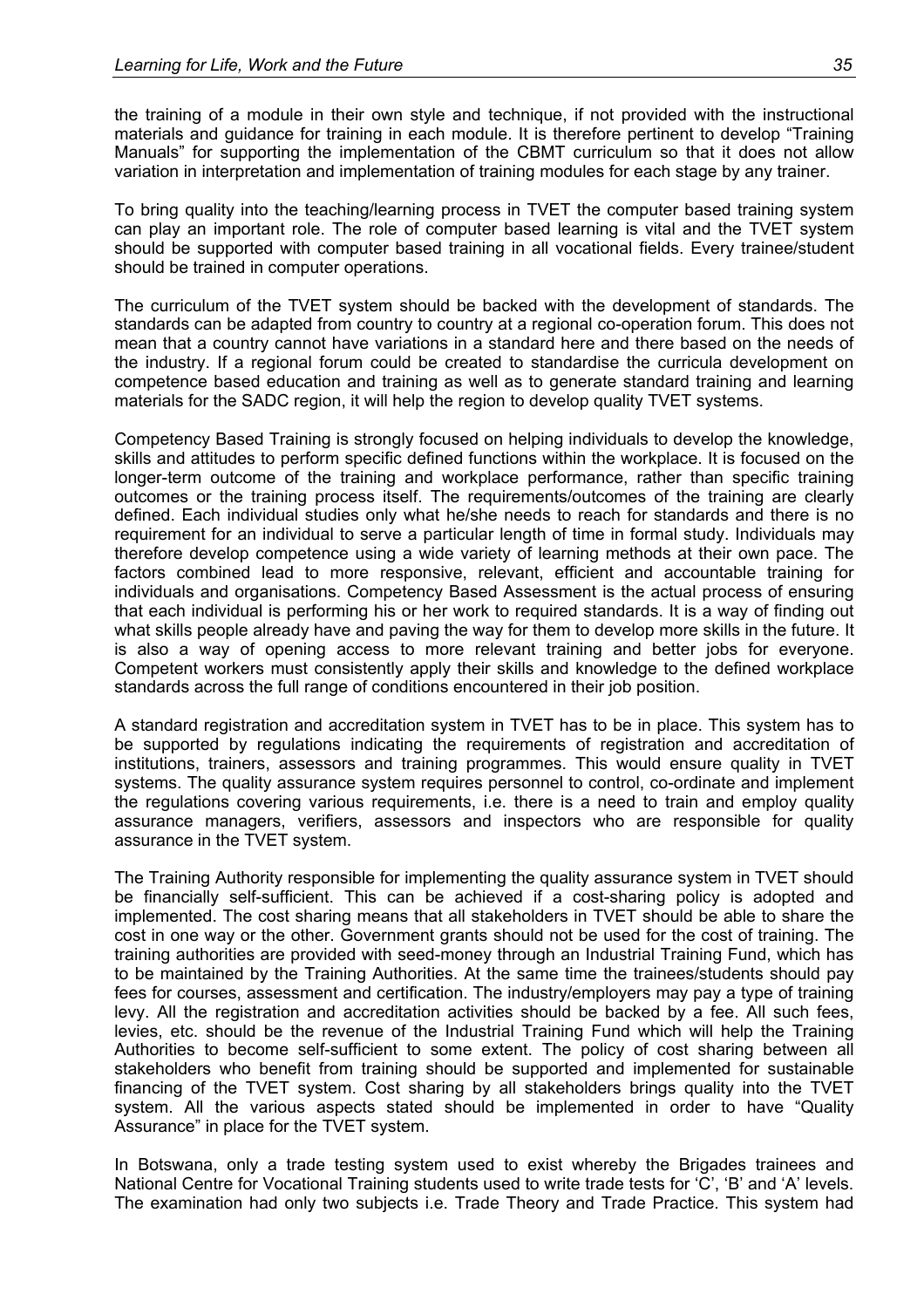been going on from 1962 to 1986. In 1986/87 Madirelo Training and Testing Centre and four vocational training centres were established to cater to new apprenticeship and industrial training and trade testing schemes. The National Craft Certificate (NCC) was introduced and the Trade Test 'A' certificate was abolished. Three more subjects i.e. Technical Mathematics, Technical Drawing and Associated Studies were introduced. Henceforth, the trade test candidates had then to write five subjects in the Trade Test 'C' 'B' and NCC levels. The trainees could go through four years apprenticeship or follow the Trade Testing System form 'C' to 'B' and then, write the National Craft Certificate (NCC) examination.

Recently the following changes have come about:

- The National Centre for Vocational Training (NCVT) was up-graded to the level of "polytechnic" offering technician diploma courses which is now in the Faculty of Engineering at the University of Botswana offering the Diploma, Higher National Diploma and Engineering Degree in Civil, Electrical and Mechanical Engineering.
- The Vocational Training Centres were upgraded to the level of Technical Colleges. Technical Colleges are participating in the Apprenticeship and Trade Testing System offering theoretical component of the each training. In addition, now some technical colleges have introduced 'B-Tep' (Botswana Technical Education Programme) partially in some vocational fields. The B-TEP is a full-time college based programme. It lacks the practical on-the-job training component. The possibility is that the certificate holders of 'B-TEP may be enrolled as apprentices. An apprenticeship provides both theoretical training at colleges and practical on-the-job training in companies which are operating successfully.

The new Vocational Education and Training Policy and new Vocational Training Act has now been in place since 1998/99. The Botswana Training Authority was established in 2000. The Botswana Training Authority (BOTA) is now working towards implementation of the new policy and the Act. Steps are being taken to implement "Registration and Accreditation" as well as to develop "Quality Assurance Programmes in TVET System". In 2001 the standards generation process began. The Competency Based Modularised Training (CBMT) Curriculum development process shall begin in April, 2003. Henceforth, all the training programmes and courses at certificate level shall follow a CBMT curriculum. The revision of training standards for apprenticeship and action for developing a CBMT system has already begun. The apprenticeship system is going through reforms and efforts are being made to modernize apprenticeships to make it flexible, accessible and industry-driven. It shall help to reform TVET System in Botswana to allow vertical and horizontal mobility of credits and certificates. The Botswana National Qualification Framework has 3three levels - Foundation, Intermediate and National Certificate - in place.

In the past ODA and GTZ have been the main donors. Most of the donors have now pulled out but donor support is still possible at SADC regional level. It is therefore very important to enhance co-operation and collaboration at regional level in the SADC region. There were some initiatives at SADC regional levels which seem to be inactive. Hence, there is a need to revitalise the regional TVET forums and committees for various objectives.

There are potential areas of collaboration in the SADC Region. There is a need to match the National Qualifications Framework in SADC Region to identify equivalencies so that there may be a possibility of mobility of credits from one country to another. For this exercise there is a need to establish a standing UNEVOC SADC Regional Qualifications Committee to work out a system of credit mobility in TVET System from artisan/craft level to technician level (Diploma level) and also acceptance to enter higher educational qualifications Institutions for degree programmes in the region.

With UNEVOC support it should be possible to establish transparent TVET system in the region to co-ordinate and implement above stated regional collaboration by creating various committees in the region. Some examples are RQF Committee, Standards Committee, Curriculum learning materials standardisation Committee and Assessment and Certification Committee.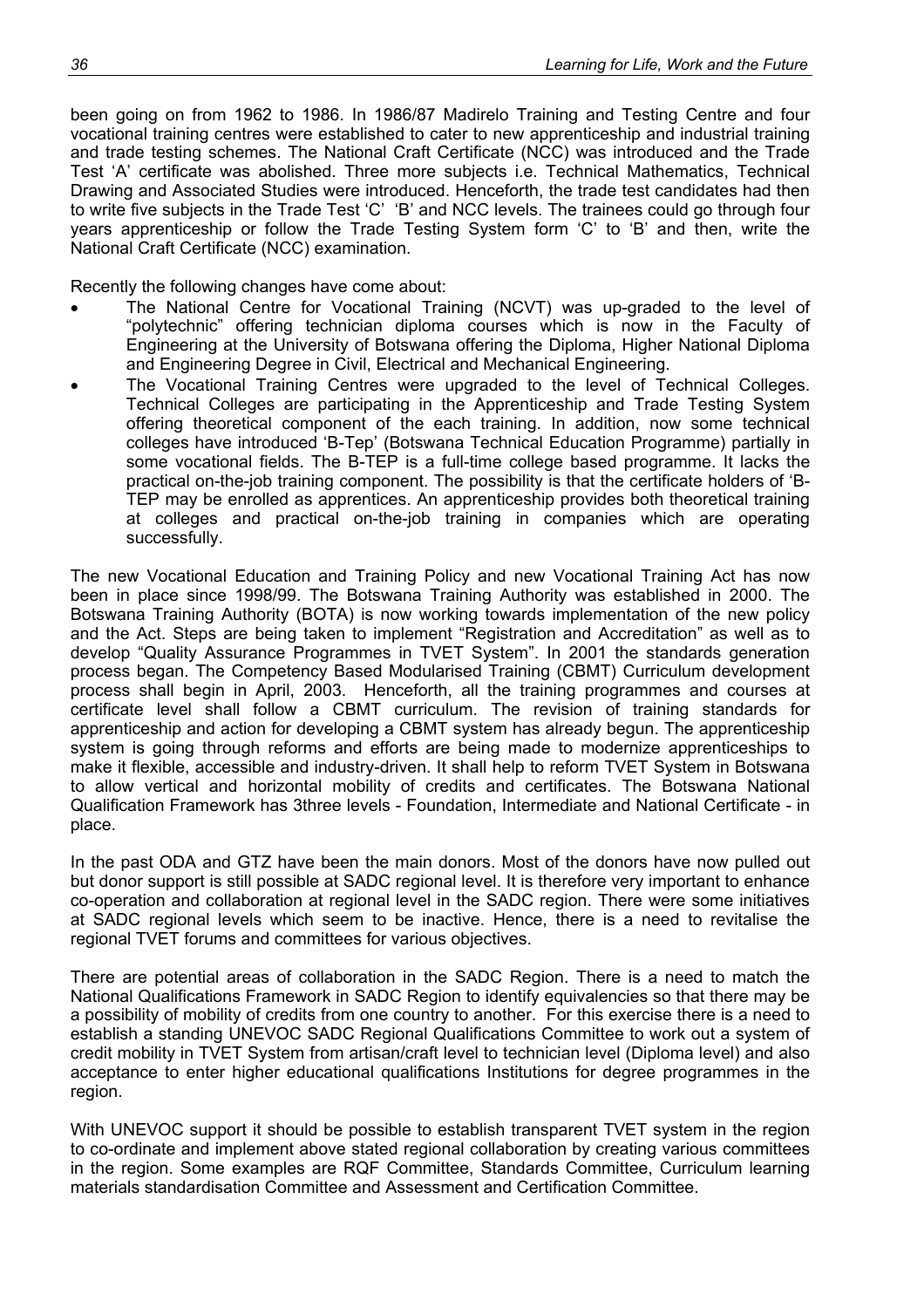# **MNDEBELE, Comfort B.S. and MKHONTA, Solomon (Swaziland): Ensuring Relevance and Quality in the Delivery of High School Vocational Education: The Case of Swaziland**

Subsequent to vocationalising the practical arts curriculum in Agriculture, Commerce, Home Economics and Technical studies in Grades 11 and 12, this paper considers the new roles/functions of school inspectors in ensuring delivery of quality vocational education. However, with the introduction of a vocational curriculum aimed at rendering high school graduates selfemployed/self-employable and entrepreneurial skills, new roles and functions of the inspectors are determined in the study. This is a self-appraisal study consisting of the four groups of inspectors drawn from the four vocational subject specialisations. For a quality vocational education programme, the role of school inspectors is critical. Recommendations and implications for narrowing the gap between current and expected new roles and functions are made.

The importance of inspection or supervision in influencing the quality of vocational classroom practices remains unequivocal. Quality of vocational instruction delivery through improved inspection is at the core of the Ministry of Education Inspectorate's philosophy. It is clear from the research evidence that the classroom level is a major contributor to school improvement of instruction (Chapman, 2001). Derived from Chapman (2001), inspection entails two major opportunities that generate change in the classroom and therefore impact on school improvement of quality instruction. The first is to indicate teaching and learning issues as key issues, which hopefully results in an action plan by the school for the improvement of teaching and learning. Secondly, lesson observations during inspection should be an important means of influencing classroom practice.

The delivery of practical arts subjects, namely, agriculture, commerce, home economics and technical studies, is facing challenges in developing economies. At the turn of the century, developing nations are using the curricula taught in schools as their vehicle to envision new ways of addressing the current and emerging needs of students and society. In the light of this situation, the Government of the Swaziland (through the Ministry of Education) has realised the need for a vocational approach to the teaching of all practical arts subjects in high schools (Mndebele, 2000; Mndebele and Hlophe, 2001).

The vocational in-service education for inspectors may aim at providing opportunities for them to participate in and develop new inspection approaches and competencies to enhance delivery of quality vocational instruction. Vocational in-service education would offer an opportunity to enhance the professional qualifications and qualities of vocational inspectors by preparing them for a supportive experiential learning environment and thus provide instructional leadership.

In the context of Swaziland, the generic current roles and functions or responsibilities of the inspectorate are the following:

(1). Monitor professional standards in the secondary/high schools (2). Advise schools on the procurement of teaching materials (3). Liaise with the National Curriculum Centre (NCC) in the specific subject area (4). Organise and conduct seminars and in-service courses for teachers (5). Liaise with the private sector to ensure the relevance of subject matter (6). Appoint examiners/moderators in the subject area (7). Liaise with teacher education institutions and Regional Education Officers (REOs) (8). Prepare annual reports on the teaching subject.

Subsequent to the introduction of a vocational curriculum in 16 selected pilot high schools, the role and functions of the inspectorate have been expanded, but the new expected roles and functions of inspectors had never been redefined in the context of a vocationalised curriculum. There is a need to redefine and situate the role/functions of inspectors of the practical arts subjects and the methods of evaluating vocational education outcomes from accomplished tasks. There is also a need for inspectors to be re-trained or re-skilled in instructional leadership to incorporate a vocational orientation. Celikten (2001) identified lacking role description for the position to be one important factor inhibiting instructional leadership roles.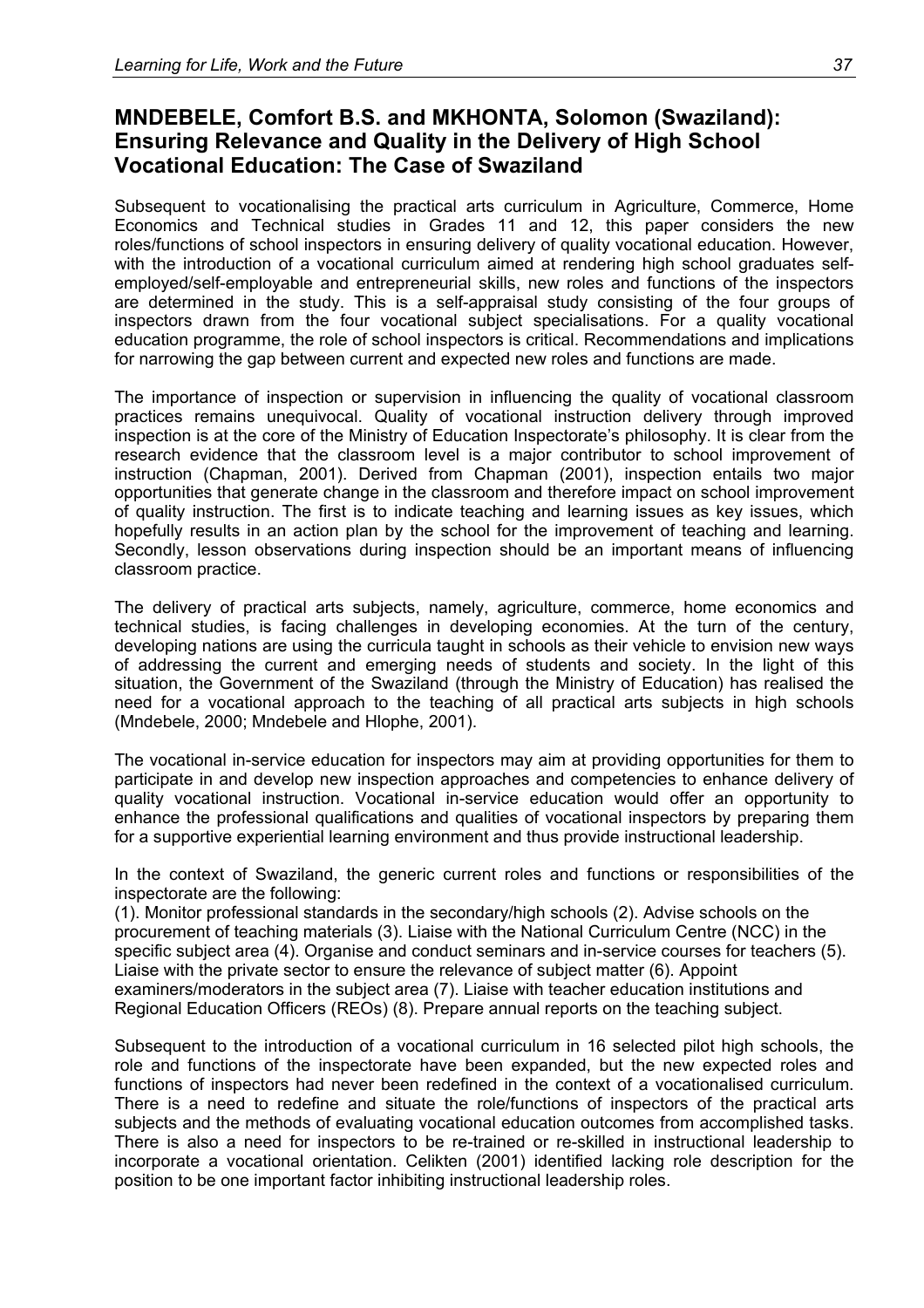The **purpose of the study** was to situate the role and functions of inspectors in the wake of a vocationalised high school curriculum of agriculture, commerce, home economics, and technical studies. There is bound to be an added/new set of expected roles/functions over and above the current ones for the vocational inspectorate. The specific objectives of the study were to:

- Delineate current roles/functions from expected/new roles/functions of school inspectors with the introduction of a vocationalised high school curriculum in agriculture, commerce, home economics, and technical studies.
- Rank in order the top five highest rated current and expected/new roles of vocational inspectors in the four vocational specialisation subjects.

The study was a self-appraisal descriptive survey whose participants were a census of all 16 high school inspectors of agriculture, commerce, home economics and technical studies. Of the 16 respondents who were sent the questionnaire, 14 (87%) rep,lied and their responses were used for purposes of analysis. An instrument developed and used by Barrick (1986) was adopted and modified for use in this study. A Lirket rating scale ranging from *strongly agree = 6* to *strongly disagree = 1* was utilised. The instrument had a dual response format rating the current role/functions and expected role/functions on the same scale statements to all 35.

A jury of experts in each of the specialties, namely, agriculture, commerce, home economics, and technical, reviewed the statements of the participants. Finally, the instrument was field tested with personnel who were not included in the population of the study. The reliability tests using Cronbach Alpha on the two scales of current and expected roles/functions were .81 and .67, respectively.

### **Objective 1: Delineate current from expected new roles/functions of vocational inspectors.**

Data in appendix 1 present mean values of current role/functions and expected role/functions as rated by the respondents, the four groups of inspectors. On both scales of current and expected, to determine the level of agreement, mean values of 3.50 and above denoted agreement while values of 3.49 and below denoted disagreement with either current or expected role/functions statements. Generally, the four groups of inspectors (agriculture, commerce, home economics, and technical studies) indicated that they were in agreement with both current and expected inspectors role/function statements.

### **Current Role/Functions**

Inspector current role/functions rated below the mean of 3.50 (mid point scale) thus indicating disagreement with current role/function were:

- identify business-industry placement for work experience of students;
- coordinate the instructional activities between the school and cooperating business, industrial or health agencies
- coordinate activities of students placement and follow up in internship/apprenticeship.

With the remaining 32 inspector role/functions statements, respondents were in agreement that they indeed constituted current roles/functions of vocational inspectors in the four vocational specialisations.

### **Expected New Roles/Functions**

On the expected new roles/functions inspector respondents in the four vocational specialization areas were in agreement that all 35 inspector role/function statements indeed constituted the expected new roles/functions of inspectors with the introduction of a vocationalised high school curriculum of agriculture, commerce, home economics and technical subjects in the 16 vocational pilot schools. All the new/expected roles/functions statements were rated 3.50 (mid point scale) and above. Table 1 presents the data.

Rank order top five highest rated current and expected/new roles/functions of vocational inspectors in the four vocational specialisation subjects. The five highest rated current and expected/new roles were the following:

- Prepare inspection reports of vocational visits (5.50)
- Prepare reports on vocational teaching performance (5.43)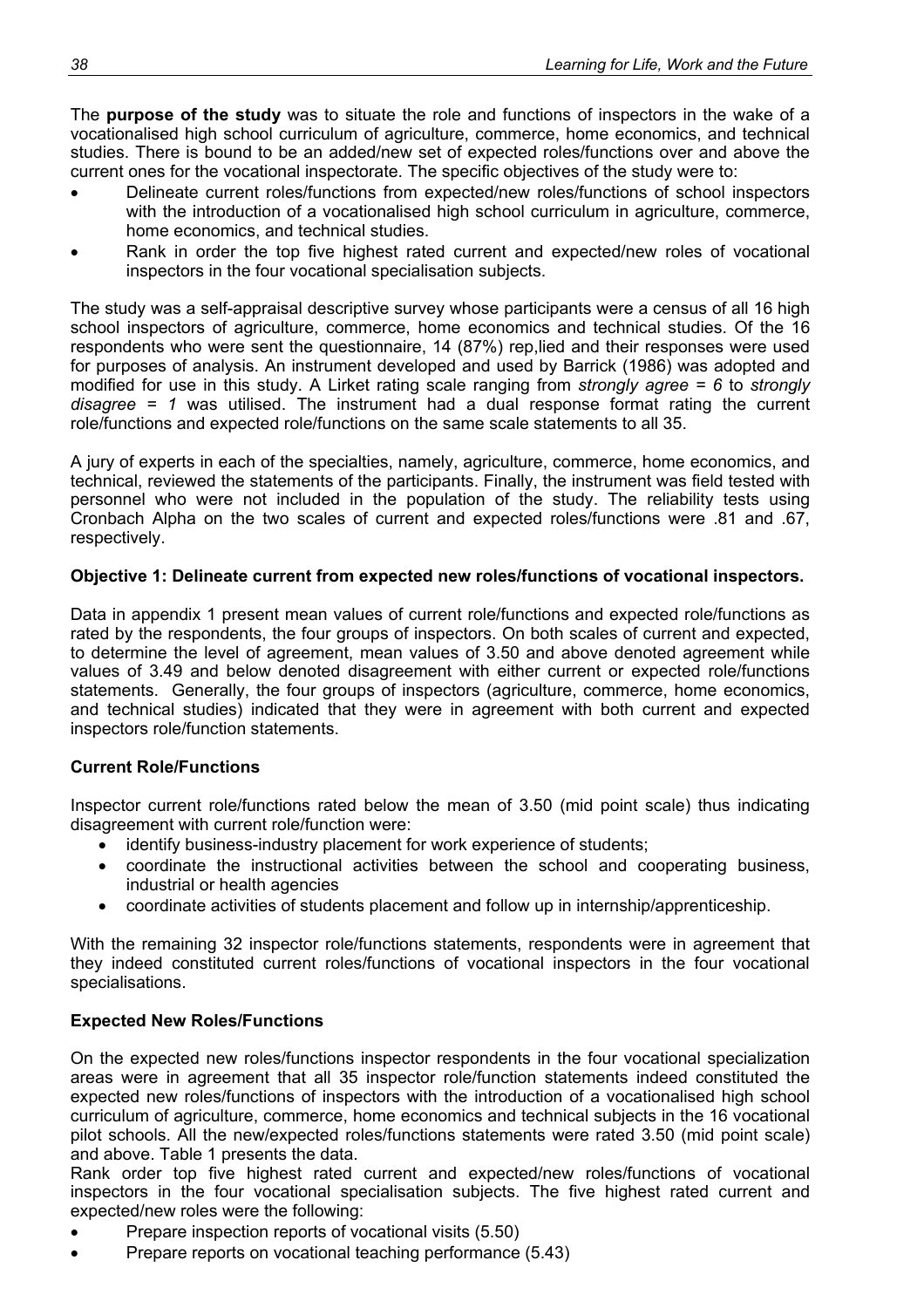- Provide feedback to vocational teachers on their teaching (5.43)
- Conduct vocational in-service training for teachers (5.36)
- Develop a schedule of supervising vocational subjects (5.29)

Expected/new roles:

- Provide leadership to vocational teachers in teaching the vocational curriculum (5.93)
- Determine relevance of vocational curriculum content to community needs (5.92)
- Provide feedback to vocational teachers on their teaching (5.86)
- Prepare inspection reports of vocational school visits (5.86)
- Conduct staff departmental meetings for guidance on vocational policy and procedures (5.79)

The findings of the current study in Swaziland have indeed revealed current and expected roles/functions and duties of inspector in a vocationalised versus non-vocationalised curriculum of the practical arts. These roles align themselves with the vocational education outcomes reported in the literature (Wentling & Barnard, 1986(a); Wentling & Barnard, 1986(b) and Lotto, 1986).

Findings of this study have implications for, and relate to outcomes of vocational education preparation programmes, to the value added to the individual student, teacher or inspector, as a result of vocational education. Further, the findings support the implication that teacher and inspector vocational preparation programmes provide outcomes extending well beyond the development of academic /general education skills.

In the light of this revelation, it would be recommended that a vocational inspector in-service education programme be mounted for incumbent inspectors of all practical arts subjects, (agriculture, commerce, home economics and technical studies). The in-service education programme should focus on the following aspects of inspection of a vocational education high school curriculum: (1) Identification of business-industry internship placement for work experience of students (Work based learning; Experiential learning), (2) Coordination of instructional activities between the school and cooperating business and industry agencies, (3) Coordination of activities of students placement and follow up visits in internship/apprenticeship, (4) Coordination of subject matter content activities between the school and the community, (5) Determining relevance of vocational curriculum content to community needs, (6) Promoting the teaching of a vocational curriculum in the community, (7) Ensuring supervision of students home-based enterprise projects by vocational teachers.

#### **REFERENCES**

Barrick, R.K. (1986). Perceptions of the role of local vocational education supervisors. *Journal of Vocational Education Research,* 11(3), 17-35.

Celikten, M. (2001). The instrumental leadership tasks of high school assistant principals. *Journal of Educational Administration,*  39 (1), 67 -76

Chapman, C. (2001). Changing classrooms through inspection. *School Leadership and Management,* 21 (1), 59 – 73

Gill, E. D. (1999). What will be the role of State supervisors in the 21<sup>st</sup> Century? **The Agricultural Education Magazine** 

Lotto, L.S. (1986). Expectations and outcomes of vocational education : Match or mismatch. *Journal of Vocational Education Research*, 11(1), 41-60.

Mndebele, C.B.S (2000). Home-based vocational agriculture enterprises: The experience of a developing country. *European journal of Agricultural Education and Extension,* 6(4), 259-261

Mndebele, C.B.S. and Hlophe, Z.F. (2001). Computer literacy among practical arts teachers in Swaziland vocational schools. *Journal of Vocational Education and Training,* 53(2), 341-350

Ouston, J. Fidler, B. & Earley, P. (1997). What do schools do after OFSTED school inspections - or before? *School Leadership and Management* 17 (1), 95 -104

Wentling, T.L. & Barnard, W.S. (1986). An analysis of perceived emphasis on vocational education outcomes. *Journal of Vocational Education Research*, 11(4), 81-94.

Wentling, T.L. & Barnard, W. (1986). A comparison of students= perceived outcomes of vocational education programmes. *Journal of Vocational and Technical Education,* 2(2), 3-22.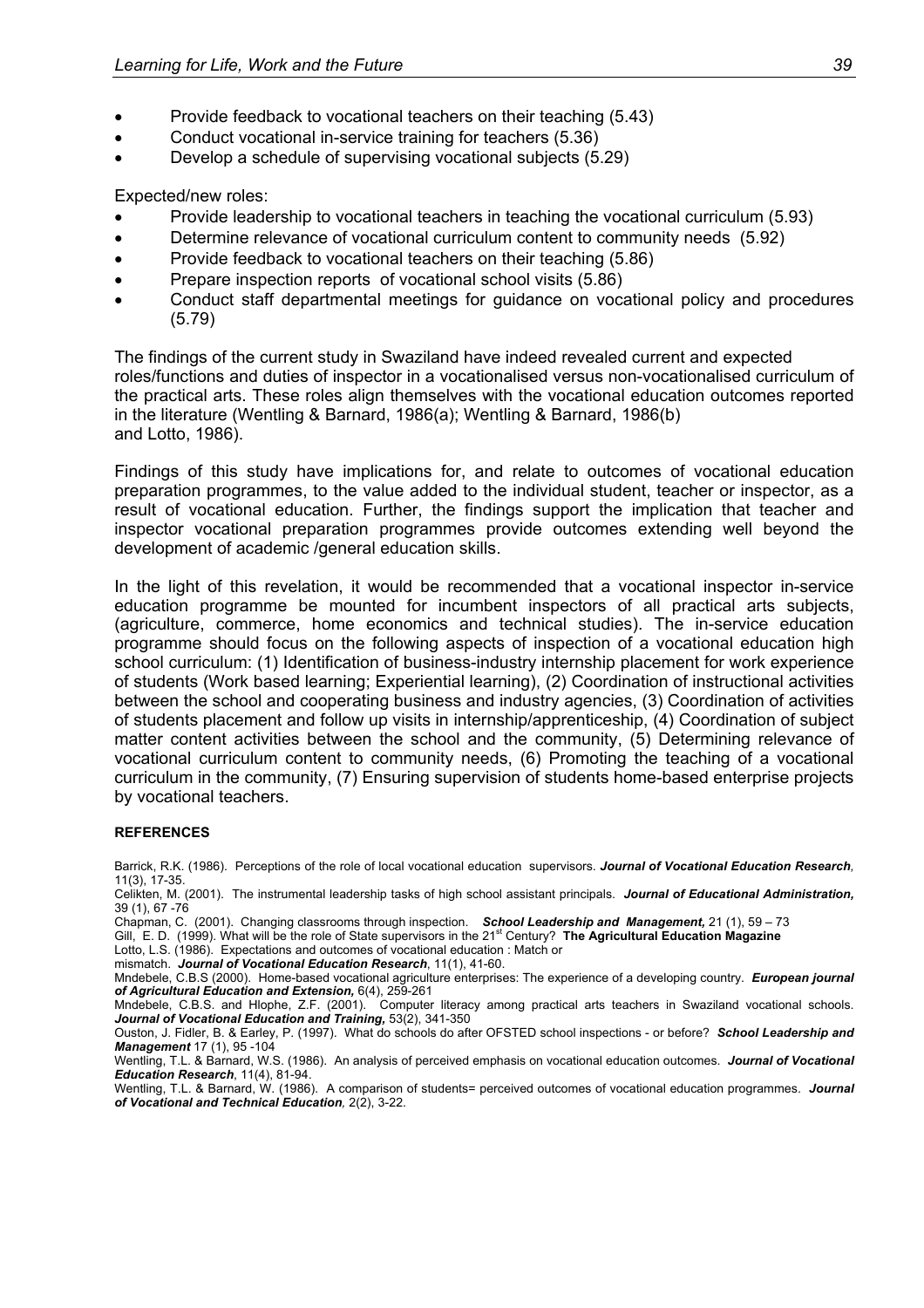| S/N               | <b>STATEMENT</b>                                                                                                       | <b>CURRENT</b>    |                  | <b>EXPECTED</b> |           |  |
|-------------------|------------------------------------------------------------------------------------------------------------------------|-------------------|------------------|-----------------|-----------|--|
|                   |                                                                                                                        | <b>MEAN</b>       | <b>SD</b>        | <b>MEAN</b>     | <b>SD</b> |  |
| $\overline{1}$ .  | Report to chief inspector on the performance of the<br>vocational department                                           | $\overline{5}$    | 1.8              | 5.5             | 1.34      |  |
| 2.                | Conduct staff departmental meetings for guidance on<br>vocational policy and procedures                                | 5.07              | 1.33             | 5.79            | 0.43      |  |
| 3.                | Visit laboratories and classroom to evaluate both<br>vocational students and instructor performance                    | 5.07              | 1.64             | 5.57            | 1.09      |  |
| 4.                | Observe onsite vocational student teaching practice<br>teaching                                                        | 5.14              | 1.79             | 5.29            | 1.38      |  |
| 5.                | Participate in annual inspectors workshops                                                                             | 5.28              | 1.38             | 5.64            | 0.74      |  |
| $\overline{6}$ .  | Establish and maintain good relations with community<br>organisations                                                  | 4.64              | 1.65             | 5.43            | 1.16      |  |
| 7.                | Prepare inspection reports of vocational school visits                                                                 | 5.5               | 1.34             | 5.86            | 0.36      |  |
| $\overline{8}$ .  | Conduct in-service training of vocational                                                                              | 5.36              | 1.39             | 5.79            | 0.58      |  |
| $\overline{9}$ .  | Promote organised youth activities supporting the<br>vocational subject                                                | 4.21              | 1.72             | 5.43            | 0.94      |  |
| 10.               | Provide leadership to teachers in teaching the<br>vocational curriculum                                                | 5.21              | 0.98             | 5.93            | 0.27      |  |
| 11.               | Participate in the recruitment of vocational teachers                                                                  | 4.07              | 1.64             | 5.29            | 1.33      |  |
| 12.               | Provide a link between the vocational school and the<br>Ministry of Education headquarters on Policy                   | 5.29              | 0.91             | 5.65            | 0.5       |  |
| 13.               | Prepare reports on teaching performance                                                                                | $\overline{5.43}$ | 1.34             | 5.71            | 0.47      |  |
| 14.               | Develop a programme of activities for the year                                                                         | 4.5               | 1.87             | $\overline{5}$  | 1.24      |  |
| 15.               | Prepare a list of supplies and equipment for purchasing<br>by the vocational departments                               | 3.85              | $\overline{1.7}$ | 4.36            | 1.65      |  |
| 16.               | Provide feedback to vocational teachers on their<br>teaching                                                           | 5.43              | 1.34             | 5.86            | 0.36      |  |
| 17.               | Develop a schedule of supervising the vocational<br>subject                                                            | 5.29              | 1.38             | 5.64            | 0.63      |  |
| 18.               | Collaborate with vocational teacher education in the<br>training institutions                                          | 4.79              | 1.63             | 5.57            | 0.65      |  |
| 19.               | Coordinate subject matter activities between the<br>vocational schools and the community                               | 3.93              | 1.77             | 5.14            | 1.23      |  |
| 20.               | Determine relevance of vocational curriculum in<br>content to community needs                                          | 4.71              | 1.54             | 5.92            | 0.27      |  |
| 21.               | Promote the teaching of vocational curriculum in the<br>community                                                      | 4.36              | 1.74             | 5.5             | 1.09      |  |
| 22.               | Collaborate with vocational curriculum designers in the<br>inspection at schools                                       | 4.64              | 1.74             | 5.5             | 1.09      |  |
| 23.               | Keep an inventory of vocational equipment                                                                              | 4.21              | 2.15             | 4.85            | 1.92      |  |
| $\overline{24}$ . | Prepare plans for the replacement of laboratory<br>equipment                                                           | 4.21              | 1.85             | 4.64            | 1.7       |  |
| 25.               | Identify business industry placement for work<br>experience of vocational students                                     | 3.21              | 1.63             | 4.5             | 1.51      |  |
| 26.               | Coordinate the instructional activities between the<br>vocational school and cooperating business/industry<br>agencies | 2.86              | 1.66             | 4.71            | 1.77      |  |
| 27.               | Organize/set up vocational subject panel/advisory<br>committee                                                         | 4.14              | 1.66             | 5.42            | 1.4       |  |
| 28.               | Develop vocational students learning objectives                                                                        | 3.93              | 1.94             | 4.71            | 1.82      |  |
| 29.               | Coordinate activities of vocational students placement<br>and follow up                                                | 2.86              | 1.79             | 4.35            | 1.91      |  |
| 30.               | Ensure achievement of learning outcomes by<br>vocational students                                                      | 4.29              | 1.77             | 5               | 1.61      |  |

### **Appendix 1: Current and Expected New Roles/Functions of High School Vocation Inspectors**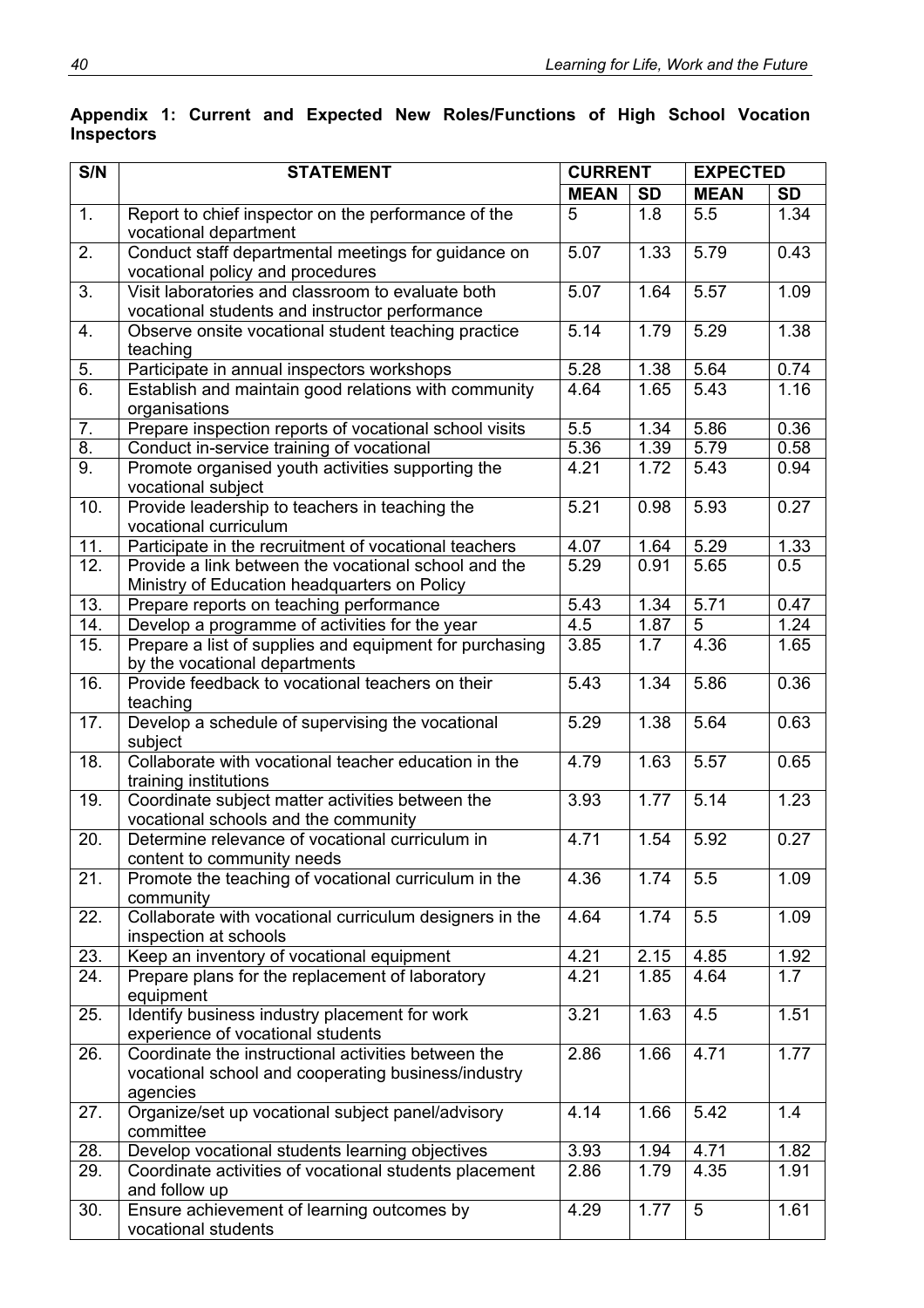| 31. | Coordinate development of new programmes between<br>vocational school and local job training partnerships | 3.71 | 1.77 | 5.21 | 1.31 |
|-----|-----------------------------------------------------------------------------------------------------------|------|------|------|------|
| 32. | Conduct research and share findings with vocational<br>teachers                                           | 4.5  | 1.45 | 5.5  | 0.76 |
| 33. | Ensure supervision of vocational students projects<br>(home based) is undertaken                          | 4    | 1.96 | 5.42 | 1.39 |
| 34. | Provide vocational leadership in the teaching of the<br>curriculum                                        | 5.07 | 1.33 | 5.85 | 0.36 |
| 35. | Organise contests/competitions of vocational student<br>projects                                          | 3.93 | 1.49 | 5.07 | 1.39 |

Rating Scale: 1= Strongly Disagree, 2= Disagree, 3= Slightly disagree, 4= Slightly Agree, 5= Agree, 6= Strongly Agree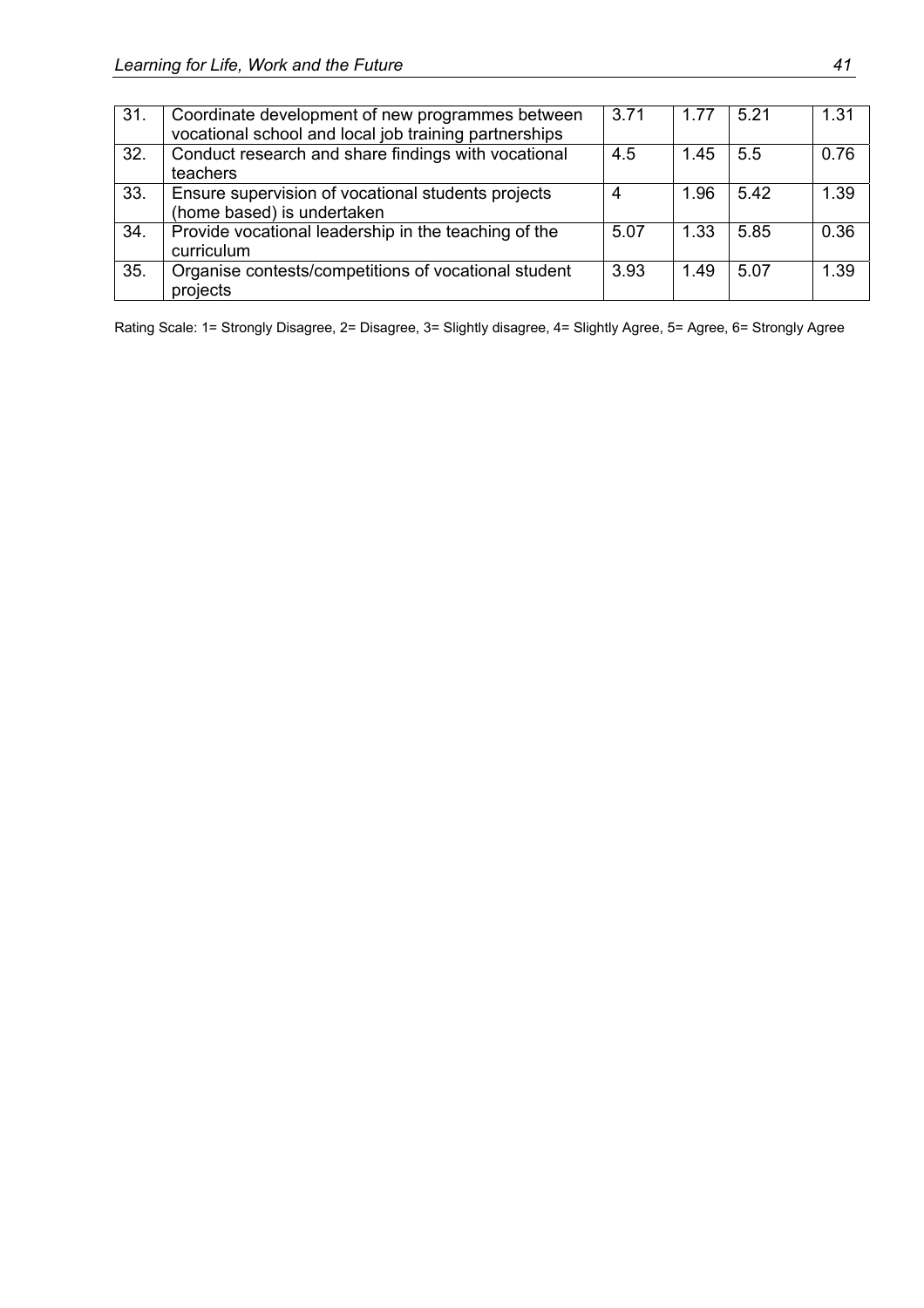# **PHOOLCHUND, Robin Krishraduth (Mauritius): Quality Assurance Procedures for TVET in Mauritius**

As per the Mauritius Qualifications Authority Act 2001, all training institutions must be duly registered before being authorised to operate. Regulations have been developed under the Act in order to govern the operation of those institutions.

Prior to the start of operation, the owner/manager must submit an application for registration. Criteria pertaining to same have been developed and these are based upon the:

- Building infrastructure
- Training facilities
- Courseware/ teach-ware
- Location
- Clearance
- Management/Staffing

Any application is subject to close scrutiny whereby three main aspects are verified: training venue, staffing and training programmes.

### **Training Venue**

A site visit is affected by competent personnel to assess the training venue and related facilities including laboratories/workshops/classrooms as well as related training equipment.

Prospective teaching personnel are required to register on an individual basis as trainers. Their credentials (Academic and Professional/Technical) must be submitted together with the application form supported by relevant documents. The prospective trainers are conveyed for interview before being registered. In many cases an assessment has to be carried out in a live training situation (arranged) in order to ascertain training skills and communication. The criteria for registration as a trainer also allows for someone without basic qualifications but with relevant working experience to be registered in certain specific trades. An assessment can be conducted to ascertain attainment of standards.

For training programmes approval is required for each one before implementation. Training centres must submit the relevant application for scrutiny. Course contents and methodology of delivery are examined before approval is given.

Once the three main aspects mentioned above have been examined, the proposed Programme Officer of the centre i.e. the person appointed to look into all academic matters of the centre is conveyed for interview whereby he/she will have to defend the case of registration in front of a registration panel comprising of personnel of the Authority and resource persons from Industry. This same panel will thereafter make recommendations to the Board of the Authority for registration.

Upon registration, the training centre is issued with a certificate of registration which is valid for a period of two years. The certificate with annexes indicates the exact address of the centre, the list of courses, duration, award status, part-time or full-time, names of trainers as well as the course fees for each course.

Conditions governing the registration are also issued to the training centre. The Manager of the centre is required to affix the certificate of registration together with the annexes at the entrance of the institution for guidance to prospective trainees and members of the public. If at all any trainee finds any discrepancy in relation to what is offered at the centre and what has been authorised, he/she may report the case to the Authority.

As per the quality assurance procedures, regular monitoring visits are conducted at the centres by qualified personnel at least once every three months or more. Visits can be spot checks or announced as required. During these visits the monitoring officers will verify if the criteria are still being maintained.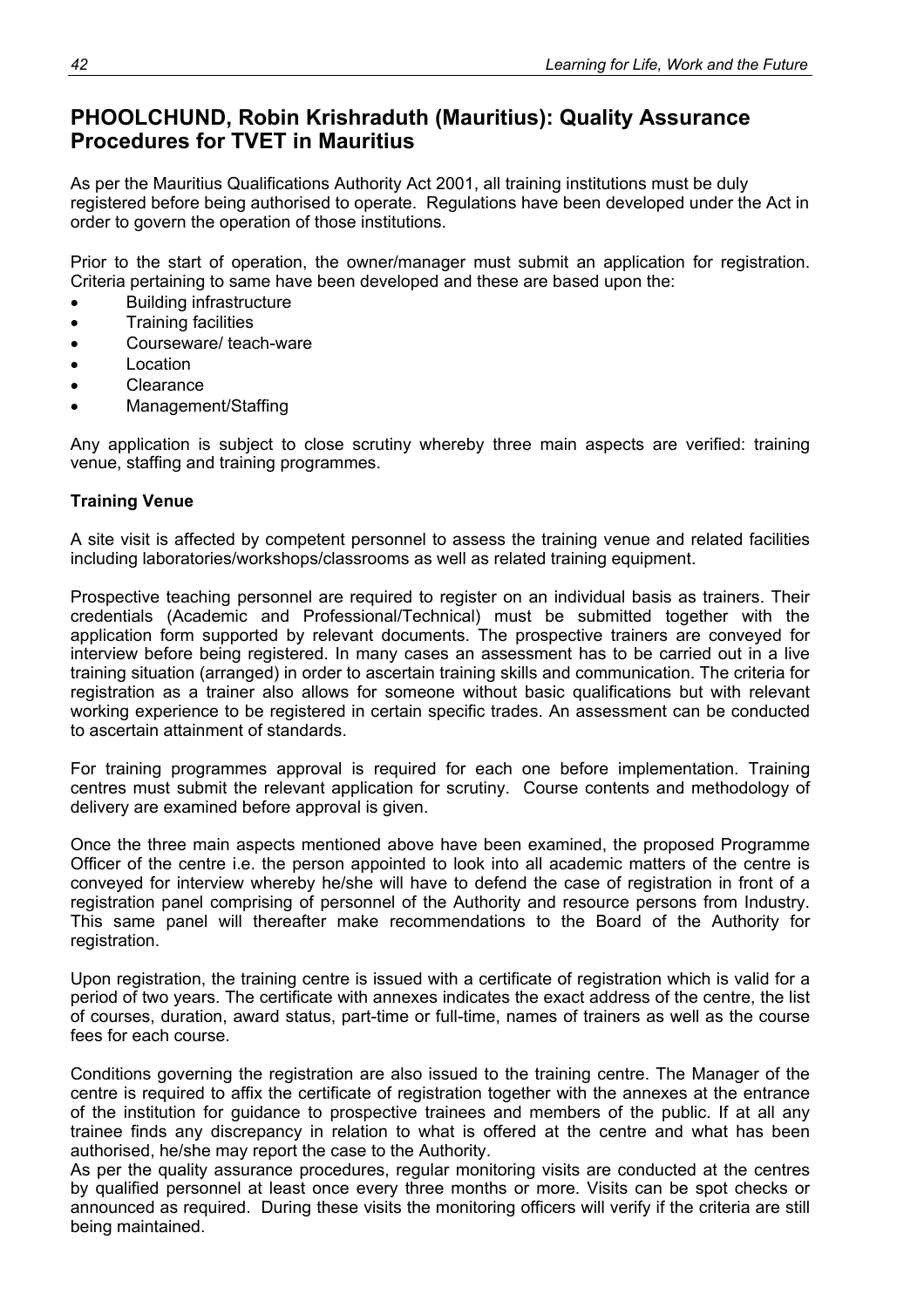Feedback from trainees is obtained through direct consultation and on the spot filling out of a feedback form. Moreover, the Programme Officer is asked to produce evaluation reports on the implementation of courses. In some cases actual training sessions are attended by the monitoring team to ensure that everything is in order. Any discrepancy noted is reported to the manager of the centre and necessary corrective action is requested within a period of fifteen days.

In the course of the two year's registration period, the centre is expected to be visited eight times. Moreover, the centre must produce at the end of each calendar year an account of the number of trainees enrolled, their profile and success rate at examinations. Prior to the end of the registration period, i.e., at least three months before, an application for renewal of registration should be made. The renewal of registration will be considered based upon a comprehensive evaluation of the performance of the training centre during the previous registration period.

In order to assist the training centres to upgrade its capabilities, three schemes are available.

- Duty free facilities on certain training equipment: The list of equipment available on a dutyfree basis include inter-alias: overhead projector, photocopier, multimedia facilities.
- Bank loans from the Development Bank at concessionary rates: The Bank loans are meant mainly for infrastructural improvement.
- A train the trainer course is available to all trainers to upgrade pedagogical skills.

It is to be noted that a few centres operate illegally i.e. without being registered. Such cases are referred to the Policy for necessary legal action. With a view to guide the public, notices are published in the press regarding illegal operation. Moreover, a directory of all registered institutions is published on an annual basis. It contains information on all centres as indicated on the certificates of registration. The directory is circulated free of charge to all Municipal libraries, District/Village halls, Citizens Advice Bureau, Youth Centres, Women Centres.

Further refinement to the process is now envisaged whereby award courses will be accredited and recognised against the National Qualifications Framework. Moreover the process of recognition of Prior Learning is also under consideration for implementation as well as registration of on-line courses and e-learning.

With rapidly changing technologies, the evaluation of the regulatory framework is called upon to evolve proactively.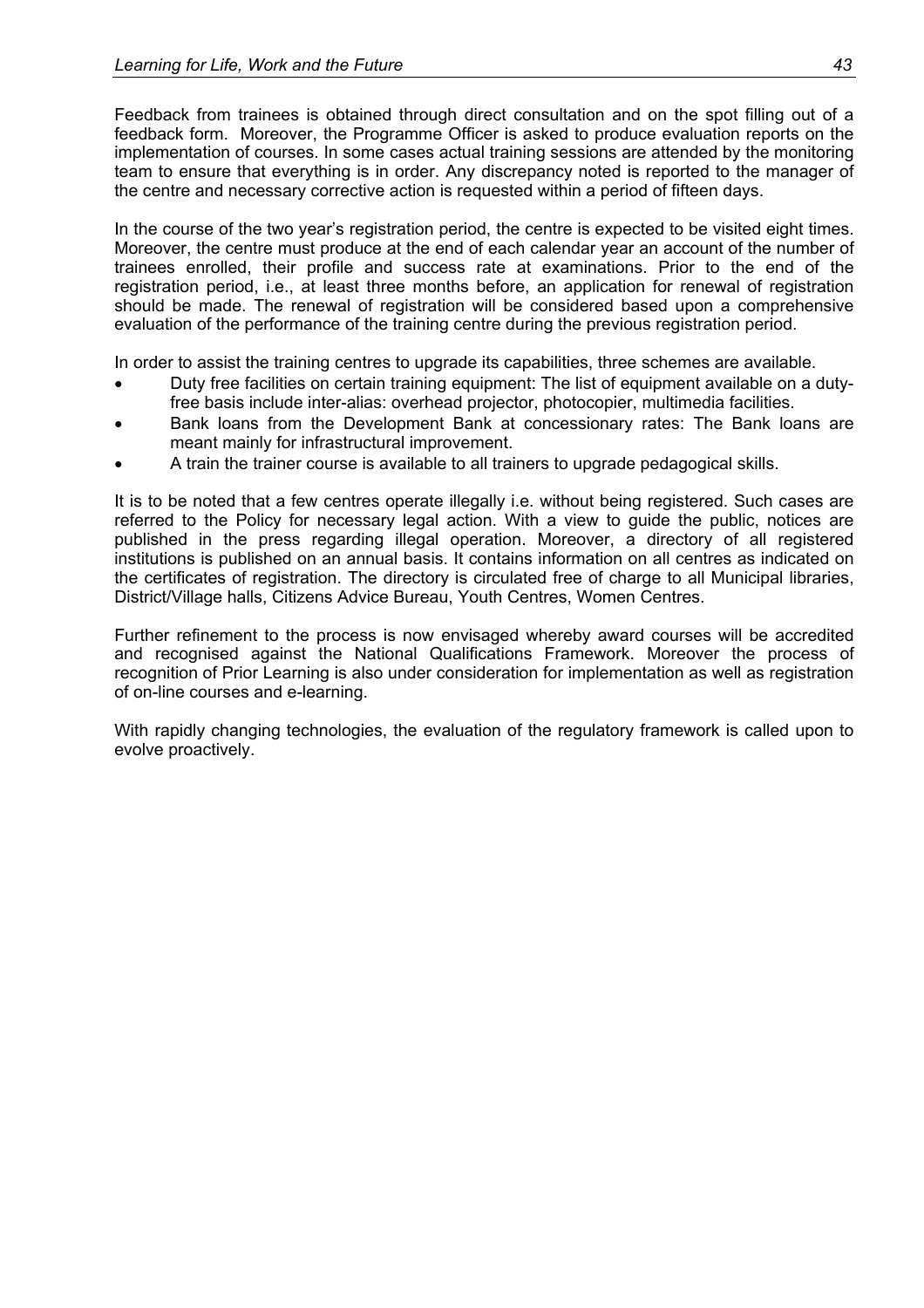# **KAZONGA, E. (Zambia): Strategies for Providing Quality Technical and Vocational Education and Training (TVET): The Zambian Approach**

The concept of quality is related to the excellence of a service and in the case TVET, it relates to:

- Curriculum relevance
- Efficiency and effectiveness of course delivery
- Student management
- Provision of resources and equipment
- Quality of lecturers and trainers
- Training environment

Training quality assurance, therefore, plays a key role in promoting quality of trainees produced in the TVET system. The role of regulatory bodies such as the Technical Education, Vocational and Entrepreneurship Training Authority (TEVETA) is to ensure quality in TVET.

The TEVETA is an institution created under the 1998 TEVET Act. It came into being in 2000 and does not own training institutions. Training providers vary in terms of ownership. The roles of TEVETA are to regulate, monitor, and coordinate TEVET in consultation with stakeholders

In order to improve the quality of TVET the following strategies are being used:

### **Creation of a Development Programme**

The Zambian Government has launched a TEVET Development Programme focusing on reforms to make training system more responsive to market demands. The main principles of the reform are to:

- Enhance capacity of the training system to provide skills demanded by the labour market.
- Integrate business/entrepreneurship skills to technical training
- Provide skills needed by small scale enterprises to enhance productivity and employment
- Enhance opportunities for skills development

### **Sector Skills Development Strategy (SSDS)**

A sector skills development strategy has been developed and has two (2) parts:

- A demand driven training system for the formal sector through the establishment of Sector Training Focal Points in each sector, the responsibility of which is to articulate skills requirements in the sector
- A demand driven training system for entrepreneurship and informal sector training

TEVETA coordinates the collaboration between the Training Sector Focal Point and Training Providers.

### **Sector Training Focal Points (STFP)**

The STFP concept is intended to put employers in the driver seat for determining skills in demand and the training response to those demands. The STFP articulates skills demands for the sector and in collaboration with TEVETA, effective responses to the demands are promoted through the training system.

Success of the SSDS depends on the participation and consensus of all players and the following are the key factors:

- Companies within the sector have to agree on the formation of STFP.
- Strong linkage between STFPs and TEVETA in curriculum development and certification.
- Involvement of training providers in determining the training system and facilities.
- Funding arrangements for the strategy.

Piloting of the strategy may be necessary in order to gain experience. Likewise, employers and employer organisations are requested to invite companies in their sectors to participate.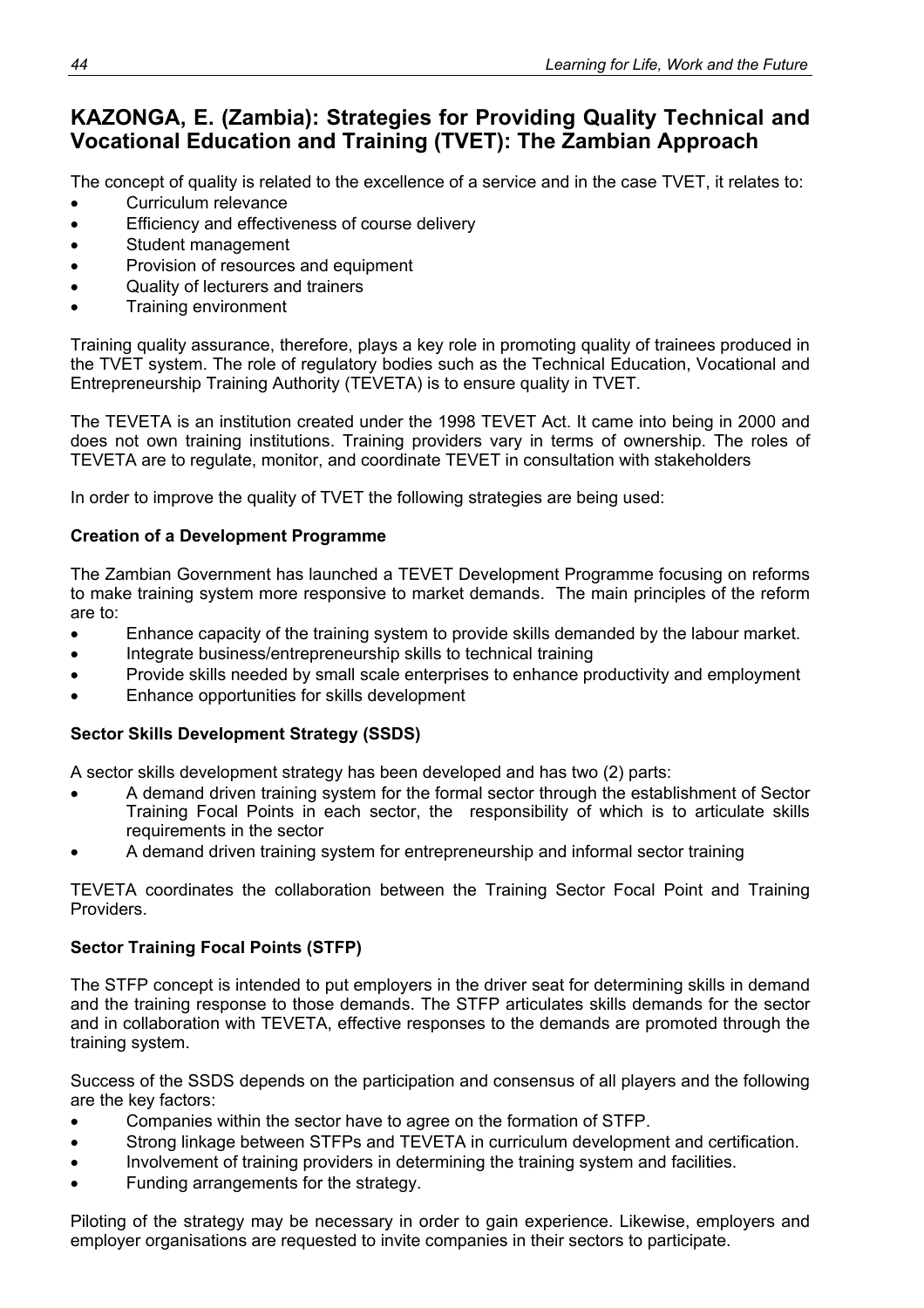In accordance with the 1998 Act, TEVETA carries out inspection of training providers. This is crucial in driving training standards up. Sixty percent of providers were re-inspected after performing poorly in the previous year and found to be satisfactory at re-inspection.

### **Objectives**

The objective is to measure the quality of training provision in an institution and advise on the required quality improvements. TEVETA introduced a grading system for training providers in order to encourage quality provision and ease of monitoring. There are three grades:

- Grade one = very good
- Grade two = good
- Grade three = satisfactory

Those falling below grade three (3) are not registered until they have improved.

Major stakeholders must have a say in the design of curriculum and assessment process. For this purpose linkage promotion workshops are being conducted.

### **Investment/Financing**

The Down-Up Approach assumes that investments in training infrastructure and facilities as a first step will lead to improved delivery of training because of poor training infrastructure.

The Top-Down Approach assumes that in order to improve training delivery, the governance and management of training institutions must first be improved before addressing the infrastructure.

Combination of the two approaches assumes that better results will be obtained by a combination of the two.



From Zambia's past three years experience the combined approach yields better results.

### **Labour Market Information**

- Current and future skill needs for individual companies and the economy are identified.
- TVET trainees leave with the required type and level of skills required in the labour market.
- Training schemes for the updating and upgrading of skills those already working are available
- Information is available to assist individual to identify changing skill needs.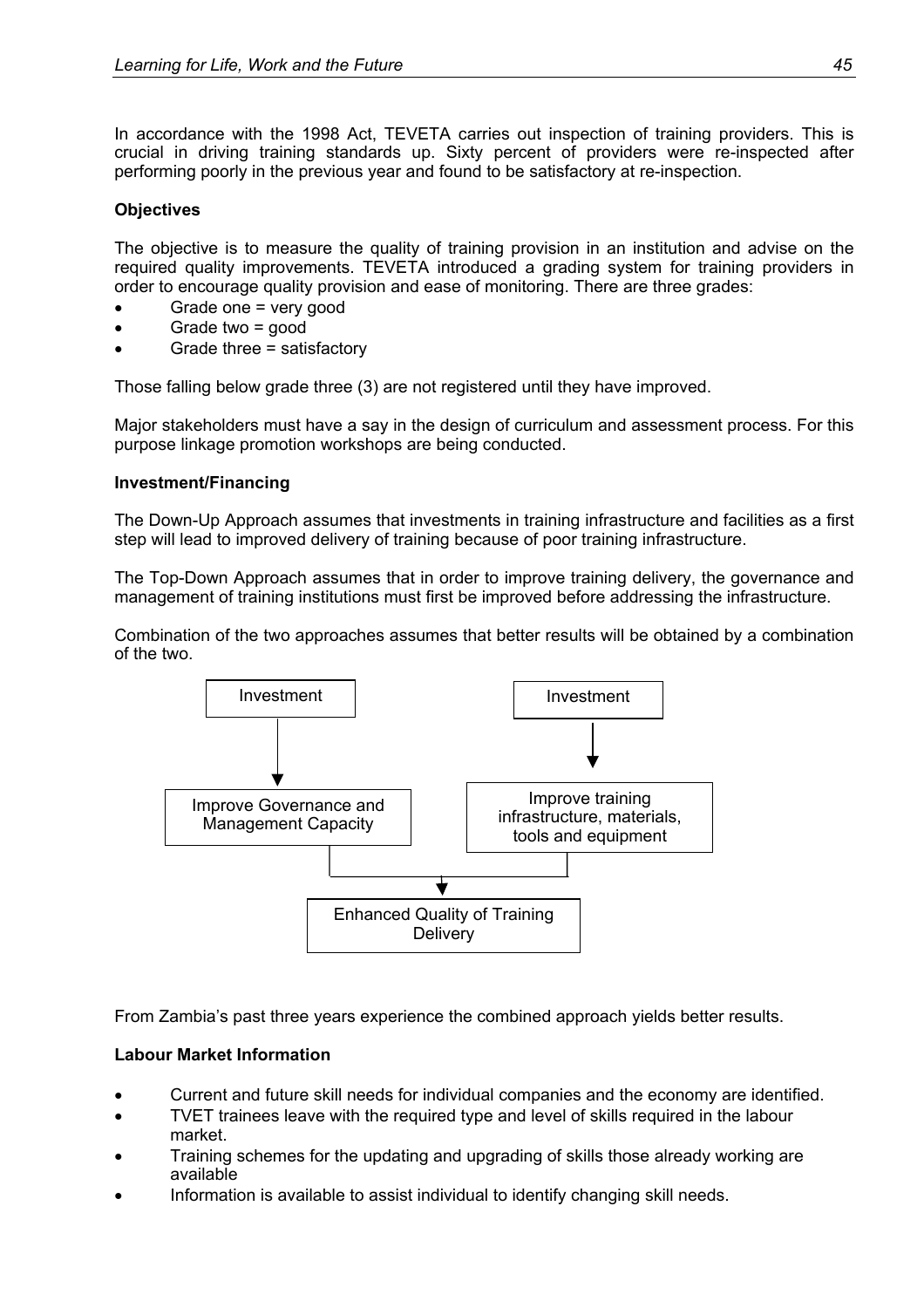• Zambia approaches the issue of labour market information through the sectors as well as the regions so as to meet local market needs.

The proposed strategy is intended to translate Government Policy on TEVET and 1998 TEVET Act. The strategies may be applicable also to the SADC region as a whole.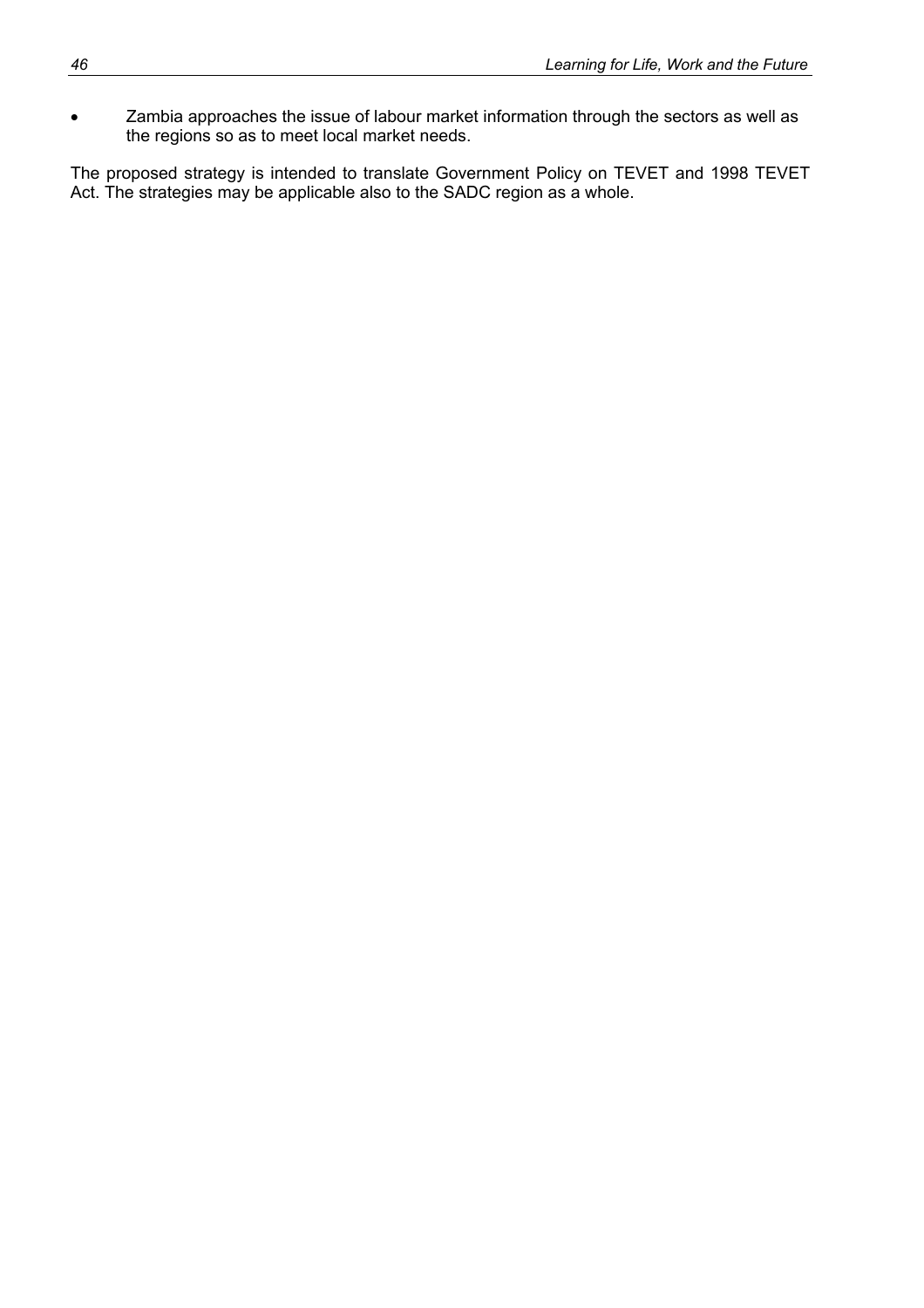## **KAZONGA, E. (Zambia): The Development of a Quality Assurance Programme, Issues and Challenges in the Provision of Quality Technical and Vocational Education and Training (TVET): A Case Study of Zambia**

It is believed that high quality inputs such as trainers, students training facilities, and adequate financial resources will produce excellent graduates. The quality of output is guaranteed and consistent because of rigour of checks in the system. Quality sometimes is defined as fitness for purpose (Lee Harvey, 1997). In order to obtain acceptable levels of skills and knowledge for the skilled workforce in Zambia, and the SADC region in general, assurance of quality is an inevitable process. Quality assurance is not and should not be something which is done once and then put aside, but it should involve the establishment of continuous processes of checking, receiving and documenting. It also requires self–reflection, self-criticism and corrective action. Quality assurance mechanisms are those means by which a training institution assures itself that its systems of quality control operate satisfactory (Alison Girdwood, 1997). This paper highlights some of the issues and challenges that technical and vocational education and training (TVET) system faces in Zambia in the quality of delivery. Some of the issues and challenges are common throughout the SADC region.

The Government of the Republic of Zambia has in the recent past embarked on major reforms to review the technical education, vocational and entrepreneurship training (TEVET) system in order to make it more responsive to the current training demands in the economy. The legal framework for the development of the sector is provided under the Technical Education, Vocational and Entrepreneurship Training Act No. 13 of 1998. The TEVET system is structured as follows:

### **The Ministry of Science, Technology and Vocational Training (MSTVT)**

The role of MSTVT has been re-defined from direct provision of technical and vocational training to the creation of an appropriate environment for the provision of such training by quasigovernment and/or private sector organisations.

### **TEVETA**

The Technical Education, Vocational and Entrepreneurship Training Authority (TEVETA) is an institution created under the Technical Education, Vocational and Entrepreneurship Training Act (No. 13 of 1998). The functions of TEVETA are to regulate, monitor and coordinate technical education, vocational and entrepreneurship training in consultation with industry, employers, workers and other stakeholders.

### **Training Provision**

There are approximately 250-300 technical and commercial training institutions in Zambia, with an average annual enrolment of about 20,000 trainees. These are operated by Government, industry, church groups, NGOs and private providers.

Private training provisions is slowly increasing especially in view of the declining public support for training and they rank highest of all categories of providers. **Table 1** below shows the Zambian situation.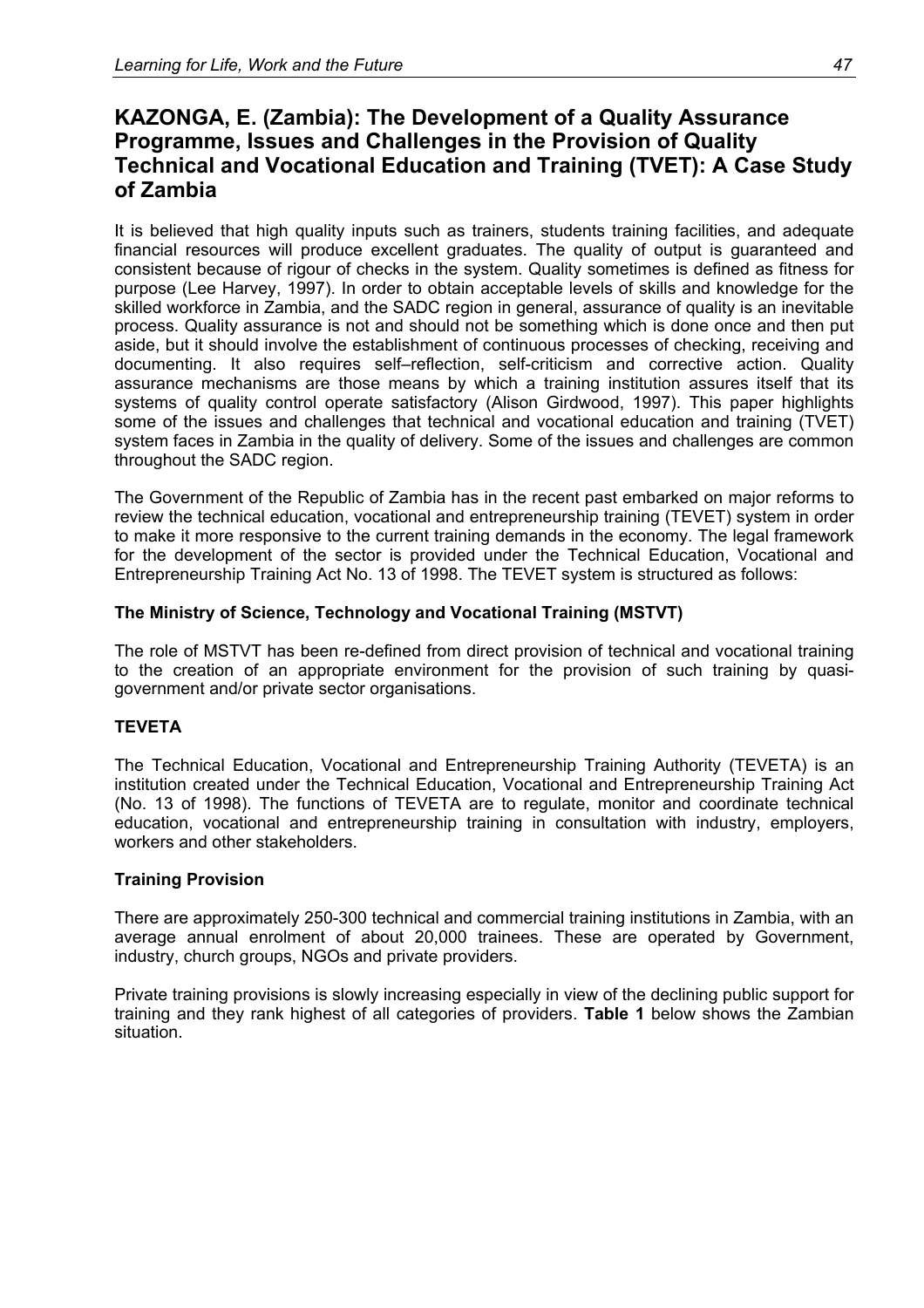| <b>OWNERSHIP</b>          |            | <b>NUMBER OF TRAINING INSTITUTIONS</b> |            |  |  |  |  |  |
|---------------------------|------------|----------------------------------------|------------|--|--|--|--|--|
|                           | 2000       | 2001                                   | 2002       |  |  |  |  |  |
| <b>Church</b>             | 20 [13%]   | 27 [15%]                               | 39 [17%]   |  |  |  |  |  |
| <b>Community/NGO</b>      | 29 [19%]   | 29 [16%]                               | 36 [16%]   |  |  |  |  |  |
| In-Company                | 6[4%]      | 8 [4.5%]                               | 10 [4%]    |  |  |  |  |  |
| <b>Private-for-Profit</b> | 69 [46%]   | 78 [44%]                               | 98 [42%]   |  |  |  |  |  |
| <b>Trust</b>              | 6[4%]      | 8 [4.5%]                               | 9[4%]      |  |  |  |  |  |
| <b>TOTAL</b>              | 151 [100%] | 178 [100%]                             | 231 [100%] |  |  |  |  |  |

|  | Table 1: Number of Registered Training Providers by Ownership 2000-2002 |  |  |
|--|-------------------------------------------------------------------------|--|--|
|  |                                                                         |  |  |

**Source:** TEVETA Annual Report (2002)

The issue of quality TVET provision is very critical to Zambia. Both public and private provisions do not adequately respond to the current needs of the labour market. The relevance of training is questionable. A number of issues need to be addressed; they include labour market information and curriculum, instructors skills upgrading and updating, financing, infrastructure, and a National Qualification Framework.

Serious problems are expressed in terms of curriculum development for TVET. It is felt that curriculum development is not fast enough to keep up with the fast changes in technology. This is due to inadequate or lack of labour market information. There is insufficient information available to both employees and employers about changing skill needs. The purpose of such information is to match the provision of training with the needs of the labour market.

The issue is how to make curricula relevant to the industrial and individual needs i.e. to be demand-driven rather than supply-driven. Under such a situation the provision of training tends to be weak, irrelevant and inefficient. Moreover out-dated, centrally driven examinations reinforce the isolation from the labour market requirements.

Availability of labour market information is one thing but it is another to translate it into training system, curriculum development, assessment and qualifications. For example, the TVET system receives information from the labour market about significant changes, which require a response. These changes can be categorised as changes in technology, regulations, markets and customer requirements, work organisation and organisational culture. There is a need to enhance the linkages with the industry and other partners such as professional/trade associations, local community, employers and employees so as to develop efficient and effective mechanisms to respond to the labour market needs in terms of developing demand driven curricula.

Zambia, and the SADC region in general, has over the years lost a large number of qualified professionals who have left the country/region to seek opportunities in Europe or America. The TVET system has also suffered from the exodus of trained people. Good trainers and managers have left the TVET system. Many trainers in the public institutions are ill equipped to deliver high quality training because they are out of touch with the realities of the labour market. Private providers mainly lack pedagogical skills. It is one thing to be technically qualified and experienced but it is another to impart the knowledge and skills to others. Any efforts to update curricula should on the other hand consider ways of updating instructors in terms of skills, knowledge and attitude.

The financial base of public institutions have been government grants, through the responsible ministry, in addition to fees paid by trainees, and internal generation from short courses and other income generating activities. In almost all cases, the financial resource base has not been adequate to meet the capital and recurrent needs of these institutions. Further, many public institutions are in financial distress due to accumulated obligations to suppliers of goods and services. The financing of TVET is still an issue in Zambia because there is no training fund. Lack of adequate financing is one of the most important constraints faced by both private and public training provision. Budget reductions have led to decapitalisation in public training systems, which have had disastrous consequences on the quality of training.

As a result of decreasing capital and recurrent investments in the training system, the physical infrastructure in most of the training institutions has deteriorated significantly. Training facilities,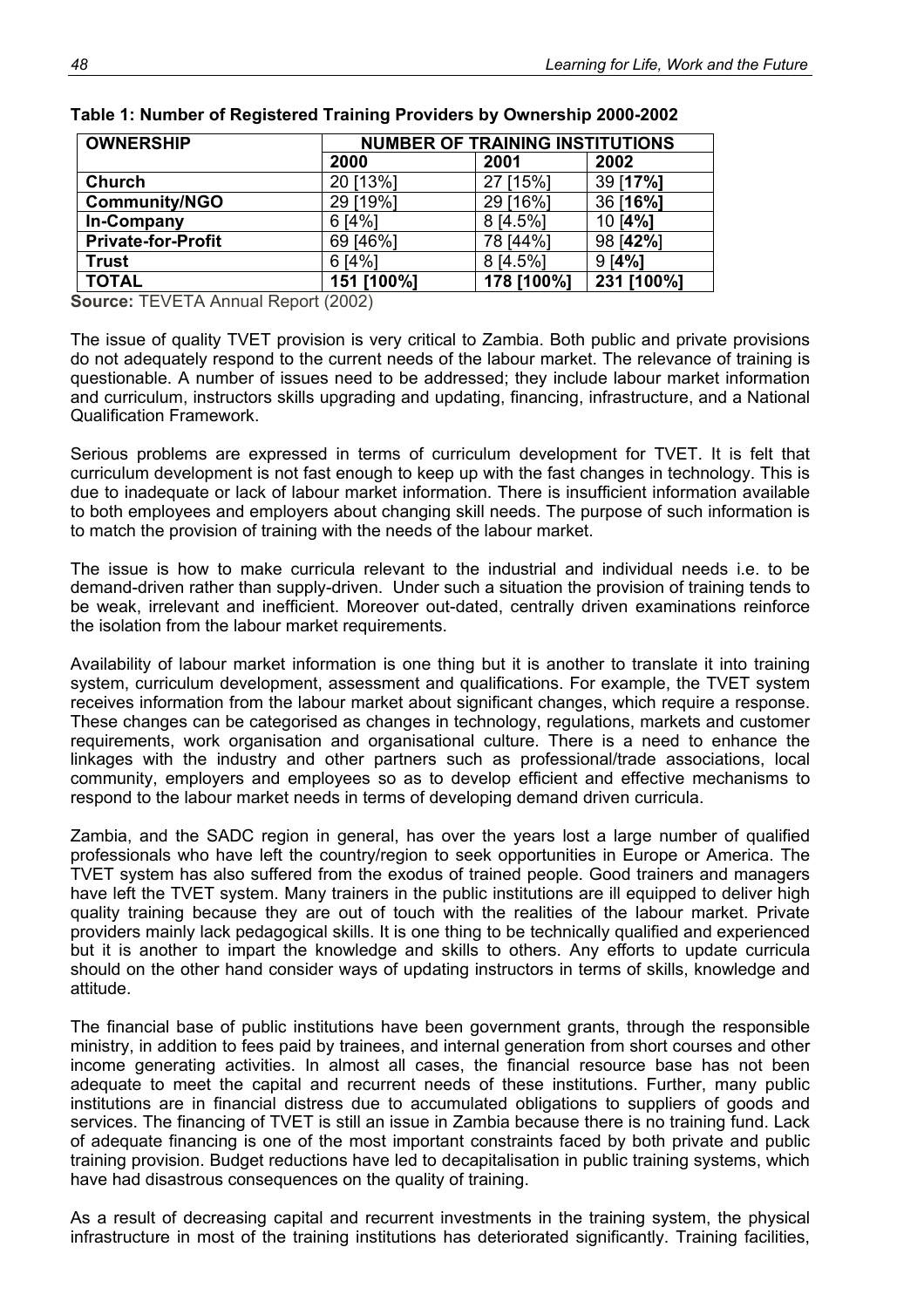such as classrooms, workshops, and equipment have broken down and not been repaired. In general, the physical environment for the delivery of training, at acceptable levels of quality, has deteriorated.

There is generally a lack of National Qualifications Framework (NQF) in most SADC countries. A good number of countries are still developing their NQFs. An NQF is believed to provide a fair assessment system, which measures achievements against agreed national standards and a quality assurance system. In the absence of an NQF, the quality of assessment and certification may be questionable.

In conclusion, TVET in Zambia and the SADC region in general should not be regarded as a panacea for unemployment. It should rather be carefully placed and introduced to the world of work and equipped with the basic knowledge and skills to advance someone towards a chosen career, should an opportunity arise. Another important consideration is that for TVET to be effective it must be a shared responsibility between a training institution and the workplace. Linkages with enterprises, business and industry are critical. In brief, all stakeholders (students, parents, trainers, employers and planners) must work as a team. The TVET system needs to develop a programme to ensure improvement in the delivery of training at acceptable levels of quality, as well as improved responsiveness to the demands of the labour market. When and if these issues and challenges are addressed, it may be possible to improve the quality of TVET provision.

#### **REFERENCES**

Ashworth Allen and Harvey Rodger, (1994). Assessing Quality in Further and Higher Education, Jessica Kingsley Publishers Ltd, London.

Codd, J., McAlpine, D. and Poskitt, J. (1991), Designing the Framework – A Position Paper on Problems and Issues in the Restructuring of National Qualifications, Massey University, Palmerston North.

Crosby, P. B. (1979). Quality is Free: The Art of Making Certain, McGraw-Hill Book Company, New York NY.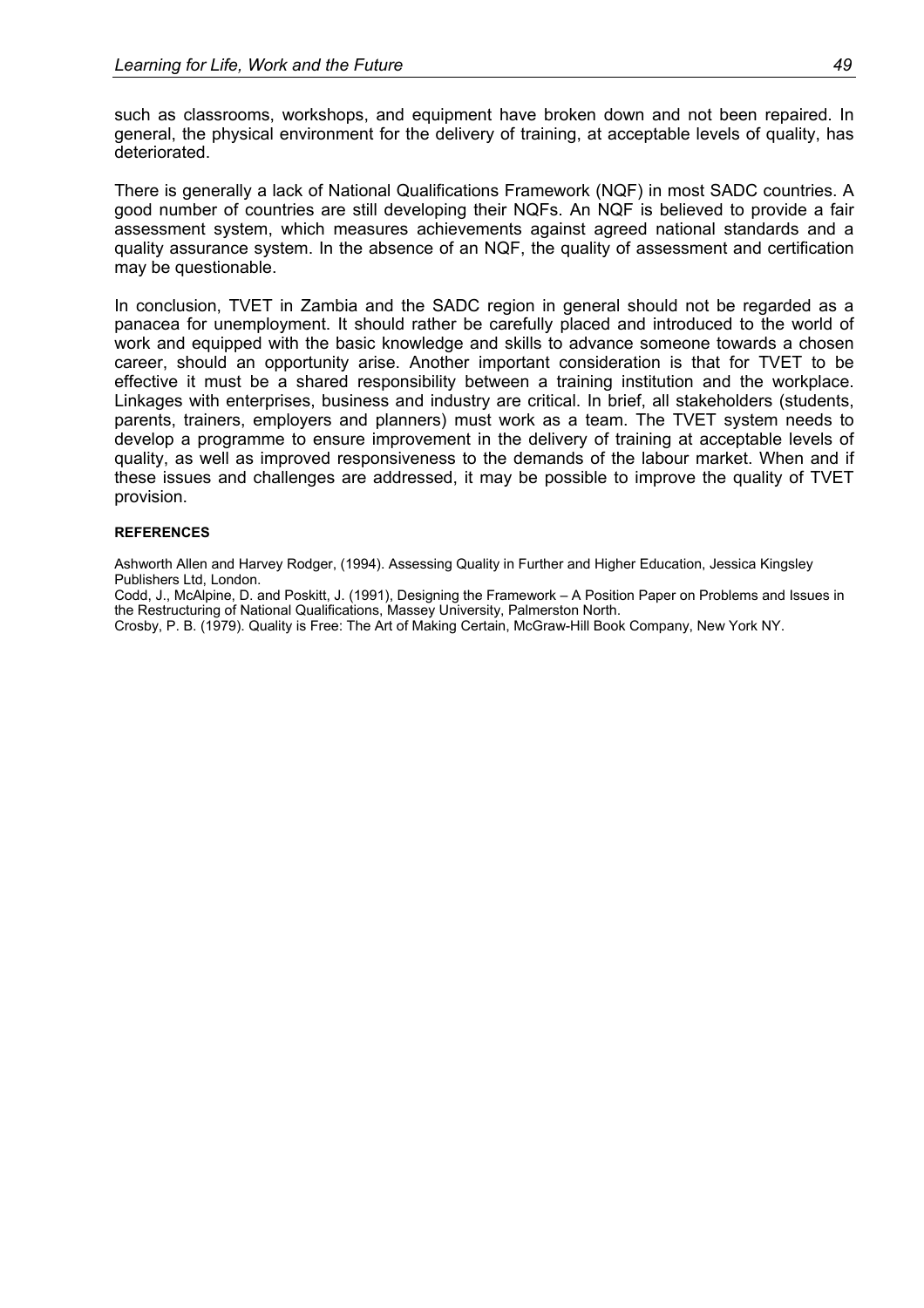# **RAZA, Stephen T. (Zimbabwe): The Development Of A Quality Assurance Programme For TVET: Harare Polytechnic**

The concept of quality assurance was developed as a result of shortcomings of the era of inspection. Inspection is a mechanistic approach used mainly in determining if products in the manufacturing sector meet the standards laid out. It is an approach which lacks worker participation in improving quality. The concept of total quality management (TQM) began to emerge as a new approach in quality assurance. It is a human behaviourialist approach to supervision, using worker participation in product improvement in industry. The approach was subsequently adapted to the service industry under which the education sector falls. The purpose of this paper is to discuss and prescribe a quality assurance system for one such educational institution, Harare Polytechnic. At Harare Polytechnic, total quality management is the organisational culture of absolute commitment to meeting customer needs.

Products tend to be easier to control because their defects may be a result of faulty materials, components or machines where as service quality involves such attributes as behaviour and attitudes that are not measurable due to absence of appropriate tools.

The only measure of service quality is determined by customer satisfaction which builds an organisation's reputation. The quality level that an organisation reaches is defined by the degree of fit between the stated and delivered customer requirements i.e. what the customer wants and what the customer gets. Institutions such as Harare Polytechnic can survive and prosper if they are responsive to the dynamic requirements of their surroundings.

The Harare Polytechnic is an institution under the Ministry of Higher Education and Tertiary. Students who attend the college follow the curriculum and examination organiased by the Higher Education Examination Council (HEXCO). This Board also certifies the students.

| S/N            | <b>Structure</b>             | <b>Functions</b>                                 |
|----------------|------------------------------|--------------------------------------------------|
| $\mathbf{1}$ . | <b>College Advisory</b>      | The Supreme Authority in Quality Assurance and   |
|                | Council                      | Control.                                         |
| 2.             | Academic Board of            | Quality Assurance and Control Board              |
|                | <b>Studies</b>               |                                                  |
| 3.             | Management                   | Central Quality Assurance and Control Committee. |
|                | Committee                    |                                                  |
| 4.             | Deans Meetings               | Administrative Quality assurance and Control     |
|                |                              | Committee.                                       |
| 5.             | <b>Departmental Meetings</b> | Faculty Quality Assurance and Control Committee. |
| 6.             | <b>Sectoral Meetings</b>     | Sectoral Quality Assurance and Control Meetings. |

### **TQM Structure at Harare Polytechnic:**

The above TQM Structure enables the following quality assurance policy to be implemented:

- To control and assure quality of the total academic and non-academic cycle.
- To assure the quality of students hands on work experience.
- To ensure quality of output through internal and external assessment.
- To take students' views into account.
- To ensure quality of output through students/lecturer ratio of 12:1 (Engineering) and 20:1 (soft skills).

Quality control instruments at Harare are the following:

- Enrolment Procedures
- Audit lists of enrolled students
- Attendance Register
- Class monitoring form
- Guidelines for Internal Assessments
- Higher Education Council (HEXCO) guidelines on External Assessment.
- Course work Assessment Forms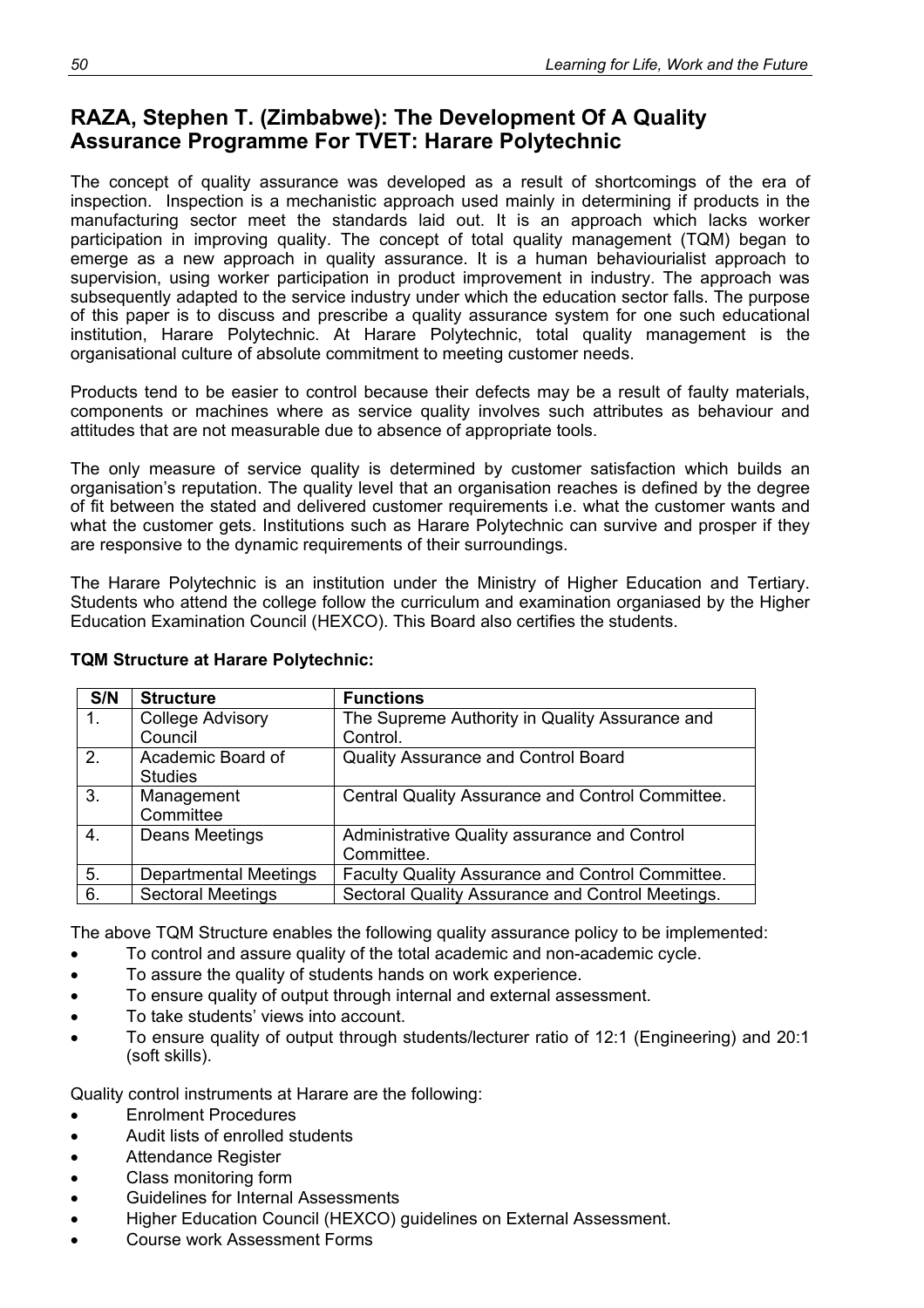- Subject Course work mark sheets
- Composite mark schedule
- Criteria for selection of external assessors
- Contract Form between student and College on attendance and course work marks
- Information sheet on tests, assignments and projects indicating date due
- Course outline
- Industrial attachment Assessment Logbook
- HEXCO Regulations

Once TQM has been introduced a monitoring and evaluation system needs to be put in place. Monitoring of quality will be done by the various committees. Harare Polytechnic has an institutional goal to achieve a quality level of greater than 4.0 for all academic programmes and non academic activities. Quality should happen at five (5) levels:

| Level | <b>Characteristic</b>                                                           |
|-------|---------------------------------------------------------------------------------|
|       | React to customer complains as fast and efficient as possible.                  |
| Ш     | Correct system problems through quality improvement plans for closing out non-  |
|       | conformances and evaluation findings                                            |
| Ш     | Ensure functional capability by ensuring processes are fit for the purpose.     |
| IV    | Bench marking to ensure that the processes are comparable to "best-in-class" as |
|       | internationally observed.                                                       |
| V     | Strive to be superlative and unique centre of excellence in everything being    |
|       | done.                                                                           |

Each activity at Harare Polytechnic could fluctuate within the following quality levels on a daily basis. The intention is to ensure efficiency at levels 1,2, and 3. Implementation and follow up of policies and procedures at level 4 and strategic leadership towards level 5.

| Level | <b>Performance Level</b> | <b>Guidance</b>                                          |  |  |  |  |  |  |  |
|-------|--------------------------|----------------------------------------------------------|--|--|--|--|--|--|--|
| 1.    | No formal approach       | No systematic approach evident, no results, poor results |  |  |  |  |  |  |  |
|       |                          | or unpredictable results                                 |  |  |  |  |  |  |  |
| 2.1   | Reachive approach        | Problem corrective-based approach; minimum date on       |  |  |  |  |  |  |  |
|       |                          | improvement results available.                           |  |  |  |  |  |  |  |
| 3.    | Stable formal            | Systematic process-based approach, early stage of        |  |  |  |  |  |  |  |
|       | system approach          | systematic improvements; data available on conformance   |  |  |  |  |  |  |  |
|       |                          | to objectives and existence of improvement trends.       |  |  |  |  |  |  |  |
| 4.    | Continual                | Improvement process in use; good results and sustained   |  |  |  |  |  |  |  |
|       | improvement              | improvement trends; evidence<br>0f<br>the<br>ot<br>use   |  |  |  |  |  |  |  |
|       | emphasized               | benchmarking.                                            |  |  |  |  |  |  |  |
| 5.    | Best-in-class            | Strongly integrated improvement process; best-in-class   |  |  |  |  |  |  |  |
|       | performance              | benchmarked results demonstrated.                        |  |  |  |  |  |  |  |

TQM can be implemented successfully if both the Ministry and the college staff play their parts. Machinery, consumables and lecturers have to be supplied in the correct quality and amounts. The Polytechnic can be viewed as an industrial setting as well as an educational institution because of the training workshops attached to it. TQM can therefore be implemented for both the products from the production workshops and the educational programmes.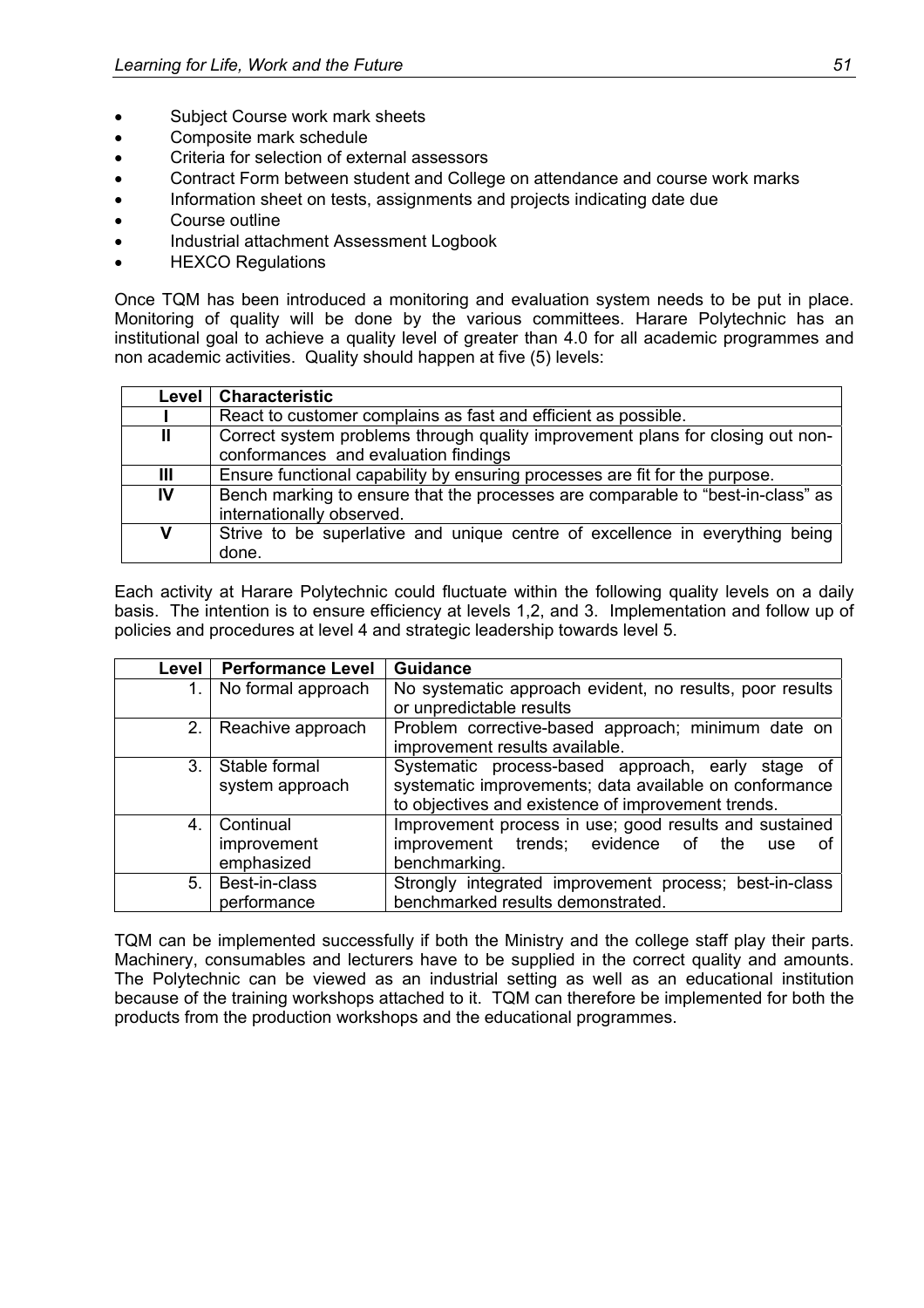# **RALERU, B. P. (Botswana): Strategies for Providing Quality Technical and Vocational Education and Training (TVET): The Case of Botswana**

The business of TVET is changing fast to meet the expectations of the customer. The Botswana Training Authority (BOTA) has developed an integrated Quality Assurance System in response to demands. The system is based on a 1998 Vocational Training Act and is described as "Exceeding the Expectations of the Customer" or giving the customer more value at the same price. The paper gives a brief background of the transformation of VET system, a brief account of the current legislation in relation to quality VET and the aims of providing quality TVET in Botswana.

The biggest challenge facing VET is to have strategies that will improve the quality of provision. The authorities have developed an integrated quality assurance system which requires: reliable and comprehensive structures, substantial network and partnership and strategic linkages. The authorities have established better lines of communication to its stakeholders so as to enhance the culture of accountability.

Botswana Training Authority (BOTA) is a regulatory body established under the 1998 Vocational Training Act. The main objectives of BOTA are:

- To coordinate VET provision
- To monitor and evaluate the performance of VET
- To advise the Government on VET issues.

The *1998 Vocational Training Act* provides the following in relation to quality:

- accreditation, registration and monitoring of training institutions (public and private).
- accreditation and registration of vocational teachers
- development of Natural Vocational Qualification Framework
- development and review of training standards

Likewise there are four (4) regulations related to quality:

- registration of training institutions and assessment centres
- accreditation of training institutions and assessment centres
- registration and accreditation of VET trainers and assessors
- registration of vocational qualifications.

The regulations are intended to give guidance to training institutions and training personnel as to the quality standards expected of them. They are also intended to enhance the international reputation of VET in Botswana.

The outcome based training approach makes learning achievements much more visible. Within the VET system the learners are the ultimate customers with internal and external stakeholders that support the process. It is therefore important that the services are rendered as per standards and accepted by all stakeholders. **Botswana National Vocational Qualification Framework (BNNQF)** is a guiding frame for the award of credentials. It aims at transparency, interpretability and credibility through quality assurance. Employers know what they are getting and training institutions would make accurate placements. The Authority implements quality assurance requirements to support BNNQF. The requirements apply to assessment centres, trainers, assessors, moderators and assessment practice and decision-making.

All training institutions and assessment centres must be registered and accredited by the Authority. Registration confirms that a training institution is well organised, managed and serves the interest of Botswana. It looks at organisational structures, premises, resources and systems for managing quality. Accreditation confirms that the actual services offered are sound i.e. programmes, delivery methods and resources meet the needs of learners and industry. Registration and accreditation are granted for a fixed time period (not more than three years). Close monitoring and scheduled quality audits ensures compliance.

Trainers, assessors and moderators are required to undertake the process of registration and accreditation. Registration (renewable every three years) verifies that the person is of good character and fit to be a trainer or assessor. They must be trained in training delivery or assessment. Standards have been developed which show what a trainer or assessor must do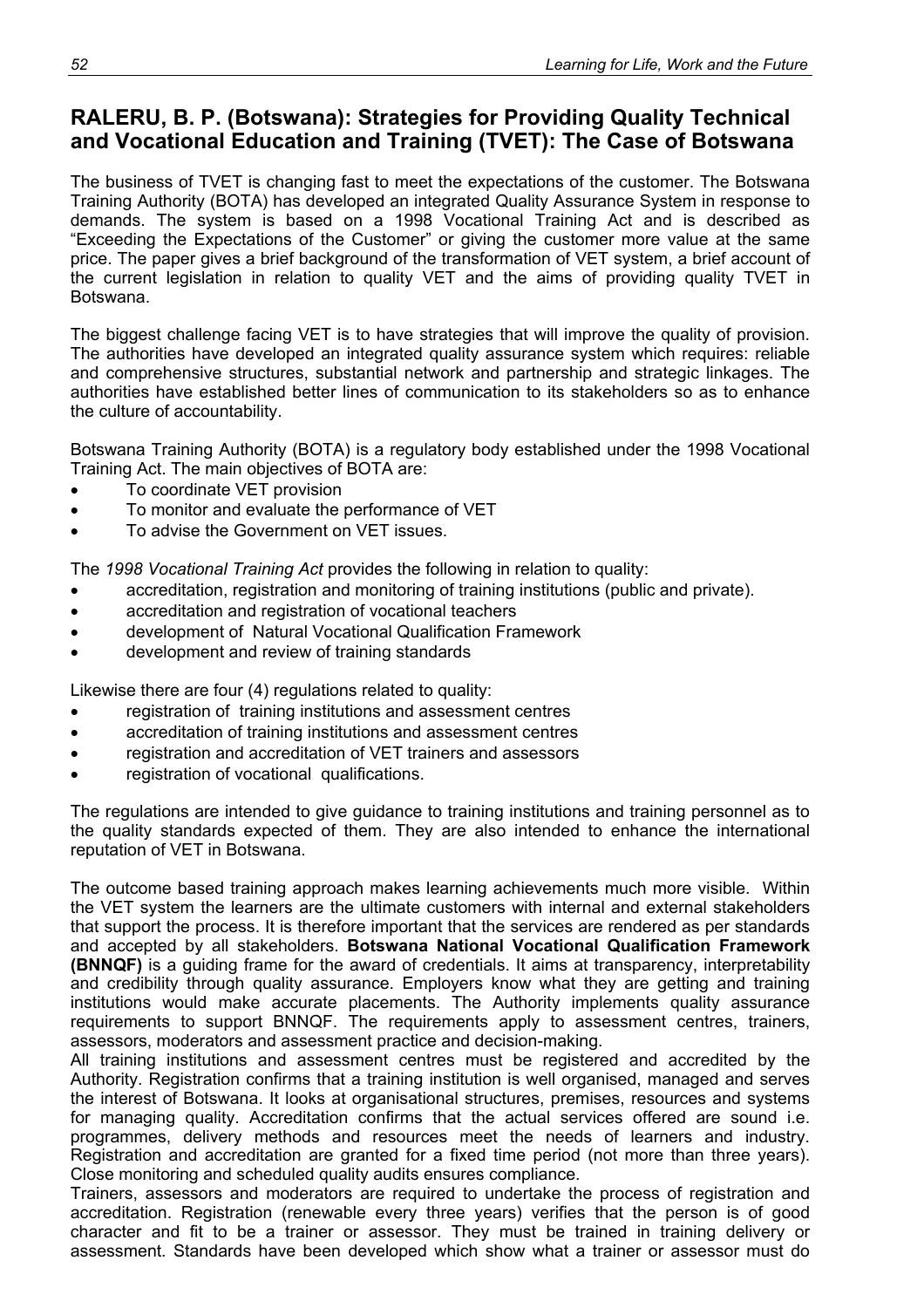and is able to do. Accreditation is a recognition of trainers and assessors as being able to teach or assess specific subject areas and levels of difficulty. Renewal of registration and accreditation require people to demonstrate that they are still good trainers or assessors.

The moderation process is a tool to ensure that the awards of unit standards and certificates are credible in the eyes of employees. It verifies that the tasks used in examinations are aligned with the requirements of set standards and measure what they set out to measure. The authority as an awarding body employs external moderators/verifiers to visit institutions to comment on comparability of standards. They also ensure that the assessment process is fair. Accredited institutions and centres are required to have their own internal moderation system.

As for curriculum development the authority offers guidance to training institutions on how to align programmes and materials to the new unit standards and qualifications. Training institutions are expected to have good system for developing own curriculum and training materials. The systems are verified during registration and accreditation process.

Apprenticeship training continues to be a significant pathway for the attainment of vocational qualifications in Botswana. The Authority has been given the extra mandate to modernize apprenticeship and the developments of the BNNQF will provide an opportunity to enhance apprenticeship. Regulations for apprenticeship and industrial training are being revised.

The Authority has established a quality management system based on international standards to control its activities with regards to quality. The role of the Internal Audit function is to monitor and evaluate the quality of the products and services delivered by all departments. The Authority is developing a database management system in order to streamline its functions and operations. The core modules are: training institutions, assessment centres, trainers, assessors, qualifications and learners. The database will capture data on:

- Registration and accreditation
- Approved programmes
- Learner records
- Qualifications
- Classification of trainers
- Awards as per field
- Curriculum development guidelines
- Information related to unit standards

Beneficiaries of the VET system are the following:

- *Learners:* Gives them greater access to having their skills and knowledge certified and receive internationally credible qualifications
- *Employers and Industry:* Gives employers greater assurance that people with qualifications are "work ready" to expected standards leading to improvements in productivity.

The key element in providing quality VET system is through quality management i.e. strategic planning, resource allocation, coordinating delivery of service, monitoring and audit (internally and externally).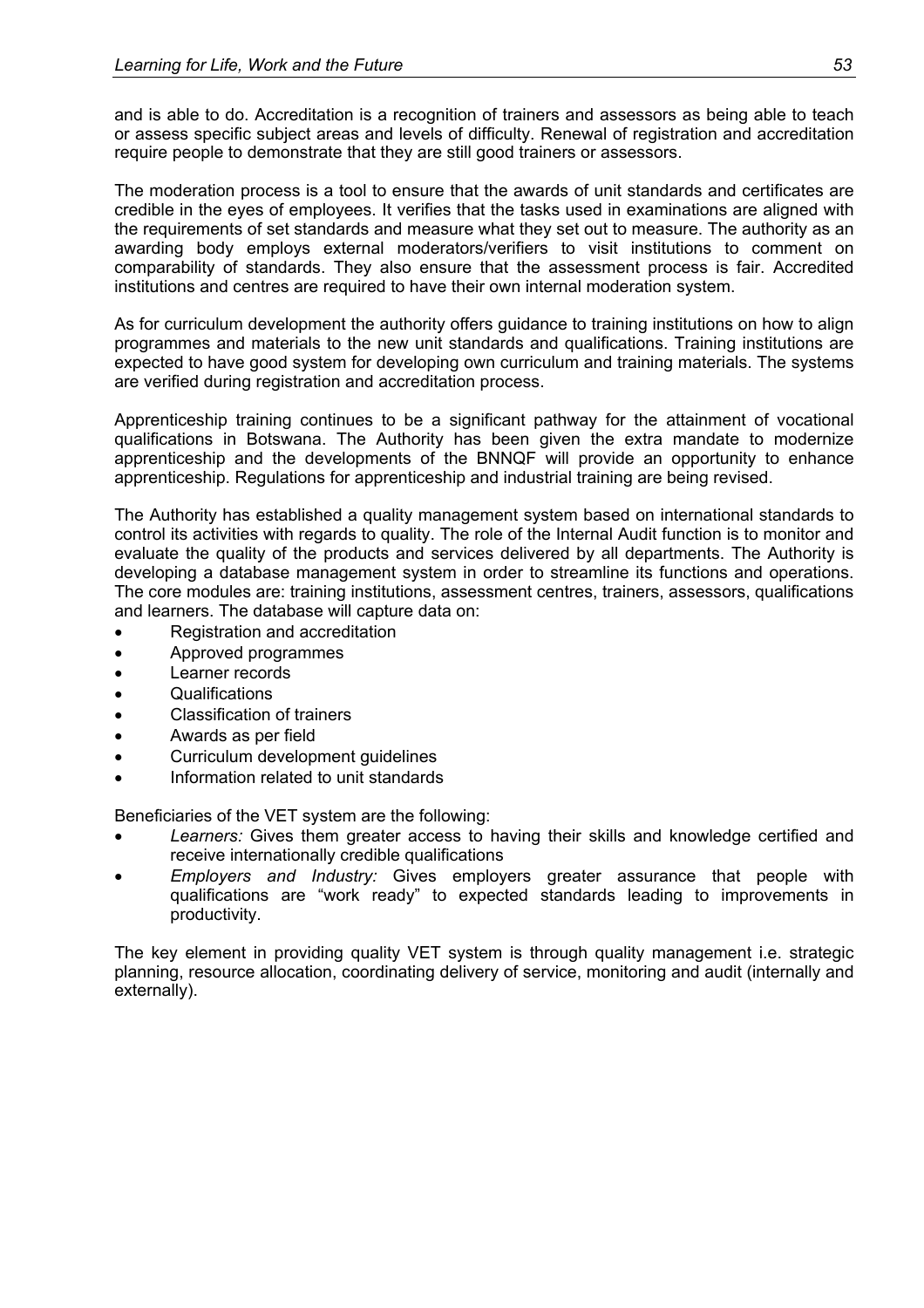## **The Development of a Training Programme for the Unemployed and for the Informal Sector**

## **ZUEDI N'SAFU, Marie Claire (Democratic Republic of Congo): Development of a Training Programme for the Unemployed and for the Informal Sector**

The statistics for Democratic Republic of the Congo (DRC) economic development indicates that 90% of holders of a diploma are unemployed while 89% are in the informal sector and only 29% can get a job at the end of their training. This high rate of unemployment is a result of modernisation of companies through automation which has led to downsizing of the workforce and also an economic environment which does not stimulate the creation of new jobs. In addition, the State's unjustified resort to foreign experts prevent the nationals from getting the available jobs, for example in the fields of construction, education, health, industry are dominated by foreign experts.

The development of training programmes for the unemployed and for the informal sector operators is designed to address the issues which will enable individuals to opt for selfemployment.

The objectives of the training programme are two fold. At the end of the training, the applicant must be able to impart skills which will enable the target groups (unemployed and informal sector operators) create and manage business undertakings. Likewise there should be an improvement in the programme for better results. Considering the range of training areas, the programme has a flexibility of allowing trainers to determine the training content according to the needs of a given target group.

The programme focuses on two targets, the unemployed and the informal sector operators from rural and urban settings. The mentioned targets lack personal initiatives in going into selfemployment. Through the programme the target groups will be imparted with skills to enable them to opt for self-employment. Through self-employment the target groups will create and manage business undertakings. Skills such as bookkeeping, data processing and business management form part of the programme.

For the informal sector operators training, the programme will focus on apprentices deprived of formal training such as unmarried mothers as well as unemployed graduates of any age and sex. Re-training sessions, colloquiums, seminars etc. could be organized in favour of the latter category.

In order to deliver demand training to its targets, the programme must take in consideration the local environment for training, therefore aspects such as forest wood work, Savannah, clay and stubble work, big river banks fishing mining areas (small-scale exploitation of gold or diamond) and so on will be taken into account.

Moreover, the developed areas/fields of training should be conducted in harmony with the existing fields and close to the study subject in DRC which are Electricity, Tailoring, Building, Fine Arts, Automobile Mechanics, Electron Mechanics, Fitting, Civil Engineering, Woodwork, Farming and Quantitative Techniques of Management.

As to their roles in the training, all the protagonists can supply the materials; back the training up through colloquiums, documentation, seminars, exchange of experiences and eventually provide them with financial assistance. For a sound integration of the diploma holder into work force, it could be covenant to consider a three to six months probation period – as the case may be – in order that the person concerned get into touch with the technical and technological facts of their professional life. As far as the recognition of the training is concerned, it is desirable to proceed to exchange of trainers between the countries of the sub-region; standardisation of the curricula; and the designing of a UNEVOC diploma at the end of the training

The UNEVOC-ISAM Centre hopes that this programme be run on a five-year basis with modular and specific training for every field and be marked by the award of standardised diplomas in the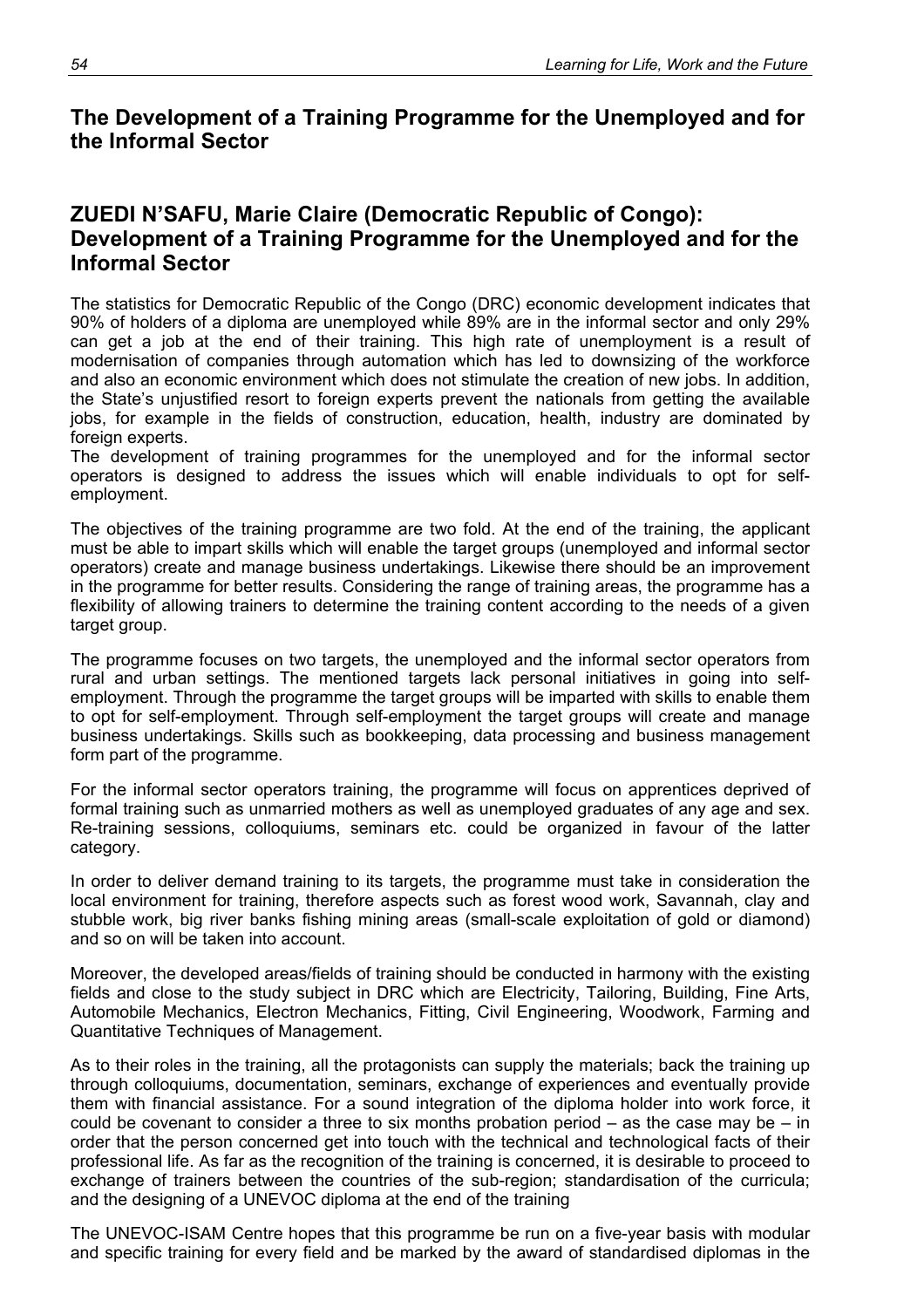SADC Sub-region. The said training would take from 3 to 6 months for the unemployed with no prerequisites while a week or a month period could be sufficient for the apprentices and others. Courses could be organised within school institutions, in vocational training centres in workshops etc.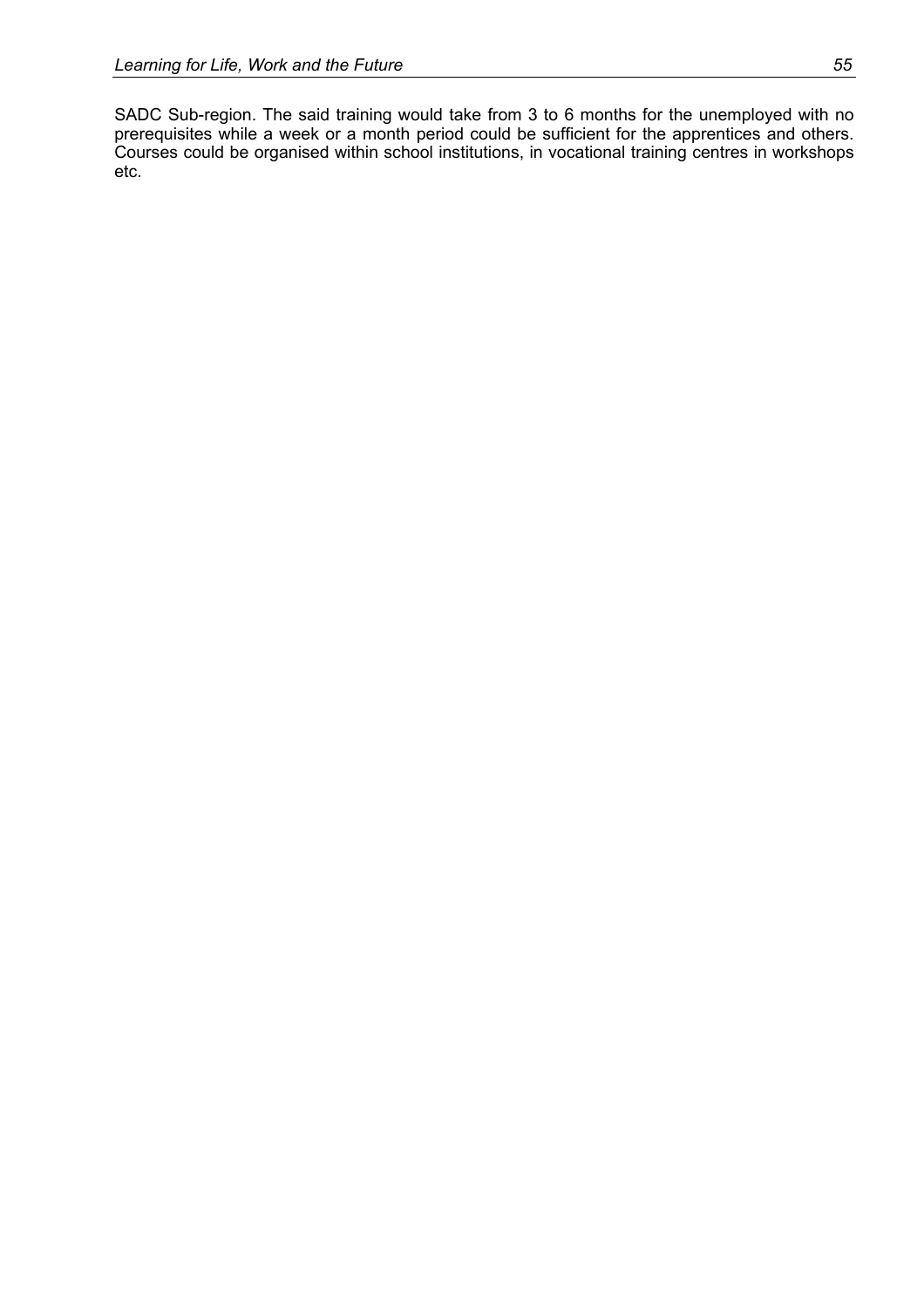# **MNDEBELE, Comfort B.S., (Swaziland): School-to-Work Transition Strategies in Swaziland: Home Based/Enterprise Projects as Conduits**

School-to-Work transition is in its infancy in Swaziland. Not much research has been done in this area. The increasing number of school leavers or completers who can neither find places for training in post secondary institutions, nor secure jobs, has put pressure on the governments to look for or establish structures that would smooth transitioning of high school graduates to gainful employment or self-employment.

School-to-Work transition (STW) programmes are initiated on the assumption that vocational education and training contributes to the economic development of a country. The major goal of school-to-work transition programmes or systems is to provide students a seamless transition from high school education to the workplace, wage employment or self-employment as an entrepreneur. One key aspect of making vocational education and training an effective contributor to economic growth is assumed to be school-to-work transition. This is a process of preparing students for working life before they complete their training so they can be successful at getting paid employment or be self-employed (Mulder and Finch, 1997). This thinking links educational programmes to the labour market, and attempts to rationalise societal returns on an investment in vocational education and training.

In the context of this paper, school-to-work transition refers to the period of one's life between completion of general education school and gainful employment or self-employment. For our purposes it is also the vocational technical education and training programmes/approaches that prepare in-school persons for gainful employment or self-employment after exiting the school system. Dominating this definition of school-to-work transition is the need to find a solution to both school-leaver and youth unemployment. On the part of governments there is the desire to tailor content and structure of qualifications such that they match changes in the labour market and the country's economic structure (Streuner, 1997).

While there has been a common understanding, or if you wish, a convergence in the socioeconomic and technological factors influencing conditions for school-to-work transition; national traditions, politics and cultures have led to very different developments in both the process and experience of transition in different countries (Attwell, 1997). For example, the German VET system and the STW transition practices are characterised by a high formalisation level. The STW transition practice in Germany is connected to the Dual System (Mulder,1997). In England and Wales there exists a low formalisation level of STW transition. Much emphasis is put on national vocational qualifications and modular training schemes for sub groups of adolescents. In the United States the VET system is characterised by its low formalisation level, and the same holds for the STW transition configuration (Mulder, 1997).

School-to-Work transition programmes/systems point to the disconnection between the VET market on the one hand, and the labour market on the other hand (Mulder, 1997). There are tensions between the VET market and the labour markets, and this leads to the overarching philosophy that the VET system as a whole and the STW transition contribute to the economic performance of a nation (Mulder, 1997).

### **School-to-Work Transition Initiatives in Swaziland**

Driven by socio-economic conditions with increasing youth and school-leaver unemployment, the Ministry of Education decided to vocationalise the high school curriculum of agricultural, commercial (business), home economics and technical studies. There has been pressure on the government to provide VET opportunities to tens of thousands of school-leavers who cannot have gainful employment upon exiting the school system. There is a belief that vocational education will provide them with skills called for in the labour market for gainful or self-employment. "Only one in four Swazis find employment in the formal (wage) sector, thus students at all educational levels must be provided with the vocational and knowledge to start their own businesses (Mndebele, 1997)."

The purpose to vocationalise the practical arts curriculum of agriculture, commerce, home economics and technical studies was articulated as follows: (1) to make the high school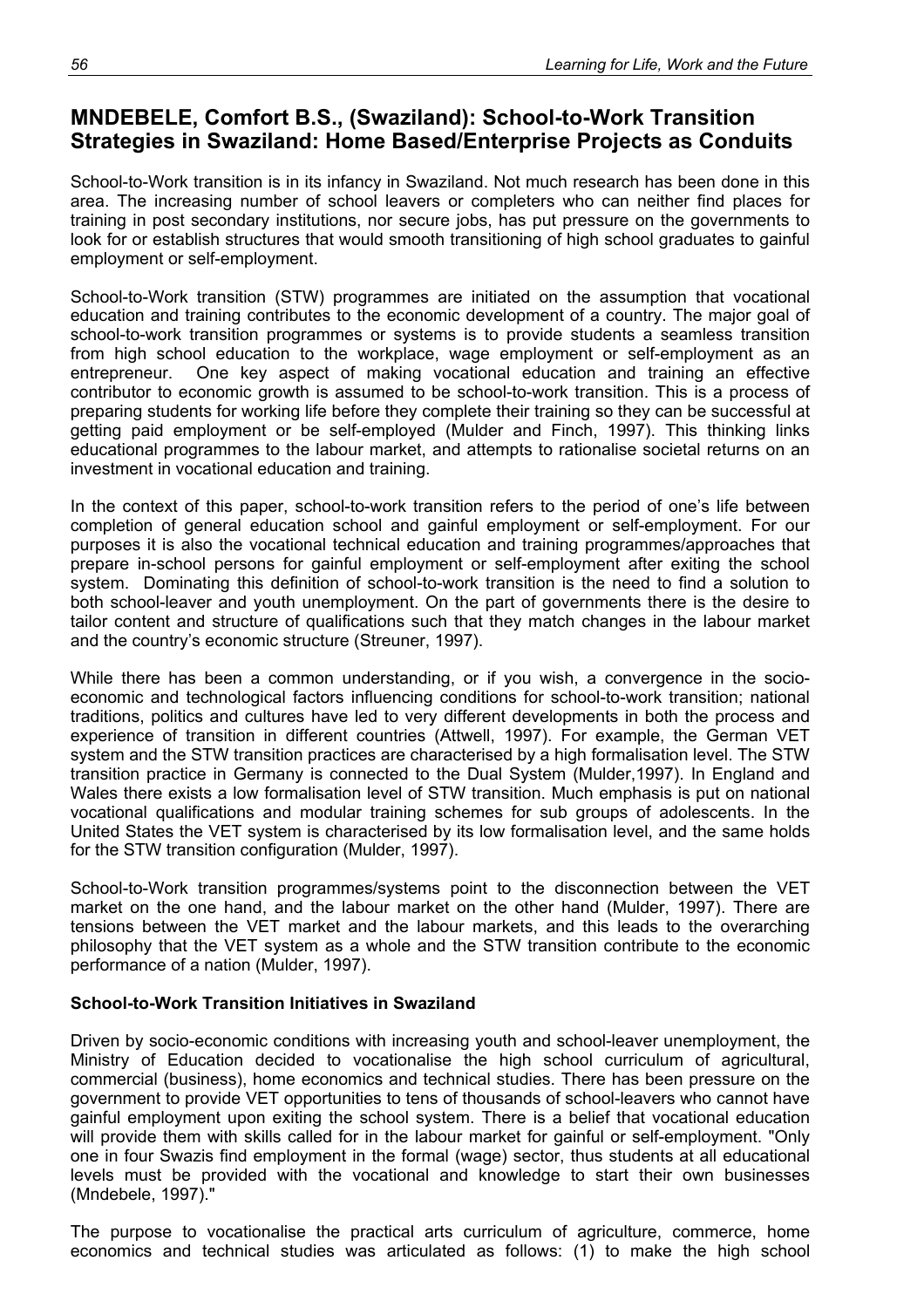curriculum more relevant to the daily life tasks and future employment prospects of Swazi students; (2) to foster entrepreneurial skills of Swazi students so that the majority, who find themselves having to enter the informal wage sector, have the knowledge and vocational skills needed to undertake self-supporting commercial enterprises, and (3) to increase female participation in the vocational education sector at both the secondary/high school and tertiary levels (Mndebele,1997). From henceforth a need arose for the school-to-work transition initiative.

The Swaziland School-to-Work Vocational Curriculum consists of four vocational subjects specializations namely: Agriculture, Commerce (business), Home Economics, and Technical Studies. Vocational students may choose any of the four vocational specialisations offered in grades 11 and 12. In addition to a chosen vocational specialisation in any of the four vocational subjects, students take two compulsory vocational core subjects, namely: Entrepreneurship (Enterprise Project) and Information Technology. Finally, the general core subjects for vocational students consists of Science (science-based subjects), Mathematics, English Language and one other language subject.

The centrepiece or the pillar subject in this high school vocational curriculum is "Entrepreneurship," a compulsory vocational core subject. The content in the entrepreneurship strand is designed to help sharpen the existing potential in each vocational student by providing a flexible, experiential learning environment that will challenge and focus individual ingenuity and creativity. The individual's latent potential will be enhanced and nurtured through active engagement in a variety of enterprise experiential learning environments. It is increasingly recognised that the quality of entrepreneurship in a society plays a critical role in contributing to economic development. Vocational enterprise projects provide an interesting and challenging vehicle as a school-to-work transition strategy. They link classroom vocational instruction and the working world (Mndebele, 2000). As an integral component of the vocationalised curriculum, enterprise projects can be a transition from school to work, or working life for vocational students.

The recently vocationalised high school (Grades 11 and 12) curriculum of the four practical arts subjects (Agriculture, Commerce, Home economics and Technical studies) is in a mode of transition. The major driving force behind government intervention in school-to-work transition has been the increase in youth and school-leaver unemployment. For students to benefit from the school-to-work transition strategy in place, they must select or choose vocational education subjects in addition to the general education subjects/curriculum. The question is: What factors influence students to select or choose vocational education subjects?

The purpose of this paper is to report findings on the factors that influence students to choose/select vocational subjects. In conducting the study to determine factors that influenced the first group of students to choose vocational subjects, the following research questions guided the investigations:

- 1. What are the perceived reasons for students' selection of vocational education?
- 2. What significant others (persons) that influenced students to select vocational education?
- 3. What economic/business activities in the area/community that may complement students' selection of vocational education?
- 4. What potential business enterprises/home-based projects that vocational students may start and thus influence their selection of vocational education?
- 5. What perceived constraints to the success of chosen enterprises may be encountered by students?

### **Methodology**

The procedure employed in data collection and analysis was the Nominal Group Technique (NGT). The NGT was developed by Andre L. Delbert and Andre H. Van de Ven in 1968 (Scott & Deadrick, 1982 and Pashiardis, 1993). The NGT is a diagnostic strategy for training needs analysis designed to help generate maximum input from group members while limiting dysfunctional personal conflict within groups. One of its major features is the way it regulates group inputs and decision selections (Gepson, Martinko & Belina, 1981).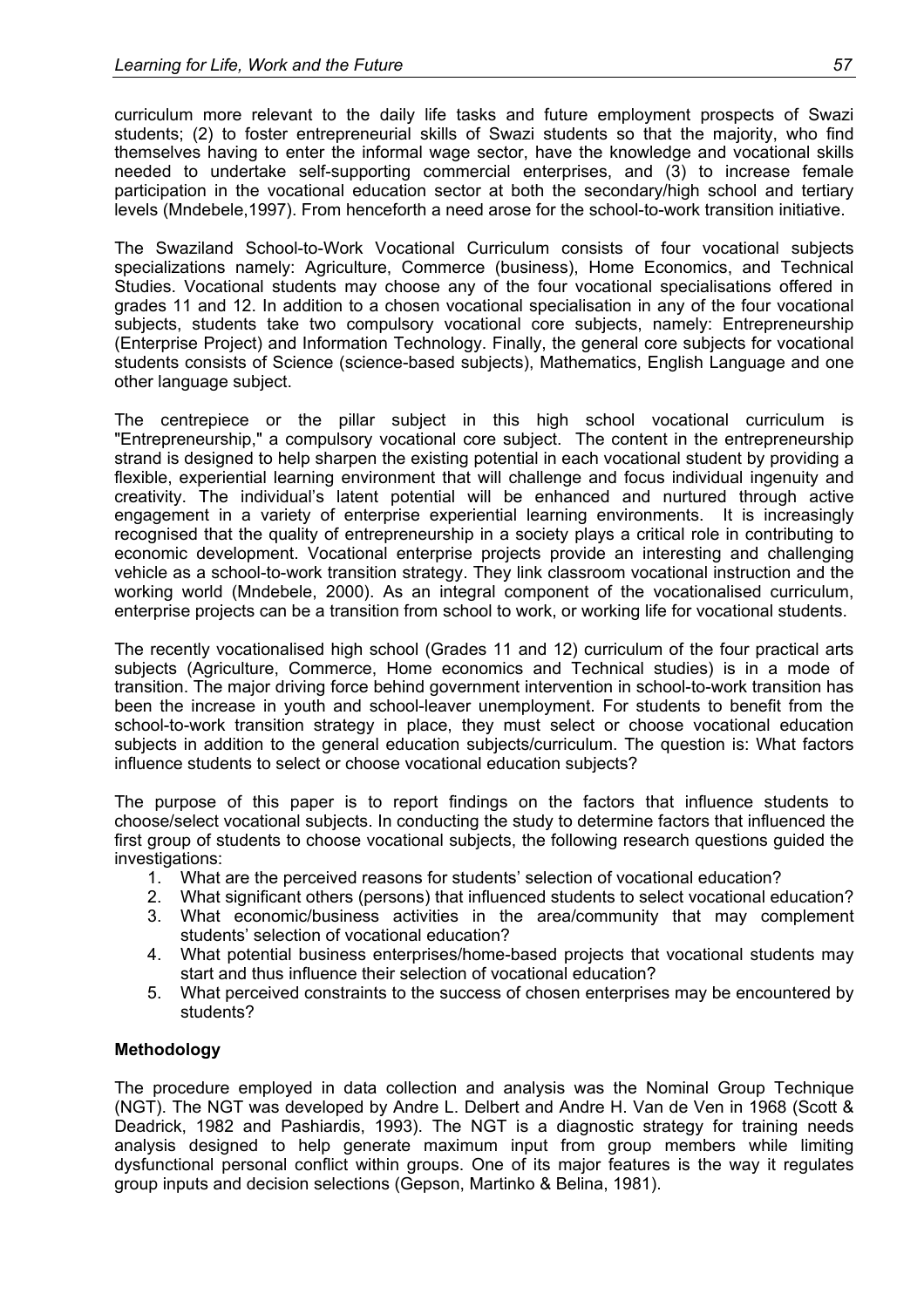The NGT is a structured group meeting of 5 to 12 persons that follows a precise format with the facilitator as a neutral receiver of group ideas thus controlling the group process. In this way, the facilitator attempts to distance an idea from the person generating it. The leader does not contribute to the master list items (O'Neil & Jackson, 1983).

A formal description of the mechanics and sequence in the NGT is as follows:<br>Step #1 Outlining of the NGT rationale, assumptions and method

- Outlining of the NGT rationale, assumptions and method;
- *Step #2* Presentation of the task nominal (research) question or issue;
- *Step #3* Silent, individual generation of ideas;
- *Step #4* Master list construction (round-robin listing);
- *Step #5* Item clarification;
- *Step #6* Merger of overlapping or congruent items;
- *Step #7* Evaluation and/or rank ordering of items.

The Nominal Group Technique (NGT) workshop was conducted with vocational instructors from the 16 vocational pilot schools. The vocational instructors represented the four vocational subjects of agriculture, commerce, home economics and technical studies. There were eight (8) of the vocational instructors that participated.

The data analysis procedure used to answer research questions one to five was the computation of frequencies, mean and standard deviation values. The scale used was a Lirket-type: *6 = most important* to *1 = least important*.

#### **Findings**

The NGT workshop findings constituted a profile of items/statements with each a mean and standard deviation value.

Research Question 1: Table 1 presents 20 reasons vocational instructors perceived for students' selection of vocational education. The two highest rated of the 20 reasons were: "income generation whilst still in school" (6.00), and "hope to be employable" (5.88).

Research Question 2: Table 2 is a presentation of 11 significant others (activities) that were reported by vocational instructors as having influenced students' selection of vocational education. Top on the list were: (1) "vocational instructors" (5.75) followed by (2) "head teachers" (5.50) and then (3) "Parents" (5.25).

Research Question 3: Business/economic activities in the area/community that might have influenced the selection of vocational education were reported in Table 3. Top on the list were: (1) "vegetable production" (6.00), (2) "animal projects (poultry, piggery") (5.88) and (3) "Women projects (sewing)".

Research Question 4: Home-based projects or business enterprises that were perceived by vocational instructors as having influenced students selection of vocational education were reported in Table 4. These enterprises or home-based projects were also considered by the vocational instructors as being "viable" and indeed prospective enterprises. Top on the list were: (1) "Bee keeping" (6.00), (2) "School Uniform [Sewing] project" (5.88) and (3) "vegetable production" (5.88).

Research Question 5: In Table 5 possible constraints to the success of a chosen business enterprise/home-based project were reported by vocational instructors. Top on the list were: (1) "Money to run the project" (6.00), (2) "transport for project supervision [by vocational instructor]" (6.00) and (3) "Lack of facilities [electricity, water]" (6.00).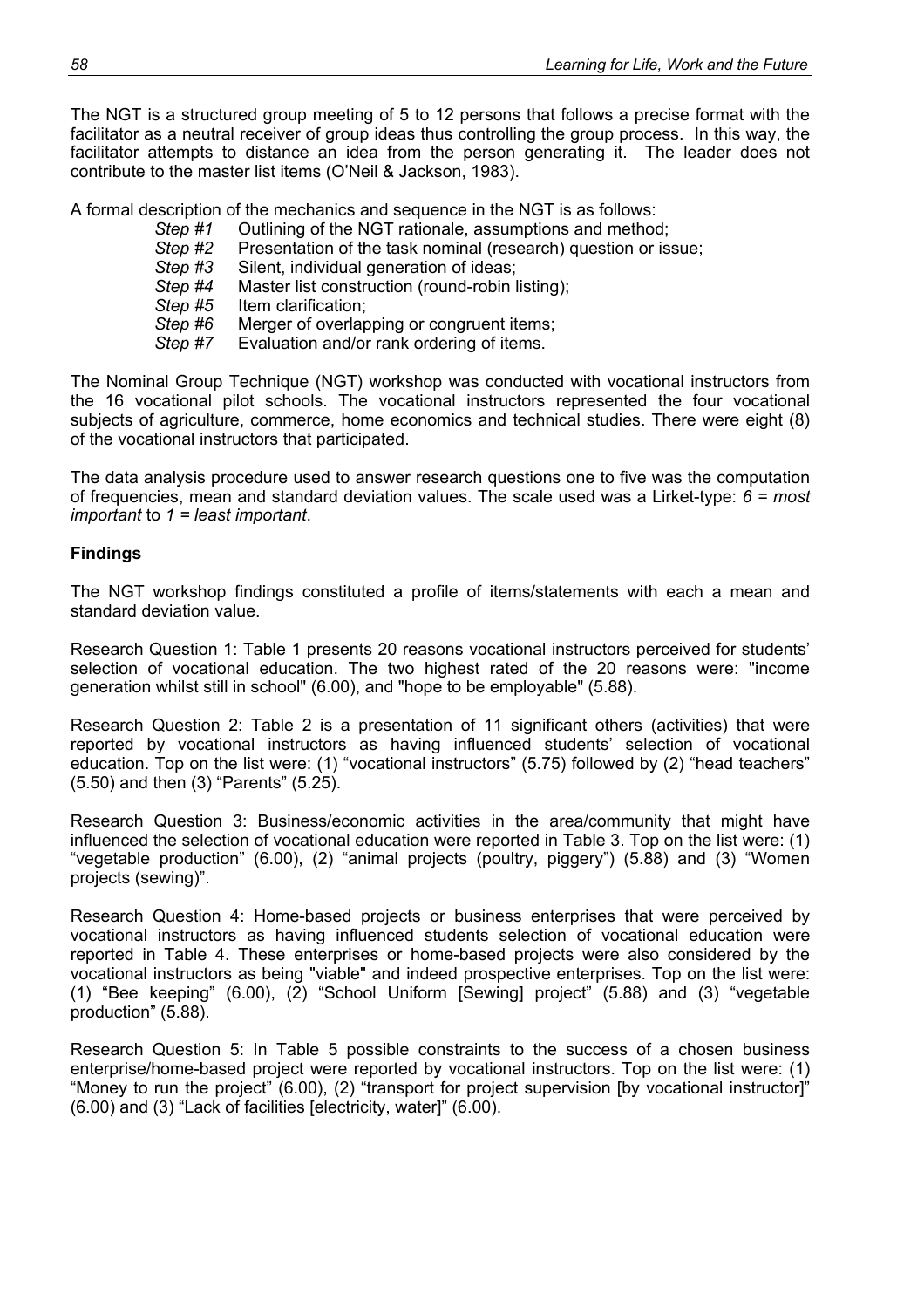| Item |                                                          | <b>Frequencies</b> |                |                |                |                |              | N | Importance  |           |  |
|------|----------------------------------------------------------|--------------------|----------------|----------------|----------------|----------------|--------------|---|-------------|-----------|--|
|      |                                                          | 6                  | 5              | 4              | $\mathbf{3}$   | $\overline{2}$ | 1            |   | <b>Mean</b> | <b>SD</b> |  |
|      | Rank                                                     |                    |                |                |                |                |              |   |             |           |  |
| 1.   | Income generating whilst<br>still at school              | 8                  | $\mathbf 0$    | 0              | $\pmb{0}$      | $\mathbf 0$    | $\mathbf 0$  | 8 | 6.00        | 0.00      |  |
| 2.   | Home to be employable                                    | 7                  | $\mathbf{1}$   | $\mathbf 0$    | $\mathbf 0$    | $\mathbf 0$    | $\mathbf{0}$ | 8 | 5.88        | 0.35      |  |
| 3.   | Become job initiators and<br>not seekers                 | 6                  | $\overline{2}$ | $\pmb{0}$      | $\pmb{0}$      | $\mathbf 0$    | $\mathbf{0}$ | 8 | 5.75        | 0.46      |  |
| 4.   | Self-sustainability                                      | 4                  | 3              | 1              | $\mathbf 0$    | 0              | $\mathbf{0}$ | 8 | 5.38        | 0.74      |  |
| 5.   | More personal gain e.g.<br>sewing own clothes            | 3                  | $\mathfrak{S}$ | $\overline{2}$ | $\pmb{0}$      | $\mathbf 0$    | $\mathbf 0$  | 8 | 5.13        | 0.83      |  |
| 6.   | Job insecurity                                           | 5                  | $\mathbf 1$    | 1              | $\mathbf 0$    | $\mathbf{1}$   | $\mathbf{0}$ | 8 | 5.13        | 1.46      |  |
| 7.   | Computer education                                       | 6                  | 0              | 1              | $\mathbf 0$    | $\mathbf{1}$   | $\Omega$     | 8 | 5.25        | 1.49      |  |
| 8.   | Practical orientation of the<br>subjects                 | 5                  | $\overline{2}$ | $\mathbf{1}$   | $\mathbf 0$    | 0              | $\mathbf{0}$ | 8 | 5.00        | 0.76      |  |
| 9.   | Wanting to learn the skills<br>in vocational education   | $\overline{2}$     | 3              | $\overline{2}$ | $\mathbf{1}$   | $\mathbf 0$    | $\mathbf{0}$ | 8 | 4.75        | 1.04      |  |
|      | 10. Cannot fail vocational<br>education                  | 3                  | 3              | $\mathbf 0$    | $\mathbf 0$    | $\mathbf{1}$   | 1            | 8 | 4.50        | 1.93      |  |
|      | 11. Increase chances of<br>employment in industry        | 3                  | $\mathbf 0$    | $\overline{2}$ | $\mathbf{1}$   | $\overline{2}$ | $\Omega$     | 8 | 4.13        | 1.73      |  |
|      | 12. Limited entry into higher<br>institutions            | $\overline{2}$     | $\mathbf{1}$   | $\overline{2}$ | $\overline{2}$ | $\mathbf{1}$   | $\mathbf{0}$ | 8 | 4.13        | 1.73      |  |
|      | 13. Influenced by parents                                | $\overline{2}$     | $\overline{2}$ | $\overline{2}$ | $\mathbf 0$    | 0              | 2            | 8 | 4.00        | 2.00      |  |
|      | 14. It is a way out of reading<br>as it is practical     | 1                  | 3              | 1              | 1              | 1              | 1            | 8 | 3.88        | 1.73      |  |
|      | 15. Explore the new subject                              | 0                  | $\overline{2}$ | 3              | $\overline{2}$ | 1              | $\Omega$     | 8 | 3.75        | 1.04      |  |
|      | 16. Channelled by school<br>administration               | 0                  | 4              | 0              | 1              | 2              | 1            | 8 | 3.50        | 1.69      |  |
|      | 17. Programme funded by<br>Ministry of Education         | 1                  | $\overline{2}$ | $\overline{2}$ | $\mathbf 0$    | $\mathbf 0$    | 3            | 8 | 3.38        | 2.07      |  |
|      | 18. The attractive equipment                             | 1                  | 2              | 0              | $\overline{2}$ | 0              | 3            | 8 | 3.13        | 2.03      |  |
|      | 19. Want to be with friends                              | 0                  | 1              | $\mathbf{1}$   | $\mathbf{3}$   | 1              | 2            | 8 | 2.75        | 1.39      |  |
|      | 20. There is more food to eat<br>in vocational education | 1                  | 0              | 0              | $\pmb{0}$      | 3              | 4            | 8 | 2.00        | 1.69      |  |

# **Table 1: Reasons for student's selection of vocational education**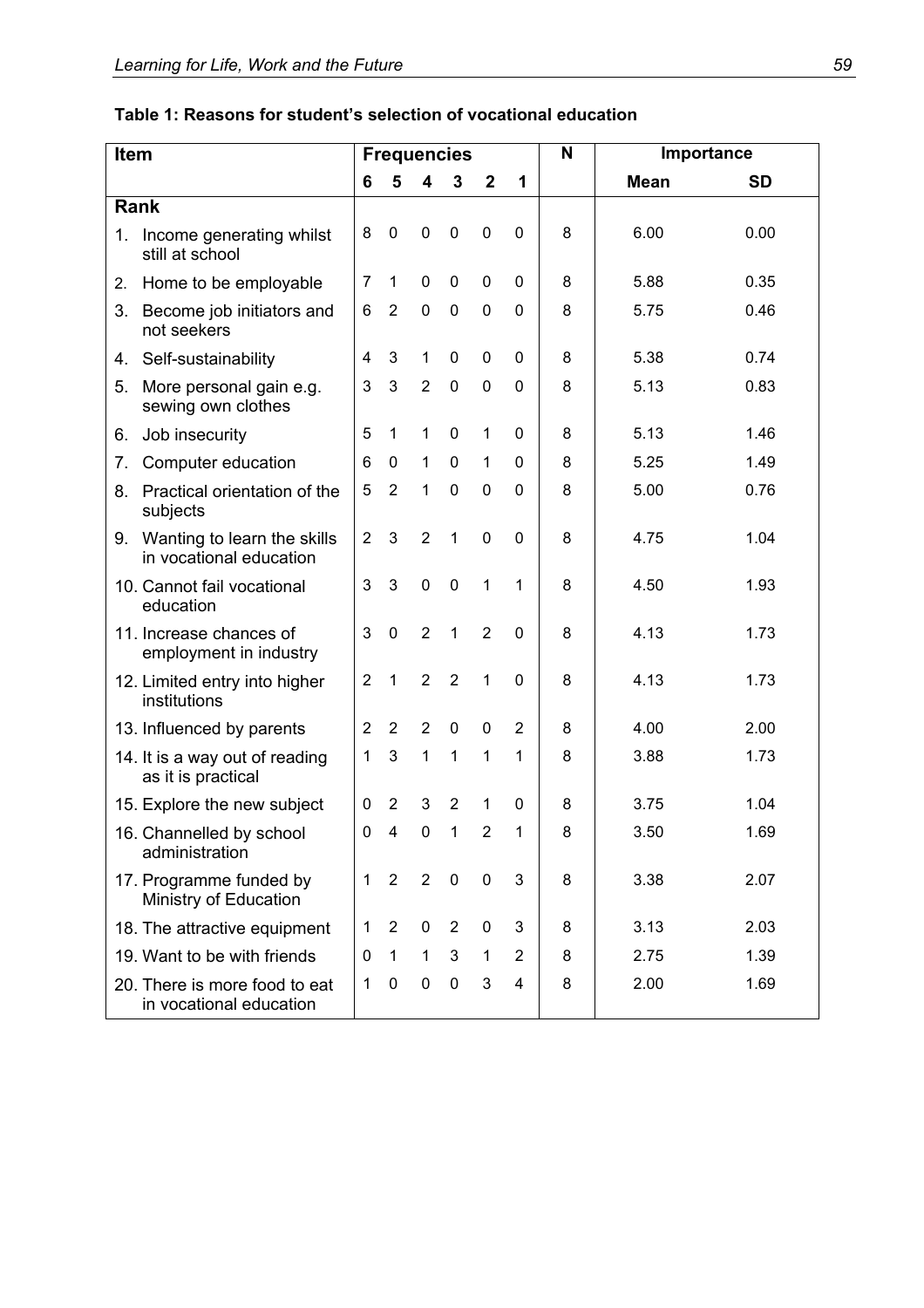| <b>Item</b>                              |                |                | <b>Frequencies</b> | Importance   |                |             |   |      |      |
|------------------------------------------|----------------|----------------|--------------------|--------------|----------------|-------------|---|------|------|
|                                          | 6              | 5              | 4                  | 3            | $\mathbf{2}$   | 1           | N | Mean | SD   |
|                                          |                |                |                    |              |                |             |   |      |      |
| <b>Rank</b>                              |                |                |                    |              |                |             |   |      |      |
| <b>Vocational instructors</b>            | 6              | 2              | $\mathbf 0$        | 0            | 0              | $\Omega$    | 8 | 5.75 | 0.46 |
| <b>Head teachers</b>                     | 6              | 0              | 2                  | $\mathbf 0$  | $\mathbf 0$    | 0           | 8 | 5.50 | 0.93 |
| Parents                                  | 4              | $\overline{2}$ | $\overline{2}$     | $\mathbf 0$  | $\overline{0}$ | $\mathbf 0$ | 8 | 5.25 | 0.89 |
| Motivational speakers e.g. during speech |                |                |                    |              |                |             |   |      |      |
| days                                     | 4              | 3              | $\mathbf 0$        | 1            | $\mathbf 0$    | 0           | 8 | 5.25 | 1.04 |
| Role models e.g. Successful business     |                |                |                    |              |                |             |   |      |      |
| people                                   | 4              | 1              | 3                  | $\mathbf{0}$ | $\mathbf 0$    | $\Omega$    | 8 | 5.13 | 0.99 |
| Career guidance teachers                 | 3              | $\overline{2}$ | 3                  | $\mathbf 0$  | $\mathbf 0$    | $\mathbf 0$ | 8 | 5.00 | 0.93 |
| Ministry of Education (PIU and NCC)      | $\overline{2}$ | 3              | 3                  | $\mathbf 0$  | $\overline{0}$ | $\mathbf 0$ | 8 | 4.88 | 0.84 |
| Teachers who know students to be weak in |                |                |                    |              |                |             |   |      |      |
| arts and sciences                        | 4              | $\overline{2}$ | 1                  | $\mathbf{0}$ | $\mathbf 0$    | 1           | 8 | 4.88 | 1.73 |
| Peers                                    | 3              | $\overline{2}$ | $\mathbf 0$        | 3            | $\overline{0}$ | $\Omega$    | 8 | 4.63 | 1.41 |
| Minister of Enterprise and Employment    | $\overline{2}$ | $\overline{2}$ | 3                  | 1            | $\overline{0}$ | $\Omega$    | 8 | 4.63 | 1.06 |
| Advertisements in media                  | $\overline{2}$ | $\overline{2}$ | 3                  | 1            | $\overline{0}$ | $\Omega$    | 8 | 4.63 | 1.06 |

**Table 2: Significant others that may have influenced students to select vocational education**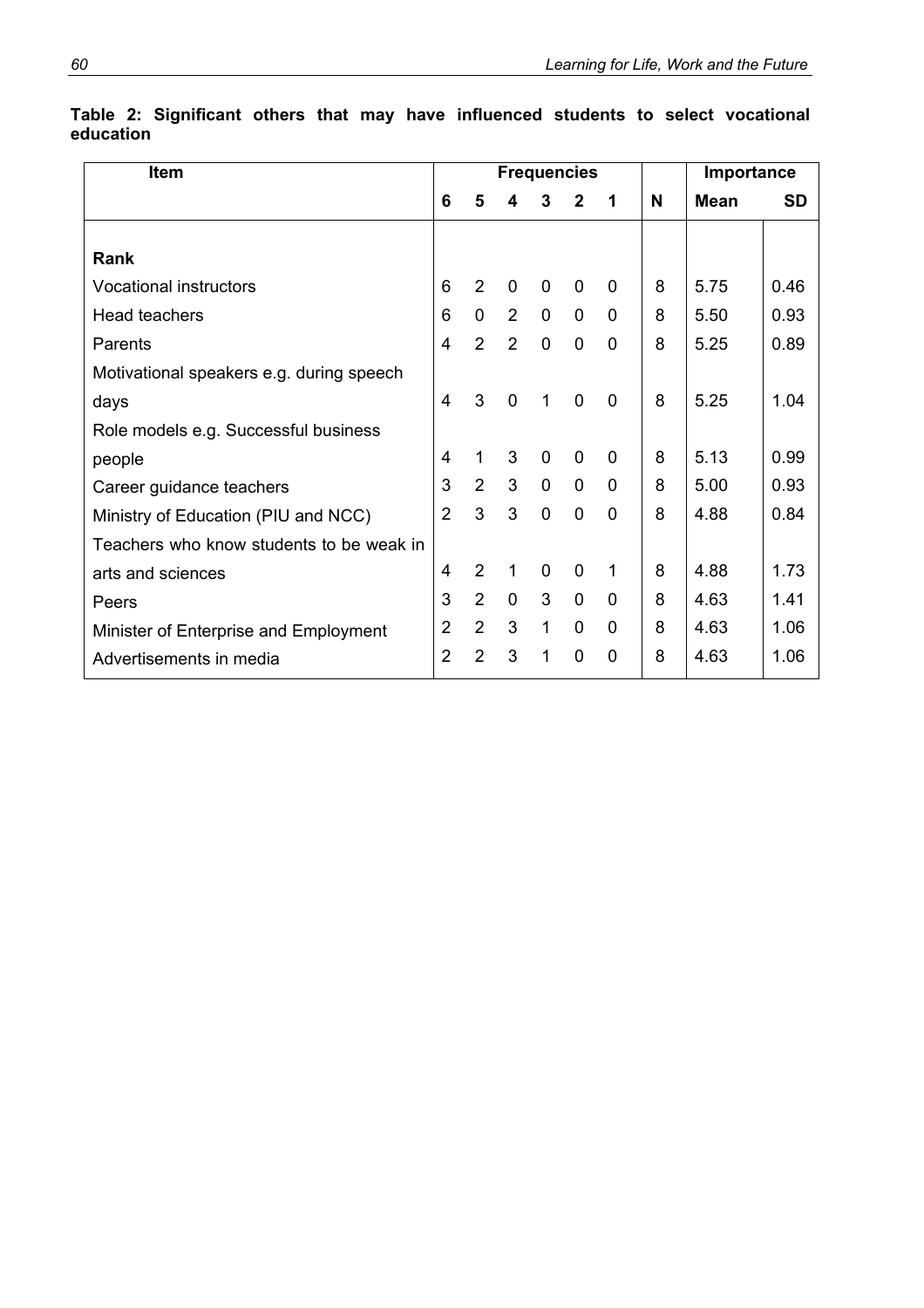| <b>Item</b>                                |                |                | <b>Frequencies</b> |                | Importance     |              |   |             |      |
|--------------------------------------------|----------------|----------------|--------------------|----------------|----------------|--------------|---|-------------|------|
|                                            | 6              | 5              | 4                  | 3              | $\mathbf{2}$   | 1            | N | <b>Mean</b> | SD   |
| Rank                                       |                |                |                    |                |                |              |   |             |      |
| Vegetable production                       | 8              | $\mathbf 0$    | $\mathbf 0$        | 0              | $\mathbf 0$    | $\mathbf{0}$ | 8 | 6.00        | 0.00 |
| Animal projects e.g. Poultry, Piggery      | 7              | $\mathbf{1}$   | $\mathbf 0$        | $\mathbf 0$    | $\mathbf 0$    | 0            | 8 | 5.88        | 0.35 |
| Women projects e.g. sewing                 | 4              | 4              | $\mathbf 0$        | $\mathbf 0$    | $\mathbf 0$    | 0            | 8 | 5.50        | 0.54 |
| Restaurants and fast food outlets          | 5              | $\mathbf{1}$   | $\overline{0}$     | 2              | $\mathbf 0$    | 0            | 8 | 5.13        | 1.36 |
| Sugarcane production                       | 5              | 1              | $\mathbf{1}$       | $\overline{0}$ | $\mathbf{1}$   | $\mathbf 0$  | 8 | 5.13        | 1.46 |
| Timber products                            | 4              | 3              | $\mathbf 0$        | $\overline{0}$ | $\mathbf 0$    | 0            | 8 | 5.00        | 1.69 |
| Garments factory                           | 3              | $\overline{2}$ | $\overline{2}$     | $\mathbf{1}$   | $\overline{0}$ | $\mathbf 0$  | 8 | 4.88        | 1.13 |
| Crop production, citrus fruits             | 5              | $\mathbf{1}$   | $\overline{0}$     | 1              | $\overline{0}$ | 1            | 8 | 4.88        | 1.89 |
| Forestry                                   | 3              | $\overline{2}$ | $\overline{2}$     | $\mathbf 0$    | $\mathbf{1}$   | $\mathbf{0}$ | 8 | 4.75        | 1.39 |
| Dairy and banana farming                   | $\overline{2}$ | 1              | 3                  | 1              | $\overline{0}$ | 1            | 8 | 4.13        | 1.64 |
| Sun International Hotels (hope to be chef) |                |                |                    |                |                |              |   |             |      |
| Vendors                                    | 3              | 1              | 1                  | 1              | $\mathbf 0$    | 2            | 8 | 4.00        | 2.14 |
| Crafts markets                             | 3              | $\mathbf 0$    | $\mathbf{1}$       | 1              | $\overline{2}$ | 1            | 8 | 3.75        | 2.05 |
| Garage automobile                          | $\overline{2}$ | $\overline{0}$ | $\mathbf{1}$       | 3              | $\mathbf{1}$   | 1            | 8 | 3.50        | 1.77 |
|                                            | 1              | $\overline{0}$ | 3                  | 1              | $\overline{2}$ | 1            | 8 | 3.25        | 1.58 |

**Table 3: Economic/business activities in the area/community that complement the students' selection of vocational education**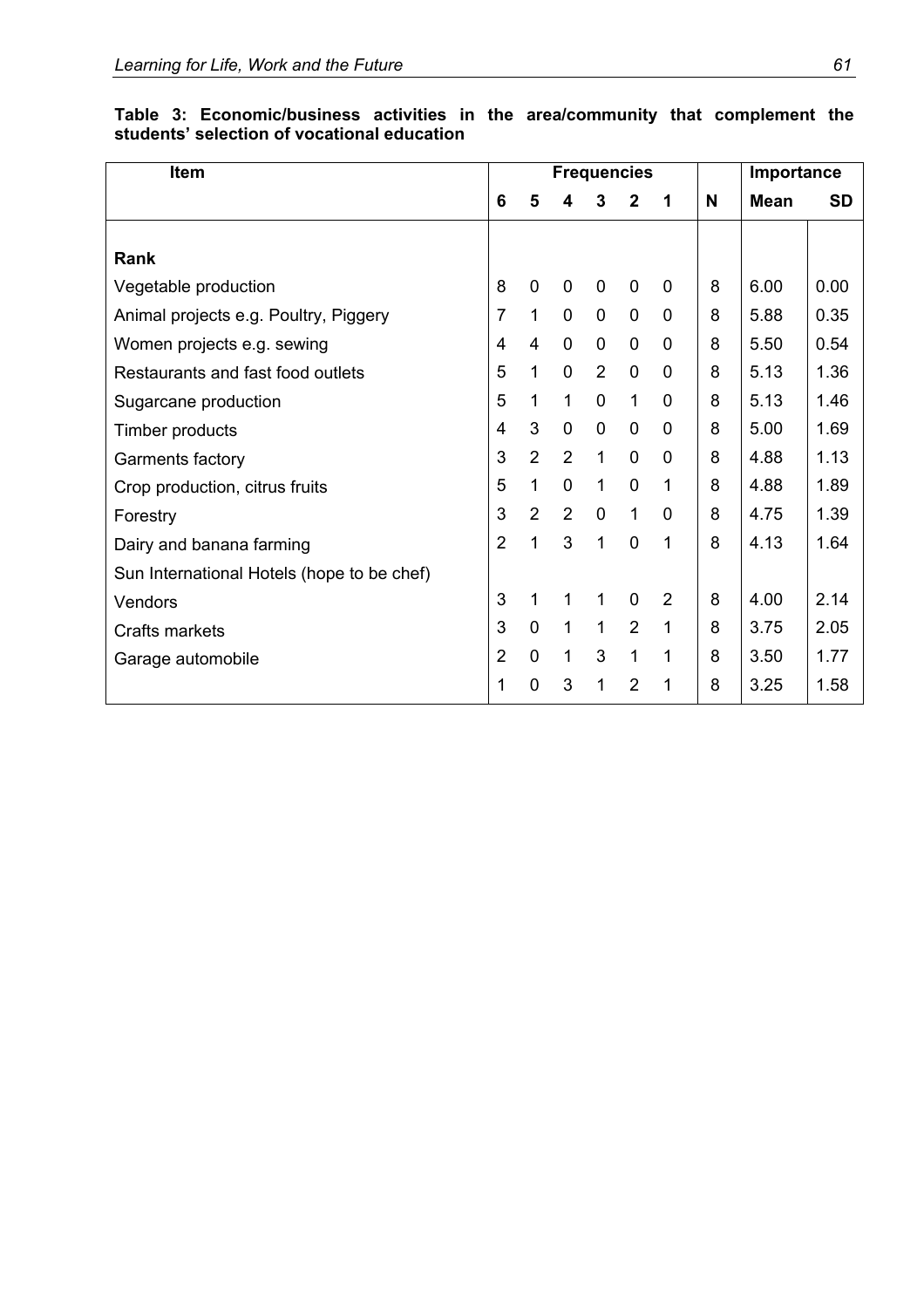| Table 4: Home-based projects or small business enterprises that may have influence |  |  |  |  |  |
|------------------------------------------------------------------------------------|--|--|--|--|--|
| students to select vocational education                                            |  |  |  |  |  |

| Rank |                                      |                |                |                |                  |              |             |   |      |      |
|------|--------------------------------------|----------------|----------------|----------------|------------------|--------------|-------------|---|------|------|
|      | Bee keeping                          | 8              | 0              | 0              | $\mathbf 0$      | 0            | 0           | 8 | 6.00 | 0.00 |
|      | School uniform projects              | $\overline{7}$ | 1              | 0              | $\mathbf 0$      | 0            | 0           | 8 | 5.88 | 0.35 |
|      | Vegetable production                 | $\overline{7}$ | 1              | 0              | $\mathbf 0$      | 0            | 0           | 8 | 5.88 | 0.35 |
|      | Field crops production               | $\overline{7}$ | 1              | 0              | $\mathbf 0$      | 0            | 0           | 8 | 5.88 | 0.35 |
|      | Reclamation workshop                 | $\overline{7}$ | 1              | 0              | $\mathbf 0$      | 0            | 0           | 8 | 5.88 | 0.35 |
|      | Sewing machine repair centre         | 7              | 1              | 0              | $\mathbf 0$      | 0            | 0           | 8 | 5.88 | 0.35 |
|      | Catering                             | $\overline{7}$ | 0              | 1              | $\mathbf 0$      | 0            | $\mathbf 0$ | 8 | 5.75 | 0.71 |
|      | Broiler/egg production               | 6              | $\overline{2}$ | 0              | $\mathbf 0$      | 0            | $\mathbf 0$ | 8 | 5.75 | 0.46 |
|      | Welding workshop                     | 6              | $\overline{2}$ | $\mathbf 0$    | $\mathbf 0$      | 0            | $\mathbf 0$ | 8 | 5.75 | 0.46 |
|      | <b>Bakery</b>                        | 6              | $\overline{2}$ | $\mathbf 0$    | $\pmb{0}$        | 0            | $\mathbf 0$ | 8 | 5.75 | 0.46 |
|      | Curtaining and bedding               | 5              | 3              | $\mathbf 0$    | $\mathbf 0$      | $\mathbf 0$  | 0           | 8 | 5.63 | 0.52 |
|      | Mobile phone spaza                   | 5              | 3              | $\pmb{0}$      | $\pmb{0}$        | 0            | $\mathbf 0$ | 8 | 5.63 | 0.52 |
|      | Transport e.g. for pre-school        | $\overline{4}$ | 4              | 0              | $\boldsymbol{0}$ | 0            | $\mathbf 0$ | 8 | 5.50 | 0.54 |
|      | Beef-calf rearing                    | 5              | $\overline{2}$ | 1              | $\mathbf 0$      | 0            | $\mathbf 0$ | 8 | 5.50 | 0.76 |
|      | Photo studio                         | 5              | $\overline{2}$ | 1              | $\mathbf 0$      | 0            | 0           | 8 | 5.50 | 0.76 |
|      | Piggery                              | 6              | 0              | $\overline{2}$ | $\mathbf 0$      | 0            | 0           | 8 | 5.50 | 0.93 |
|      | Aquaculture                          | 6              | 0              | $\overline{2}$ | 0                | 0            | 0           | 8 | 5.50 | 0.93 |
|      | A day-care centre and pre-school     | 4              | 3              | 1              | $\mathbf 0$      | 0            | $\mathbf 0$ | 8 | 5.38 | 0.35 |
|      | Handicraft e.g. bead working         | 4              | 3              | 1              | $\mathbf 0$      | 0            | 0           | 8 | 5.38 | 0.74 |
|      | <b>Typing</b>                        | 5              | 1              | $\overline{2}$ | $\mathbf 0$      | 0            | $\mathbf 0$ | 8 | 5.38 | 0.92 |
|      | <b>Cleaning service</b>              | 5              | $\overline{2}$ | 0              | 1                | 0            | 0           | 8 | 5.38 | 1.06 |
|      | Construction drawing                 | 5              | $\overline{2}$ | 0              | 1                | 0            | $\mathbf 0$ | 8 | 5.38 | 1.06 |
|      | Laundry                              | 6              | 0              | 1              | 1                | 0            | 0           | 8 | 5.38 | 1.19 |
|      | Agricultural service and supply shop | 4              | 3              | 0              | 0                | 1            | 0           | 8 | 5.13 | 1.36 |
|      | Video taking                         | 3              | $\overline{2}$ | 3              | $\mathbf 0$      | 0            | 0           | 8 | 5.00 | 0.93 |
|      | Electrical repairs and installation  | 4              | 0              | 3              | $\mathbf{1}$     | $\mathbf 0$  | 0           | 8 | 4.88 | 1.25 |
|      | Rabbit production                    | 3              | 4              | $\pmb{0}$      | $\mathbf 0$      | $\mathbf 0$  | $\mathbf 1$ | 8 | 4.88 | 1.64 |
|      | Pattern designing                    | 4              | $\overline{2}$ | $\mathbf 1$    | $\mathbf 0$      | $\mathbf 0$  | 1           | 8 | 4.88 | 1.73 |
|      | Landscaping                          | 4              | 1              | $\mathbf{1}$   | $\mathbf{1}$     | $\mathbf{1}$ | 0           | 8 | 4.75 | 1.58 |
|      | Restaurant                           | 4              | 1              | $\mathbf{1}$   | 1                | $\mathbf 1$  | 0           | 8 | 4.75 | 1.58 |
|      | Workshop for toys and furniture      | 3              | 3              | $\mathbf 1$    | $\pmb{0}$        | $\mathbf 0$  | $\mathbf 0$ | 8 | 4.75 | 1.67 |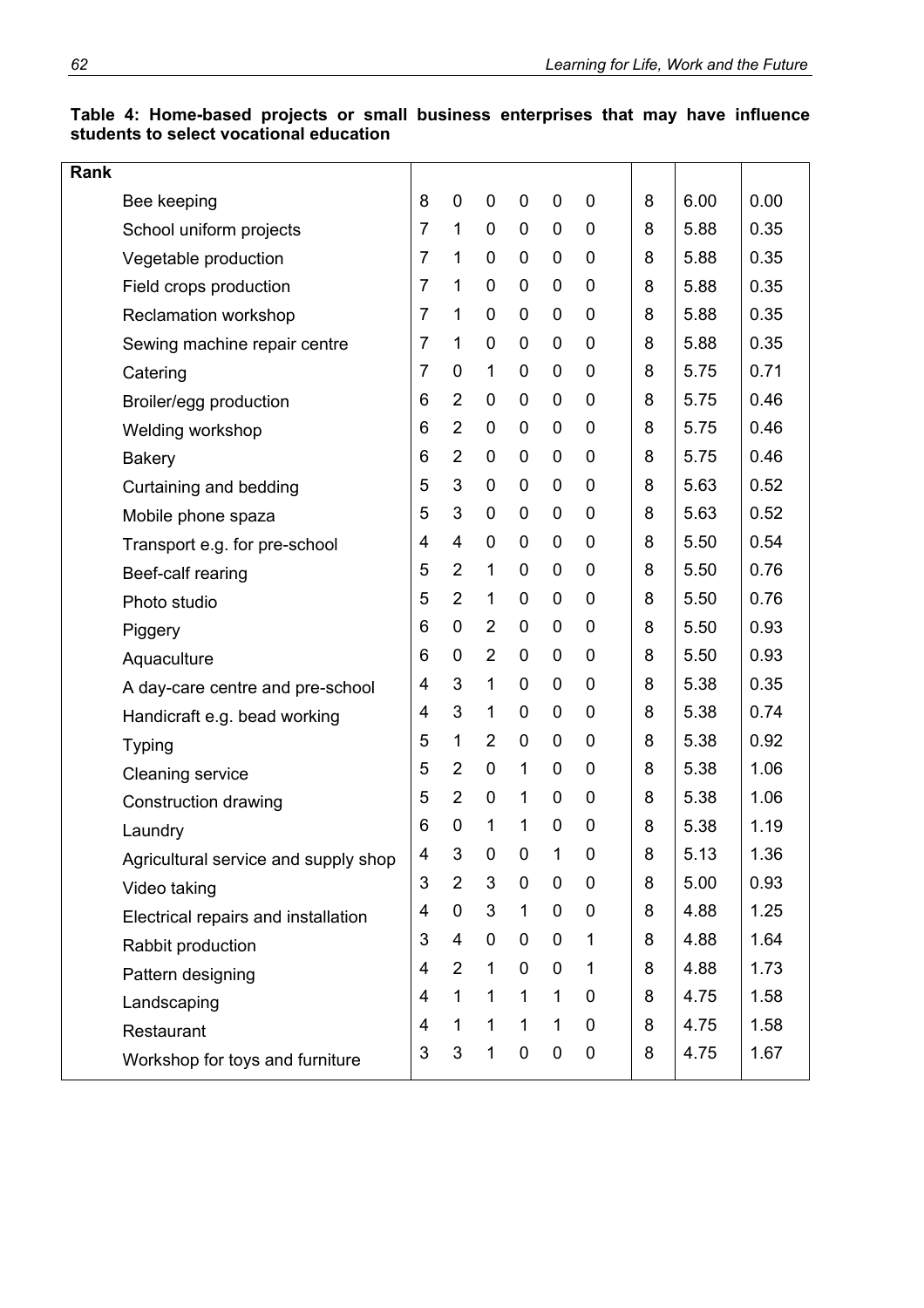|      | Item                                                           |                |                |                     |             | <b>Frequencies</b> |                  |   | Importance  |           |  |
|------|----------------------------------------------------------------|----------------|----------------|---------------------|-------------|--------------------|------------------|---|-------------|-----------|--|
|      |                                                                | 6              | 5              | 4                   | 3           | $\mathbf 2$        | 1                | N | <b>Mean</b> | <b>SD</b> |  |
| Rank |                                                                |                |                |                     |             |                    |                  |   |             |           |  |
| 1.   | Money to run the project                                       | 8              | 0              | $\mathbf 0$         | 0           | 0                  | $\mathbf 0$      | 8 | 6.00        | 0.00      |  |
| 2.   | Transport for project supervision                              | 8              | $\mathbf 0$    | $\mathbf 0$         | $\mathbf 0$ | $\mathbf 0$        | $\mathbf 0$      | 8 | 6.00        | 0.00      |  |
| 3.   | Lack of facilities e.g. electricity & water                    | 8              | 0              | $\mathbf 0$         | $\mathbf 0$ | 0                  | $\mathbf 0$      | 8 | 6.00        | 0.00      |  |
| 4.   | Time constraints for both students and                         |                |                |                     |             |                    |                  |   |             |           |  |
|      | instructors                                                    | $\overline{7}$ | 1              | $\mathbf 0$         | 0           | 0                  | $\mathbf 0$      | 8 | 5.88        | 0.35      |  |
| 5.   | Land availability                                              | $\overline{7}$ | 0              | 1                   | 0           | 0                  | $\mathbf 0$      | 8 | 5.75        | 0.71      |  |
| 6.   | <b>Equipment procurement</b>                                   | 5              | 3              | 0                   | 0           | 0                  | $\mathbf 0$      | 8 | 5.63        | 0.52      |  |
| 7.   | Clients i.e. market availability                               | 5              | $\overline{2}$ | 1                   | $\mathbf 0$ | $\mathbf 0$        | $\mathbf 0$      | 8 | 5.50        | 0.76      |  |
| 8.   | Security (against theft)                                       | 5              | 1              | $\overline{2}$      | 0           | 0                  | 0                | 8 | 5.38        | 0.92      |  |
| 9.   | Commitment by students                                         | 5              | 1              | $\overline{2}$      | 0           | $\mathbf 0$        | $\mathbf 0$      | 8 | 5.38        | 0.92      |  |
| 10.  | Change of technology from school to                            |                |                |                     |             |                    |                  |   |             |           |  |
|      | home situation                                                 | 5              | $\overline{2}$ | $\mathbf 0$         | 1           | $\mathbf 0$        | $\mathbf 0$      | 8 | 5.38        | 1.06      |  |
| 11.  | Big numbers of students, which affect                          |                |                |                     |             |                    |                  |   |             |           |  |
|      | supervision by supervisors                                     | 3              | $\overline{4}$ | 1                   | $\mathbf 0$ | 0                  | $\mathbf 0$      | 8 | 5.25        | 0.71      |  |
| 12.  | Land tenure system                                             | $\overline{4}$ | 3              | $\mathbf 0$         | 1           | $\overline{0}$     | $\boldsymbol{0}$ | 8 | 5.25        | 1.04      |  |
| 13.  | Administration interference on instructor's                    |                |                |                     |             |                    |                  |   |             |           |  |
|      | home visits                                                    | 5              | 1              | 1                   | 1           | 0                  | $\Omega$         | 8 | 5.25        | 1.17      |  |
| 14.  | Parents interference                                           | $\overline{4}$ | $\overline{2}$ | 1                   | 1           | $\mathbf 0$        | $\mathbf 0$      | 8 | 5.13        | 1.13      |  |
| 15.  | Accessibility of homes                                         | 3              | $\overline{2}$ | 3                   | $\mathbf 0$ | $\mathbf 0$        | $\mathbf 0$      | 8 | 5.00        | 0.93      |  |
| 16.  | Well written business plan                                     | 3              | 3              | 1                   | 1           | 0                  | $\mathbf 0$      | 8 | 5.00        | 1.07      |  |
| 17.  | Negative attitudes from parents and                            |                |                |                     |             |                    |                  |   |             |           |  |
|      | relatives                                                      | $\overline{2}$ | $\overline{2}$ | $\overline{4}$      | 0           | $\overline{0}$     | $\overline{0}$   | 8 | 4.75        | 0.89      |  |
|      | Level of importance                                            |                |                | <b>Rating Scale</b> |             |                    |                  |   |             |           |  |
|      | 1 <sup>st</sup> in importance<br>2 <sup>nd</sup> in importance |                |                |                     | 6<br>5      |                    |                  |   |             |           |  |
|      | 3 <sup>rd</sup> in importance                                  |                |                |                     | 4           |                    |                  |   |             |           |  |

 $4<sup>th</sup>$  in importance 3  $5<sup>th</sup>$  in importance 2  $6<sup>th</sup>$  in importance 1

# **Table 5: Constraints to the success of the chosen home-based project/business enterprise**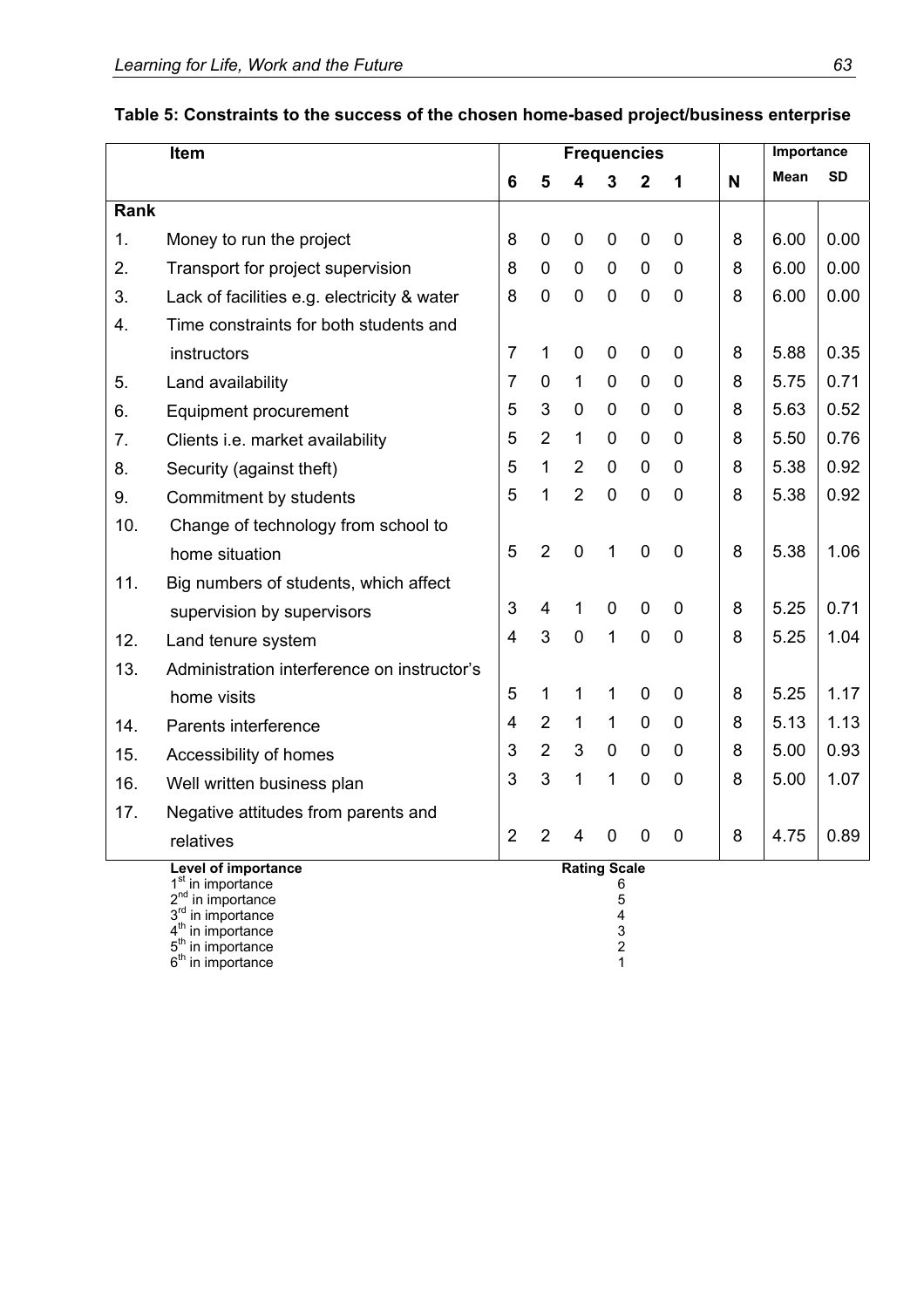### **Discussion and Conclusion**

The issue of school-to-work transition is receiving growing attention in vocational technical education. Developing enterprising skills in vocational students can smooth the transition from school-to-work. The major responsibility of vocational education will increasingly be to teach students transferable knowledge skills and attitudes that will enable them to situate themselves in the working life. This is reinforced by the different yet innovative ways the different countries engage in their approaches in the transition from school-to-work. For the most important cause of school-to-work problems is the lack of linkage between the vocational education market and the labour market.

Work-based learning is yet another approach to school-to-work transition. Work-based learning can be defined as job training and work experiences aimed at developing pre-employment and employment skills, attitudes and knowledge (Harnish & Wilke-Schnaufer, 1998). In the words of Harnish learning in context at workplace environments is understood as a means of making education relevant to working life and enhancing the transition from school-to-work.

From the Swaziland experience of, or approach to, school-to-work transition, a few conclusions can be drawn:

- The driving force among students to sign-up for vocational education is money and employment.
- Individuals with great influence on student selection of career paths are their own instructors and the school administration.
- Business activities/enterprises undertaken by community members shape the selection of subjects/programmes by students.
- Vocational choice is influenced by, or linked to economic development.
- Occupational choice or career choice is linked to personal economic needs.
- Vocational education and training can be a vehicle or conduit for school-to-work transition.
- Enterprise projects are income-generating activities which can be constrained by lack of capital outlay and recurrent costs like any business venture.

The findings of this study make a contribution to the literature in school-to-work transition in the context of vocational education and training. School-to-work intervention strategies are relatively new in sub-Saharan Africa. Youth and school-leaver unemployment have posed challenges to Southern African countries to consider ways and means of reducing tensions between the educational enterprise on one hand and the working life/labour market on the other hand. The disconnectedness of the two sectors has had to be tackled to smooth the transition from school to work. In the transition, student enterprise projects appear to serve as better work based learning experiences or conduit.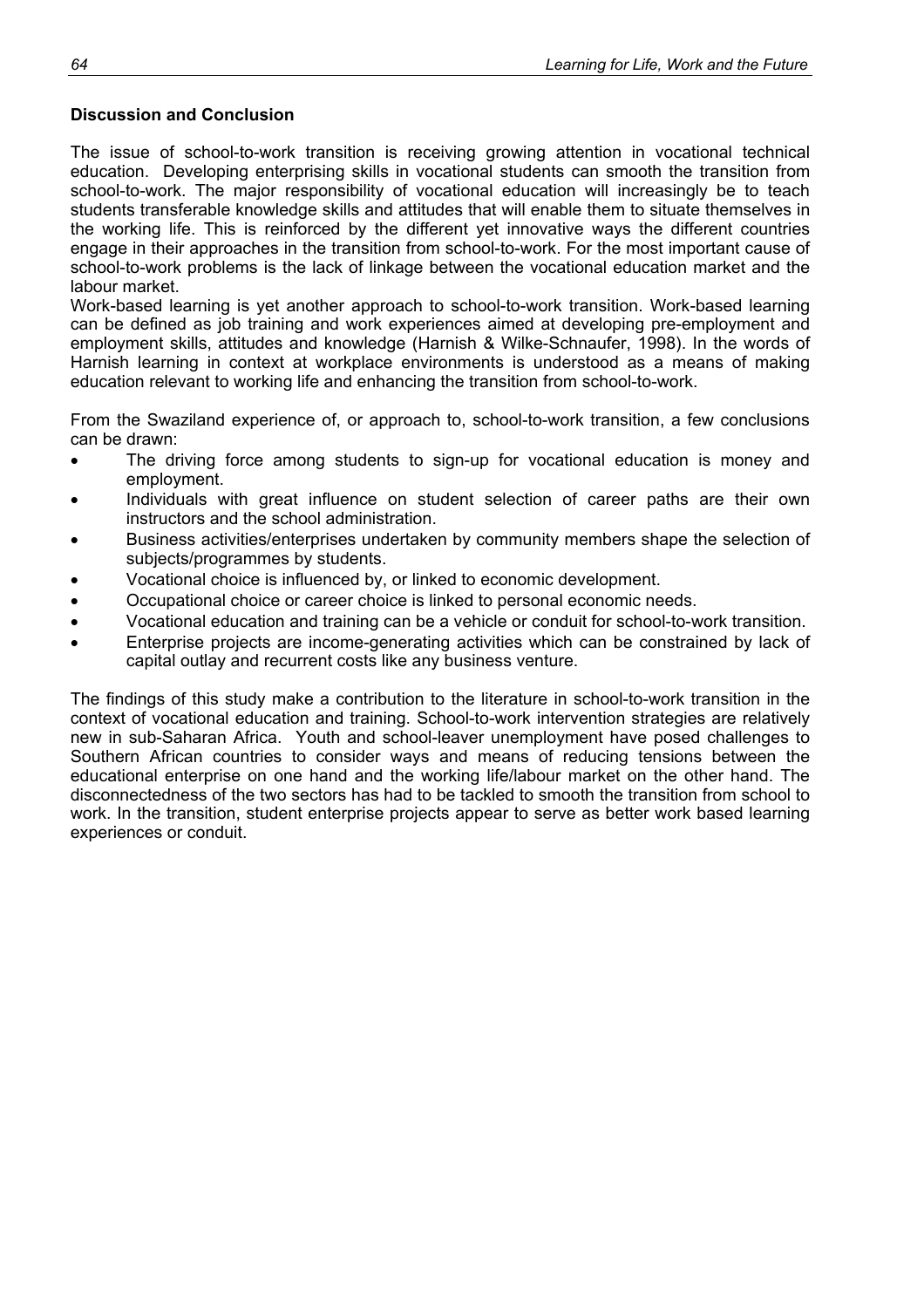#### **REFERENCES**

Attwell, G. (1997). School-to-Work transition in England and Wales. *International Journal of Vocational Education and Training,* 5 (1), 45 – 68.

Gepson, J., Martinko, M.J. & Belina, J. (1981). Nominal Group Techniques : A diagnostic strategy for training needs analysis. *Training and Development Journal,* 35 (9), 78 – 83.

Harnish, D. and Wilke-Schnaufer, J. (1998). Designing quality work-based learning experiences in occupational education and training. *International Journal of vocational Education and Training,* 6(2), 33 - 58.

Mndebele, C.B.S. (2000). Home-based vocational agriculture student enterprises : The experience of a developing country. *Journal of Agricultural Education and Extension,* 6 (4), 259 – 261.

Mndebele, C.B.S. (1997). *Challenges for vocational education and training in Swaziland.* Proceedings of First Regional International Vocational Education and Training Association (IVETA) Conference for Southern and Central Africa.

Mulder, M. (1997). School-to-Work transition : Cross-national comparison of approaches. *International Journal of Vocational Education and Training.* 5 (1), 85 – 95.

Mulder, M. and Finch, C.R. (1997). School-to-Work transition : International. *International Journal of Vocational Education and Training,* 5 (1),

O'Neil, M.J. and Jackson, L. (1983). Nominal Group Technique : A process for initiating curriculum development in higher education. *Studies in Higher Education,* 8 (2), 129 – 138.

Pashiardis, P. (1993). Group decision making : The role of the principal. *International Journal of Educational Management,* 7 (2), 8 – 11.

Scott, D. and Deadrick, D. (June, 1982). The Nominal Group Technique: Applications for training needs assessment. *Training and Development Journal,* 

Streumer, J.N. (1997). School-to-Work transition in the Netherlands. *International Journal of Vocational Education and Training,* 5 (1), 45 – 68.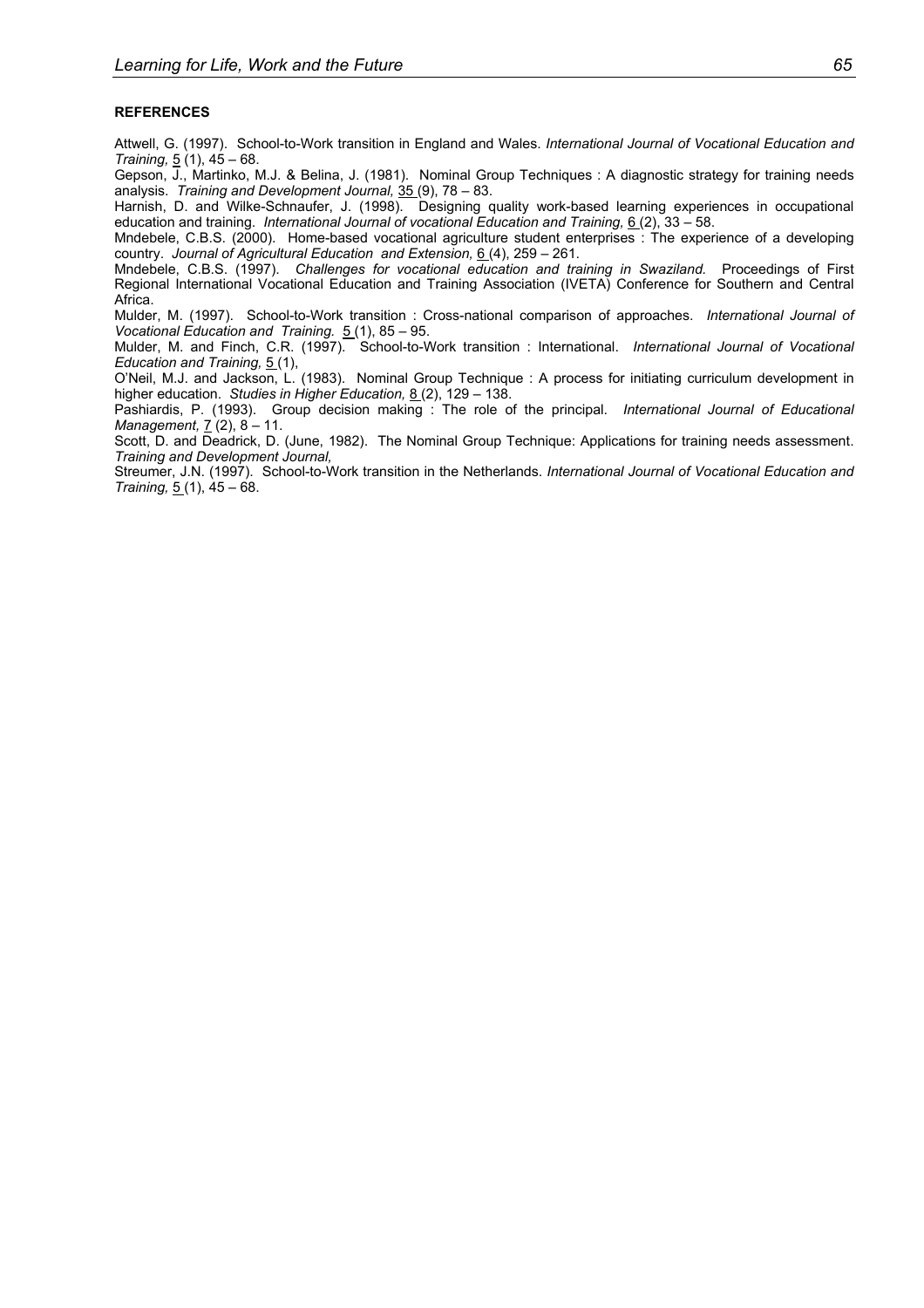# **UNESCO Office Maputo (Mozambique): Integrated Training for Disadvantaged Youth**

In 1996, acting upon a requested of the Ministry of Culture, Youth and Sports, UNESCO started a pilot project, known as Youth Enterprise (*Empresa Jovem)*. It aimed to support and help the Government of Mozambique in order to find and work out feasible solutions for poverty reduction through a self-employment opportunities' approach, aiming at benefiting disadvantaged young people.

Youth Enterprise *(Empresa Jovem* - EJ) was a project based on a participative model and ruled by a holistic and integrated strategy. More than building a premise for an Art and Craft Centre, equipped with all items considered necessary – now known as The Mozarte Youth Centre (*Centro de Artesanato Juvenil Mozarte*) - the project aimed at implementing a basic and vocational Programme, developing a design component to identify alternative forms of handicrafts and developing strategies and marketing for its production.

At the end of 1997, the diffusion of the EJ Project by UNESCO offices helped Mozambique to become one of the countries selected to benefit of UNESCO's programme "Special Youth Projects". Thus was born the Youth Initiative Project (*Iniciativa Jovem* – IJ).

The IJ, considered a pilot project, aimed to contribute to the general improvement of the social environment of the local communities, providing educational, social and cultural opportunities for young people outside school in order to empower them to play a positive and active role in the development of their communities.

Concretely, the project aimed to establish youth centres in rural and sub-urban areas, where they were able to access basic and vocational training for their income generation activities. These centres also offered a variety of social, cultural and informative range of opportunities, which provided a motivating environment for young people's prosperity. Developing models for policy formulation and strategies are one of the core objectives of this project concerned with the huge strata of young people in the country, which are excluded from the formal education system, through a non-formal education one.

The Project EJ pointed to the creation of self-employment for disadvantaged youth in the handicraft area. The concept of supporting disadvantaged youth should be seen from a wider perspective, because it has educational, social and economic dimensions. The target group meant to be the educationally disadvantaged youth, e.g. those with a reduced or even a lack of schooling training.

Social and economic disadvantaged meant that young people from the lowest strata would have to be selected, namely those with less opportunities to improve their standards of living, such as single mothers, ex-street young people and orphans.

Although it had some project's constrains, this was implemented with relative success. At the end circa 50 young people had benefited from vocational training in areas such as: basketry, weaving, batik and stamping usage of natural dies, ceramics, woodworking, paper-recycling, stained glass and glass-recycling, design and graphics, and metalworking.

The basic training enabled the transfer of management skills, organization, secretariat work, English language, public relations and sales. With the end of the project, government, donors and UNESCO considered that the model should be expanded to reach a larger number of youth and this decision led to the creation of the "non-formal education" component, at this centre, in Maputo.

The Youth Initiative Project aimed at establishing youth centres, one in Beira, in the Borough of Manga, a suburban area of the city and one in the capital of Morrumbala district, in the Province of Zambezia. The project had distinct phases. The first activities had the objective of assisting creating local youth organizations in locations that had none before. Groups of youngsters were mobilised through the organization of social and cultural activities and the project was capable of gradually training some young people that would later be responsible for the centres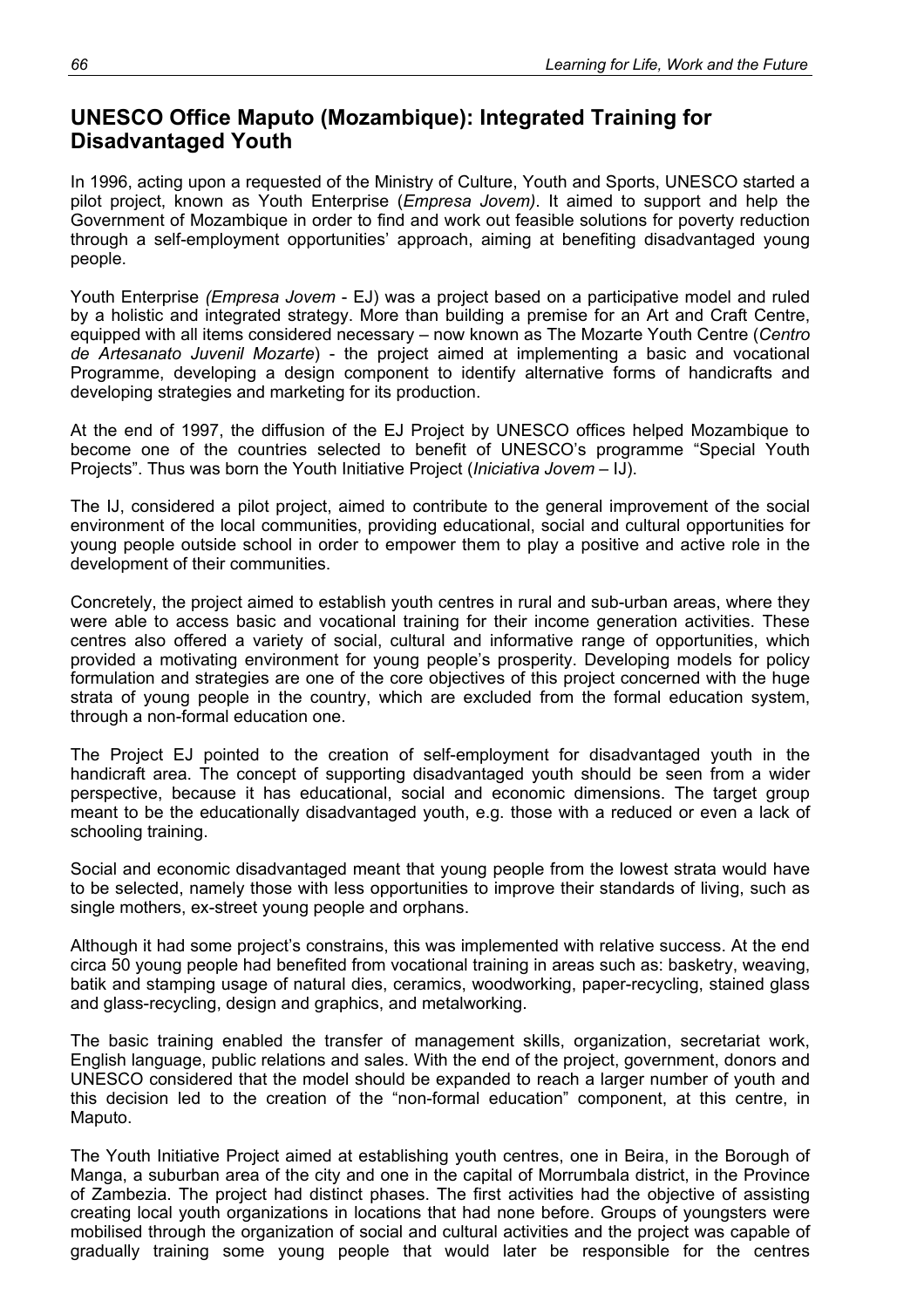management. During the second phase, after the setting up of the local premises, the formal training component was implemented.

At the end of the project, it was concluded that the model had limitations, namely the fact that the project provided training only. The target group had difficulties in coping with the costs associated with their training. Thus it was thought to be necessary to integrate concepts developed in EJ's promotion of self-employment and those of Youth Initiative concerned with the training of youngsters. Following the implementation of both projects, the present model emerged and for practical reasons and characteristics was called *Integração Jovem* (IJ).

The integrated model - that resulted from the experience of both projects - has the following components:

### **Basic Training Component**

The basic training component was the result of the evidence that, although the majority of the beneficiaries of the *Empresa Jovem* Project had already concluded their primary education, they still demonstrated difficulties in transferring their knowledge on literacy and numeracy to activities they were developing. Because the project was located in the country's capital, where access to education is broader and of better quality, it is supposed that literacy and numeracy skills of young people from other parts of the country could only be worse.

As such, a post-literacy and post-numeracy programme was developed, which aside from having been developed with the active participation of young people in the preparation of learning material, had a very functional character aimed at vocational and social target groups. In essence, the programme would consolidate and develop the subjects learned at school.

The post-literacy programme intended that youth would be able to practice their capability to analyse, to do messages interpretation, critique and relationship of facts. With the post-numeracy programme, it was intended that the youth would be able to carry out with greater ease simple numeric operations, calculation of volumes, surface, percentages, as well as basic notions of monetary values, banking systems procedures, expenses, incomes, profits, recurrent costs, etc.

These components were developed based on themes relevant and of interest the trainees, such as:

- Civic Education;
- Family and Health Hygiene Education;
- Reproductive and Sexual Education;
- Environmental Education, etc.

The methodological principles used were suitable to the needs of both the young and adult public. The most frequently used techniques were those of taught-learning, which were centred on answering real competences and needs of the trainees, concerning their knowledge and experience, as individuals and professionals.

The following techniques should be referred to, amongst those used: small and large group discussions, study tours, case studies, simulations, learning based on text approach, usage of texts prepared by the trainees themselves, etc.

Considerations for the implementation of the basic training programme:

- Training contents should correspond to the needs and priorities of the target group, e.g. they have to be functional;
- The process should be dynamic and flexible;
- The process should develop experimental classes for usage of different methodologies at literacy and post-literacy level, in order to establish more accurate concepts and adapting them not only to the reality of the target group (diversity), but also to the country reality (generality).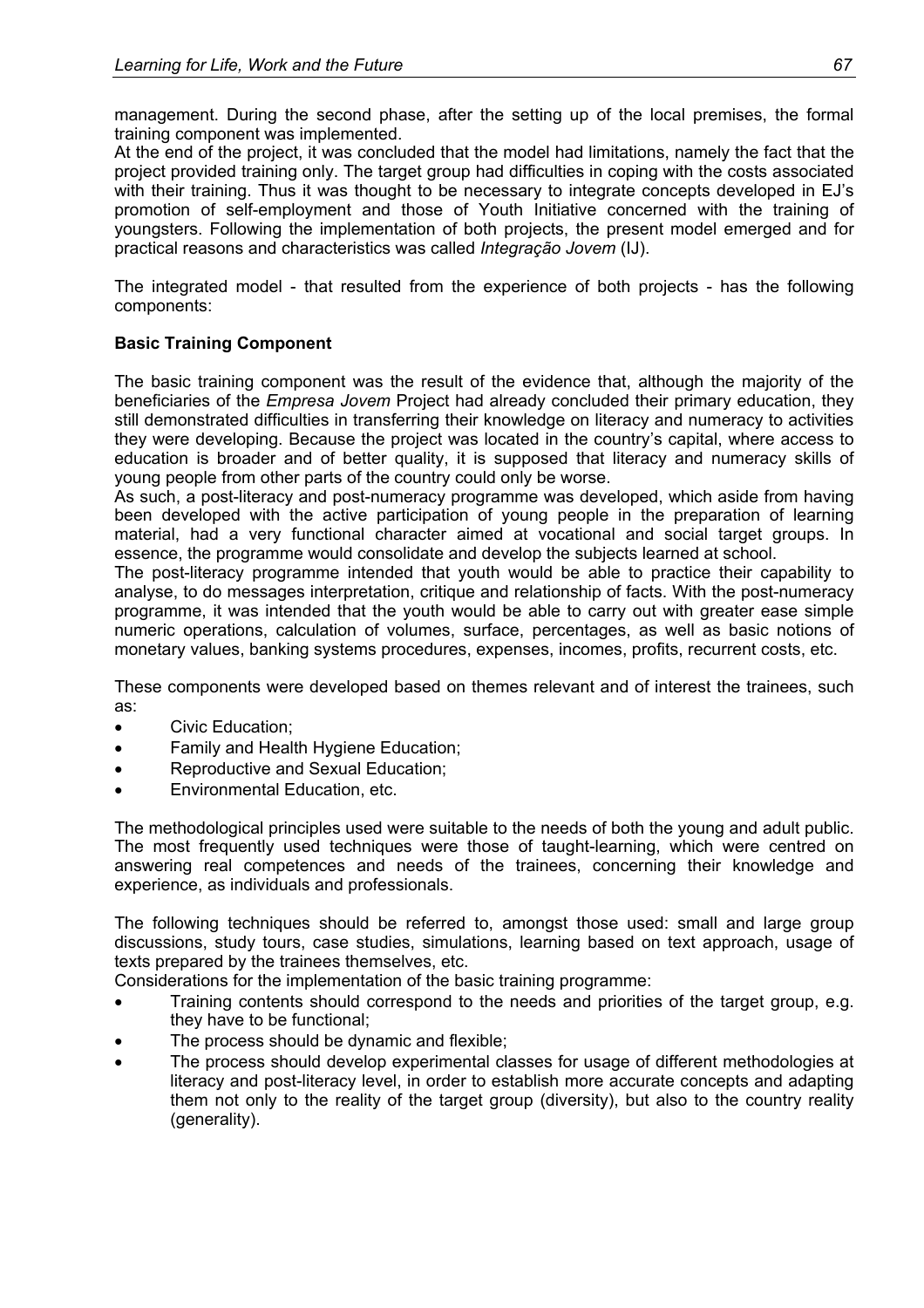# **Vocational Training Component**

It could be stated that a major contribution by the projects was the development of an alternative model for vocational training. In a country like Mozambique, characterised by a limited formal work market, the purchase power of its population limits the purchase of basic needs, thus it is important to determine what type of vocational training is viable for sustaining income generation activities.

With the development of the concepts of maximising and rentabilising local resources – in short, the study of local resources – the IJ project contributed significantly to the solution of one of the major problems facing those who promote vocational training, in a country with market limitations and where self-employment seems to be the only possibility for promoting employment, for the majority of the population. Basically this means: Which technical abilities should be transferred?

The objectives of technical and vocational training are to enable the individual to acquire technical competences and to perform a given productive activity, in the context of the local realities. The objectives of the study on local resources are:

- To identify existing natural resources, at local and district level;
- To know how these resources are being used and transformed, thus also determining the "data bank" of local existing knowledge;
- To assess what other ways are viable for better resources' profitability;
- Hence, to assess proposed alternatives by carrying out market feasibility studies at local, provincial, national and even international level;
- To determine the type of technology needed in order to transform these resources into alternative products, with market value.

The results of this assessment should enable the transfer of professional and technological knowledge. This procedure would evolve through the following phases:

- Identification of the local, national or international experts;
- Preparation of the training materials;
- Pilot training, through the knowledge transfer, of a pre-selected group from the members of the target group;
- Selection of future technical and vocational monitors:
- Testing and adapting training materials;
- Consolidation of the knowledge acquired by the selected monitors;
- Pedagogic training of monitors;
- Implementation of the pilot training by monitors (members of the target group) and final adaptation of training materials;
- Implementation of the training of the target group.

The following technical and professional training areas were identified and developed within the context of the projects:

- Textile weaving
- Paper- recycling
- Batik and Stamping
- Extraction and application of natural dies
- Leather working
- Woodworking
- **Metalworking**
- Stained glass and glass recycling
- Traditional furniture
- Horticulture, indigenous and ornamental plants
- Honey making
- Fruits and vegetables processing and conservation

Considerations for the application of local resources profitability model: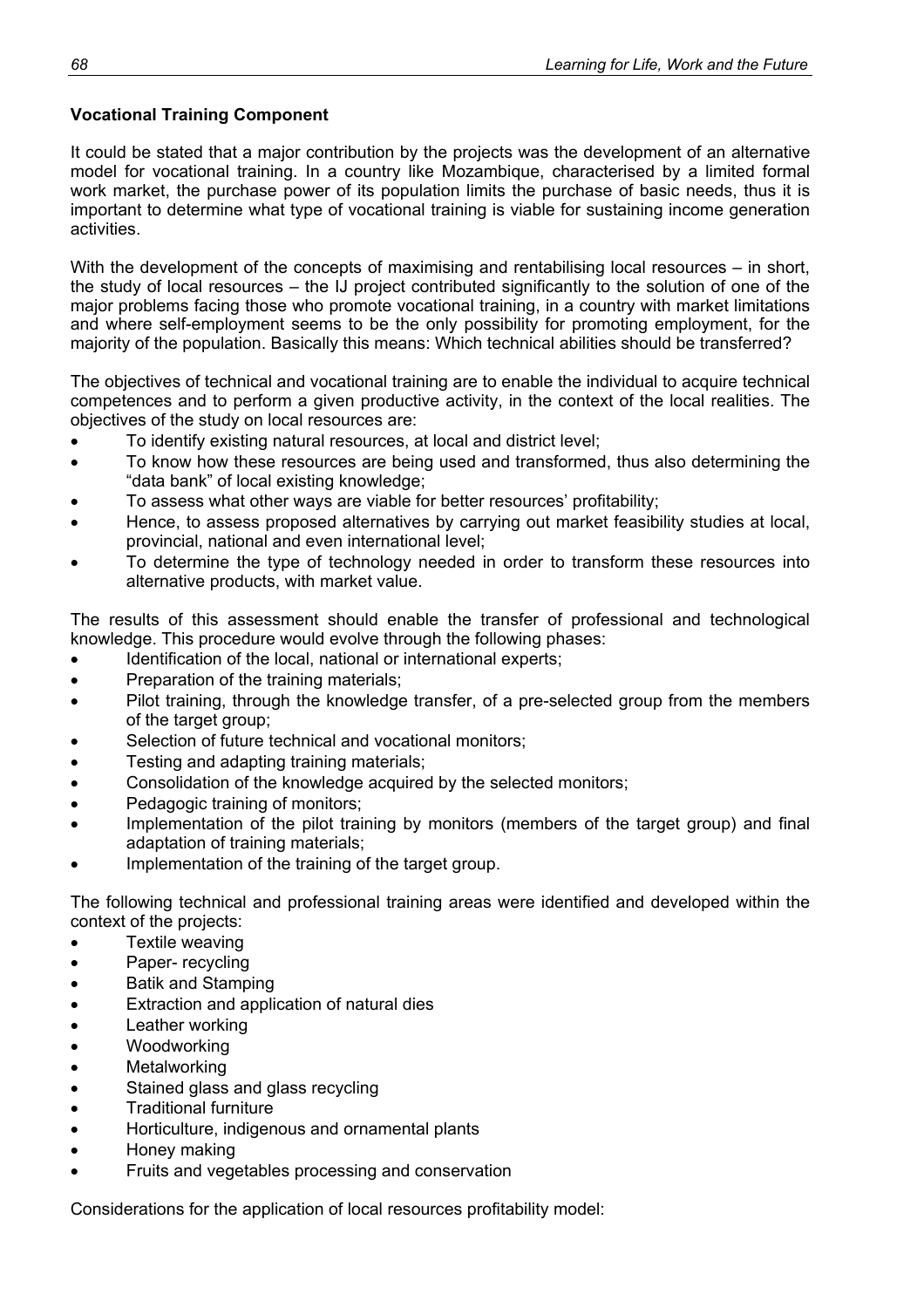- To avoid that the application of alternative transformations of resources compete with the traditional usage of natural resources by the population, e.g. there should be an excess of natural resource or create ways for broader usage of natural resource;
- The processing technology should be applicable to labour intensive methods;
- The instruments/equipments for processing resources should be cheap and locally sold or, at least, available in the national market. This means that the instruments used should be locally produced instead of depending exclusively on imports.
- The identification of the training subjects should take into consideration the possibility of market saturation and the need for demand of new items.

### **Component of Entrepreneurial Basic Training**

The entrepreneurial basic training component, usually known as training for management of small businesses is a result of the concern for self-employment. More than transferring vocational and technical skills, it is essential that training on basic notions enables trainees to access improved income generation activities.

Objectives of the basic business training are to provide suitable competences and skills to future business persons, enabling them to acquire basic notions of good performance in productive activities within the context of small businesses and micro enterprises.

The content of the training curricula for management of small businesses comprises the following:

- Entrepreneurial attitude;
- Calculation of costs and prices:
- Simplified accounting;
- Stock management;
- Credit management;
- Sales promotion;
- Preparation of annual business plans.

Phases of the process are the following:

- Identification of specialised institutions in the above mentioned themes and preparation of training material;
- Transfer of skills through pilot training of members of pre selected subgroups, from within the target group. This exercise will lead to the selection of future monitors, as well as the testing and adaptation of the training material;
- Consolidation of the monitors' knowledge and their pedagogical training;
- Pilot training implementation by members of the target group, with daily supervision of the institution and final adaptation of training material;
- Implementation of the target group training

Trainees will be subject to a diagnosis test to determine their level of competences. An average knowledge of literacy and numeracy will be required of all selected monitors. A regular assistance by the specialized institution will be necessary during the first phase of the monitors' training. The second phase will include a follow-up of the training by the specialised institutions.

*The Post Production Support Component* emerged from the need to provide youth with access to financial support for starting their economic activities. Furthermore, bank credit is virtually inexistent for this stratum of the country's poor population.

This component has the following modules: micro-credit, equipment, raw material, in-service practice of the acquired knowledge and marketing and trade.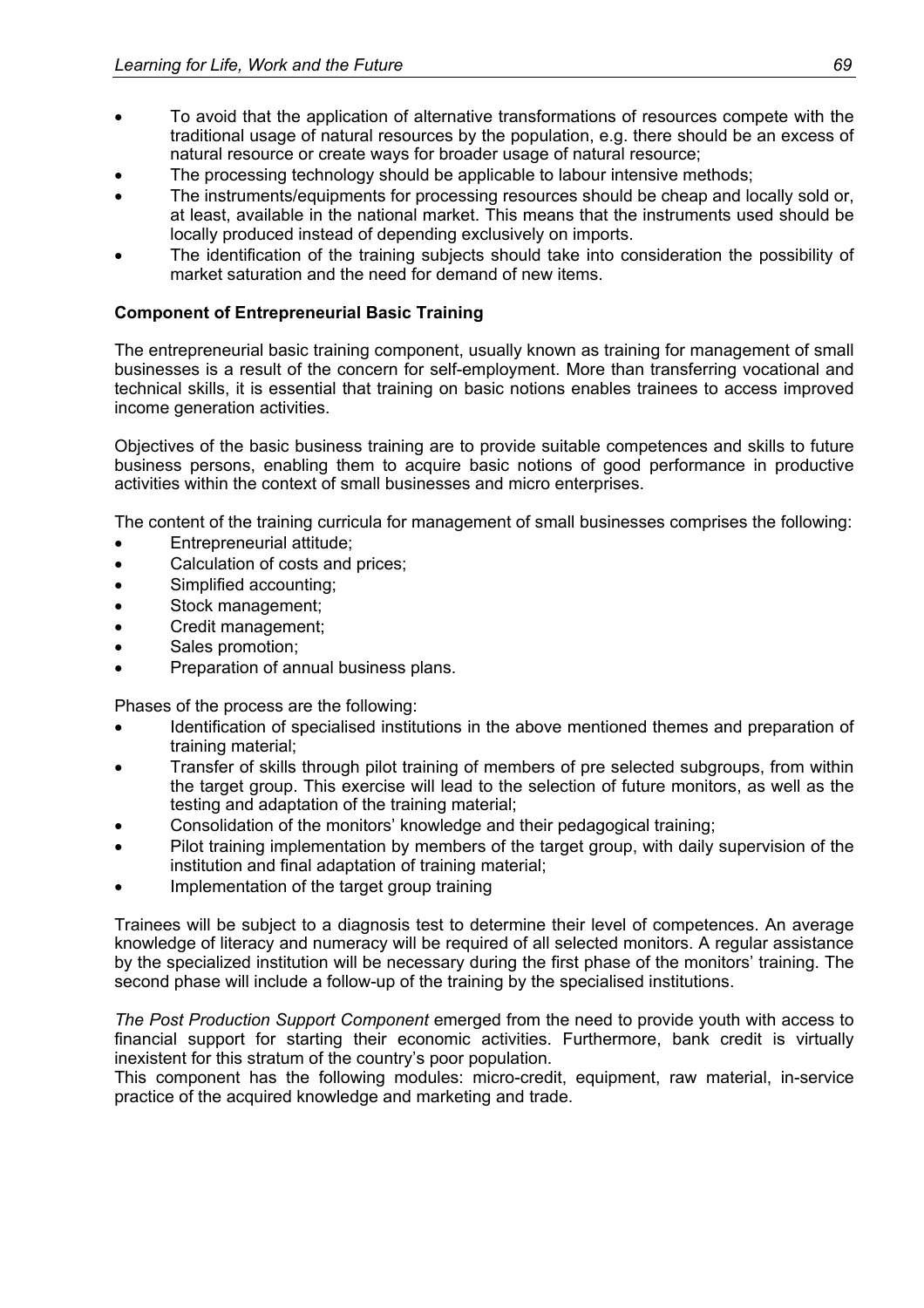# **Considerations for the usage of the post production support model are:**

- Identification of institutions that may provide micro-credit and trade support for the development of this component;
- The micro credit system should be based, whenever possible, on local saving and credit systems, e.g. the "Xitique" to insure sustainability of the financial support;
- Knowledge consolidation of in-service management activity, in the first phase, of its implementation.

### **The model implementation process**

A better knowledge of the context and the target group is the main objective of this phase, aimed at the design of a training plan and suitable curricula. This phase consists of:

- Target groups' educational, social and economic profile, as perceived in the geographic context where they (target group's members) will be operating;
- Diagnosis of technical, natural and human resources, within the geographical context where they (target group's members) will be operating;
- Mapping of the existing institutions for the creation of partnerships and synergies, where they (target group's members) will be operating.

### **Preparation of the course curricula**

Professional skills required for the specific technical and professional area will define the course curricula. The course is structured in three different training levels: basic, professional and small business management. Professional and management training are compulsory.

The need for attending basic training will depend on the trainee's level of knowledge. The curricula are composed of modules, each module comprising several themes, and each theme has a set of contents.

### **Preparation of training materials**

Preparation of training materials is done under Expert's supervision, in collaboration with future monitors (target group members). Once materials are prepared, these will be tested with a selected number of trainees from the target group. Training material will be produced for: basic training, professional training and small business management.

The manuals for the basic and professional training should be flexible, to enable being improved as monitors acquire better training, benefit from recycling courses, thus being able to review and update the manuals.

### **Training of the facilitators and monitors**

The training of the monitors shall comprise not only technical training, but also training in methods and pedagogical techniques suited for each target group. This will require the following steps:

- Definition of the monitor profile in terms of skills (what they know and what they need to know);
- Selection of the potential candidates;
- Preparation of the training contents concerning their profile;
- Planning and implementation of the technical and pedagogical training;
- Selection of the specific target group (trainees).

Definition for the selection criteria of the target groups are:

- Training dissemination and mobilisation of the target group;
- Preparation of the prerequisites of the trainees (skills and preferences)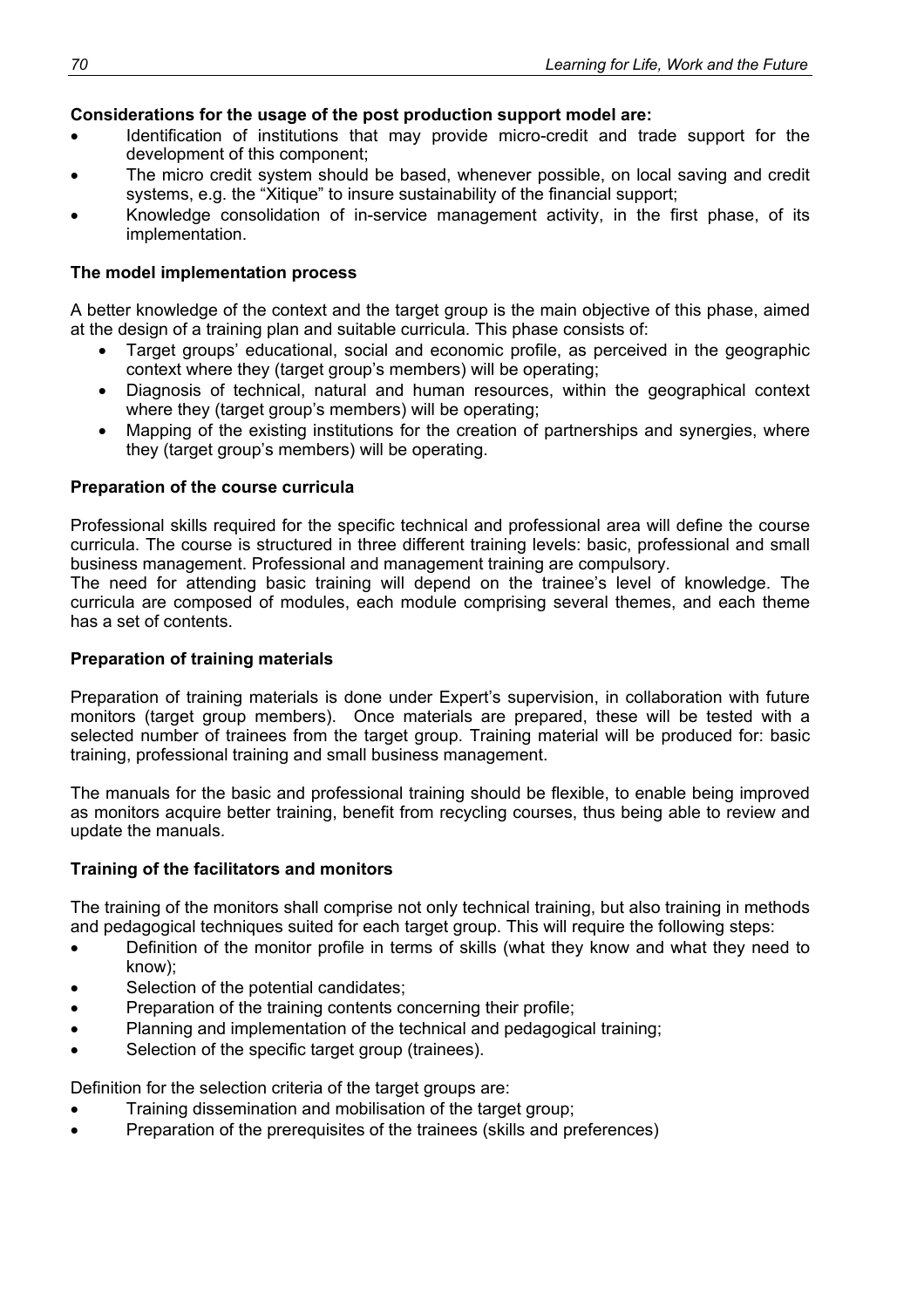### **Training Evaluation**

The evaluation of this model should be an integrated and continuous one. It should be done before, during and after the training process. The initial evaluation must be carried out when assessing the trainees and defining their needs. Mid-term evaluation must address the problems and constrains that might have risen during the training. Final evaluation is intended to determine the results of the training and should work as an instrument for updating and improving future training.

Evaluation must consider trainees, monitors, responsible for the training or pedagogic responsible, responsible for the materials and the training process itself. Evaluation will resort to several instruments, according to the objectives established for the learning process: daily record forms where daily students progress may be registered; study cases; qualitative tests; observation and analyses of the profile and behaviour of the trainee; study visits; oral and written presentations; working group; simulations, etc. Involvement of the training' stakeholders is of paramount importance.

### **Final considerations for the usage of the model**

There is a need to adapt and assess this model in Maputo, and later extrapolate it to other provinces or realities. There is an urgent need for the formal establishment of this model at the level of the Ministries of Education and Labour, and/or others depending on the specific technical and professional training needs. There is a need for the formal establishment of the model within Non Formal Education area: preparation and approval of a ministerial diploma, institutional certification of the courses, equivalence of the courses of the National Educational System, etc. As a dynamic model, it needs to be adjusting to local realities concerning the needs of the target groups. There is a need to built partnerships with specialised institutions in the various areas of the process, as none has complete knowledge of all the components. The institution leading the process shall coordinate with others, whenever this is needed. There is a need to involve the community in the planning and implementation of the training. There is a need for credit support and trade, through specialised institutions, an assistance that transcends the local level and competences of the leading agency.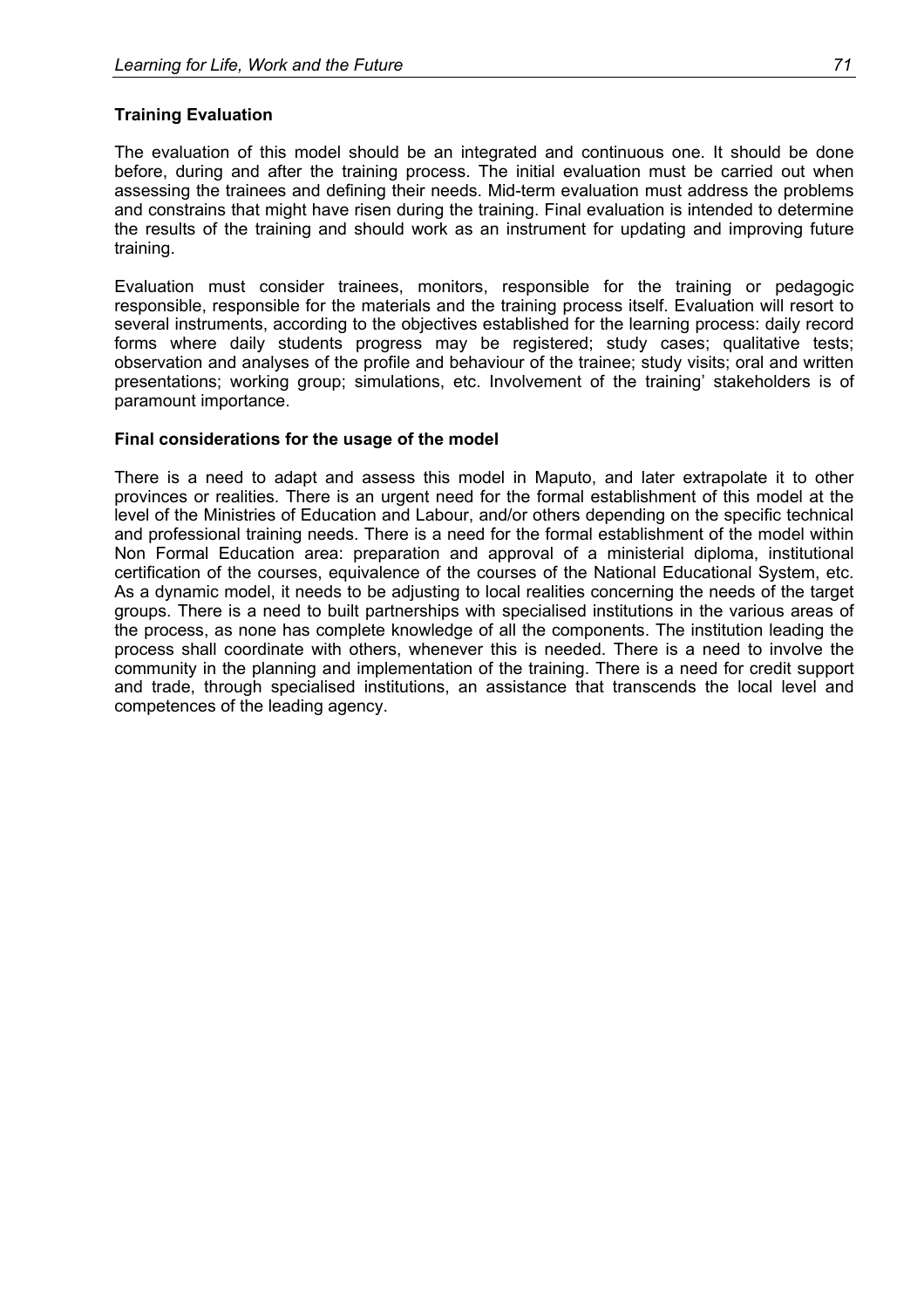# **GONDWE, Chiphafu Clement (Malawi): Informal Sector Outreach Programmes TVET**

At the advent of democratisation in 1994, the training sector in Malawi was characterised by fragmentation of providers and training schemes, diversity of assessment/certification systems, focus on the formal sector, supply orientation and very limited access. The formal vocational training system offered around 600 places to the estimated 200,000 young people who enter the labour market every year. Until recently, there was no national policy on vocational training.

Systematic intervention into the vocational training sector commenced in 1996 and in 1999, Technical Entrepreneurial Vocational Education and Training (TEVETA) was established by an act of parliament to facilitate technical and vocational training in Malawi, with a mandate to adopt an integration approach which targets both the formal and informal economy.

TEVET uses the qualification framework (TQF) with the Competency Based Modular training approach, and the TEVET Fund. Recognition of prior learning as well as promotion of life skills as a preparatory access to TEVET Qualification are part of the new approach.

The Integration of formal and informal sector is aimed at enabling skills and qualifications acquired through training in the informal sector to bear credit in the national training system; adding value to informal sector training programmes through the change of attitude that has classified the programmes as inferior; increasing the capacity of skilled labour working in the informal sector and increasing the accessibility of recognised training programmes of appropriate standards for marginalised groups in society. The following are the programmes currently being implemented.

The Skills Development Initiative commenced in 1999. According to the study conducted in 1998 approximately 200,000 people enter the labour market each year but only 35,000 get absorbed by the formal sector. The rest enter the informal sector where they look for means of livelihood. The increase in the number of secondary school graduates most of them from the private schools, due to the liberalisation of secondary education and lack of capacity in institutions of higher learning to accommodate this group despite acquiring the necessary qualification are some of the causes of higher rates of unemployment.

The intervention was planned so that TEVETA had to fulfil its mandate of promoting provisions of technical vocational and entrepreneurial skills in the informal sector for self-employment through the introduction of a Skills Development Initiative (SDI). The programme aims are creating training opportunities for micro-entrepreneurs, apprentices and unemployed youths operating in the informal sector. Emanating from this goal, the short and long term objectives are to:

- Create awareness on the importance of apprenticeship and add value to traditional apprenticeship system through additional training,
- Establish a pool of resource persons and service providers capable of delivering competent services,
- Integrate the informal vocational training into the formal through the introduction of national qualification standards.

Skills Development Initiative is based upon a TEVETA demand driven approach of skill transfer and the occupations being run are greatly dependent on what is demanded by the target group. The overall idea is to generate a more competent labour force in the country which will be able to cope with changing times in terms of technology and socio-economics. The result is high productivity levels resulting in reduction of poverty among the communities in the country. The target group for the programme who include micro-entrepreneurs, apprentices and unemployed youth are required to show interest and willingness to contribute to training.

The SDI commenced as a pilot programme in three catchment areas of Malawi. The success of the pilot led to institutionalisation of the initiative in four competent technical institutions scattered across the country.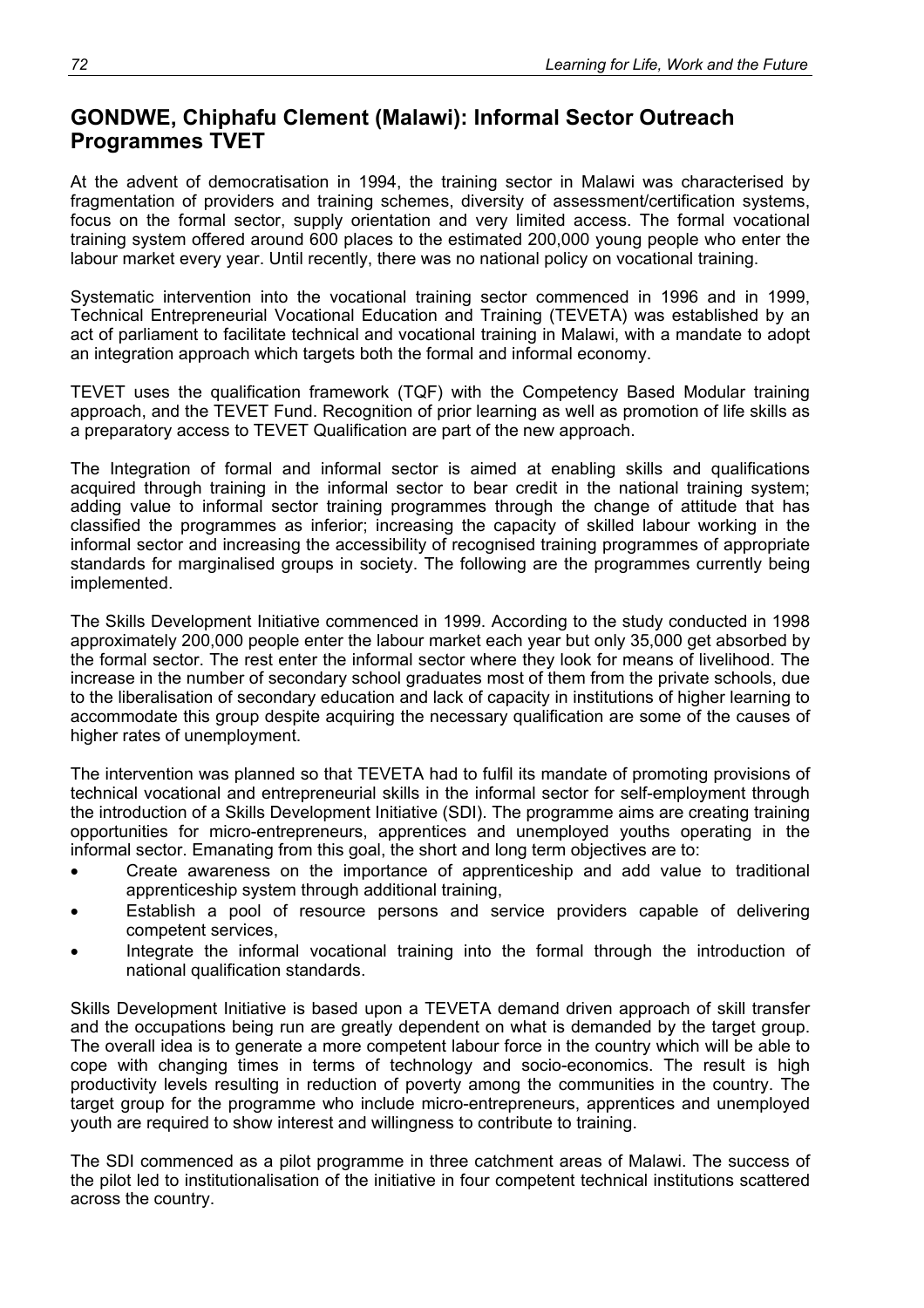The strategy uses the existing system of traditional apprenticeship, which involves the impartation of skills among relatives or peers. The strategy involves adding value to the traditional apprenticeship system by:

- Facilitating the upgrading of skills among the micro entrepreneurs and apprentices in the demanded trades,
- Training participants in business management,
- Creating market linkages,
- Creating loan linkages for the graduates.

The process of the programme involves conducting a socio-economic profile to determine political, economical, social, technological and institutional set up of the area with aim of determining collaborators and establishing a directory for participants, needs assessment and listing of resource persons and training institutions. The implementation of the programme is the demand expressed by the target group.

TEVETA is a decentralised structure comprising the secretariat and three service centres, which are set up in each region. Each centre has a manager as a head and an Informal Sector Specialist in the informal sector division.

2000 people from different trades i.e. Carpentry and Joinery, Welding and Fabrication, Knitting, Tailoring, Painting and decoration, Bricklaying, Motor Vehicle Repair, Electrical Installation, Bakery and Tinsmith have benefited since the inception of the approach.

It has been noted that women took no initiative to join male related trades for fear of being alienated from friends and husbands alike, instead most of the women were opting for soft skills which extend their typical female roles as women in their cultural environment.

It was therefore agreed to develop a programme that would specifically target women with an objective of integrating them into male related occupations.

The mandate of TEVETA in SDI programme is to facilitate training and avenues where graduates can access loans and in so doing prevent the actual involvement of credit management. This has created a set back to graduates to utilise the acquired skills as they are not able to access credit from financial institutions due to a lot of conditions. In order to address this the project is proposing the following:

- A concrete network of financial Institutions to SDI graduates
- The creation of a the intensification of business management training programmes to SDI.

The culture of getting free services from different organisations has led to resistance on the part of participants to pay for training costs for organised training programmes which has led to delaying programmes. The community is being sensitised to the benefits of training in their future undertakings.

Most youth give special values to the formal technical education versus traditional apprenticeship, these frictions have resulted in a great challenge being faced by SDI because they have a task to convince people that traditional apprenticeship could be another good career path.

Setting up an SDI programme has assured a sustainable system intended to assist the marginalised groups of the country. This is innovative involvement of TEVETA has promoted non-formal skills training for the unemployed people as an example to reduce poverty in urban areas. The programme brings together different partners who have a common interest to promote training activities focusing on bricklaying among the youth aged 15 to 30 years.

One such programme is a TEVETA / Secondary Centres Development Programme (SCDP) partnership programme, which has been piloted in the districts of Salima and Liwonde with aim of supporting construction activities of income generating infrastructure such as markets, craft centres, bus stations, commercial areas and industrial estates. The programme has been in operation since 1985.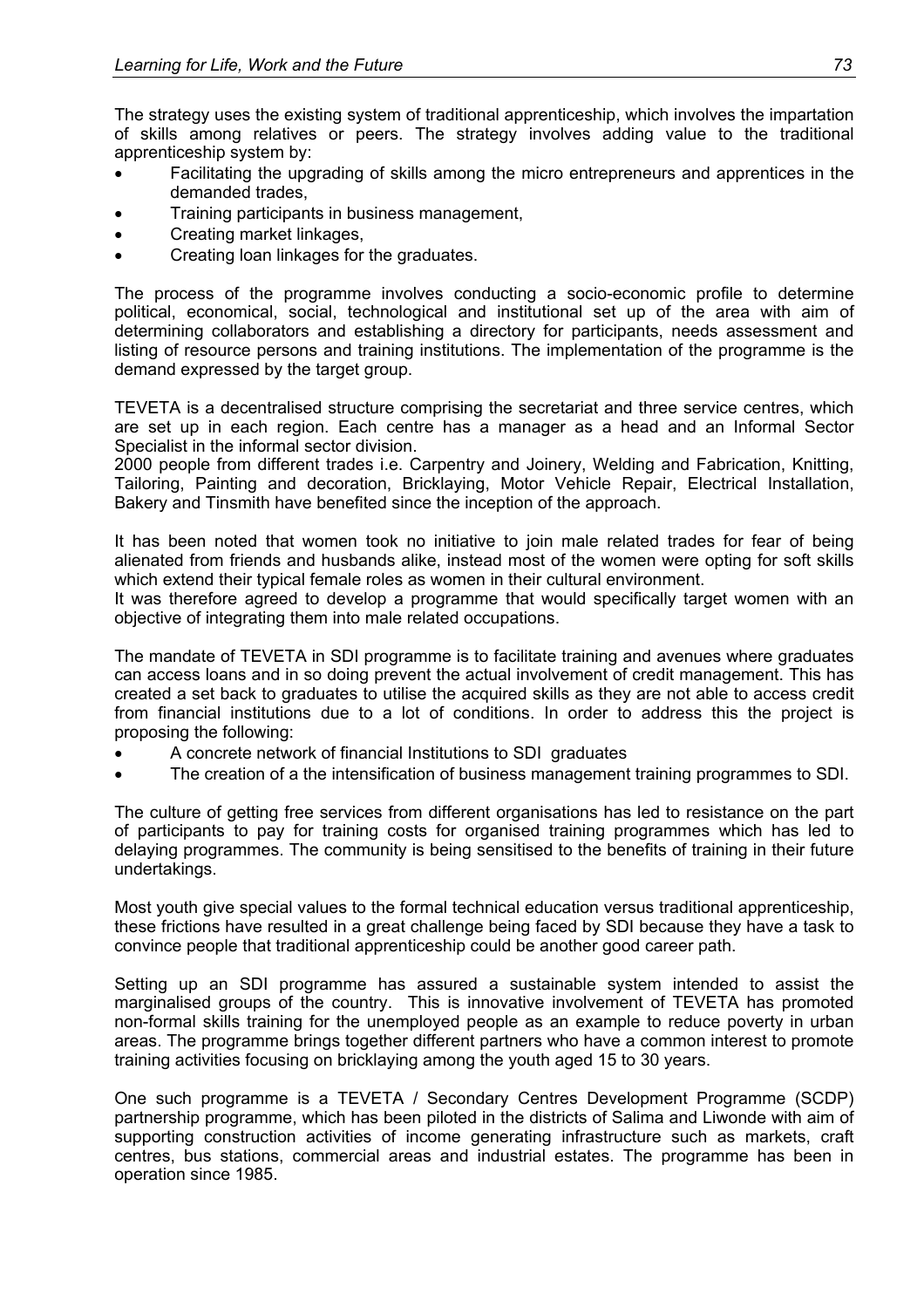The partners for cooperation in case are TEVETA, SCDP, the Town Assembly and the Contractor. The TEVETA had a role of imparting skills to the workers of the programme and ensure quality assurance leading to a countrywide recognition of the certificate obtained. The partners signed a Memorandum of Understanding covered roles and responsibilities for each party.

In the year 2001 approximately 40 youths from the two programmes conducted in Salima and Liwonde. Plumbing and Carpentry to run parallel with the current bricklaying training have been included as a result of evaluation of the programme focusing on the skills upgrading semi-skilled youth, to start by May 2003

On the job training was recorded as the best mode of acquiring training as trainees are actually engaged in exactly what they will be doing on their own. It was also noted that interest had a big contribution to the success of trainees. Graduates are issued with tools at the end of training hence making it easier for them to join different jobs or pursue the occupation on their own. TEVETA and the Malawi Social Action Fund (MASAF) have signed a Memorandum of Understanding in which both parties have agreed to include a training component in the MASAF programmes focusing on bricklaying. MASAF considered investing more capital in human resources development in order to strengthen the community to solve and manage their own community work and reduce dependency on external contractors.

The Small Enterprise Development Project (SED) is one of the TEVETA pilot projects addressing the needs of the informal sector and is currently being implemented within the catchment area of Blantyre Service Centre which is Malawi's hub of commercial activities. The overall goal is to identify and respond to needs of business starts ups or business operators employing 5 to 20 people in production of furniture. The strategy includes analysis and mapping of ten small enterprises operating in furniture production, selected enterprise are linked with service providers, development of sustainable mechanism and documentation of best practices.

TEVETA is also collaborating with AFRICARE, an organisation which is engaged in sustainable livelihood projects in Mzimba, whereby TEVETA is assisting in the development of training programmes and the identification of resource persons who will work with the selected group for a specific assigned period. Likewise, TEVETA is working with World Vision, an organisation that is working with marginalised groups especially vulnerable children. The two parties have planned to embark on developing a Village Polytechnic, and TEVETA will spearhead the provision of training expert advice.

The programmes developed for informal sector hold the potential to assist the vulnerable masses of the community considering that 85% of Malawi population are based in the rural sector. It is envisaged that in near future the informal sector outreach programmes will become a great outlet for nationally recognised credits when the TEVET Qualification Framework is fully operational.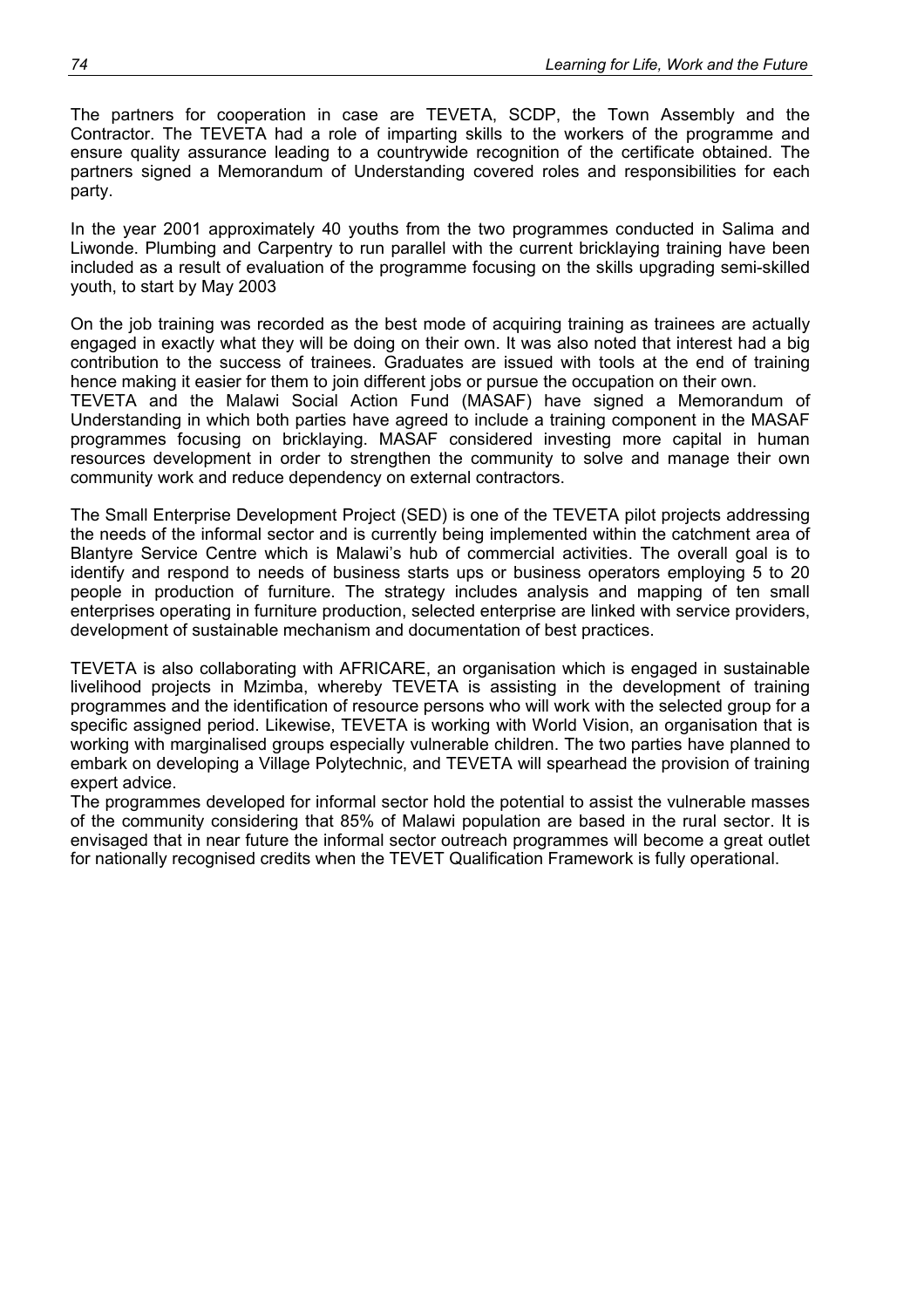# **MUNBODH, Suresh (Mauritius): Mobile Unit for the Informal Sector**

This paper gives a working definition of the informal sector, highlights its size, its characteristics, observations from past experience and puts forward a few innovative proposals. It is not the purpose of the paper to make an in-depth survey of all past experiences. However, it highlights the lessons learnt and proposes the way into the future.

The informal sector has been given a number of interpretations by different authors. The following definition prepared by ILO and UNDP, 1972 refers "to the non-structured sector that has emerged in the urban centres as a result of the incapacity of the modern sector to absorb new entrants". The same type of extension has occurred in rural areas as well and a broader approach is used in this paper.

The so-called modern sector has not had the capacity to absorb all the new entrants to the labour market, especially in the developing countries. Thus, many new entrants find themselves engaged in the informal sector as a means of survival. These activities, during the 1970s and even now, provide an alternative to high unemployment. It is estimated that more than 50% of the non-agricultural employment in Africa is found in the informal sector.

McLaughlin (1990) claims that the informal sector is characterised by:

- The use of family and unpaid labour (apprentices) and reliance on manual labour rather than on sophisticated machinery and equipment;
- Flexibility, allowing people to enter and exit economic activities in response to market demand;
- Simple and sometimes precarious facilities;
- The ability to improvise products from scrap materials;
- A willingness to operate businesses at times and locations convenient to customers; and
- A tendency to locate smaller markets, out of the reach of the larger firms.

McLaughlin also finds that mini and micro enterprises only provide a means of subsistence through the production of goods and services on a small scale with lower quality and prices, and small and medium enterprises are associated with higher levels of education of the entrepreneurs, higher levels of income and a longer time in business. It is also noted that the type of activities carried out in the sector varies between the urban and rural areas. The entrepreneurs in the urban areas are involved in activities which are more geared towards the needs of the modern sector such as:

- Vehicle repair
- Radio repair
- Watch repair
- Refrigerator repair
- Manufacture of bricks and aggregates for building construction
- Money changing

The most common activities identified in the rural areas relate to:

- **Blacksmithing**
- Leathercrafts
- Water pump manufacture
- Herbal medicines

In the rural areas the earnings are much less than in the urban areas. This situation gives rise to a net migration of the youth to the urban areas, creating a number of social problems in the towns. At the same time these young persons are exploited by the others in the urban areas, earn less and add to the already existing pressure on social services. Such a situation finally leads to delinquency and the growth of shanty suburban areas.

A number of schemes have been put forward to address the problem of the informal sector. They involve the provision of incentives, training in entrepreneurship, and the addition of units relevant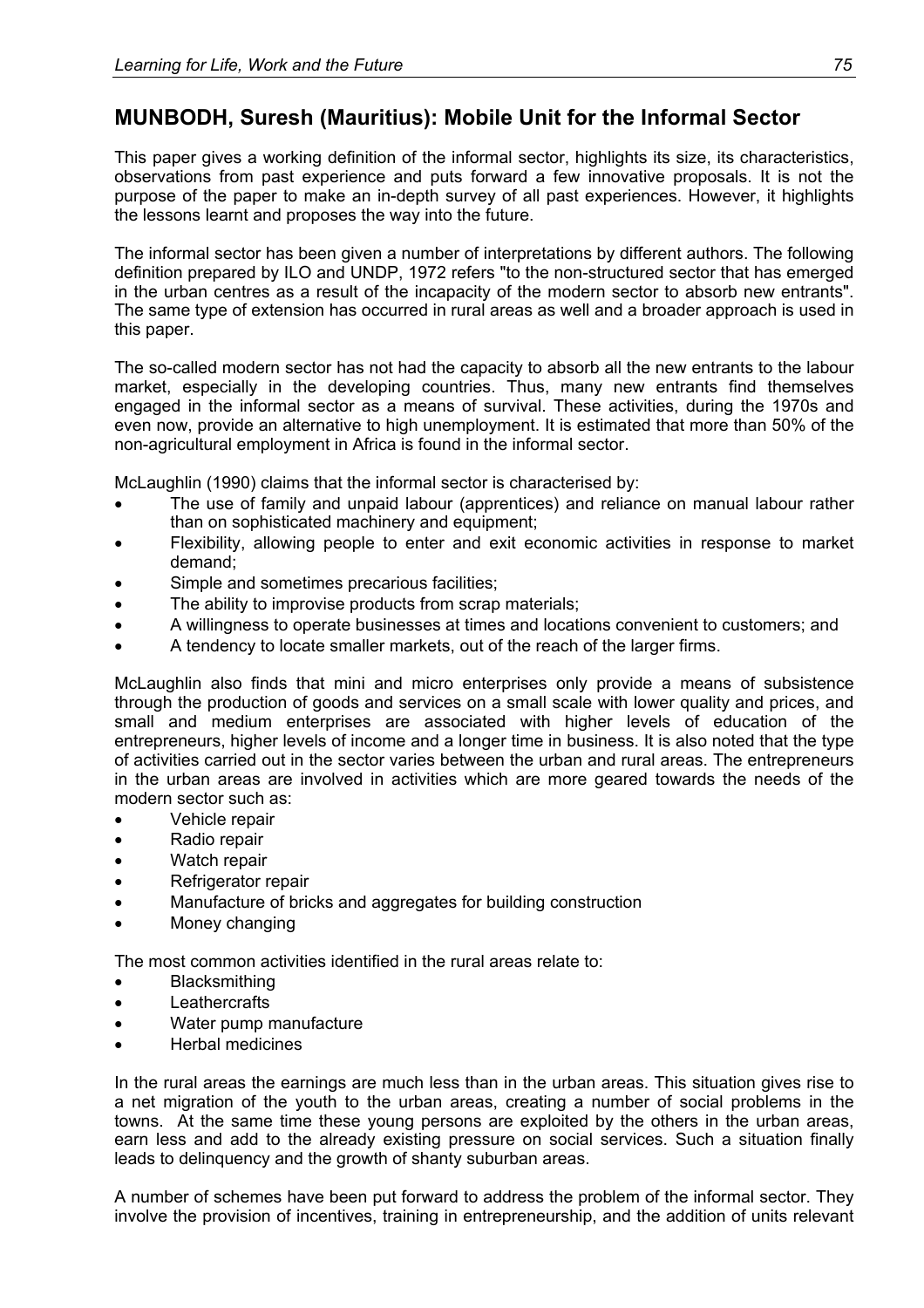to the informal sector in the formal training programmes. These piecemeal solutions have had some slight effect on the sector. However, it has been observed that all the efforts have little impact on the development of the sector itself and very few start-ups survive. The needs of the sector are varied and different from those of the modern sector of the economy. These experiences clearly show that a new approach to this sector is required.

### **The Present Situation**

It is assumed that the training centres or the facilities available for training will attract youth and then there will be an opportunity to train them for the informal sector. Schemes are set up with incentives for the learners to attend the different programmes. However, at the end of the programme very few of the participants manage to enter the sector. Very often the equipment is not the appropriate one, the curriculum does not meet the needs of the learners or the centres are far from those who need the training.

It is also noted that many employers are not happy with the outputs from the training system even for the modern sector. This is always going to be the case as it is difficult for the centres, specially government owned ones, to keep up with change and to up-date the curriculum and the equipment on which the training takes place. Hence providing "more of the same" is not going to improve the situation as far employment creation for the informal sector is concerned. New approaches to solving the problem are required and the solutions should not suffer from "lack of purpose".

The strategy proposed by The International Labour Conference (ILO, 1991) for the development of a 'more and better protected' informal sector consists of:

- Improving the productive potential, and, therefore, of the employment and income generating capacity, of the informal sector;
- Improving the welfare of the poorest groups;
- Establishing an appropriate regulatory framework, including appropriate forms of social protection and regulation; and
- Organizing informal sector producers and workers.

These strategies have been broken down by C. Leonardos (1999) into four piecemeal strategies as follows:

- market expansion through the enhancement of the demand for informal sector products; which, in turn, can only be achieved through the qualitative improvement of goods and services;
- facilitating producers within the informal sector to obtain credit on the same terms as modern enterprises;
- access to training for improvement of skills and upgrading of technologies used in the informal sector, and, finally,
- improvement in the basic facilities and amenities of informal sector premises.

These sub-strategies relate to marketing of the products or creating the demand, quality, proper incentives, facilities and improvement in the quality of human resources.

## **The DACUM/SCID**

A modified DACUM (Developing A Curriculum) facilitation workshop can be used to identify the different factors contributing to the development of the sector. Once a DACUM chart is obtained it can be verified and validated by those working in the sector. The different tasks that have the most effect on the development of a particular sector can be identified and prioritised. The chart can then be used to work out an action programme for the sector and enable the most appropriate action to be taken to have the greatest impact on the sector.

Training does not create jobs by itself but it can improve productivity if it is directed to the needs of the learner. One way to ensure that the training is not wasted and is directed to the actual needs of the workers is to produce a DACUM chart for the job being performed by the workers.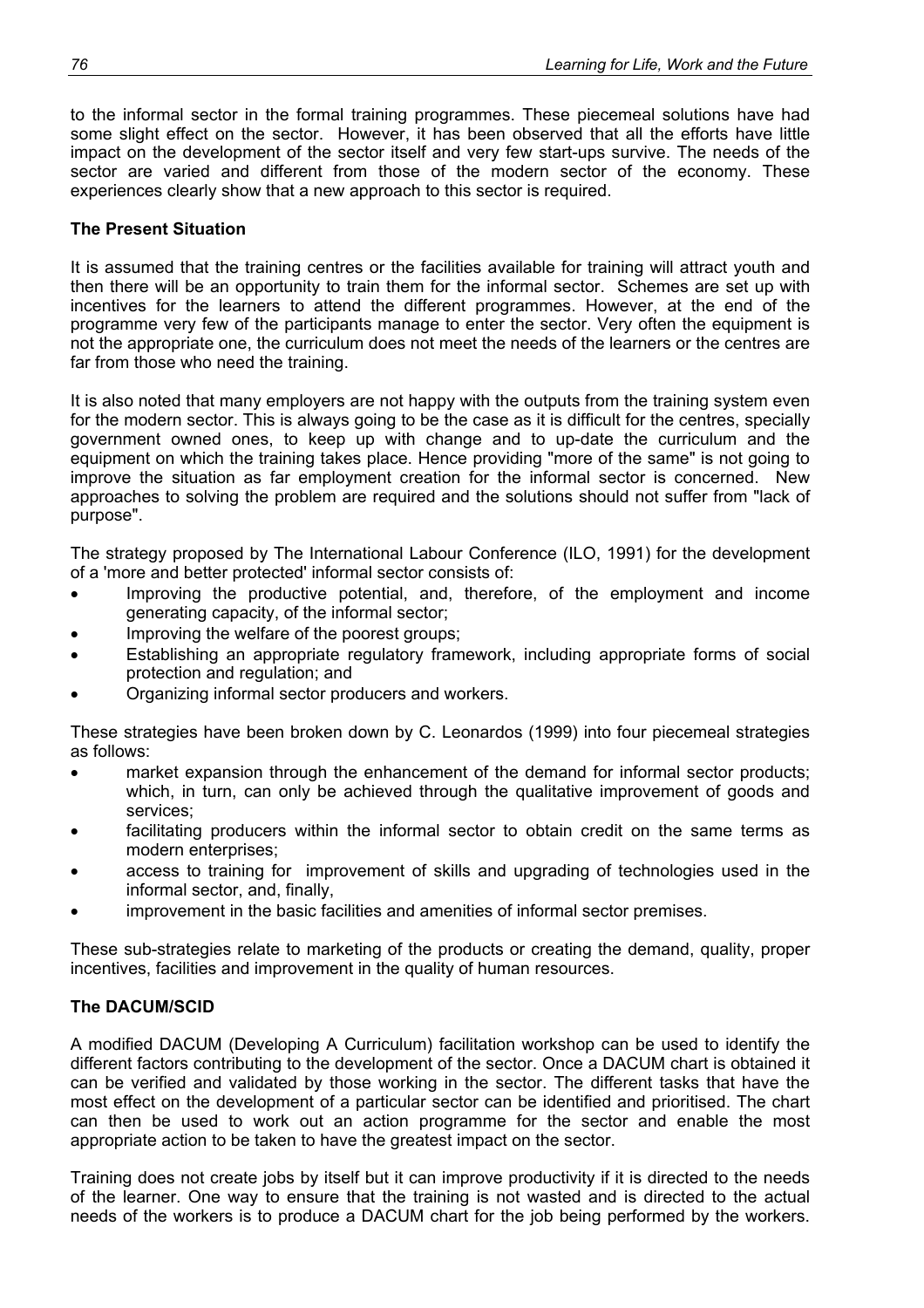Once a DACUM chart is obtained it can be used to develop a curriculum and proper learning materials (Systematic Instructional Material Development - SCID) for the training programme.

Today we are in a global village where services and goods are moving faster than ever. Hence, we can no longer think in terms of our 'locality' or our 'environment'. We need to look at the world as a market and find out how best we can derive some benefits from it. We have to find our strength and identify the ''niches' for the growth of our business. Once we establish such a mechanism we can set up structures to produce for those 'niches'. At the same time we shall be assisting our local entrepreneurs to produce better quality goods and services.

The above is along term perspective and in the mean time the following actions may be initiated to improve productivity and the quality of the products.

- Carry out a DACUM workshop to determine the profile of each job in the informal sector.
- Prepare a DACUM chart.
- Validate the DACUM chart.
- Identify the needs of the different groups of persons in need of training.
- Prioritise the tasks according to their relative importance.
- Produce a curriculum for each task.
- Develop/source the learning materials.
- Conduct training.
- Evaluate the outcome.

Such an approach will make it possible to avoid doing training for the sake of training and at the same time provide for the actual needs of those employed in the sector.

### **Mobile Project**

As pointed out earlier, most of the businesses in this sector are family businesses or very small units where it is very difficult to release anybody for long periods for training. In such a case, the release of workers for training is much easier if the training is conducted in 'unit' form close to the place of work. Mobile instructors have been used to assist the small entrepreneurs. However, the impact may not be that great as it is very difficult for the instructors to transport the support materials to conduct such an exercise.

It is proposed that a "special coach", a training unit on wheels, equipped with the latest technology for learning and up-to-date multimedia be put at the disposal of a performing training centre to conduct the training for the informal sector. The 'coach' will move from place to place and conduct the training near to the place of operation of the businesses. The trainers working on the 'coach' will be provided with the skills to use all the support materials to convey to the learners the best practices. A programme prepared in advance will be circulated and all the stakeholders will be encouraged to participate.

Multimedia materials will be used to inform the entrepreneurs of the best practices and development in their sector of activity. In cases, where shortages of skills are identified, the trainers will arrange for the training to be provided either at the workplace of one of the entrepreneurs or at the nearest training centre.

The use of print materials with as many illustrations as possible will be encouraged as the target groups may not be all literate. A set of the materials may be given to the entrepreneurs who can use them to continue their learning or to train others.

Such an approach will require an initial investment which may not be within the means of the training centres which will be in charge of the coach project. At the same time, if implemented, it will provide an opportunity to reach the unreachable and to improve the performance of hundreds of small units. The conducting of the training in the coach and near the place of work will act as an incentive to attract the entrepreneurs to learn. Very often, these small entrepreneurs do not feel comfortable going to a training centre. Ultimately, the quality of the products of this varied heterogeneous informal sector will be improved. With the improvement in the quality new markets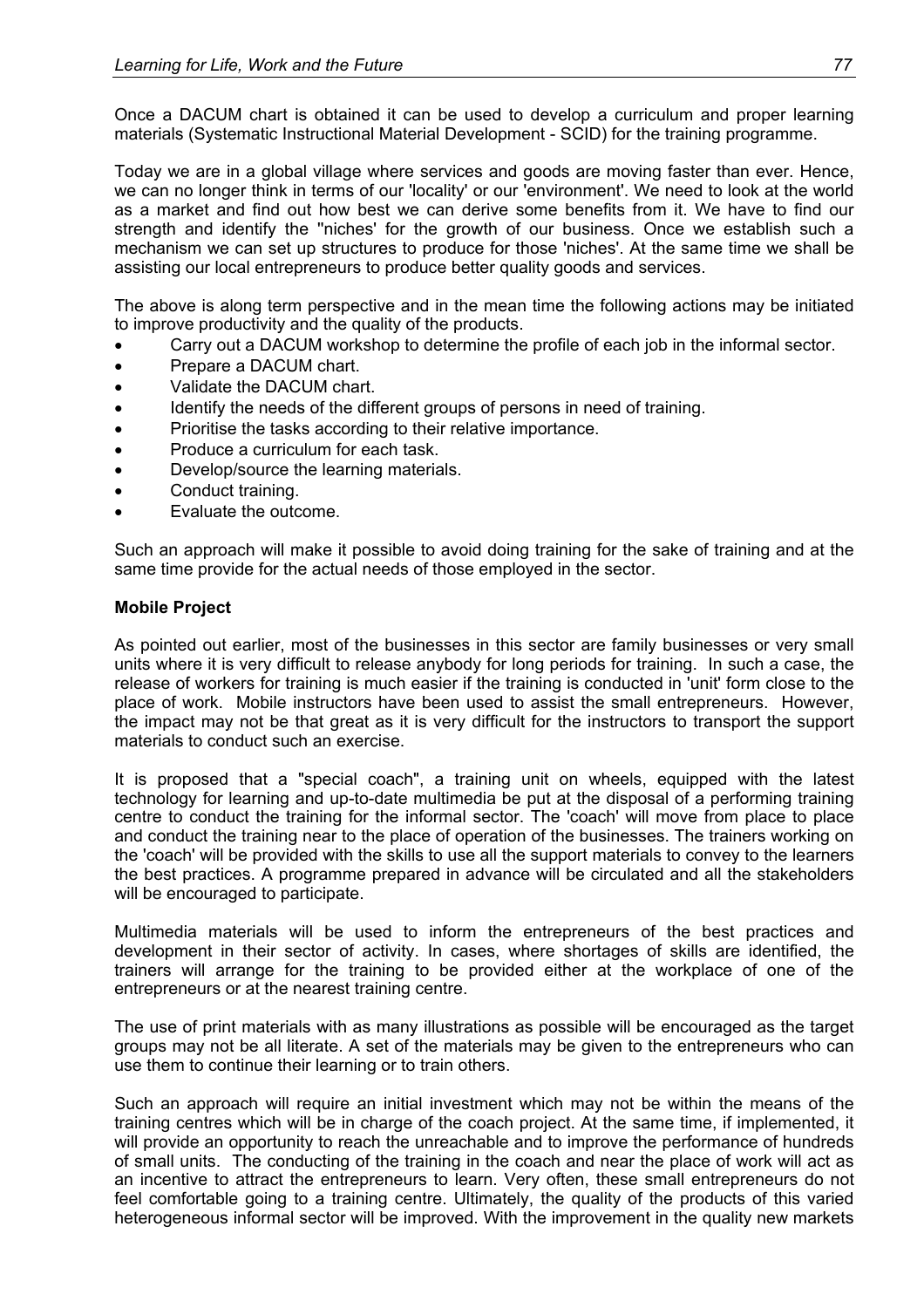will become available and the businesses will grow. More jobs will be created and the quality of life of the people will be improved. A good management team will definitely implement the project at minimum cost and maximum benefits.

The informal sector is a very varied and heterogeneous sector operating in a number of fields providing services at low cost and within the reach of the consumers. Many of the persons working in that sector have low levels of education and have learnt some elementary skills on the job. They are not attracted to the training centres to go to improve their knowledge or skills. However, these small enterprises are providing more than 50% of the employment in the nonagricultural sector and thus contributing in minimising the unemployment problem. Hence, the proposal to use a 'specially equipped coach' to reach a maximum of these entrepreneurs will go a long way in improving the productivity and the quality of the products in this sector. The investment will in the long run pay back dividends which will make the project worthwhile and sustainable. The informed and trained workers will in the end form associations and gain the critical mass to exert pressure on the different stakeholders to obtain the incentives and other support needed for their growth and development.

#### **REFERENCES**

UNESCO and ILO - Technical and Vocational Education and Training for the Twenty-first Century - UNESCO and ILO Recommendations, 2002.

Ana Cristina Leonardos - Non-formal vocational training programmes for disadvantaged youth and their insertion into the world of work: towards a framework for analysis and evaluation - UNESCO, IIEP Occasional Paper No. 83, 1999. African Development Report 2001 - Fostering Good Governance in Africa - African Development Bank, 2001.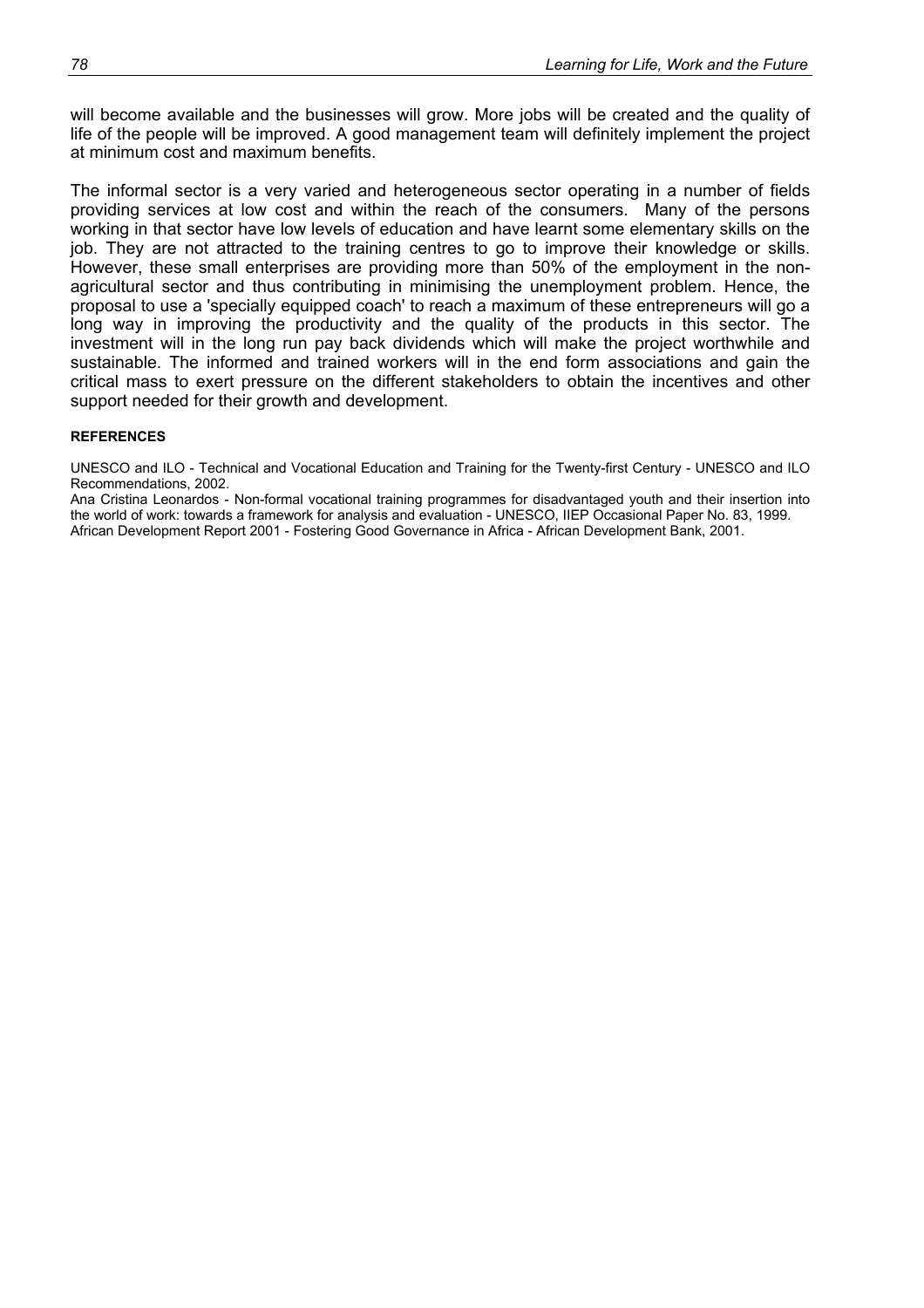# **National Commission for UNESCO (Mauritius): Training for the Unemployed - The Programme of the IVTB (Mauritius)**

The Mauritian Economy has been undergoing radical transformation in all spheres. After the fluctuating years of full employment in the late 80's and 90's, the turn of the present century has brought in certain structural imbalances which accompanied by the world recession has started generating unemployment. As of now there are around 30,000 persons who are registered as unemployed and government is laying emphasis on vocational and technical training so that people can be trained for new jobs or existing jobs.

The Industrial and Vocational Training Board (IVTB) has, by taking into account the profile of the unemployed, prepared a massive training programme which is modular and mostly of a short duration ranging from 40 to 200 hours. The programme covers skills in 14 different sectors and 65 different courses which will help to make the unemployed acquire the relevant skills which can make them more employable. These short courses are aimed at making them employable at a quicker pace. The same training programme will equally help to allow retrenched workers from firms which are closing down to become multi-skilled and thus more employable. This paper describes the training programme prepared by the IVTB.

In the Budget Speech 2002/2003, the Government of Mauritius underlined the importance of training and stated that "The IVTB will be required to develop and implement programmes that will improve employability of the young, reduce mismatches and raise overall productivity."

With the transformation of the Mauritian economy from manufacturing to service-based and rapid advances in new technology, the government and the private sector have a shared vision of the future development of Mauritius, in which investment, through a public-private sector mechanism, in human capital assumes fundamental importance.

On the other hand, the labour market trend has been characterised by an increasing unemployment rate, partly due to mismatches between the demand and supply of labour. Total employment, including expatriates stood around 490 000 in the year 2001 and the total number of expatriates was 16 500. As of April 2002, the number of persons registered as unemployed was 26 826. The table below gives the unemployment by level of education:

| <b>Level of education</b>                                   | <b>Number of unemployed</b> |
|-------------------------------------------------------------|-----------------------------|
| <b>Education Nil</b>                                        | 161                         |
| Std I to VI (Failed)                                        | 7357                        |
| Std I to VI (Passed)                                        | 3271                        |
| Form I to V                                                 | 4252                        |
| SC/GCE (OL) Failed                                          | 4531                        |
| SC/GCE (OL) Passed                                          | 3881                        |
| SC/GCE (OL) 5 credits (Including English, French and Maths) | 287                         |
| HSC (F)/GCE (AL) in 1 or 2 subjects                         | 1279                        |
| HSC (P)/GCE (AL) in 3 or more subjects                      | 1807                        |
| <b>Total</b>                                                | 26826                       |

Apart from the unemployed who need to be trained to acquire employable skills, considerable efforts should be deployed to ensure that those in employment have access to opportunities for re-skilling and upgrading of their skills in line with the changing technologies and work organisations. Lifelong training will be instrumental in raising the level of competence of the workforce.

It is generally recognised that in the future more reliance will need to be placed on small and medium-sized enterprises (SMEs) for the creation of jobs. The need for developing a new breed of entrepreneurs who can set up their own enterprises will grow in importance. And it is also a fact that young people who possess and have a fairly good level of education and possess technical skills are most likely to transform themselves into successful entrepreneurs.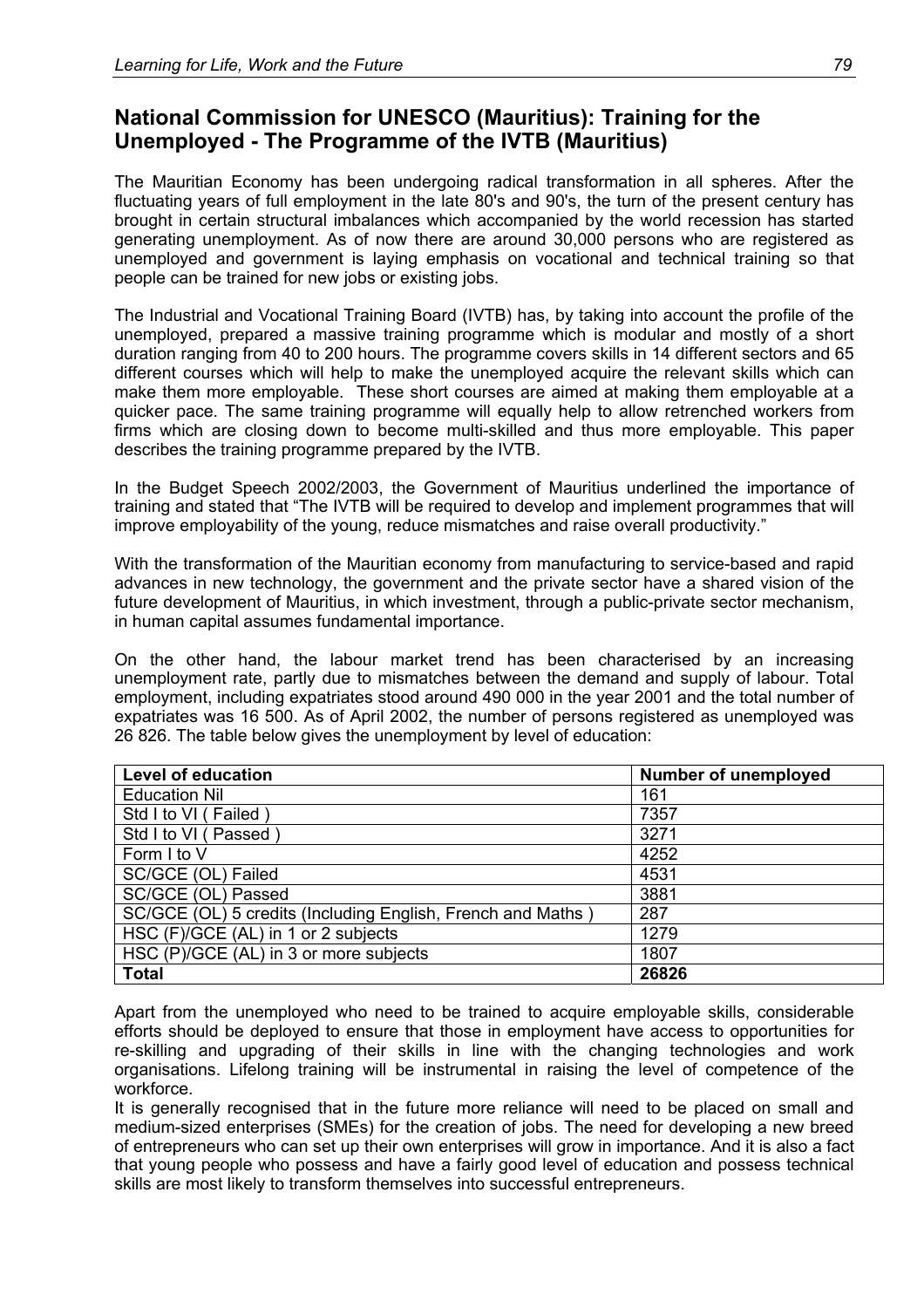The IVTB was given the responsibility of enhancing the skills of the existing workforce and to provide the unemployed necessary knowledge and skills so that both, those in employment and those who are unemployed, can become more employable. The IVTB will have to provide short modular courses for the multi-skilling and re-skilling of employees as well as those who are unemployed.

In this context, the IVTB has developed several training programmes in various sectors of the Mauritian economy that will be used for this project. The training programmes are as follows:

#### **Sector: Construction**

| <b>Courses in</b>                         | <b>Duration (hours)</b> |
|-------------------------------------------|-------------------------|
| <b>Masonry</b>                            |                         |
| Plastering                                | 80                      |
| <b>Tiling</b>                             | 100                     |
| Block-laying                              | 80                      |
| <b>Plumbing</b>                           |                         |
| Domestic Sanitary Appliances Installation | 75                      |
| <b>Domestic Pipework Installation</b>     | 75                      |
| Domestic Hot Water Installation           | 120                     |
| <b>Painting</b>                           |                         |
| Peinture sur bois, metal et maçonnerie    | 120                     |
| Travaux de peintre sur bois               | 75                      |
| Peinture sur béton crépis                 | 40                      |
| Travaux de peinture sur métal             | 75                      |

#### **Sector: Wood Trades**

| <b>Courses in</b>                                       | <b>Duration (hours)</b> |
|---------------------------------------------------------|-------------------------|
| Construction of chair & tables                          | 150                     |
| Upholstery                                              | 150                     |
| Construction of panelled partitions                     | 150                     |
| Furniture spraying                                      | 200                     |
| Construction of flush doors                             | 100                     |
| Construction of kitchen cabinets                        | 100                     |
| Construction of picture & mirror frames                 | 100                     |
| Basic wood finishing                                    | 70                      |
| Construction of solid doors and flush doors with frames | 100                     |
| and architraves                                         |                         |

#### **Sector: Welding**

| <b>Courses in</b>                                    | <b>Duration (hours)</b> |
|------------------------------------------------------|-------------------------|
| Basic metal fabrication of galvanised door & windows | 90                      |
| Basic Arc Welding                                    | 100                     |

#### **Sector: Electronics**

| <b>Courses in</b> | <b>Duration (hours)</b> |
|-------------------|-------------------------|
| <b>PC Repairs</b> | 150                     |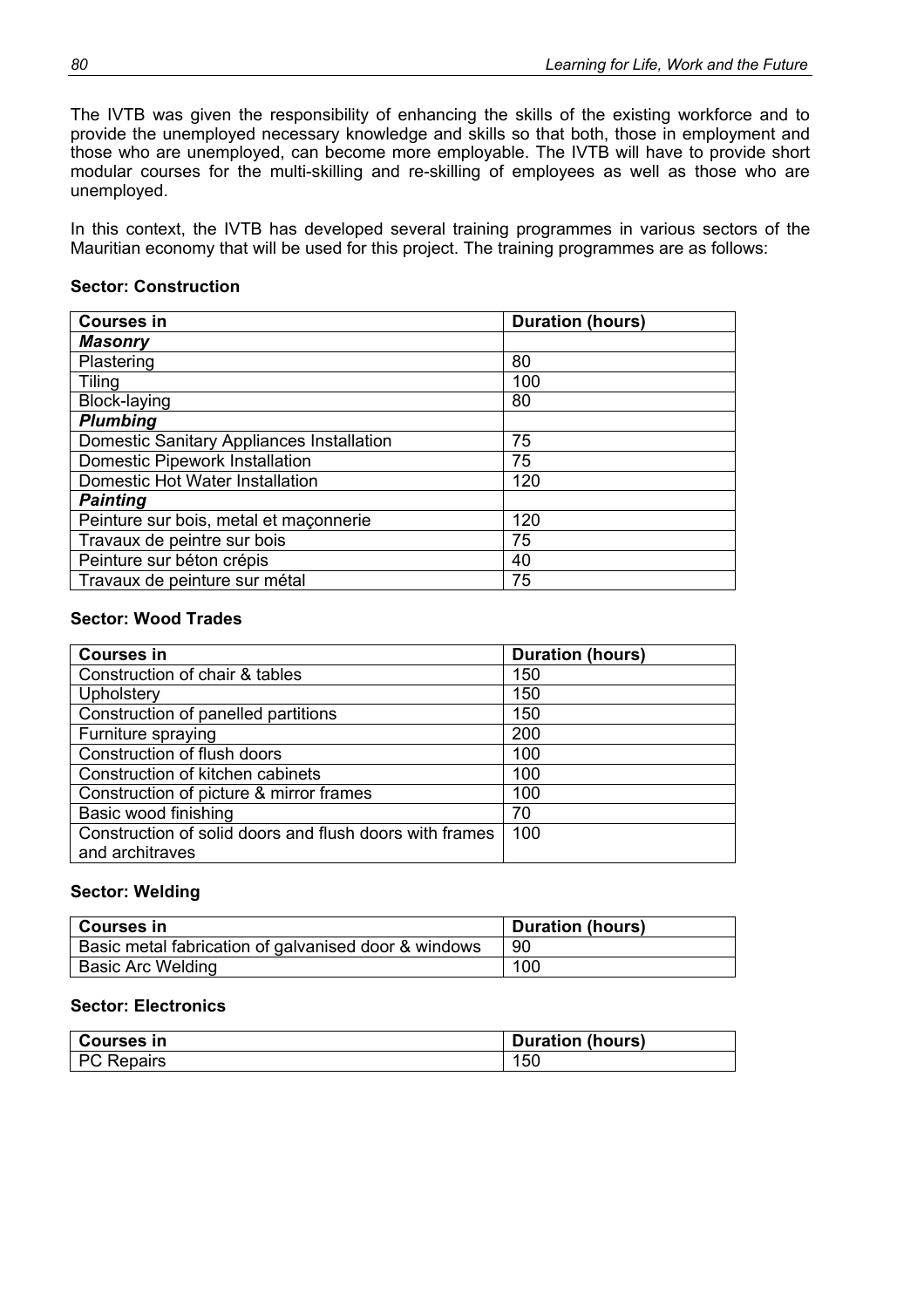# **Sector: Precision engineering**

| ∣ Courses in                 | <b>Duration (hours)</b> |
|------------------------------|-------------------------|
| Mechanical Turning & Fitting | 150                     |

#### **Sector: Industrial Machine Maintenance**

| <b>Courses in</b>                              | <b>Duration (hours)</b> |
|------------------------------------------------|-------------------------|
| Maintenance of Pumps                           | 100                     |
| Maintenance of Reciprocating Compressors       | 100                     |
| Maintenance of Mechanical Transmission Systems | 120                     |
| Mechanical Engineering Drawing with CAD        | 60                      |
| Applications                                   |                         |

### **Sector: ICT**

| ∣ Courses in                                     | <b>Duration (hours)</b> |
|--------------------------------------------------|-------------------------|
| <b>Basic Information Technology and Internet</b> | 100                     |

# **Sector: Textile and clothing**

| <b>Courses in</b>                              | <b>Duration (hours)</b> |
|------------------------------------------------|-------------------------|
| Sewing: Ladies' Wear                           | 150                     |
| Sewing Men's Wear                              | 150                     |
| Introduction to Industrial Sewing              | 60                      |
| Pattern Grading and Marker Making Using CAD    | 100                     |
| System (Gerber Garment Technology)             |                         |
| Pattern Drafting Ladies' Wear                  | 100                     |
| Pattern Drafting Children's Wear               | 100                     |
| <b>Pattern Drafting Men's Shirt</b>            | 80                      |
| Pattern Drafting for Men's and Ladies Trousers | 80                      |
| <b>Sewing Machine Mechanics</b>                | 100                     |

# **Sector: Electricity**

| Courses in                       | <b>Duration (hours)</b> |
|----------------------------------|-------------------------|
| Domestic Electrical Installation | 200                     |

### **Sector: Automotive**

| <b>Courses in</b>                                 | <b>Duration (hours)</b> |
|---------------------------------------------------|-------------------------|
| Repair of outboard/motorcycle motors              | 120                     |
| Servicing of petrol engines                       | 130                     |
| Servicing of diesel engines                       | 130                     |
| Repair of Automobile alternators and starters     | 85                      |
| Basic automotive electricity                      | 100                     |
| Wheel balancing & wheel alignment                 | 60                      |
| Car servicing                                     | 100                     |
| Automotive starting, charging lighting & ignition | 120                     |
| systems                                           |                         |
| Spray painting                                    | 60                      |
| Panel beating & vehicle body welding              | 150                     |
| Exhaust system manufacture                        | 120                     |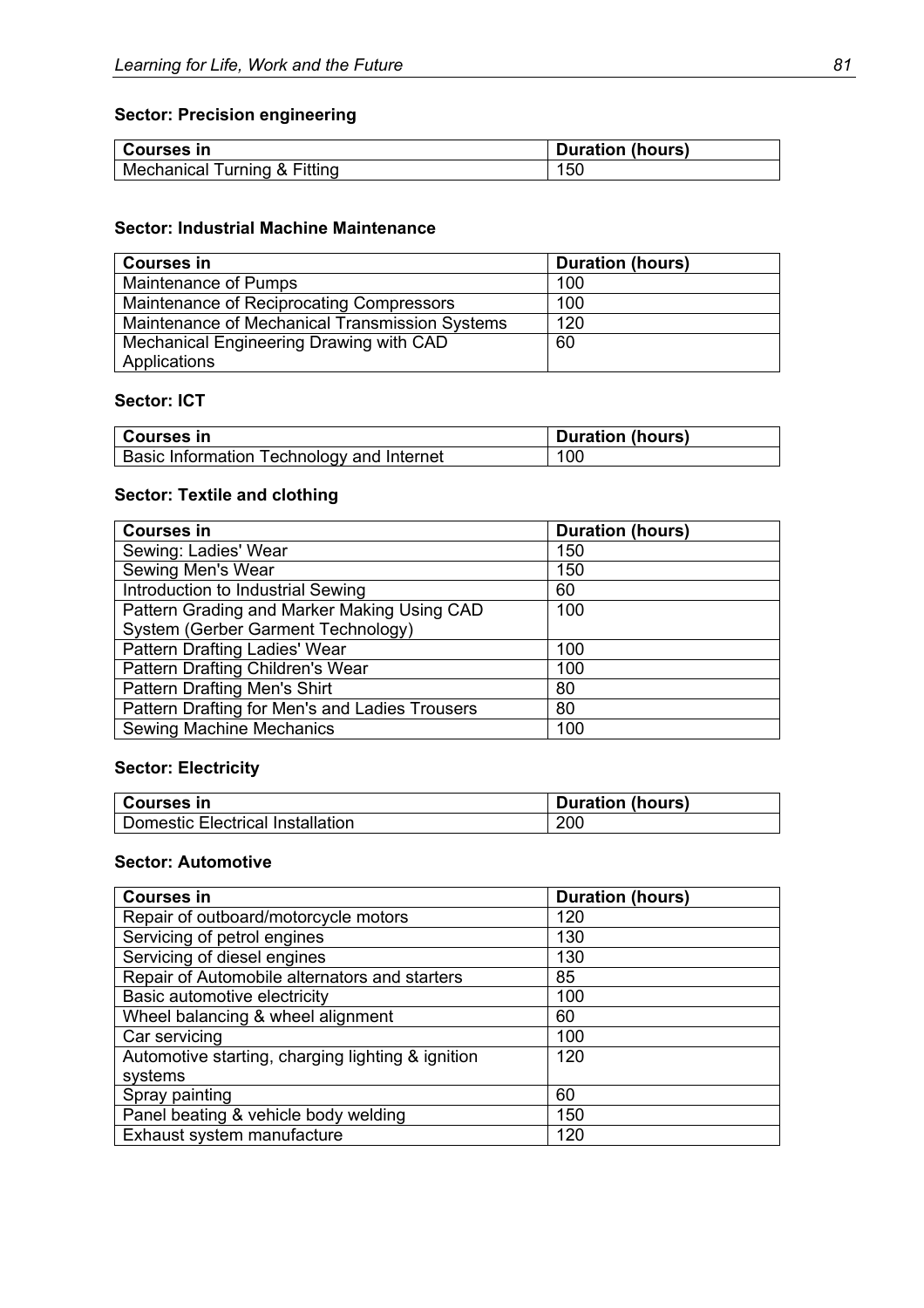# **Sector: Driving (holder of prerequisite licence)**

| <b>COURSES IN</b>                       | <b>Duration (hours)</b> |
|-----------------------------------------|-------------------------|
| Learner driver course for goods vehicle | 56                      |
| Learner driver course for bus drivers   | 56                      |

### **Sector: Hotel**

| <b>COURSES IN</b>         | <b>Duration (hours)</b> |
|---------------------------|-------------------------|
| Basic bar service         | 180                     |
| Basic food production     | 180                     |
| Basic pastry course       | 180                     |
| Basic housekeeping        | 180                     |
| Basic food service        | 200                     |
| <b>Basic front office</b> | 180                     |

# **Sector: Air Conditioning and Refrigeration**

| <b>COURSES IN</b>                                       | <b>Duration (hours)</b> |
|---------------------------------------------------------|-------------------------|
| Servicing and repairs of commercial refrigeration units | 80                      |
| Servicing and repairs of domestic refrigeration units   | 60                      |
| Servicing and repairs of air conditioners               | 60                      |
| Maintenance of Automotive air conditioning system       | 60                      |

• Course in Electricity Compulsory

# **Sector: Printing**

| <b>Courses in</b>                            | <b>Duration (hours)</b> |
|----------------------------------------------|-------------------------|
| <b>Graphic Reproduction</b>                  | 160                     |
| Lithographic Plate-making & Machine-printing | 160                     |
| Print-Finishing & Book-Binding               | 100                     |
| Desktop publishing                           | 120                     |

### **Sector: Retail**

| ∣ Courses in           | <b>Duration (hours)</b> |
|------------------------|-------------------------|
| Course for Salesperson | 100                     |

# **Sector: Entrepreneurship**

| ∣ Courses in                                      | <b>Duration (hours)</b> |
|---------------------------------------------------|-------------------------|
| Entrepreneurship and small enterprise development | -40                     |

# **Sector: Hairdressing**

| <b>Courses in</b>                   | <b>Duration (hours)</b> |
|-------------------------------------|-------------------------|
| <b>Basic Course in Hairdressing</b> | 200                     |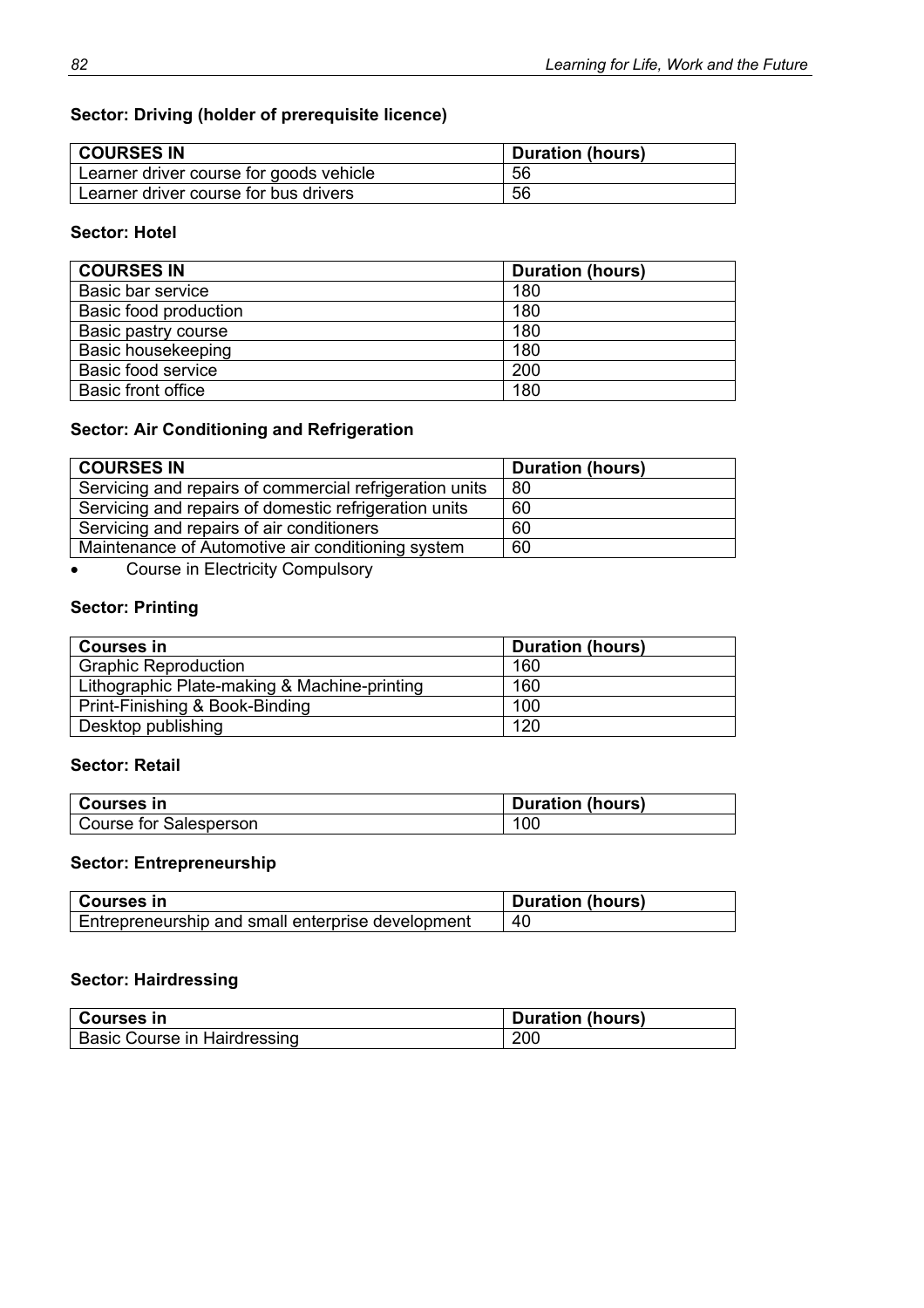| Courses in                               | <b>Duration (hours)</b> |
|------------------------------------------|-------------------------|
| <b>Production Control</b>                | 50                      |
| <sup>I</sup> Quality Control             | 50                      |
| Time Management and Organisation of Work | 50                      |

#### **Sector: Textile and Clothing- Retail**

#### **Sector: Agriculture**

| Courses in                        | <b>Duration (hours)</b> |
|-----------------------------------|-------------------------|
| <b>Basic Vegetable Production</b> | 45                      |
| <b>Basic Fruit Production</b>     | 45                      |
| <b>Basic Livestock Production</b> | 80                      |
| <b>Basic Poultry Rearing</b>      | 80                      |

The IVTB has also in the recent past been conducting training programmes for retrenched workers so as to make them more employable. The training of some 300 retrenched workers from one of the major textile firm in Mauritius has proved very effective as it has allowed most of the workers to shift to other jobs and many of them have started their own business.

With a view to making the secondary school leavers more employable, the IVTB, in collaboration with the Ministry of Training, Skills Development, Employment and Productivity conducted a largescale training programme in IT through private training institutions for 1,400 unemployed Higher School Cetrificate (HSC) holders. The course which was of a six month duration allowed many of the trainees to get jobs in the different sectors of the economy. The IVTB is presently proposing to run two similar courses, namely:

- A 5-month part time course in Call Centre operation for unemployed School Cetrificate (SC) holders.
- A 5-month part time course in E-Commerce for unemployed HSC holders.

It is expected that the above courses will help make these people more employable and provide the necessary skilled manpower to the sectors concerned.

The implementation of such a training programme for the unemployed raises various issues which need discussion and consideration. For instance, amongst others:

- Who will finance such training?
- Should the private sector participate as a partner in such training attempts?
- Should the unemployed be paid a stipend while they follow such training programmes?
- What are the incentives which can be provided to the unemployed so as to encourage them to go for self development and to increase their employability?

These could be the focal points of discussion whereby the experience of different countries can be looked into.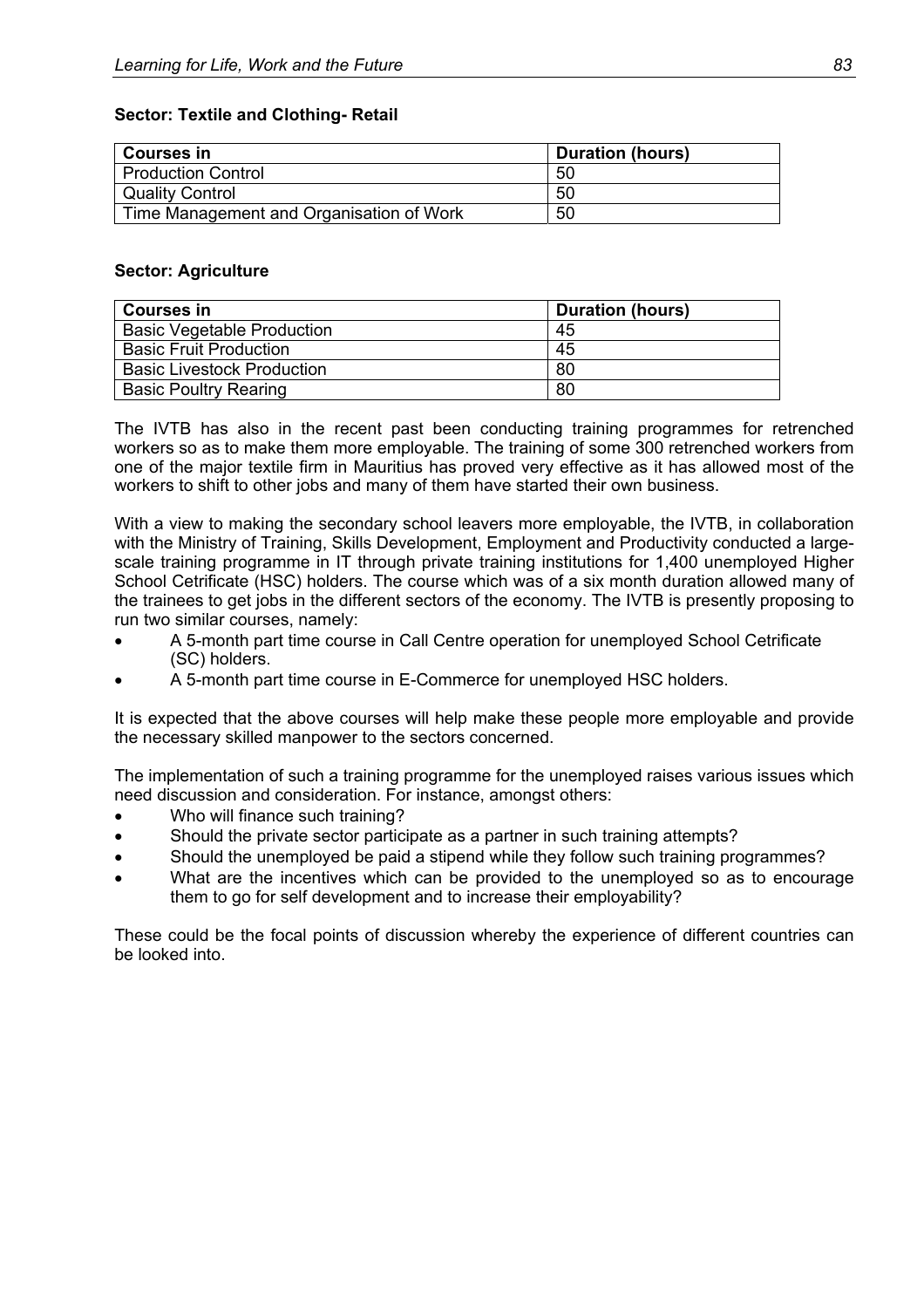# **United Nations Volunteers (United Republic of Tanzania): Support to Informal Construction Workers in Dar-Es-Salaam**

This project supports workers in the informal sector by using Participatory Action Research (PAR). Due to its demonstrative character the project concentrates on one area of the (informal) sector: the construction industry; which is significant in terms of impact on the economy, numbers of informal labourers, as well as problems faced by the labourers.

The importance of informal construction workers in fostering construction development in the country, especially in Dar es Salaam, has been widely recognized. While the informal construction in Dar Es Salaam is a source of opportunities for the poor and a major supplier of labour in the construction industry; vast majority of informal construction workers still face serious problems which harm both their personal and professional lives. At the same time, informal construction workers by and large lack the tradition of participatory techniques to discuss solutions and ways to solve their problems, because; employers or agents do not facilitate the organization of the workers; many participatory techniques are adequate for rural settings but not for the urban setting; or/ and there is simply a lack of tradition of participation.

Informal Construction Worker (ICW) refers to individual or group who are not officially recognized by the government nor registered by respective institutions. ICW have no formal contracts, work on oral contracts or agreements and payment is done mostly on a daily basis. Included in the definition are skilled and semi-skilled artisans (fundis), unskilled labourers, apprentices, gang leaders, foremen and labour subcontractors. Producers of building materials are also included.

There are a number of ways of addressing the problems facing informal workers, using indigenous resources and/or some technical assistance. But to plan and implement appropriate interventions one needs knowledge of the problems and their causes.

Such data does not exist for construction sector. Of great interest/concern to the project is the research development process, which must be carried out in a participatory manner, to ensure sustainability in the future. This requires working very closely with all the stakeholders, partners and donor community who are involved in the construction industry. In this scenario PAR serves the dual purpose of building a database of knowledge about problems as well as contributing to their solution. It was against this background that UN Volunteers under the umbrella of the United Nations Development Programme (UNDP), International Labour Organization (ILO) and the Bureau for Industrial Cooperation (BICO) of the University of Dar es Salaam, as a technical backstop, developed the current project of "Support to Informal Construction Workers in Dar Es Salaam" (STICW Dar).

The project entails a process through which construction workers in the informal sector collectively try to understand their problems and address them through a process of social dialogue with stakeholders. The project therefore works both with the direct beneficiaries as well as various identified stakeholders. The project aims at facilitating the participatory process among construction workers, building the capacity of the local actors to carry the process forward after termination of the project, document the experiences at different locations, and disseminate the results in order to facilitate scaling-up/ replication of the project. The diagram on the next page is a summary of this project. Below are contact details.

#### **Contact address:**

TACECA 6th Floor, NIC Life House, Sokoine Drive, P.O. Box 78584, Dar es Salaam. Phone No. (+255)-22-2122466 Fax No. (+255)-22-2122468 email : navin@cats-net.com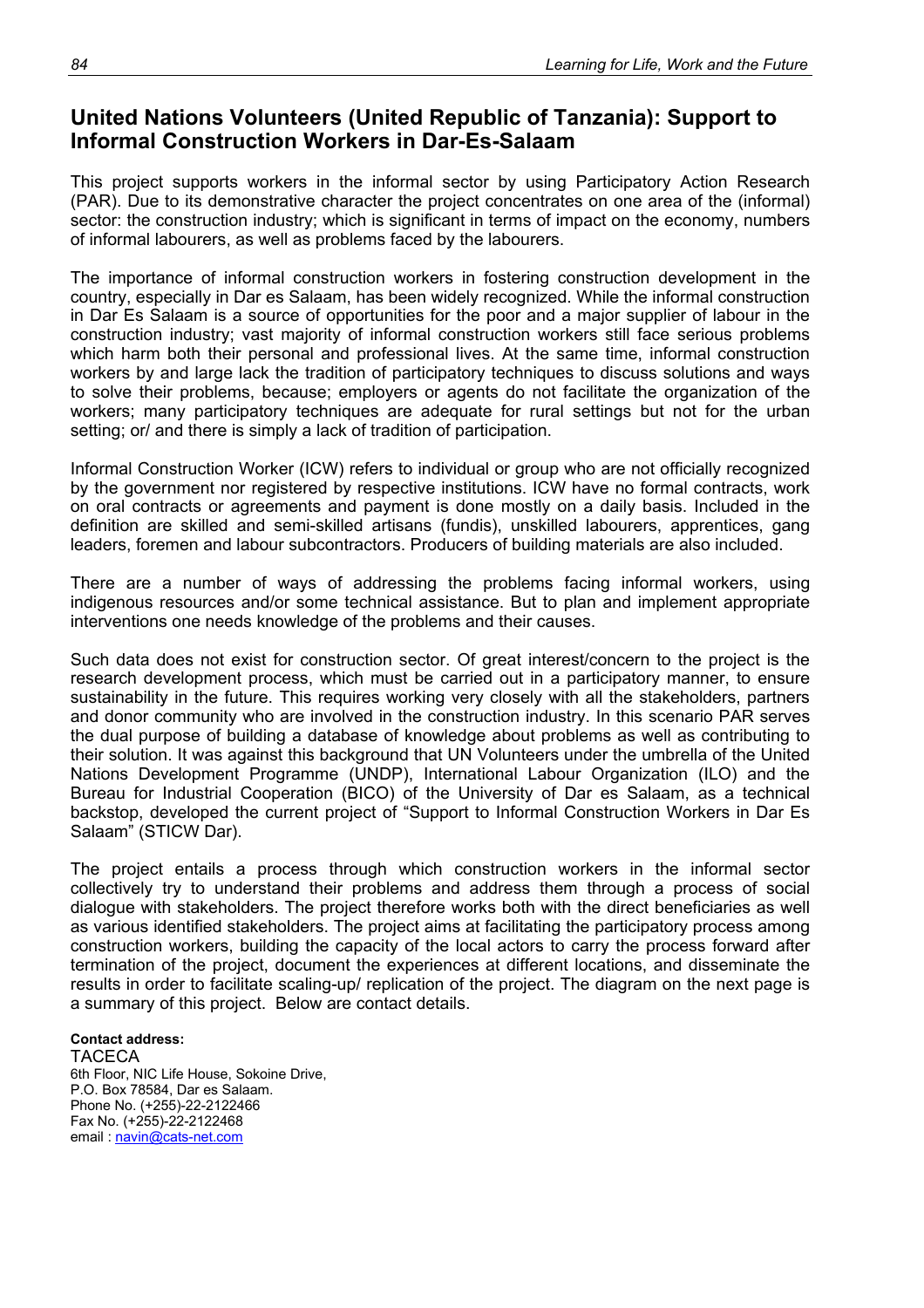### **Project on Support to Informal Construction Workers in Dar-es-Salaam**

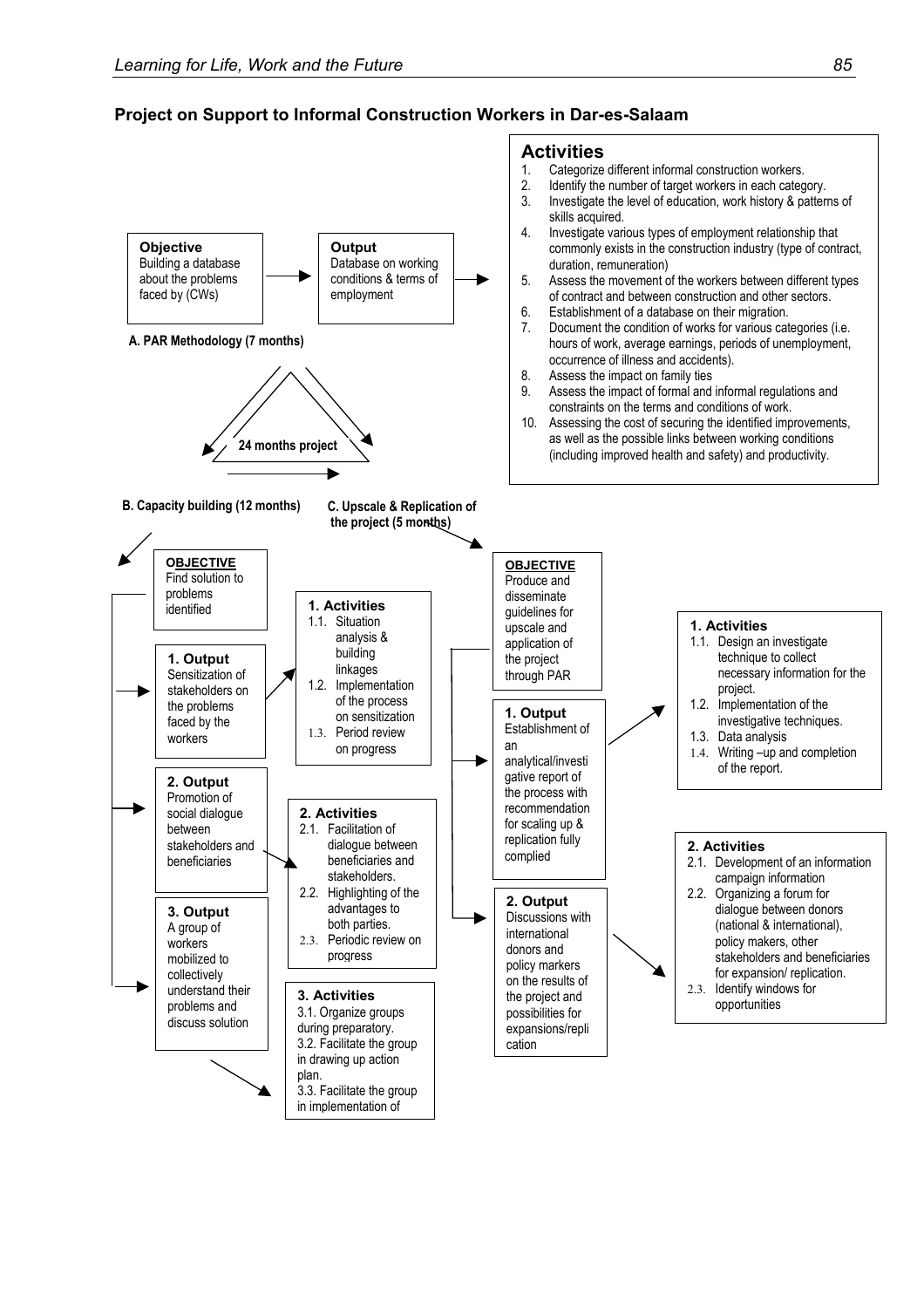# **RAZA, Stephen T. (Zimbabwe): The Development of a Training Program for the Unemployed and for the Informal Sector**

Before Independence of Zimbabwe (1980), only a limited number of indigenous people could access both primary and secondary education. As a result only few indigenous Zimbabweans managed to receive technical training due to lack of entry qualifications. This situation, which was considered discriminatory, perpetuated poverty whose consequence was to give more educational attention to boys than girls. The situation was redressed after independence through various means such as promotion of equality and equity, deliberate favour in enrolment of women at Zimbabwe University, formulation of policies that aimed at empowering previously disadvantaged, etc. More over, the 1987 revised Education Act triggered an increased number of primary and secondary school graduates, the outcome of which was unprecedented demand for tertiary education and training.

As a result of the aforementioned situation, the Ministry of Higher and Tertiary Education (MoH & TE) of Zimbabwe through its Human Resources Development (HRD) plan (1996-2000) identified issues that needed to be addressed as follows:

- Increase access to tertiary Education.
- Improve quality of Tertiary Education and delivery system.
- Reduce the mismatch of training and manpower needs.
- Improvement of Management of Tertiary Institutions
- Increase financial base for Training Fund.

## **Establishment of Vocational Training Centres (VTCs) nationwide**

In order to overcome the challenges mentioned above, the MoH & TE decided to establish VTCs nationwide as an intervention approach. The aim was to train 300,000 school leavers annually. The strategies put forward for this intervention were:

- Partnership with local authorities,
- Use of existing infrastructure,
- Seeking other partners, donors and non-governmental organisations,
- Assess centres for viability in terms of suitability of structures, availability of water, electricity and sanitary facilities,
- Non residential training to reduce cost of training,
- No Vocational Training Loans (VTL),
- Community oriented curriculum demand driven courses (short and long term),
- Maximum utilization of facilities after hours and during holidays,
- Entrepreneurial skills will be compulsory in addition to technical skills,
- Open entry with only numeracy and literacy the requirement,
- VTCs to run as satellites of existing colleges at first,
- VTCs to develop into technical colleges or polytechnics or universities,
- Monitoring and coordination to be done by Ministry of Higher Education.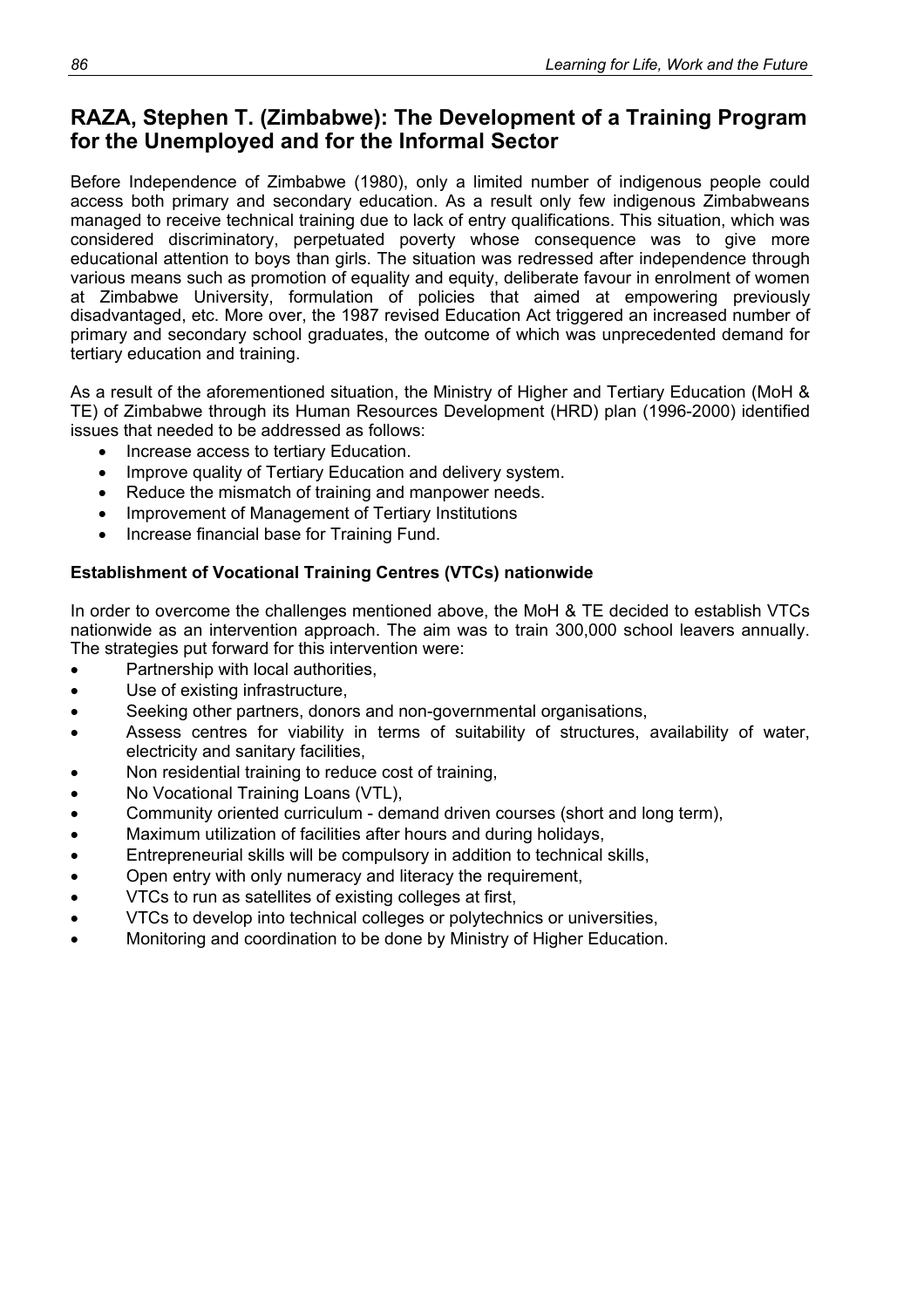# **Proposed Self-Employment Skills Training Model**

Training methodology for the VTCs proposed by the author is designed to ensure graduates selfemployment. This methodology entails three phases as outlined below:

| No. | <b>Phase</b>                         | <b>Activities</b>                                                                                                                                                                                                                                                                                                                                                                                                                                                                                                                                                                                                                                                                                                                                                                                                |
|-----|--------------------------------------|------------------------------------------------------------------------------------------------------------------------------------------------------------------------------------------------------------------------------------------------------------------------------------------------------------------------------------------------------------------------------------------------------------------------------------------------------------------------------------------------------------------------------------------------------------------------------------------------------------------------------------------------------------------------------------------------------------------------------------------------------------------------------------------------------------------|
| 1.  | Pre-Training                         | Product/service identification and selection<br>$\bullet$                                                                                                                                                                                                                                                                                                                                                                                                                                                                                                                                                                                                                                                                                                                                                        |
|     |                                      | Business opportunity guidance<br>$\bullet$                                                                                                                                                                                                                                                                                                                                                                                                                                                                                                                                                                                                                                                                                                                                                                       |
|     |                                      | Market survey<br>$\bullet$                                                                                                                                                                                                                                                                                                                                                                                                                                                                                                                                                                                                                                                                                                                                                                                       |
|     |                                      | Industrial attachment<br>$\bullet$                                                                                                                                                                                                                                                                                                                                                                                                                                                                                                                                                                                                                                                                                                                                                                               |
| 2.  | Training                             | Technical skills acquisition based on the identified opportunity.<br>$\bullet$                                                                                                                                                                                                                                                                                                                                                                                                                                                                                                                                                                                                                                                                                                                                   |
|     |                                      | acquisition<br>Entrepreneurial<br>skills<br>(in<br>entrepreneurship<br>$\bullet$<br>awareness, achievement motivation, etc.)                                                                                                                                                                                                                                                                                                                                                                                                                                                                                                                                                                                                                                                                                     |
| 3.  | Post-Training<br>support<br>services | Attachment of graduates to production units of the college<br>$\bullet$<br>(imitating real self-employment life) for raising start-up capital<br>and create confidence and experience while under guidance<br>of lectures.<br>Establish backyard business.<br>$\bullet$<br>Self-employment in factory shells.<br>$\bullet$<br>Creation of Graduate Self-employment Support Systems<br>(GSSS) to be supervised by committees such as:<br>Technical support and follow-up by lectures and industrial<br>$\bullet$<br>experts.<br>Managerial support and follow-up by lectures and industrial<br>$\bullet$<br>experts.<br>Infrastructural support basically through Local Authorities to<br>$\bullet$<br>provide factory shells, land and building support.<br>Financial support from NGOs, MFIs, etc.<br>$\bullet$ |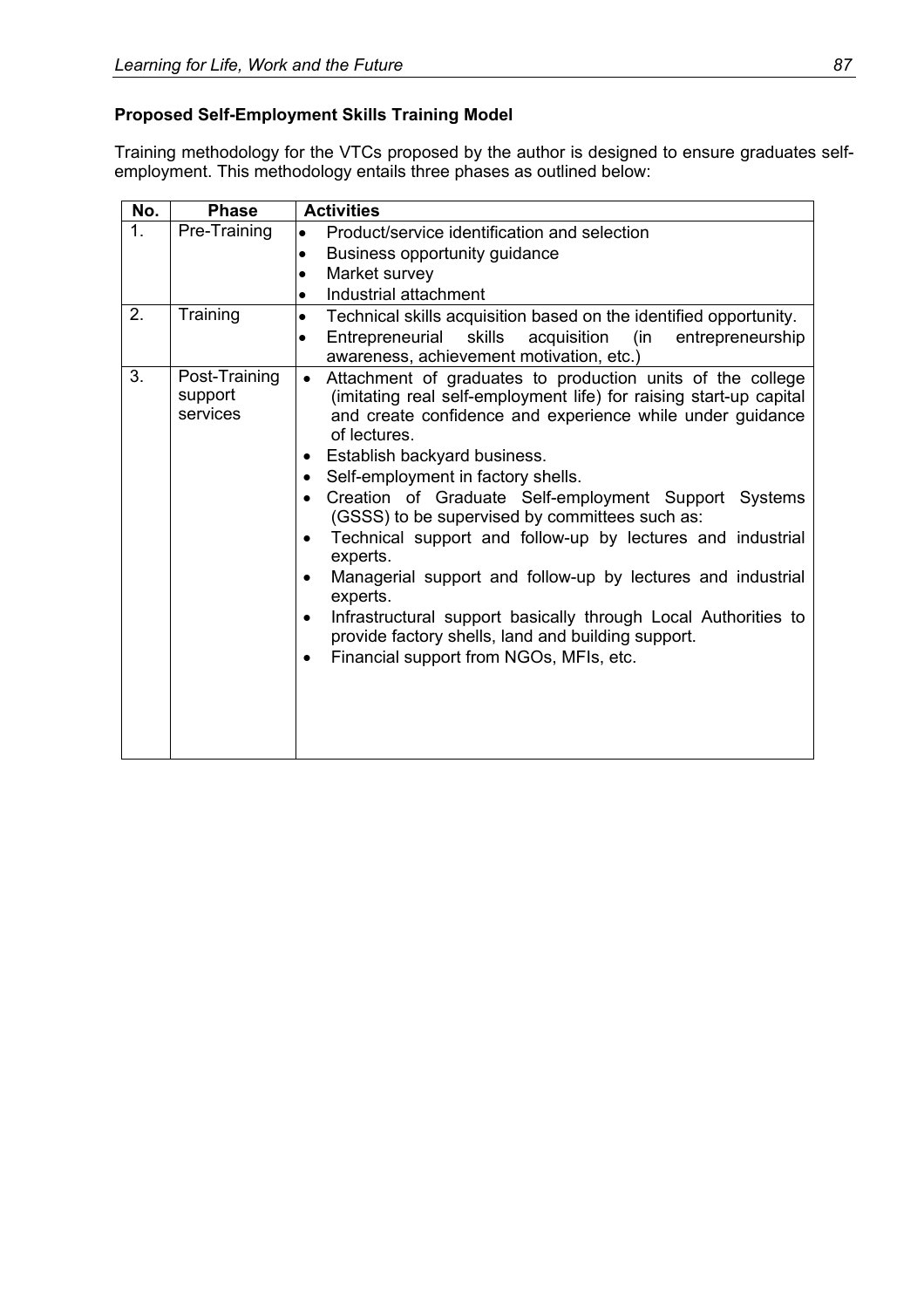

#### **Proposed Programme for Intensive Skills Training for Self-employment**

#### **Apprenticeship and Skills-Upgrading**

This kind of training approach focuses on students who are already employed before joining any training institution. Students in this case are assured of jobs during training at college; they have to sign apprenticeship contracts with the company. The constraint however is that when the industry is not doing well, very few can be employed as apprentices.

Some of the advantages of this approach are:

- Apprentices are only trained according to the demand for their services by the industry,
- Skill upgrading also takes place when the demand arises,
- Jobs are guaranteed to the student by the employer,
- Promotes cooperation between the industry and training institutions in both training delivery and training cost sharing.

The approach also has some disadvantages such as: strict entry qualifications; massive unemployment in case of economic down-turn; it neglects preparation for self-employment; it is expensive in the sense that there is a loss of production time whilst the students are at college and at the same time when they receive a salary.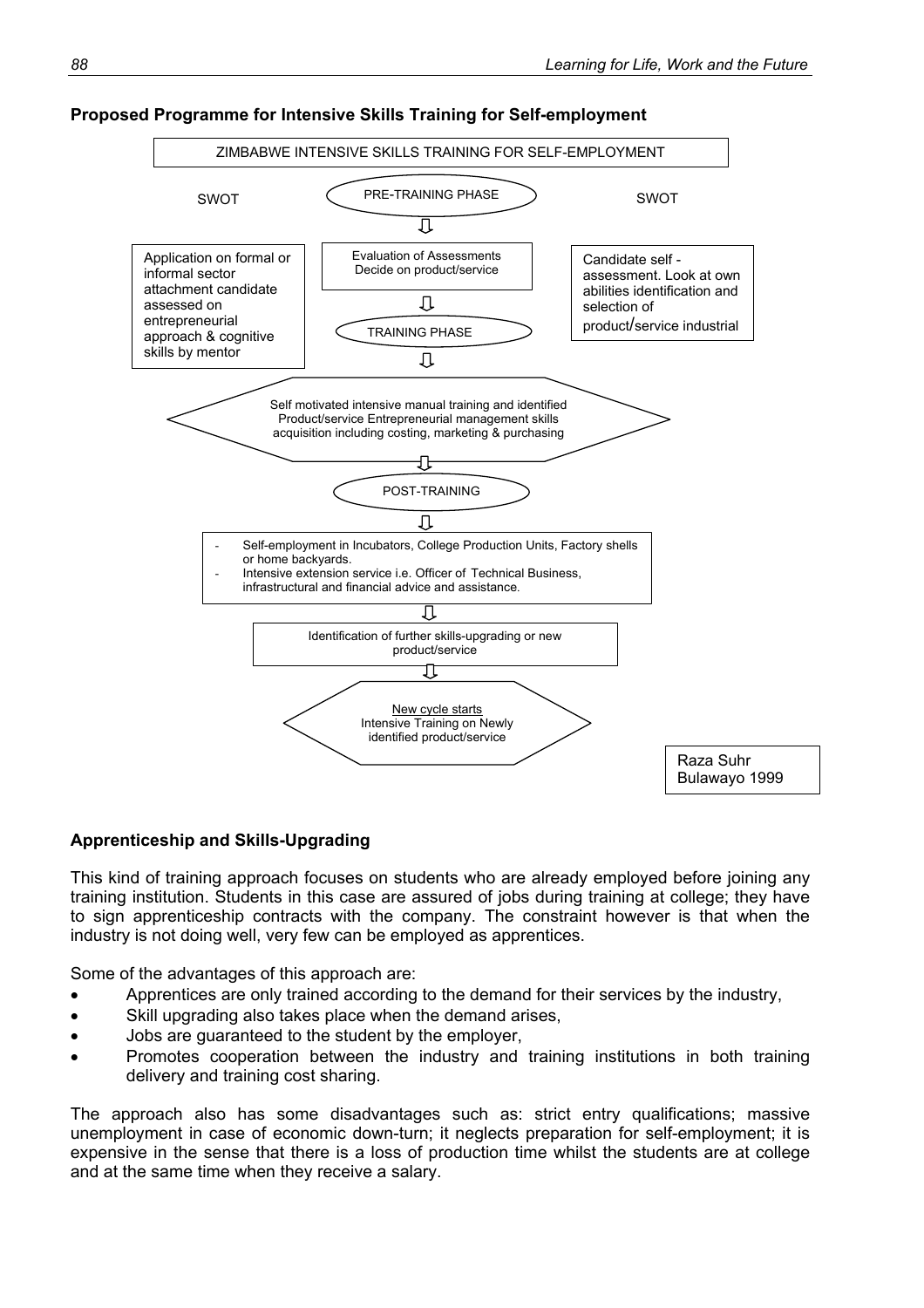### **Vocationalisation of Secondary Education**

This approach was first introduced in Zimbabwe in 1981 with the aim of providing education, rehabilitate and resettling ex-combatants and refugees of the liberation struggle period. Its concept is based on combining theory and practice in the schools, which were to be built on farms for self-reliance in food provision.

Some of the advantages of this approach were: to increase access to vocational training through involvement of secondary students; to resettle and rehabilitate former fighters and previously displaced refugees; to attain to some extent self-reliance of students; and to introduce students to various career pathways including cooperatives.

Some of the shortfalls of the approach were: the teaching of technical subjects was basically examination oriented; entrepreneurial skills were neglected; there was very minimal exposure to the real world of work; poor funding of technical subjects, and negative perception by students of the technical subjects being considered inferior.

### **Conclusion**

The Institutional training (through VTCs) approach seems to be appropriate where the existing industries have failed and where there is possibility to create new industries. The concept allows students to find out the market requirements first before proceeding to the vocational training institutions to select the course of their preference. The approach has proved to be positive in Zimbabwe as results have been evident in a short period. This approach provides opportunity for fast, focused and flexible training based on demands of the community.

The author proposes the approach which can be applied in VTCs for the benefit of the unemployed. The approach can be discussed by SADC member states and perhaps be adopted as the tool for addressing unemployment, which will be possible if training for self-employment will go hand in hand with entrepreneurial skills for enterprise development.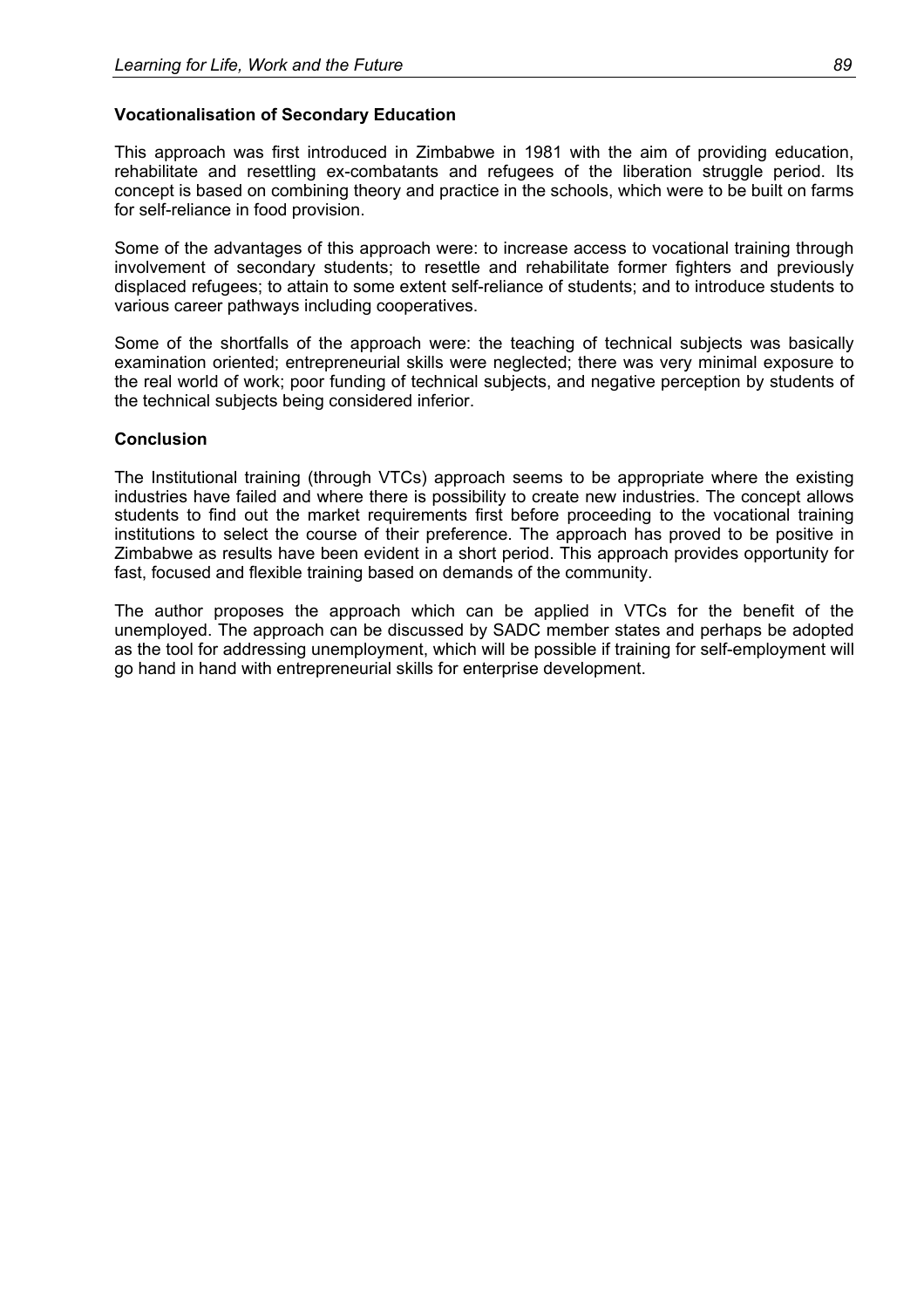# **HIV/AIDS in TVET Staff Development**

# **TSVERE, Maria (Zimbabwe): Behavioural Change Models and Teaching Methods for Promoting Behavioural Change in TVET Institutions with a Focus on HIV/AIDS and Life Skills Education**

This paper discusses the importance of behavioural change in preventing HIV/AIDS. It declares that behaviour modification through life skills education is the only option to preventing HIV/AIDS. Changing behaviour is complex and involves controversial ethical and value-laden issues and problems. This paper focuses on behavioural change models, adult learning theories and gives recommendations.

## **Models of behaviour change in practice: Stages of Change Model**



*Structural and environmental factors need to be checked in this model.* 

## **AIDS Risk Reduction Model (ARRM)**

This model provides a framework for explaining and predicting behavioural change of individuals' sexual relationships. The challenge in this model is how to incorporate socio-cultural practices, issues individual learners may not have control over, into the process of behavioural change when learners are ready to modify their behaviour.

### **The Health Belief Model (HBM)**

Health behaviour is a function of individual's socio-demographic characteristics, knowledge and attitudes. A person has to have certain beliefs in order to change his/her behaviour.

### **The Theory of Reasoned Action Model (TRA)**

This model provides constructs that link individual beliefs, attitudes, intentions and behaviour. Healthy living and risk taking behaviours can be explored using this model.

## **Social Cognitive Theory (SCT)**

This theory purports that new behaviours are learnt through modelling of other people's behaviours because human behaviour results from continuous interaction between cognitive behavioural and environmental determinants.

### **Implication to educators of changing behaviour**

Andragogical methodologies for influencing behavioural change take into consideration cognizance of learning processes. TVET institutions deal with young adults whose learning styles are influenced by their age, gender, past experience, social upbringing and purpose of learning.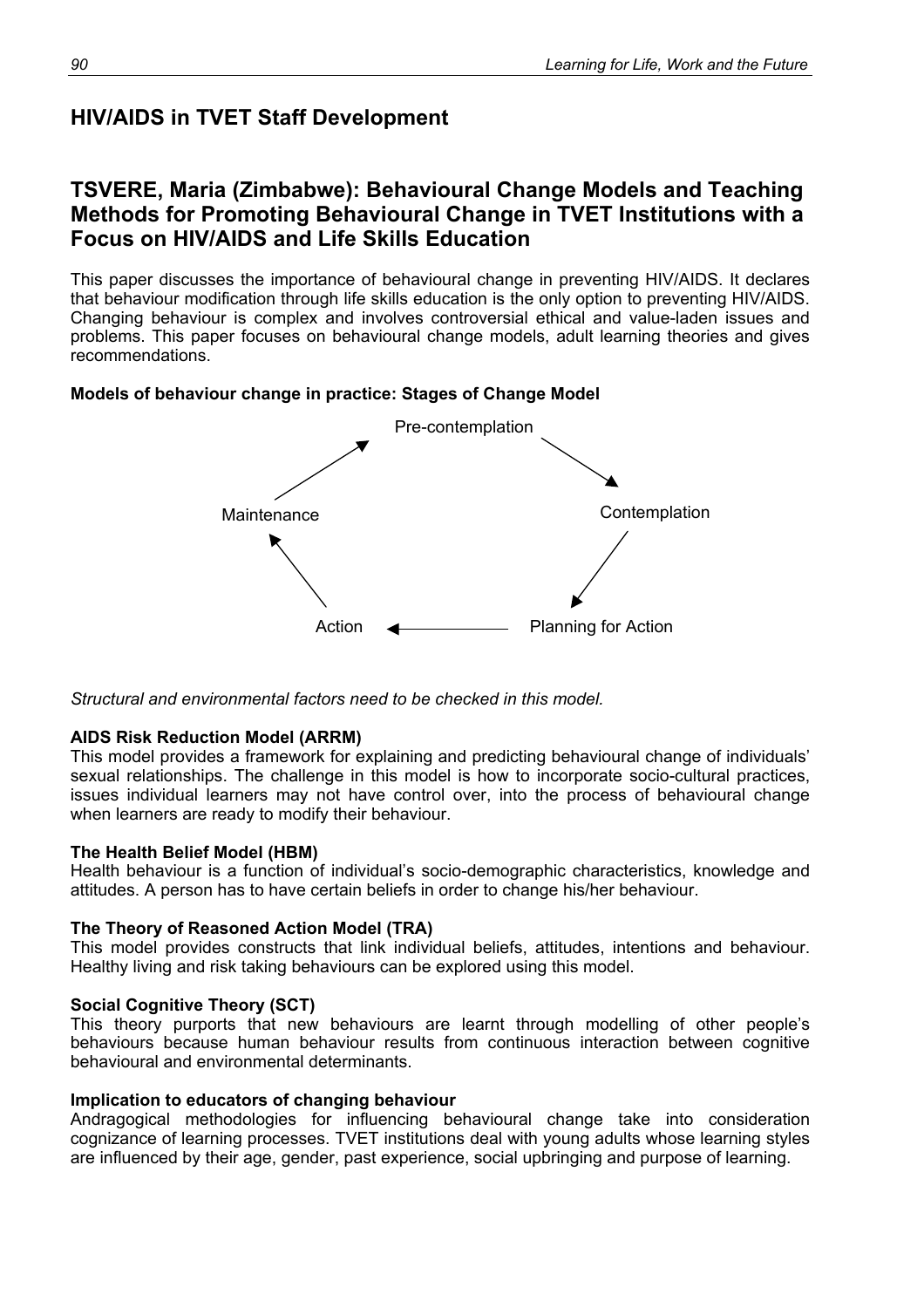### **Learning Theories**

- Cognitive Theory emphasises insights, thinking, meaningfulness and organisation of information.
- Social/emotional theory psychological learning depends on the facilitator's capabilities and characters as role models.
- The Humanist theories stresses the active nature of a learner.

### **Recommended Methods**

Learning activities should cater for imaginative, analytical, dynamic and common sense learners.

### **Life skills approach**

This is an interactive educational methodology that enhances learners' ability to take responsibility for making healthier choices and avoiding risk behaviours.

### **Examples**

- Brainstorming loosely structured form of discussion.
- Value clarification leading learners to understand their own values.
- Discussion learners express their opinions and listen to opinion of others on a given topic.
- The narrative method learners practice real life situations through role play.
- Future's Wheel and the Spider's Web making learners explore effects of past and present behaviour in future situations and critically identify key issues and aspects of a topic.
- Inquiry research or project work.

### **Poetry and Songs**

They are used to allow learners to express their own thoughts and feelings on HIV/AIDS related issues, provoke discussion, spread ideas and messages about HIV/AIDS.

### **Areas Needing Improvement**

Teacher trainers need to improve on enabling teachers to:

- Prepare stimuli and ask questions that stimulate learning
- Develop activities that best generate learning and develop skills
- Provide skills such as workshop coordination
- Effectively coordinate peer education and wellness activities.

### **Donors/partners that support life skills development in the Zimbabwe**

UNESCO, USAID, UNICEF, UNAIDS, DFID, the Royal Embassy of the Netherlands, Volens (South Africa, Zimbabwe), the Flemish Association for Development Co-operation and Technical Assistance VVOB (Zimbabwe), UNFPA, Southern Africa HIV and AIDS Information Dissemination Service (SAFAIDS)

#### **REFERENCES**

AIDSCAP (2003) Behaviour Change – A Summary of Four Major Theories. Family Health International.

Duve, A and Tsvere, M (2002) HIV/AIDS and Life Skills Manual for Life Skills Trainers and Trainee Students. MOHTE/UNESCO, Harare.

Mawere (2001) Teaching-Learning Approaches/Methodology in Population and family Life Methodology Guide. Government Printers, Harare.

Life Skills Approaches to Improving Youth's Sexual and Reproductive Health.

Mutasa, N and Wills G (1995) Modern Practice in Education and Science. Tasalls, Gaborone.

Sexual Behavioural Change for HIV. Where have theories taken us?-Teaching Life Skills – The Experiential Way

Teaching Techniques to Boost Student Interest, Motivation ASCD's 54<sup>th</sup> Annual Conference and Exhibit Show Vol. 41, Number 3 May 1999

Tsvere, M. (1998) Innovative Methods in AIDS Education, The Narrative Method, UNICEF/MOHET, Harare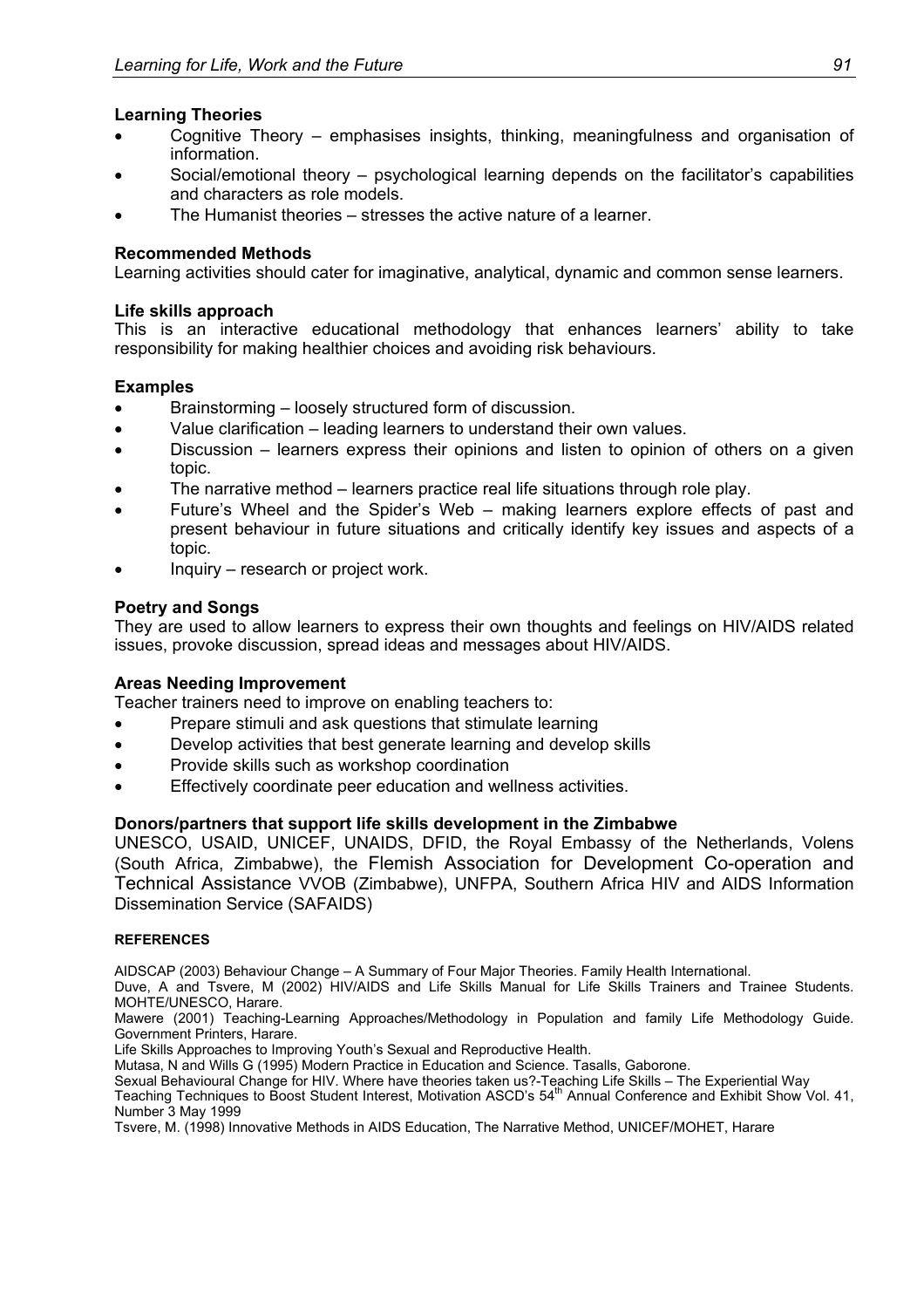# **TSVERE, Maria (Zimbabwe): Designing and implementing a Life skills Curriculum Focusing on Combating HIV/AIDS in TVET: The Role of TVET Instructors**

This paper focuses on the role of instructors/teachers in designing and implementing life skills HIV/AIDS based preventive educational programmes for TVET institutions. It highlights potential areas of collaboration and areas that need further improvement for effective implementation of a life skills curriculum.

TVET institutions should contribute to combat against HIV by equipping young and adult TVET learners with psychological competencies for adaptive and positive responsible behaviour that enables them to deal effectively with the demands and challenges of learning and everyday living.

## **Designing a Life Skills Curriculum: What should be considered?**

Who is going to design the curriculum, be involved and how will they help to ensure ownership and relevance of the course? TVET instructors provide valuable practical experiences from TVET classrooms. Sub regional countries have experts in curriculum planning and development who can input into the designing of life skills curriculum.

Can TVET adapt and learn from existing curricular in other sectors? Rigid curricular is difficult to modify when local contexts, needs and new information crop up. What content should be included? Content should be valid, realistic, learnable, useful and in context of existing curricular.

Important questions to be addressed when implementing a life skills preventive curriculum:

Who are the instructors? What are their roles? What is their selection criterion? What are their training needs? How are they to be trained and how do TVET systems ensure support and maintain their motivation? Should they be full-time? How do we involve external facilitators? The programmes need committed, skilled instructors, materials, sufficient funds and effective leadership that recognise the urgency of the situation.

## **Role of instructors**

Instructors are facilitators, counsellors and caregivers.

A TVET life skills instructor is a designer, developer and implementer of a life skills preventive curriculum.

How to implement such a curriculum?

- Develop an implementation policy and strategy.
- Should it be an examinable subject? What are the merits and demerits?
- What methodologies should be adopted? Interactive participatory learner centred teaching techniques are recommended.
- Monitoring and Evaluation should have both process evaluations and regional and institutional solid baseline data.
- Implementation models/suggestions To enable TVET instructors to reflect critically on their own application of life skills to their everyday lives requires professional development in a range of areas as it affects the whole TVET fabric. Check and guard against barriers to effective implementation of life skills programmes.

## **Coping with the issues of HIV/AIDS in the delivery process**

Effective coordination – select and train the coordinator, select a life skills education committee, train trainers and improve expanded training, ensure continuity and sequence over time, create an enabling environment, monitor, evaluate progress and make necessary corrections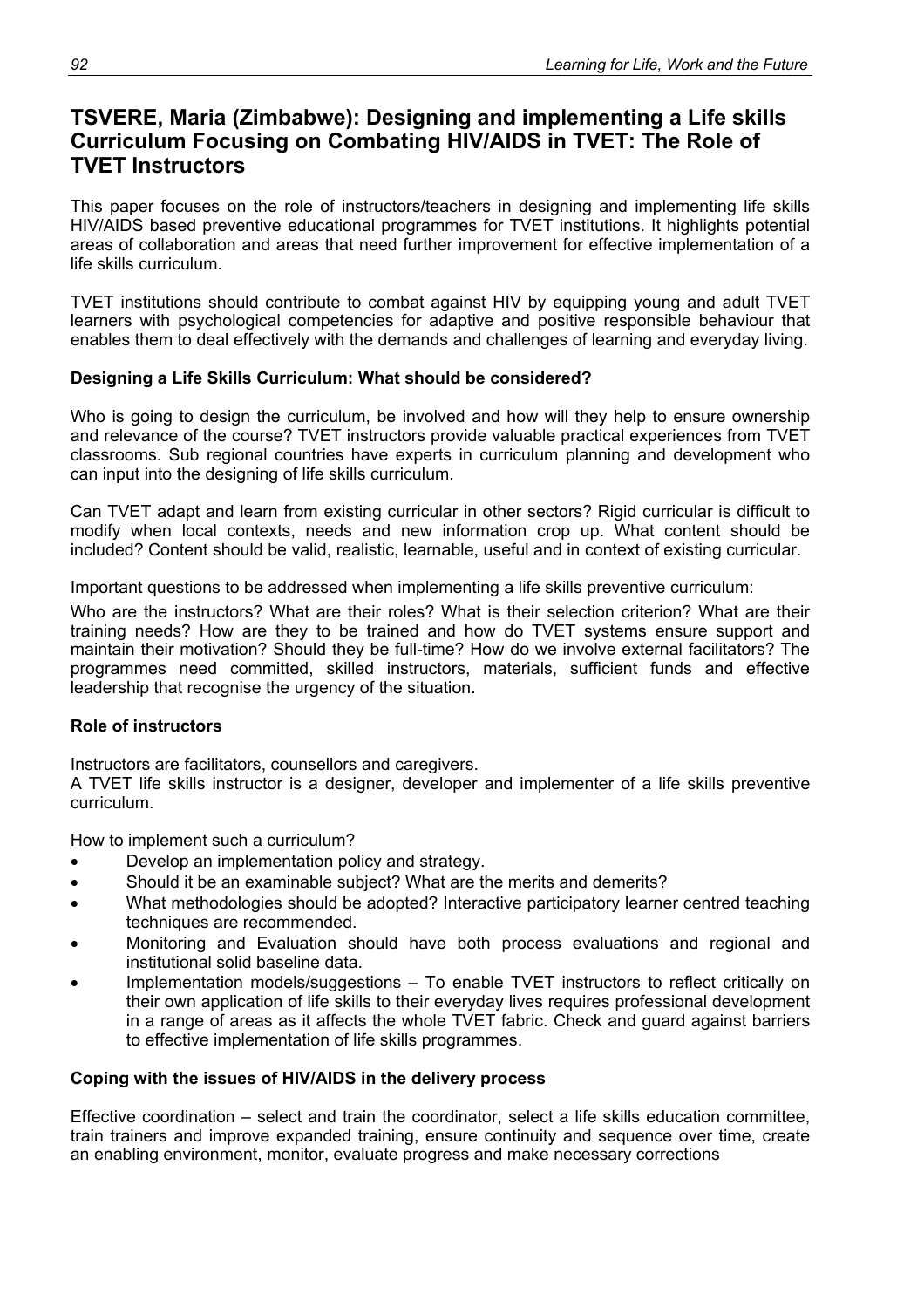To initiate institutional impact:

- Ensure access to staff and students' wellness programmes to assist the already infected and affected students.
- Provide supportive environments such as income-generating projects.
- Strengthen life skills facilitation capacity and capabilities of trainers. Ensure and protect the delivery process.
- Sensitise TVET staff and establish peer counselling.
- Integrate HIV/AIDS into existing curricular to equip staff members and trainees with relevant life skills.

TVET managers can:

- Create direct dialogue to invoke innovative programmes.
- Develop flexible content-skill based health education programme.
- Maximise role of principals, trainers and peer educators in training programmes.
- Ensure sustainability of initiated programmes.
- Improve information base and methodology of imparting and responses to the epidemic.
- Intensify training of trainers programmes, increase delivery rate and access to public health, establish networks and collaboration activities with member countries.

Possible areas of collaboration in SADC are:

- Establishment of a material production and information dissemination centre.
- Develop a critical mass of trainers of trainers who will help staff that develop other instructors in the region.
- Promote research networks and increase the capacity of countries to research, monitor, and evaluate progress.
- Mobilise resources for life skills education.
- Create a website to promote life skills development.
- Networking within member countries.
- Producing, supporting and encouraging materials.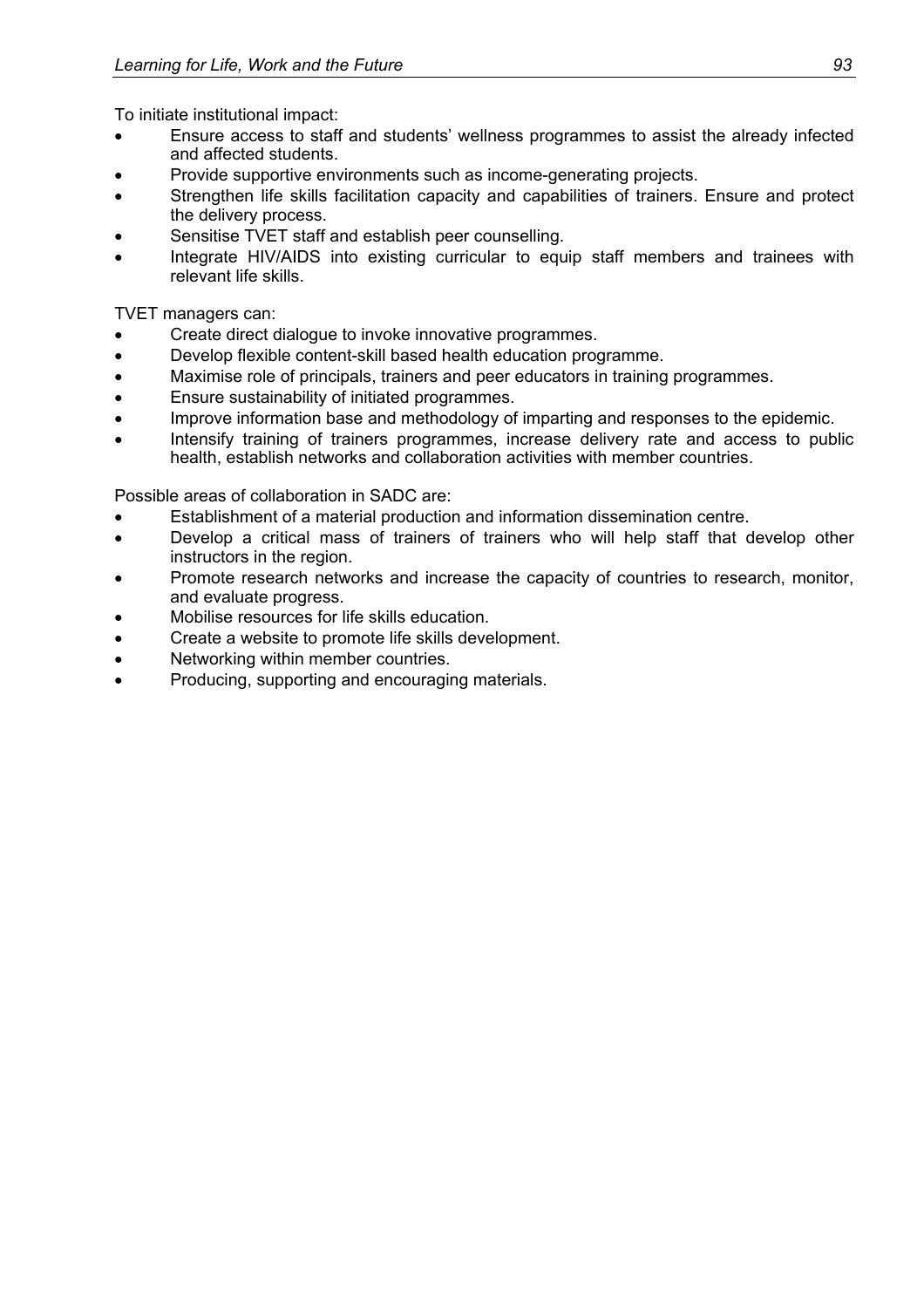# **LUTCHMUN, Vijay (Mauritius): HIV/AIDS In TVET Staff Development**

The global pandemic of HIV/AIDS is becoming a devastating human tragedy. The magnitude of the epidemic is huge. It is projected that 100 million will be infected by 2005. Forty million have AIDS, with 45%-60% women and children caught in this modern time scourge. 95% of incidences occur in developing countries already lagging heavily behind in their socio-economic development. It is not just a health issue, but impacting negatively on productivity, trade, investment and security.

Africa, especially the Sub-Saharan region, pays the highest toll where HIV/AIDS is the leading cause of death (15 million), among young and productive population. The incurable and progressive AIDS disease is causing the decline in life expectancy in Southern Africa leading to reverse developmental progress achieved through struggle so far. The depletion of productive population for economic development has contributed to social dislocation when 40 million children are orphaned with no living relatives or significant others to take over the burden of care.

Mauritius is a small island state situated in the South West Indian Ocean with a population of 1.2 million. The prevalence and incidence of HIV/AIDS is not alarming. Between 1987, when the first case was notified, about 250 cumulative cases (prevalence) have been reported, which represents .08% of the population. The concept of "iceberg of the disease" can be applied here as the influx of tourists visiting Mauritius and the craze for Mauritians travelling to high-risk countries is constantly increasing. The erosion of tradition values regarding sexuality, the liberation of sex, and the influence of western culture will surely increase the prevalence of HIV/AIDS on the "safe" island. Conscious of the impact of HIV/AIDS which can affect its socio-economic development. the government has set up a National Aids Committee chaired by the Deputy Prime Minister and Minister of Finance supported by a Multi-Sectoral Technical Advisory Committee and an AIDS Secretariat under the Ministry of Health.

The Education sector has a crucial role in adopting policies on HIV prevention, treatment, social care and integration of victims of AIDS both for students and staff. Although the Mauritian education system is mainly focused on a formal academic and qualifications framework, Technical and Vocational Education Training (TVET) is increasingly being formalised and recognised over the last 25 years, especially with the setting up of the Industrial and Vocational Training Board (IVTB). Some 200 private training institutions, operating alone or as local agents of overseas institutions, co-exist with eleven public technical and vocational schools run under the aegis of IVTB. In addition, Vocational State Secondary Schools for primary school dropouts, private firms and industries, ministries, agencies and non-governmental associations carry out TVET for their pupils, students and staff respectively. Some 35,000 to 50,000 trainees have had technical and vocational training supported by about 2,200 trainers under the current system.

Since HIV transmission is progressing at an alarming rate through intravenous drug use and sexual behaviour and has no vaccine nor any reliable cure are available up to now, it is essential that African states, especially SADC members, develop and adopt policies and strategies to slow the progress of HIV/AIDS in the region.

In close partnership with other SADC member/s a module on HIV/AIDS could be developed for TVET staff and students both in Mauritius and for Africa. The module will cover specific chapters as follows:

- Definition of HIV/AIDS cause & transmission, progression
- History & trajectory of the pandemic in the world
- The magnitude of the scourge in World Africa
- The development of vaccine and anti-viral drugs
- The health, social and economic cost to Africa
- Models of prevention strategies and sex education by health and other related professionals
- Professional counselling by social health workers for TVET teachers and other staff
- Principle of health behaviours change for reducing risky sexual behaviour- "safer sex"
- Treatment, social care and integration of AIDS cases
- Human rights to treatments, cheap access to antiretroviral drugs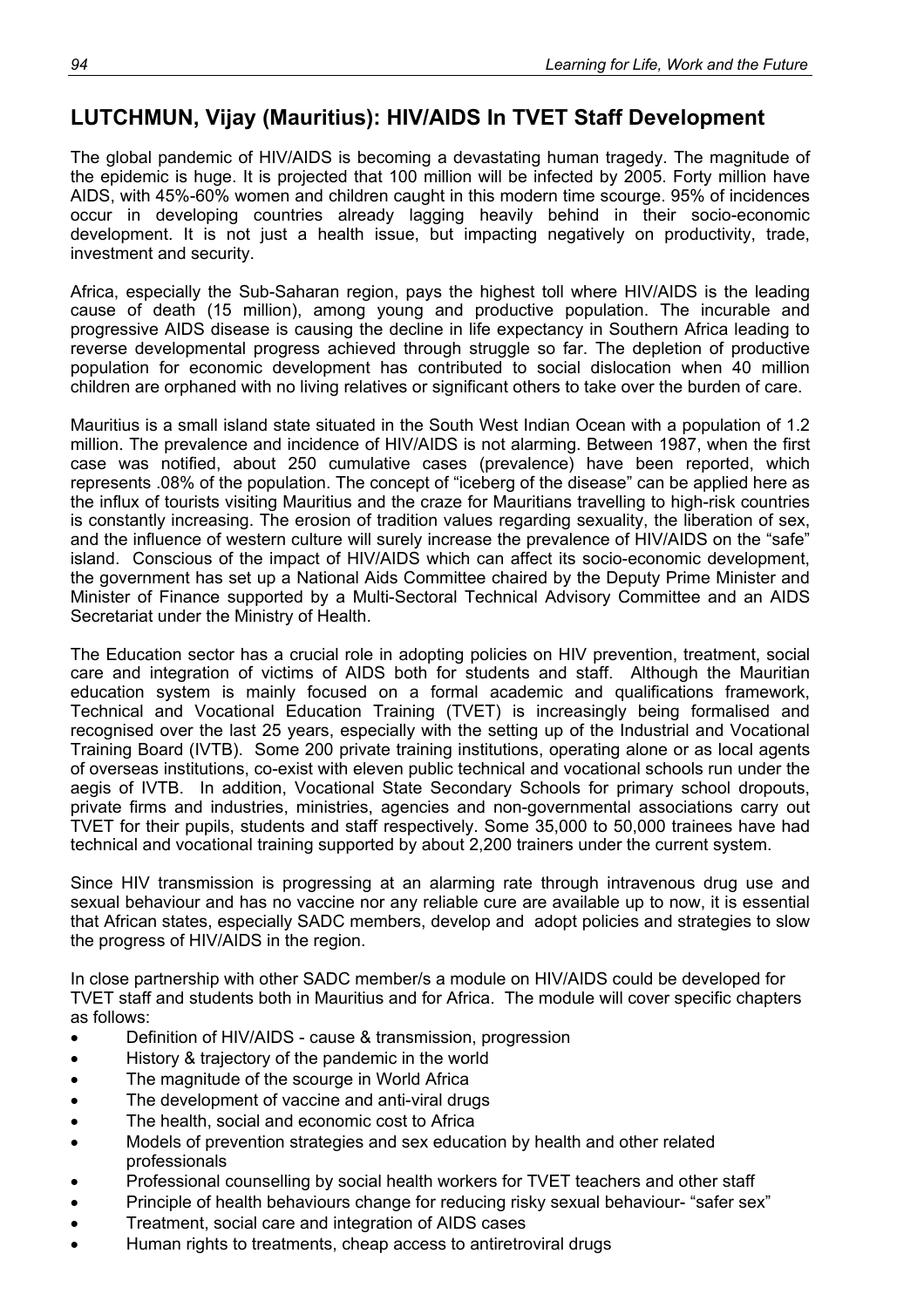- Different sexual habits and cultural differences enhancing disease progress
- The HIV/AIDS national, regional network policy development in TVET sector
- Identify and compile prevention initiatives
- Develop a HIV/AIDS preventive module designed specifically to target Africa women and girls or other high risk groups
- Develop a comprehensive multi-level programme of skills training
- Create a computer-based information exchange format for collaboration, training and education between TVET African Sector or internet-based website
- Involve civil societies in prevention and social care and create partnerships among NGOs.

Various teaching methods and teaching aids will be used in dispensing the courses through a certain approach. A continuous assessment tool will be used to ascertain the transmission of knowledge and skills to trainers and participants.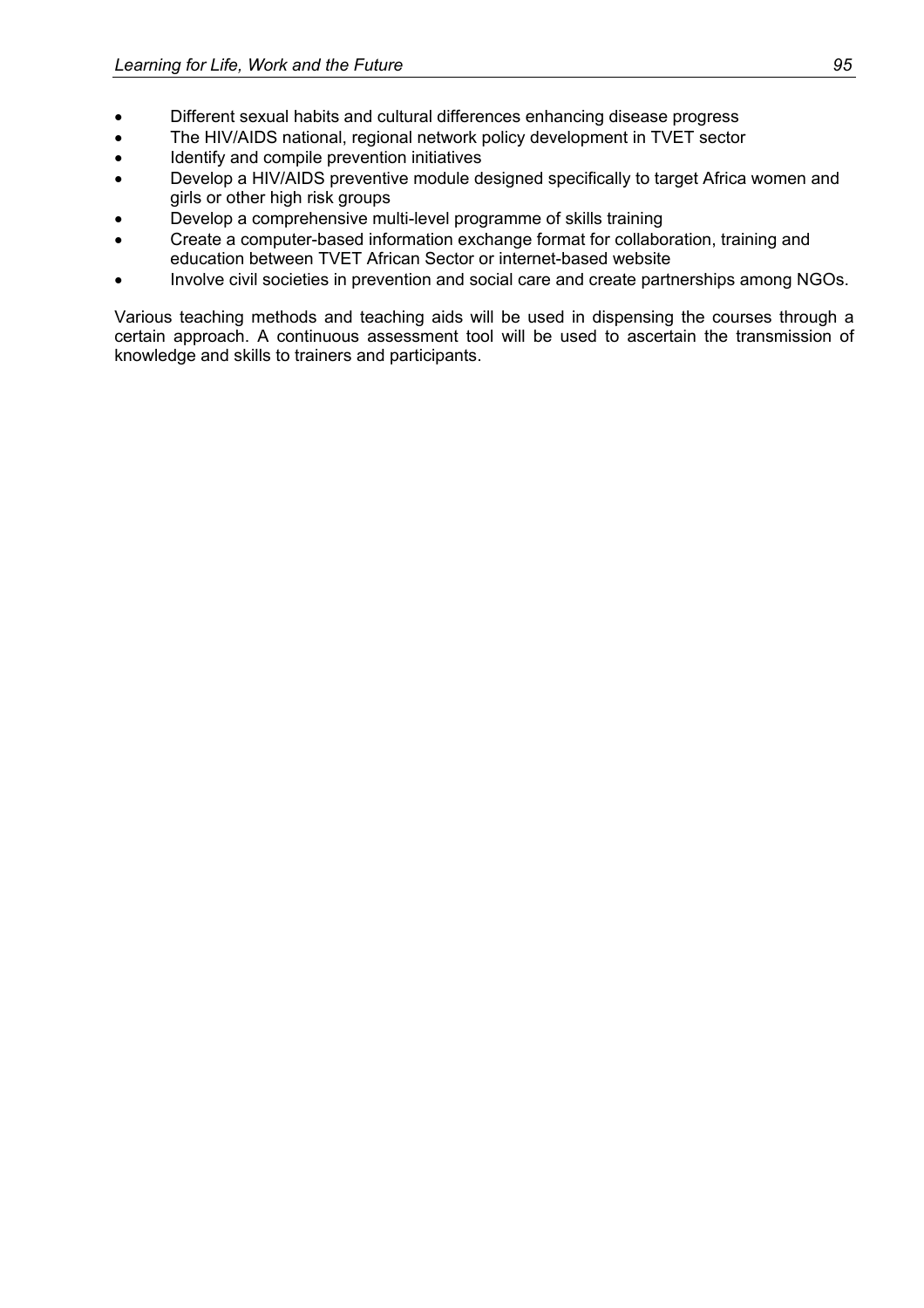# **KAFERE, Godfrey (Malawi): HIV/AIDS in TVET System**

One of the emerging challenges of TVET in Malawi is to prepare a vibrant and productive workforce that is prepared to contribute towards the socio-economic development of the country. A workforce prepared to acquire additional skills, knowledge and competencies to understand and deal with the cross-cutting issues of the HIV/AIDS pandemic.

The Ministry of Labour and Vocational Training in partnership with Project HOPE initiated a curriculum development process for HIV/AIDS / Sexual and Reproductive Health (SRH) /Sexually Transmitted Infections (STI) /Tuberculousis (TB) (HAST). The HAST curriculum aims at developing positive attitudes and behavioural change through participatory methodologies. HAST will also equip the learner with essential skills such as decision-making, assertiveness and interpersonal relationship skills.

The Malawi Government has produced a National Strategic Framework (NSF) for HIV/AIDS with the following priorities:

- Dissemination of the NSF for HIV/AIDS through development of district-specific implementation plans.
- Institutional capacity building.
- Intervention for youth and management of sexually transmitted diseases, condom promotion, prevention of mother-to-child transmission, blood safety, treatment of opportunistic infections, and exploring modalities for increased access to antiretroviral drugs and treatment.

Three bodies have been created at National Level to oversee and facilitate the implementation of the National AIDS Commission Programme (NACP):

- The Cabinet Committee on HIV/AIDS Prevention and Care chaired by the Vice President,
- The National AIDS Commission (NAC),
- The National AIDS Secretariat.

An HIV/AIDS Workplace and Education Programme was launched in 2000/01 by the Ministry of Labour and Vocational Training with funding from the US Department of Labour and in collaboration with Project HOPE. The programme is designed to contain the spread of the virus and development of an HIV/AIDS Policy and Code of Conduct along with a legal framework aimed at checking discrimination against those already infected.

The Technical, Entrepreneurial and Vocational Education and Training (TEVET) secretariat has produced five cross-cutting modules; one of them is on Occupational Safety and Health. Competency Standard on Prevention of HIV/AIDS and is included in this module.

Opportunities for the success of this project are evident in that there is a high level of motivation to do something about the epidemic in the public and within the TEVET system. The existing capacity within the NGO environment to implement activities is being strengthened through coordination and integration with district AIDS plans. Efficient pedagogical approaches can be applied. Easy, anonymous and youth-friendly access to services could be made free of charge. While lastly, adult pedagogical courses are designed for vocational trainers which should include cross-cutting issues such as HIV/AIDS.

Barriers to the success of the project could be the following:

- The constant drain of human resources due to epidemic,
- The challenge of adequately manning the TEVET system with instructors is daunting, there is no institution for training of technical instructors in the required numbers,
- The training instructors on HIV/AIDS must recognise that they are themselves potential sources of infection to others,
- Many users of TEVET services are already infected with HIV when they enter the training,
- There are many external factors over which the TEVET system has no influence,
- The dogmas of some denominations which run many technical schools and craft centres are not conducive to the reduction of the spread of HIV/AIDS,
- Slow response from the Government.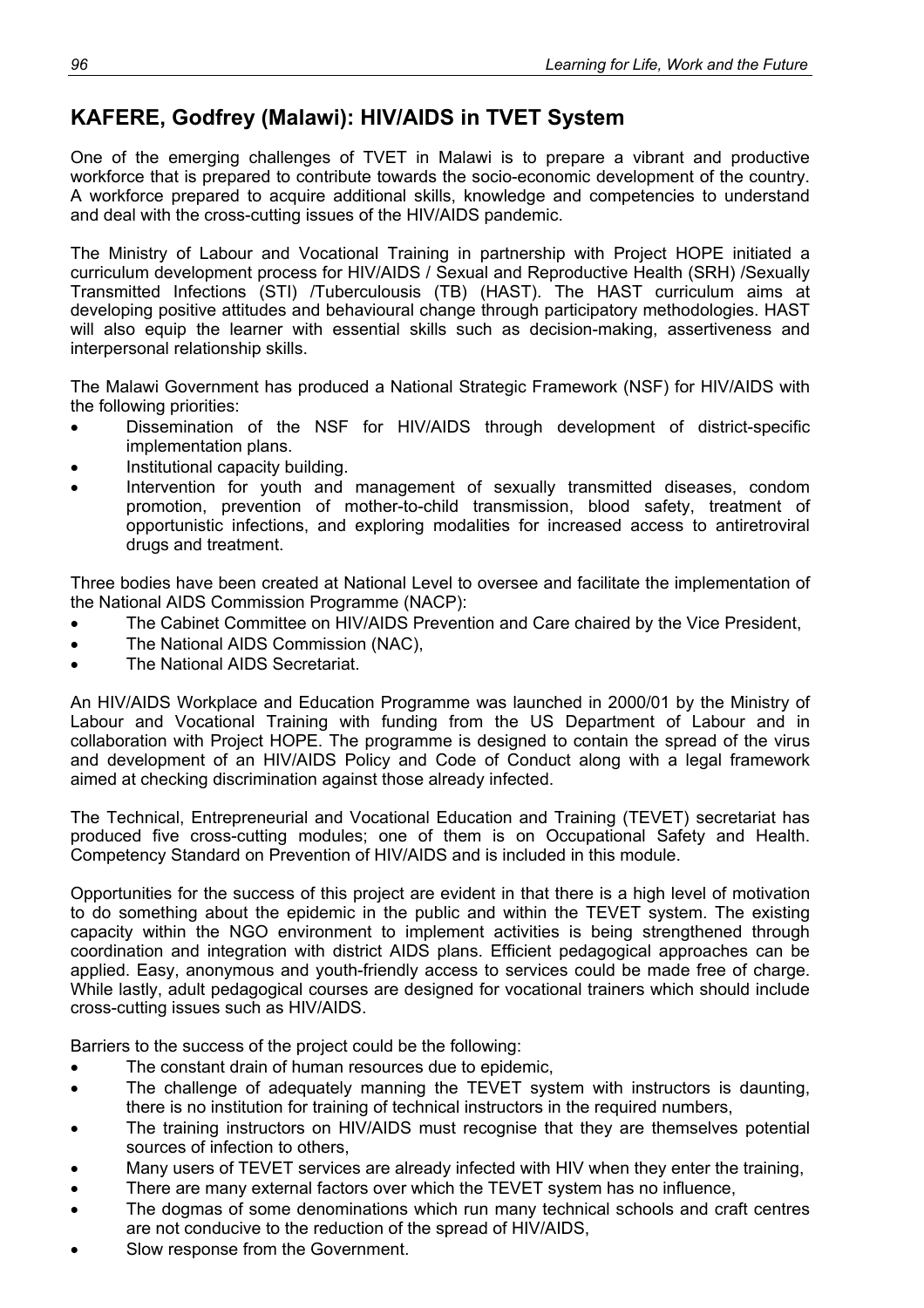A need for collaboration within the SADC in order to establish an HIV/AIDS Secretariat for the region, encourage networking of peer educators in training institutions around the region, and develop an HIV/AIDS Policy for the region. Support can be provided by UNAIDS, UNDP, UNICEF, Canadian International Development Agency (CIDA), UK Department for International Development (DFID), Norwegian Agency for Development Cooperation (NORAD), US Agency for International Development (USAID).

NGOs have spearheaded anti-AIDS activities in the community and now greater coordination is needed between Government and NGOs. An important step to an efficient up-scaling to national coverage would be made through a higher degree of integration and coordination of NGO work into the district AIDS plans. A team approach with representatives of a few countries can oversee the development of the module until it reaches a final version. The module could be tested on a pilot phase before being replicated and implemented in the region.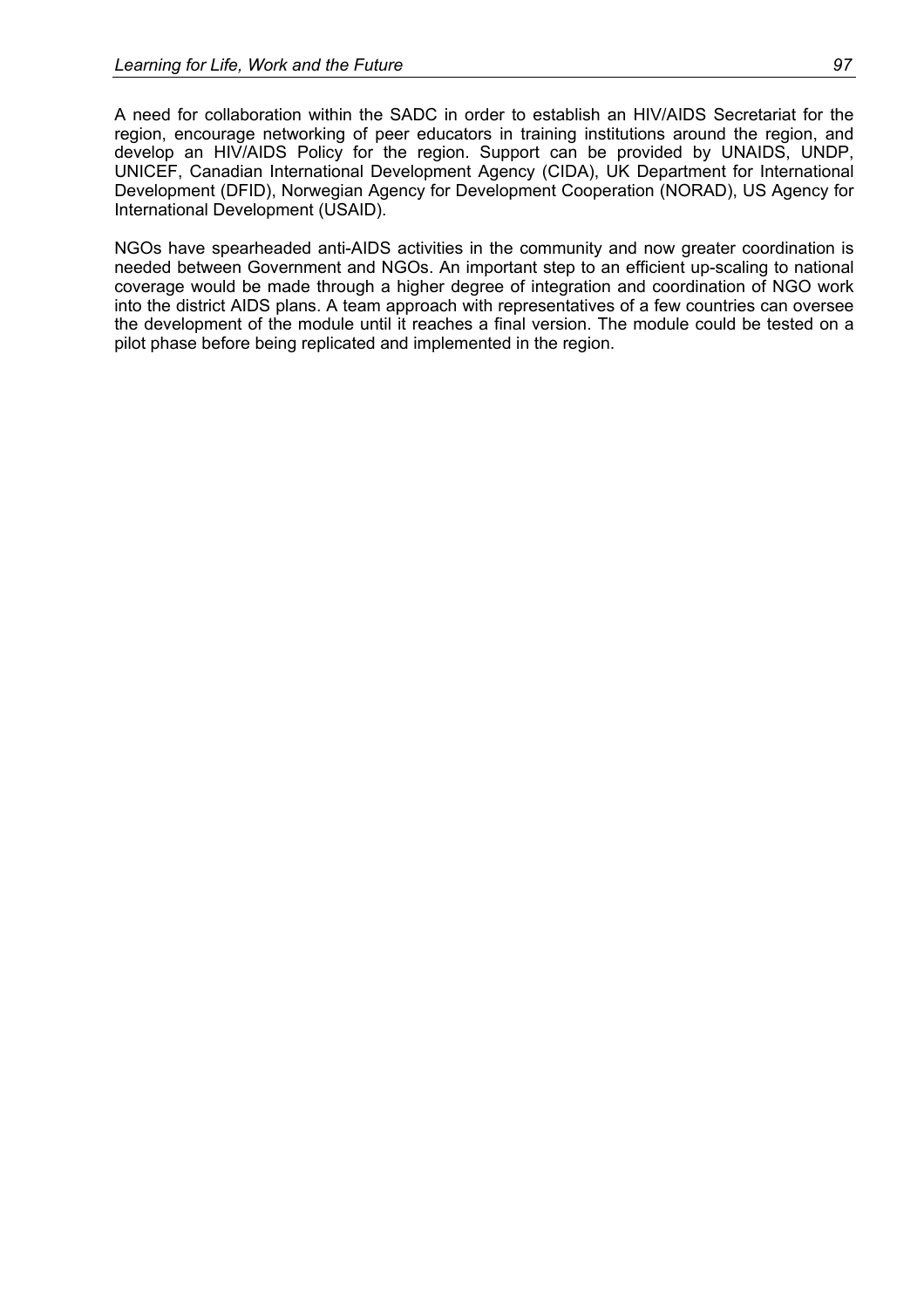# **OVEREEM, Maria (Botswana): HIV/AIDS in TVET Staff Development in Botswana**

HIV and AIDS have a significant impact on demand, supply and quality of education. The HIV/AIDS pandemic is affecting the provision of education. This paper describes the background, strategic context and possible and actual interventions with respect to HIV/AIDS and staff development in the TVET sector in Botswana.

Botswana is among the countries with the highest HIV/AIDS rates in the world. In 2002, 35.4% of adults (15 to 49 years old) were infected with HIV. About 85 Batswana are being infected with HIV every day. One in eight infants is infected at birth while life expectancy has dropped from 67 to 56 years (2003).

The Government has established structures and instruments to reduce the impact and effects of the pandemic such as the following:

- National HIV/AIDS Council chaired by the President.
- National AIDS Coordinating Agency (NACA).
- District Multi-Sectoral AIDS Committees and Sectoral HIV/AIDS Committees.
- National HIV/AIDS Strategic Plans (1998-2002) and (2003-2008).
- Political commitment to partnerships.

Botswana has an extensive low-threshold of testing and counselling while there are also few centres and networks of *coping centres for people living with AIDS* (COCEPWA). Home based care however is well established.

The Technical and Vocational Education and Training Sector in Botswana consists of:

- Institutionalised formal government owned training institutions.
- Community-owned Brigade Centres.
- Privately owned commercial vocational training centres.
- In-house training centres operated by the private industry.
- Work-based training.

Staff in TVET institutions play a key role in taking various HIV/AIDS strategies and interventions to the trainees, but at the same time they are themselves vulnerable. Staff being affected by HIV/AIDS compromise quality in TVET provision.

The Ministry of Education has started the mainstreaming process of HIV and AIDS into its departments with the development of assessments. There are two problems: mainstreaming activities do not involve the VET sector; the Ministry of Education's responsibility for VET is restricted to six technical colleges and to a minimal extent to support the brigades while the large group of private VET institutions is not covered.

Botswana Training Authority (BOTA) was established by an Act of Parliament in 2000. The strategy of BOTA to deal with HIV/AIDS in the VET sector has various components. It forms part of the national AIDS strategy and will be part of and be linked to all regional and relevant sectoral initiatives and structures. The HIV/AIDS component within BOTA, in partnership with other organisations such as health care providers, NGOs and the private sector is likely to influence all aspects of VET that BOTA deals with. BOTA's role in mainstreaming HIV/AIDS in the TVET sector does not only reach out to trainees, but to staff as well.

BOTA has developed unit standards on HIV/AIDS. They are assessment standards and form part of generic skills required as outcomes of TVET. Fact finding exercise by BOTA has revealed that trainers lack knowledge and information on HIV/AIDS and skills to teach about it. The Government of Botswana has adopted the Teacher Capacity Building programme to address HIV and AIDS within education staff. There are various other curricula and approaches to the teaching of HIV/AIDS current in Botswana – the Education for Life approach, the Ambassadors for Life Tool Kits, Life Planning Skills, the Life Saving Skill Curriculum programme, and the Games for Life programme.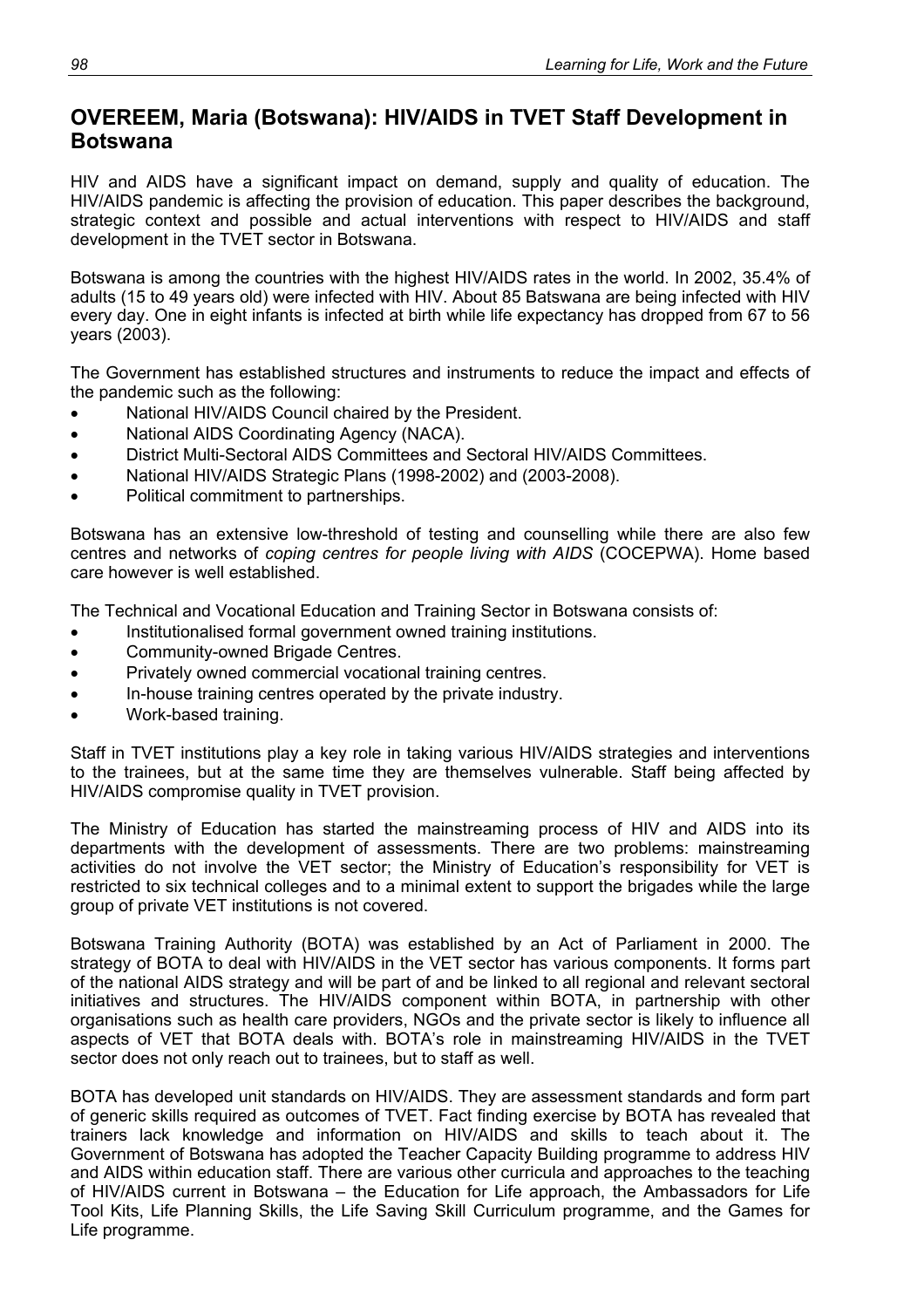The Teacher Capacity Building Programme needs adaptation for the specific TVET context on the following aspects:

- TVET trainees have adult learning styles,
- Trainees generally fall in the category of being sexually active, many have one or more children,
- Trainers in TVET perceive themselves not necessarily as teachers do, they have a completely different professional background as general teachers and often a different career history,
- Availability of resources in TVET institutions varies enormously,
- There is a strong presence of trainers from other African countries in TVET, with a different cultural and professional background,
- Timetables and other practical arrangements in TVET differ from those in general schools,
- The majority of TVET provision in Botswana is not government owned, but nongovernment, community or privately owned,
- TVET provides for transition from school to work and for lifelong learning.

A consistent approach to staff development has not been developed yet. The Teacher Capacity Building programme seems to offer a good opportunity to fill this gap. However, this programme will only be able to address the actual training needs of trainers in TVET if it takes the specific context of TVET into consideration and is adapted accordingly. It will be a major challenge for the Botswana Training Authority, through its HIV/AIDS component, to take up the issue of TVET staff development for HIV/AIDS. It is however crucial to do so, for behaviour change to be effected and to reverse the adverse effects of HIV/AIDS on the quality of TVET.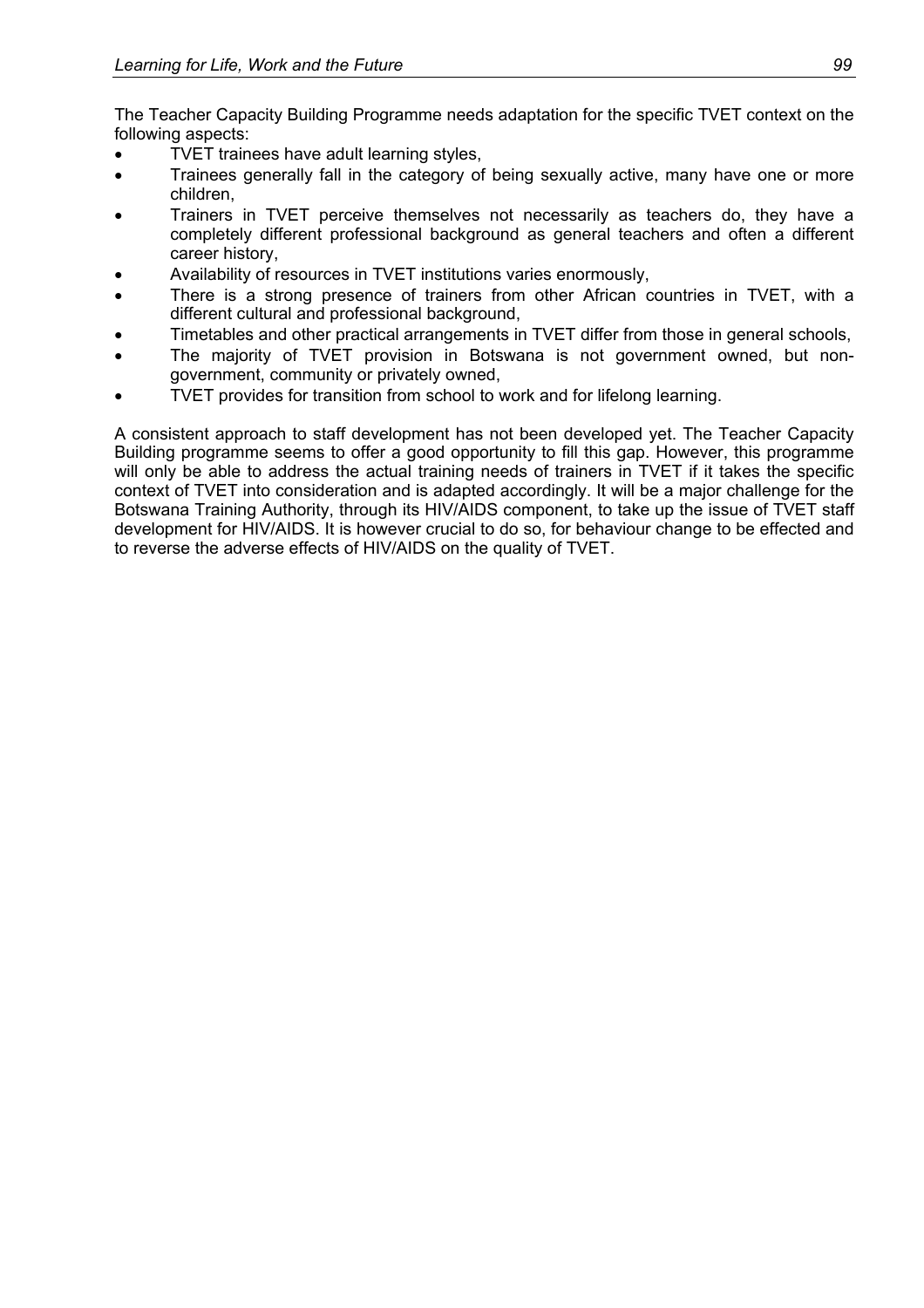# **WATERMAN, Nick (Lesotho): Commercial Sex Workers And TVET: An Urgent Sub-Regional Challenge**

Sub-Sahara Africa is the epicentre of the global HIV/AIDS pandemic. Commercial sex workers are deemed to be a high-risk group. Comparatively few resources are dedicated to helping commercial sex workers develop alternative income generating activities. All commercial sex workers interviewed in this study stated that they would prefer other types of employment. All but one identified education and training as the most important form of assistance that they required. TVET has the potential to play a key role in assisting commercial sex workers to develop alternative income-generating activities. TVET could specifically assist commercial sex workers in utilising their comparatively high levels of disposable income for establishing Small, medium and micro enterprises (SMME), as a pathway out of commercial sex work.

This paper attempts to explore the role of TVET in addressing the challenges of commercial sex work, particularly the prevalence of HIV/AIDS in the SADC sub-region. It is based on research of female commercial sex work in Lesotho. Commercial sex workers (CSW), are defined as those who provide sexual services for payment in cash or in kind.

Most of the world's 50 million people infected with HIV/AIDS are in Africa (World Bank, 2000:1). Sub-Sahara Africa (SSA) has the world's highest regional prevalence of infection, with almost 30 million of the adult population infected. The prevalence of HIV/AIDS in Lesotho is 35% (CARE, 2002: 52). In other SADC countries the rates range between 20% and 38%.

The impact of the HIV/AIDS pandemic is devastating to individual livelihoods, households, communities, the nation-state and the sub-region. Already, there have been reversals in Millennium Development Goals, such as infant mortality. Increase in orphans and vulnerable children, downward trends in life expectancy, demands on health-care resources and economic decline due to morbidity and mortality of the workforce, impact upon governance, the viability of nation-states and sub-regional peace and security (Waal, 2003: 1).

In SSA, over 70% of HIV infection is spread through heterosexual sex (Jackson, 2002:7). CSWs are perceived as a high risk group (Jackson, 2002:52) and have been regarded as a reservoir of infection (Varga, 1997:76). Nairne and Kenny (2002:12) and Mzaideme et al., (2000:11) found that in their respective studies in South Africa, over 50% and over 70% of CSWs were HIV positive.

There is a strong link between migrancy and the geographical spread of HIV/AIDS (Williams et al., 200:129). The country has a long history of migrant labour. Despite mineworker retrenchments from South Africa in the last decade, Lesotho remains characterised by a mobile population. The country is bordered by the Eastern Cape, Free State and KwaZuluNatal, which have some of the highest rates of HIV/AIDS amongst the provinces of South Africa. Maseru is Lesotho's major border crossing, with transport corridors to and from South Africa and other destinations in SSA, involving large and regular cross-border movements of people. There is increasing internal rural migration to the city, particularly by women unsuccessfully searching for work (CARE, 2001: 58).

Maseru has the highest rate of HIV/AIDS in Lesotho, estimated at over 42% (GOL, 2002: 13). Maseru also has the highest rate of tuberculosis (TB) in the country, with 55% of cases attributable to HIV/AIDS (GOL, 2002: 68). The most severe poverty in Lesotho is increasingly found in Maseru. Indications are that child prostitution is at an all-time high in and around the city, caused by increasing acute poverty and food shortages in parts of the country (UNICEF, 2002:1). Consequently, Lesotho is a high priority for regional programming. Maseru is one of the most pivotal border sites for HIV transmission and constitutes a priority for HIV prevention in SSA (USAID, 2003:4).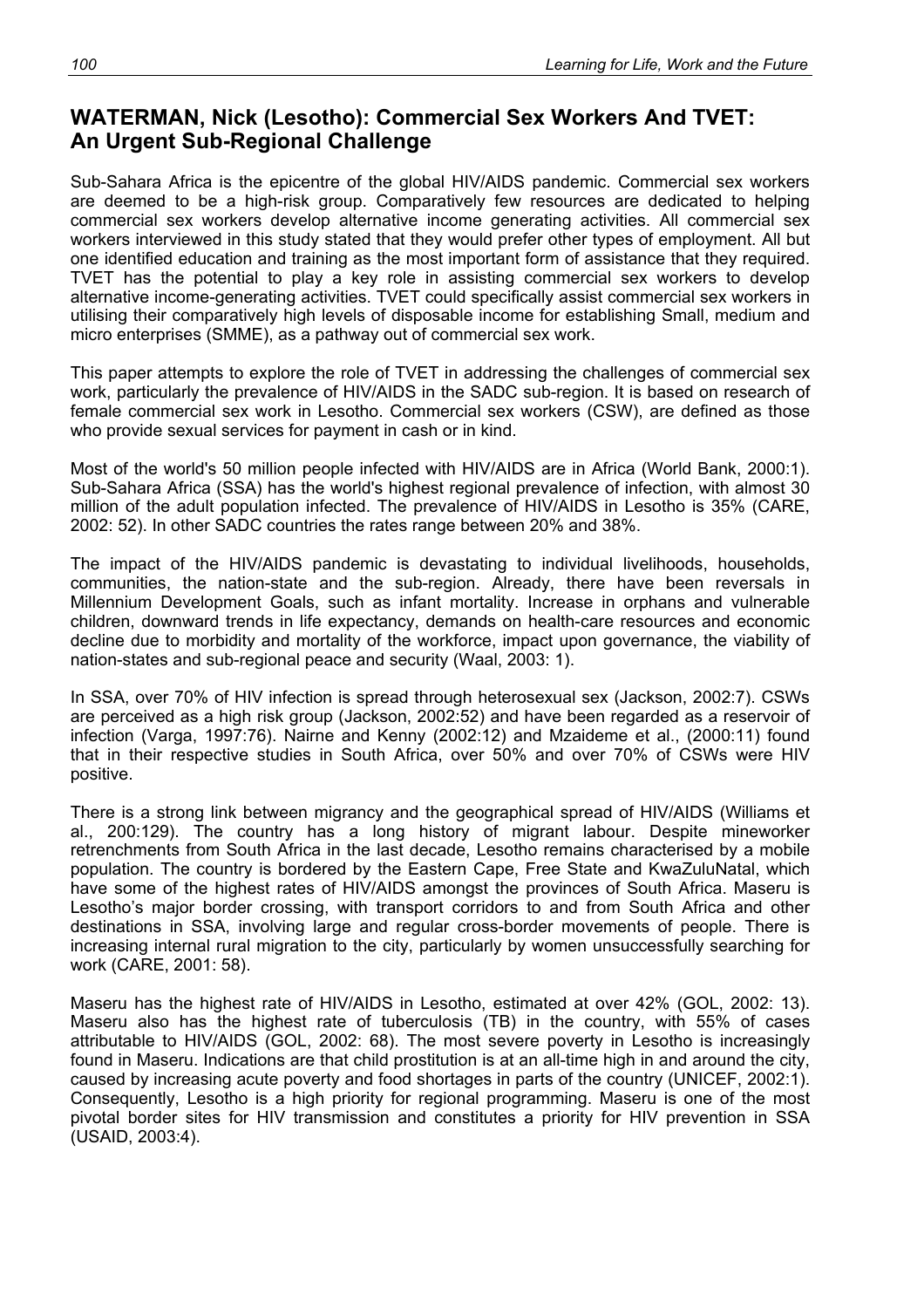#### **The nature of commercial sex workers and street sex work**

Due to the illegal and stigmatised nature of their work (Robinson and Rusinow, 2002:1). CSW are often referred to as low class, they are harassed, estranged from families, and suffer due to lack of safety nets.

The CSWs that were interviewed ranged in age from 15 to 29. Most were in their early 20s. Virtually all solicit solely on the streets in the central area of Maseru. All have received a full primary education. Virtually all interviewees have received some secondary education and a few have completed the final year of high school. None except two have undertaken any form of education or training since leaving school, citing lack of money as the reason.

As well as providing sexual services for Basotho, virtually all interviewees reported that they have foreign customers who either live in Lesotho or visit the country. The latter include those visiting Lesotho for the specific purpose of receiving sexual services. Interviewees also reported that most sex tourists come from South Africa. Interviewees further reported a high frequency of intergenerational sex, with customers most commonly in their 30s and 40s. Virtually all interviewees stated that on many occasions their customers requested unprotected sex, which they often provided for additional money. Some CSWs reported the use of physical abuse by customers. A few CSWs also stated that they had been raped by customers.

All interviewees stated that they were engaged in sex work in order to earn money, in the absence of alternative employment opportunities. The unemployment rate in Lesotho is 45% (GOL, 2002:14). Only a few interviewees ever had any formal employment. Two interviewees have undertaken voluntary work in the past.

None of the interviewees said that they used illicit drugs or used alcohol excessively. Many interviewees said that they regularly suffer from stress and anxiety because of the lifestyle that they lead. Some use alcohol as a form of escapism. Virtually all interviewees said that they conceal their work from their families and also from boyfriends because of the anticipated disapproval.

The CSW thus live estranged from family networks and with the constant threat of disease and violence. They also endure competition and rivalry from their peers for customers. Although psychoneuroiummunological (PNI) research remains inconclusive, it may be likely that stress, anxiety and lack of support may weaken the immune system, thus increasing the risk of HIV and the development of full-blown AIDS.

Reported earnings vary considerably amongst the interviewees, from 300 Maloti to 1,000 Maloti per week with an average of 400 Maloti per week. Earnings depend on, for example, the number and nature of customers, sexual services provided, hours and nights worked, and also depends on the value of tips, plus occasional payments in kind.

The mean average weekly income amongst interviewees is thus higher to that of a machinist in a textile factory, or of a cashier in a supermarket which is about 600 Maloti per month. The highest weekly spending consists of food, rent and clothes. The level of residual disposable income amongst the interviewees ranges form 50 to 500 Maloti per week, depending on the amounts spent on the aforementioned items and other expenditure, such as transport and toiletries. A few have children or relatives who they financially support.

None of the interviewees had a clear idea of how long they will be involved in commercial sex work. Only two have any from of exit strategy, one is job-hunting in textile factories and another aims to complete her private education in order to secure alternative employment. All but one interviewee stated education and training as a priority for any help and support that may be provided for them and they viewed TVET as a pathway out of commercial sex work. Virtually all stated that they would prefer any form of alternative employment.

Although most of the interviewees have comparatively high levels of disposable income after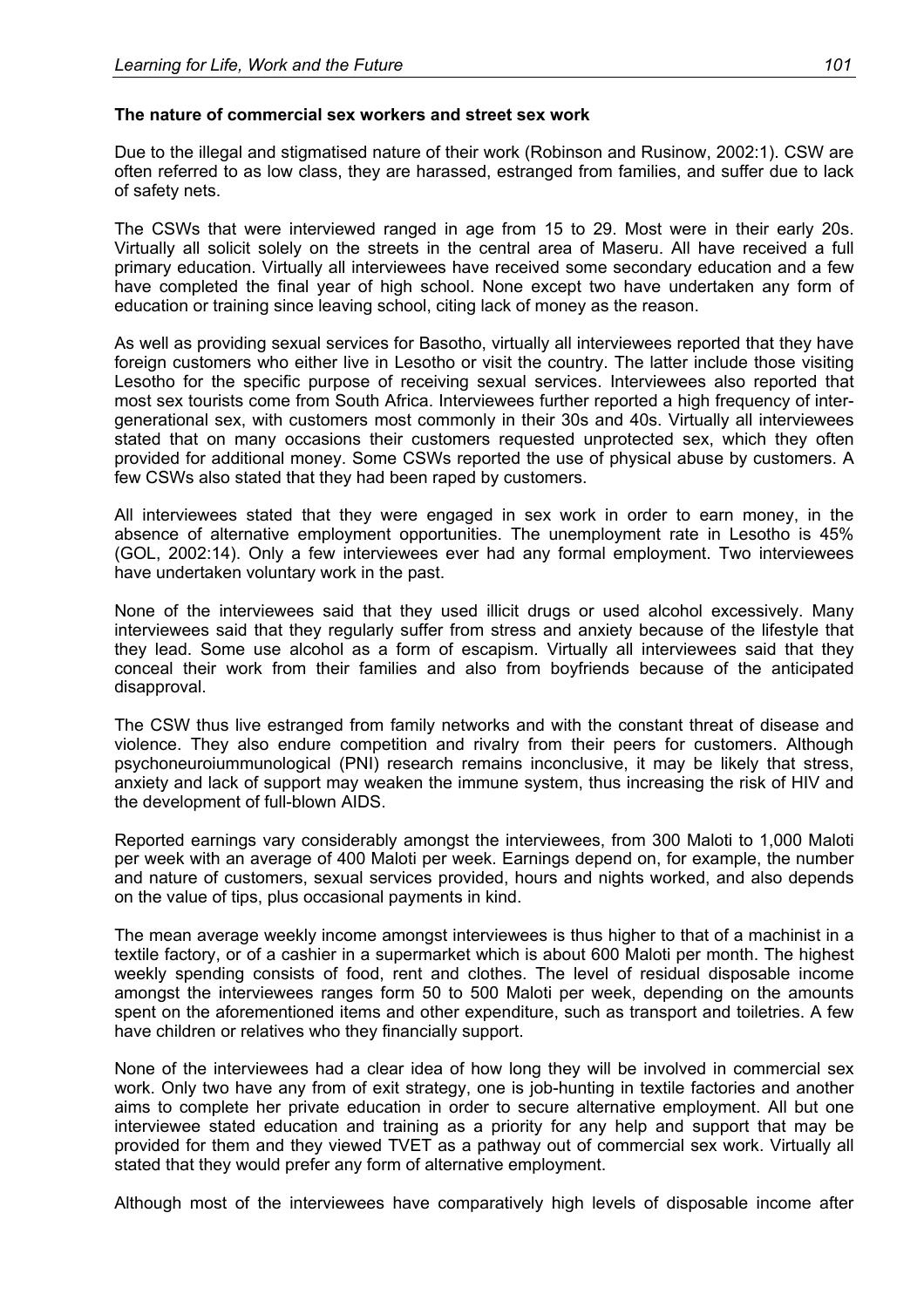essential spending, overheads and expenses, virtually all revealed an incapacity to undertake comparatively simple financial calculations. They also lacked a future-oriented approach to planning. Many seem to be in a perpetual state of financial poverty. None of the interviewees suggested financial advice as a priority for them. Spending comparatively large amounts of money on non-essentials may be a form of comfort-spending and escapism, a non-threatening form of instant gratification (Leggett, 2001: 125; 57).

Escape from sex work by CSWs is being significantly undermined by their lack of skills, knowledge and motivation to manage money effectively and the recognition that capital is a resource which can be productively harnessed. TVET could facilitate alternative employment opportunities for CSWs, particularly self-employment.

### **Responses to street sex workers and street sex work in Maseru**

The Lesotho AIDS Program Co-ordinating Authority (LAPCA) is the national co-ordinating body for all actors in combating HIV/AIDS. Although inadequate human and financial resources have stymied the implementation of the Plan, the Global Fund to fight AIDS, Tuberculosis and Malaria (GFATM) has recently awarded approximately US \$35 million in response to the proposal to scale-up and mainstream interventions for prevention, care and mitigation of HIV/AIDS (GOL, 2002).

The National AIDS Strategic Plan intends to reduce HIV/AIDS prevalence in Lesotho through biomedical, psychosocial and behavioural strategies. These include life skills training, peer education, voluntary counselling and testing (VCT), improved syndromic management of sexually transmitted infections (STIs) and more effective behaviour change communication (BCC) strategies. However, CSWs are not recognised as a target group in the National AIDS Strategic Plan. Nor are CSWs specified as stakeholders. Exit strategies for CSWs are not identified in the Plan.

A few interviewees stated that they had received free condoms and advice on sexual health from CARE Lesotho and Carewell in Maseru. The former is engaged in peer education of CSWs and other activities in border towns, including Maseru and Maputsoe in Lesotho and Ladybrand and Ficksburg in South Africa. All of the interviewees stated that they had not received any help, guidance or support from any other organisations, including government agencies. Partly because of failure to agree on workable programmes, allegations of corruption (CARE, 2001:42) and lack of capacity within the public service to implement strategic policy decisions (Sechaba Consultants, 2000: 62), it may be unfair and unrealistic to expect the policy-making environment and implementation mechanisms to be shaped predominantly by the state, despite financial support from GFATM**.** 

Programmatic designs in response to sex work and the needs of CSWs should include biomedical, psychosocial, behavioural and rights-based approaches. However, donor-funded and other programmes have provided too few resources to assist CSWs in leaving sex work. Instead, they have tended to focus on making sex work less risky, vis-à-vis HIV infection. Programmatic design should also include pathways out of sex work for those seeking them. These ought to entail preparation and support for alternative income-generating activities. TVET should, in particular, provide skills and knowledge for self-employment, capitalising upon CSWs comparatively high levels of disposable income. Design and implementation features of a TVET response should include:

- Smart partnerships between CSWs groups, ASOs, other civil society organisations (CSOs) and government
- Participative planning and implementation of programmes, involving CSWs
- Modularised and skills-based content, focused on the development of enterprise skills and entrepreneurship
- A practical focus on establishing, supporting and sustaining CSWs SMMEs
- Flexible and adaptable modalities of delivery
- Empathetic and supportive TVET staff and management
- Sub-regional collaboration to share experiences and best practice

Lesotho has one of highest rates of HIV/AIDS in the world and has a disproportionate impact on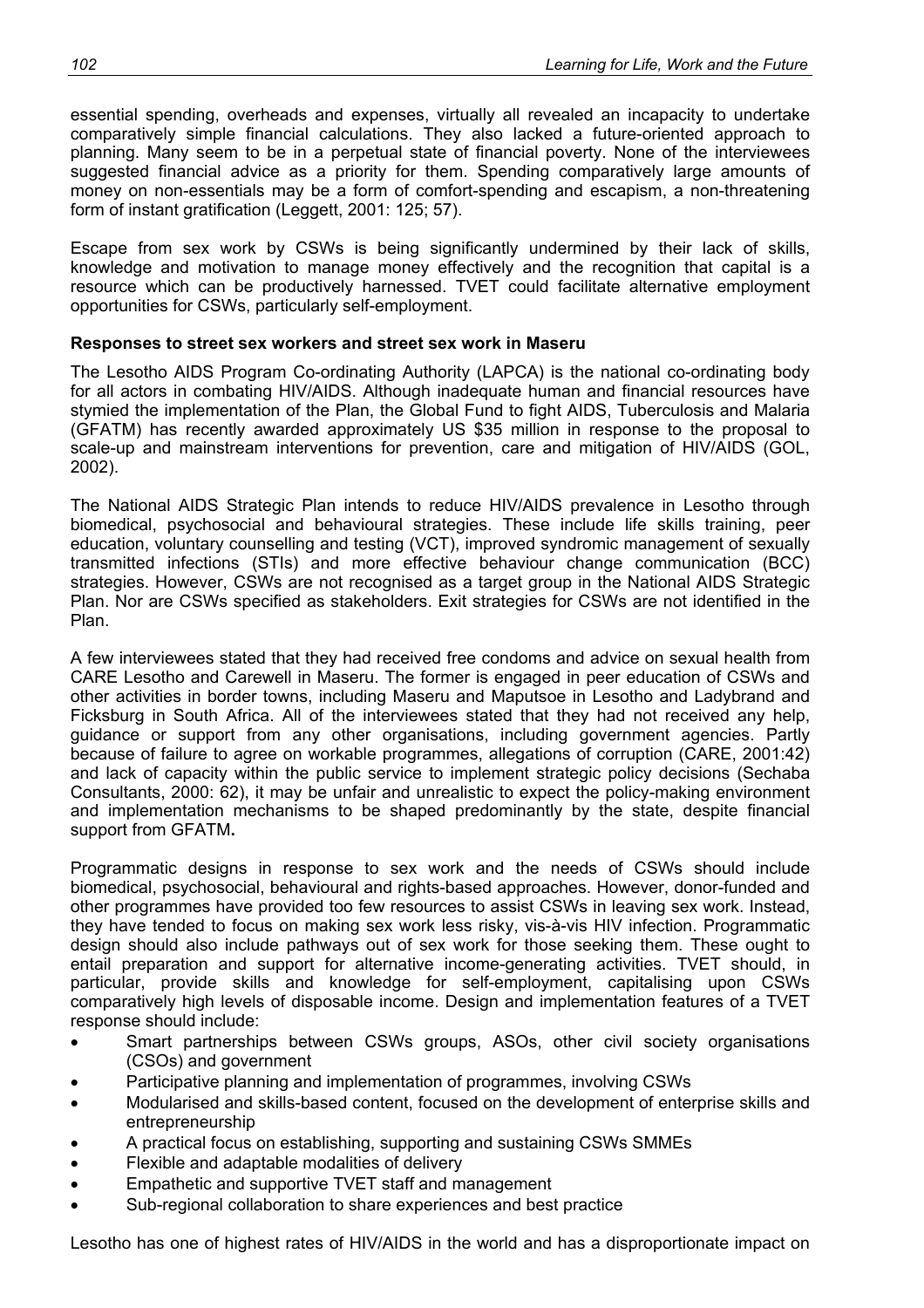HI/AIDS prevalence in South Africa and SSA. Pathways out of commercial sex work are required. Current responses have focused on scaling-up and mainstreaming HIV/AIDS programmes involving biomedical, psychosocial and behavioural strategies. Exit strategies for CSWs should be given much greater prominence.

This paper calls for an immediate TVET response to provide pathways out of commercial sex work. Many CSWs already possess attributes for successful entrepreneurship. They often identify themselves as "business-women". They have comparatively high levels of disposable income that could provide investment capital for SMME development. They operate in a high-risk environment and in a fiercely competitive market. They are independent, comparatively well-educated, resilient in adversity and determined.

Assisting CSWs in developing alternative income-generating activities, particularly sustainable SMMEs, is an urgent sub-regional challenge for TVET.

#### **REFERENCES**

CARE (2001) Livelihoods in Lesotho, Maseru, CARE

Government of Lesotho (2000) National AIDS Strategic Plan 2000/2001 - 2003/2004: a three-year rolling plan for the national response to the HIV/AIDS epidemic in Lesotho, Maseru, Government of Lesotho.

Jackson H (2002) AIDS Africa: continent in crises, Harare, SAfAIDS.

Leggett, T (2001) Rainbow Vice: the drugs and sex industries in the new South Africa, Claremont, David Philips. Government of Lesotho (2002) Strengthening Prevention and Control of HIV/AIDS and TB in Lesotho, Maseru, Government of Lesotho.

Mzaidume Z, Campbell C and Williams B (2000) "Empowerment through participation: community-led HIV prevention by southern African sex workers" in Research for Sex Work, No. 3, [Online]

http://www.med.vu.nl/artiklen/mzaidume.htm

Nairne D E and Kenny B (2002) "Negotiating disease: sex workers devise coping mechanisms for working in the age of AIDS (draft), Unpublished paper, Johannesburg, University of Witwatersrand.

Posel D (1993) The Sex Market in the Inner City of Durban: the economic and social effects of criminalising sex work and the search for alternatives, Occasional paper No. 28, Economic Research Unit, Durban, University of Natal. Neequaye A (1993) "Prostitution in Accra", in Plant M A (ed) Aids, Drugs and Prostitution, London, Routledge.

Robinson L and Rusinow T (2002) "Like plastic that blows in the wind: mobile sax workers in southern Africa" Research for Sex Work, No. 5 [Online] http://www.med.vu.nl/hcc/artiklen/robinson.htm

Sechaba Consultants (2000) Poverty and Livelihoods in Lesotho, 2000: more than a mapping exercise, Maseru, Sechaba Consultants.

USAID (2003) Southern Africa Regional Program on HIV/AIDS [Online]

http://www.rhap.org.za/resources/lesothoswazi/summary\_body.htm

Varga C A (1997) "The condom conundrum: barriers to condom use among commercial sex workers in Durban, South Africa, African Journal of Reproductive Health, Vol. 1, No. 1 pp. 74-88.

Waal. A de (2003) "How will HIV/Aids transform African governance?, in African Affairs Vol. 102, No. 406 pp. 1-23. Whiteside A and Sunter C (2000) AIDS: the challenge for South Africa, Cape Town, Human and Rousseau and Tafelberg Publishers.

Williams B G, Gilgen D, Canpbell C M, Taljaard D and MacPhail C (2000) The Natural History of HIV/AIDS in South Africa: a biomedical and social survey, Johannesburg, CSIR.

World Bank (2000) Intensifying Action Against HIV/AIDS in Africa: responding to development crisis, Washington, World Bank.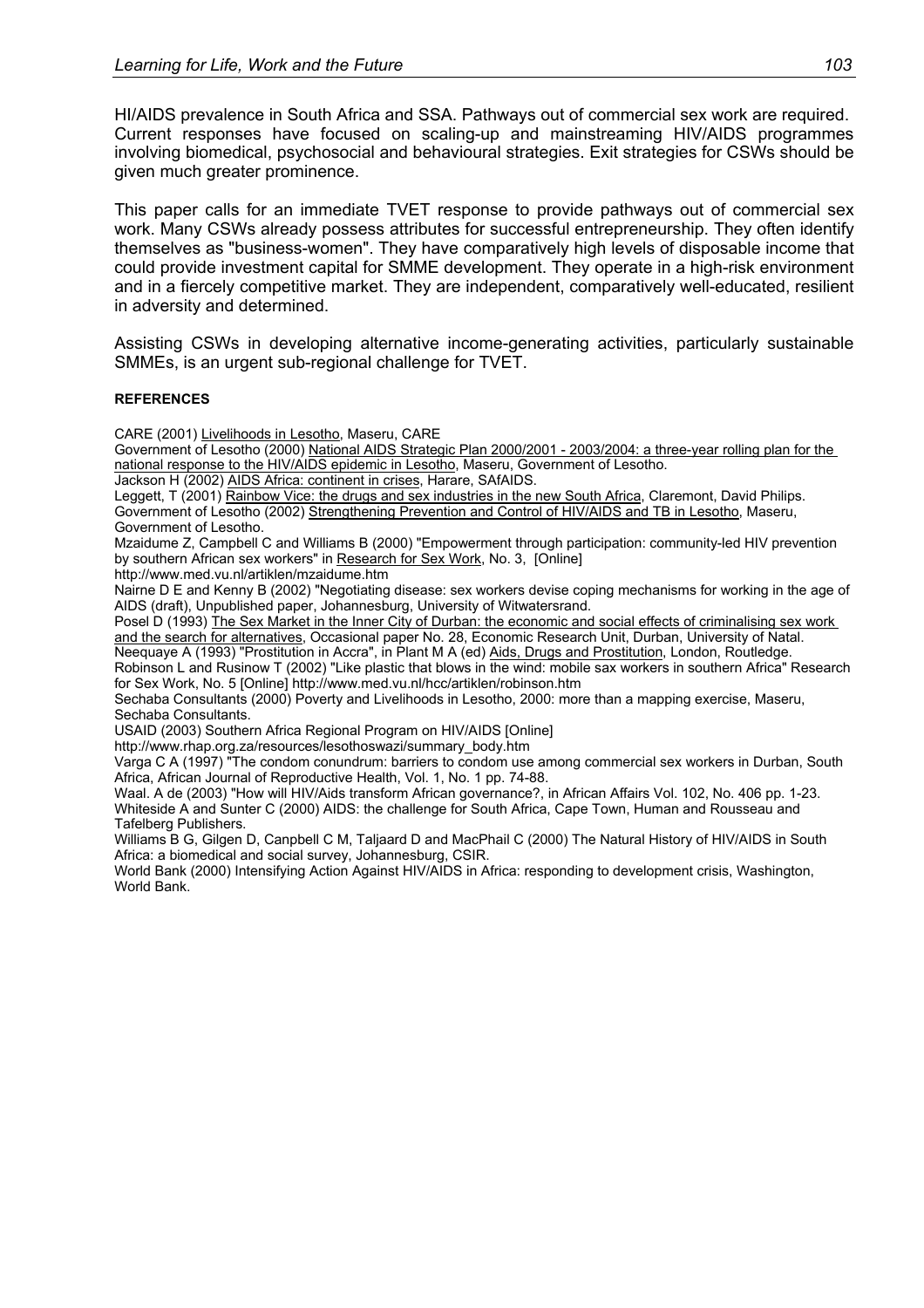## **TRIEST, Michael (Zimbabwe): Peer Educator's Pamphlet**

A ghost indeed is wandering though Zimbabwe, not only the phantom of HIV and AIDS, but also that of confusion about many aspects of HIV and AIDS and being a Peer Educator. Peer Educator, it's time to think straight and feel right. The sources of our information, attitudes and actions should be crystal clear, but often they appear a fountain of dung and mud - moist indeed, fertile if spread on good ground, but confusing for most of us. Truth, science, goodwill are mixed with myths, misconceptions and intellectual dishonesty. Peer Educator, let's clear up this mess.

We do this in dialogue with churches, opinions, research and friends. As we do in the CUT HIV/AIDS Awareness Draft Proposal 2002; wherever there is a clash between the ideas of the national HIV/AIDS Policy (1999) or those of other organisations, we follow the National HIV/AIDS policy. We value especially the input from churches, as partly Peer Educators and churches are fighting for the same cause. But the togetherness is only partly, as the main focus of churches is on religious and moral behaviour, and that of Peer Education on health, wise safer behaviour and saving or prolonging lives.

A Peer Educator will disseminate any information that helps to diminish the spread of HIV and to mitigate the impact of the disease. Of course, every Peer Educator will have his/her own convictions and doesn't need to put in practice herself/himself what is possibly a good or effective way to combat the pandemic. But he/she has (by the mere fact of being a Peer Educator) the duty to distinguish between what is gossip and what is true and real. She/he has to speak out and to present to others all life saving possible choices, without withholding information and without condemning peers.

#### **"Abstinence Only" Messages Don't Work**

Messages about abstinence only and safer sex including condoms are becoming increasingly confusing. Let's put an end to this.

Any programme that preaches abstinence only is doomed to fail. The fact is that many youngsters will experiment with sex, whether you like it or not. They thus desperately need correct information and any help, so that experimenting can be guided by insight and end the least possibly in disaster.

Is it bad to abstain? No, not at all. Here we get lots of help from churches. Research shows that people who get support from their denomination can abstain longer and feel better about it. That's good; support helps, and that's where churches have a positive impact on HIV prevention. Abstinence is OK, if you choose to abstain that's great. But as a Peer Educator you cannot preach that this is the only option.

#### **Condoms Are Quite Safe**

Condoms are safe. They don't have pores, they don't let the virus through, they protect against many (not all) sexually transmitted infections (STIs) and, yes, they protect against HIV. They don't contain nor spread diseases; all condoms are checked electronically and samples are checked mechanically - if faulty condoms are found the whole batch will be destroyed.

Are condoms 100% safe? No. They seem to break in about 1% of the cases, which is a lot. There is a tendency to consider male condoms 99% safe and female condoms 97%. They seem to break more with inexperienced users and with violent use, but not only then of course. In any case, if used correctly and consistently, they are very safe and help to constrain the disease.

Why then are they criticised by some, especially from some churches? For ideological reasons mostly, and they can do it because if you look at reality, how condoms are actually used, the failure rate is much higher. Some even include in the failure rate the moments condoms are not used, to indicate how dangerous it is to rely on condoms.

The ideology comes out of the philosophical intuitions of the church in the Middle Ages (13th century) in Europe. Theologians such as Thomas Aquinas thought they could derive the intentions of God out of nature, say the animals. They concluded out of what they saw as a "natural law" that sexuality was aimed at procreation and therefore should be accepted and tolerated as a means for procreation only. Condoms intend to prohibit conception, therefore they are unacceptable. Modern intuition that sexuality has more to do with human relationship and intimacy, and a major pandemic of HIV transmitted through sexual intercourse put this centuries old way of thinking under pressure, but not for all churches it seems.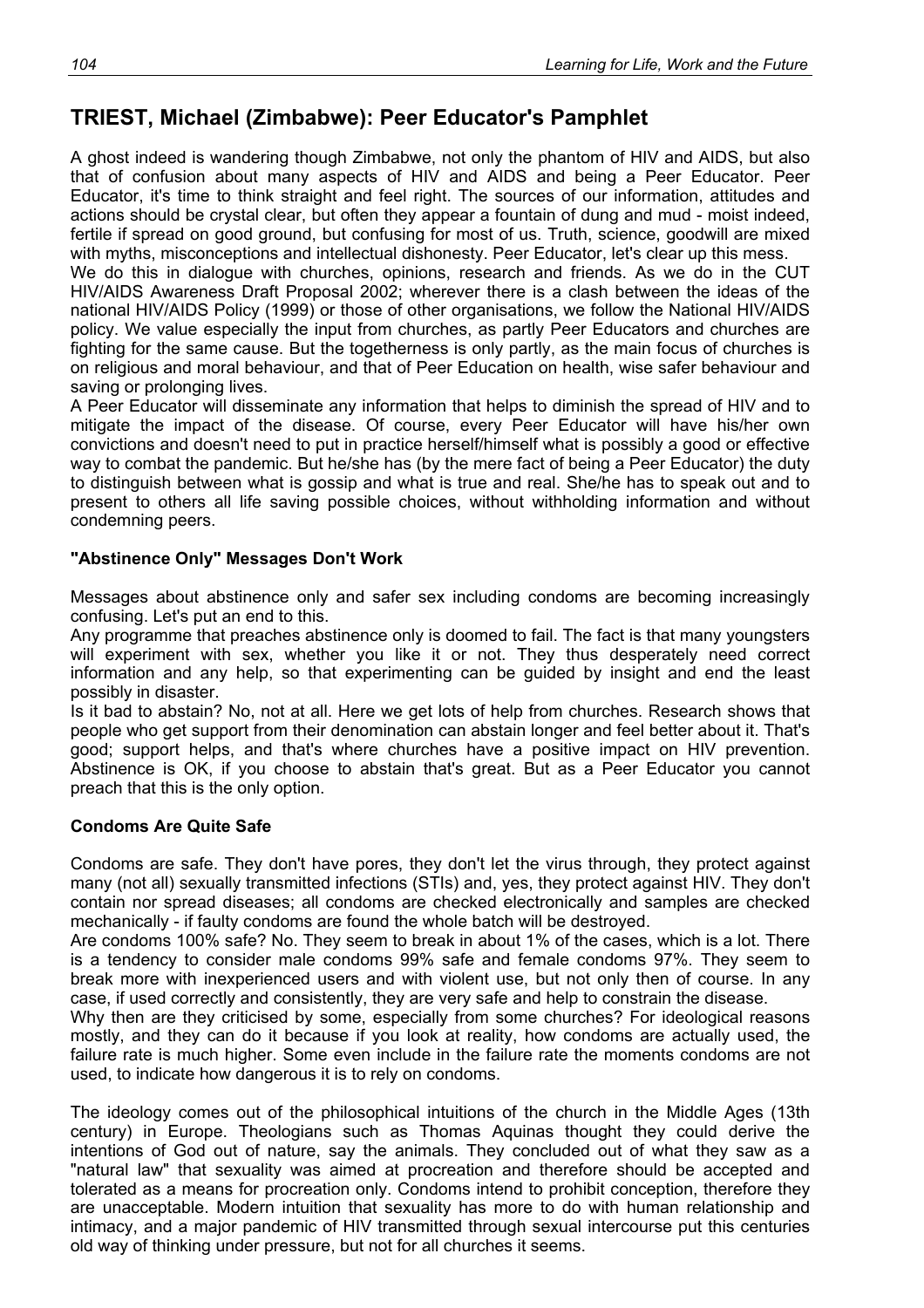Everyone is entitled to his/her own opinions, although it becomes questionable when opinions don't shake or tremble in the face of issues of life and death for so many people. Used in an intellectual discussion, the argument that condoms are not 100% safe and therefore not defendable cannot hold. First, if you choose to use condoms correctly and consistently it is quite safe. Secondly, if you prefer to look at reality how it is used in practice by people in real life, then we have to do that for ALL measures that help to prevent HIV transmission, including trusting your partner and abstinence.

#### **Safer Sex: Between 0% and 100%**

Even if used properly, almost nothing is perfectly safe or perfectly unsafe. Look at traffic, to go to Harare the only really safe way is not to go. On the other hand, if you drive as fast as possible, even then maybe you won't have an accident. Reality is, we do move on the roads, although accidents happen, and we try to make it as safe as possible for ourselves and others. Driving slowly and at the conventional side of the road, looking right and left, safety belts, not crossing the street when in doubt, you name it - nothing can guarantee that no accident can happen, but it can help you through life unharmed.

We know that in Africa HIV is transmitted in 92% of the cases through sexual intercourse, 7% through parent-to-child transmission and only 1% in other ways (blood-to-blood). So, if one wants to avoid getting or transmitting the virus, one should favour behaviour that is as safe as possible. Peer Educator, you cannot make the choice for someone else. But you can communicate what is safer and what is more dangerous, and you can be a role model yourself. Completely unsafe is having unprotected sex with lots of different partners one hardly knows whilst oneself or the partner has an STD, especial when the sex is rough or in certain ways special. That's the highway to infection. Other combinations with less dangerous factors can be slightly or a lot safer. Several kinds of safer sex exist, and the only 100% safe ones are abstinence and masturbation. Don't speak about "safe" sex, in most cases it's "safer sex"- where any step in the right direction can help to save lives.

#### **Attack the Pandemic from ALL Sides**

Shall we put it more strongly? If you disseminate false information about condoms, or if you withhold information or support about condoms, then consider yourself as not being a Peer Educator. Maybe in that case you are a very nice person, a supportive person for people of your own opinion, maybe even a Saint, but not a Peer Educator. Because Peer Educators fight the disease with any means that work, even if they themselves don't chose these means.

The HIV/AIDS pandemic is a very complex issue, and can only be countered by combining all means that can help to fight it. An image that might promote understanding is how radiation attacks a tumour in the brains. Any radiation beam strong enough to kill the tumour also would kill all sane brain tissue between the canon and the tumour. If you attack it with weak beams from many sides, all directed at the bad tumour, at the place of the cancer (and only at that spot) the combination of radiation beams become destructive. Only, in the pandemic you might wish there were one strong beam, but there isn't. Maybe many "weak beams" all aimed at the same target could possibly bring alleviation, for sure we'll need all "beams" that are effective.

#### **Attitudes of a Peer Educator**

Although the main aim of a Peer Educator is not to disseminate the one and only morality, her/his attitude will not be amoral. At least some values will prevail...What the attitude of a Peer Educator is:

Although we admit that following has to be talked through, some guidelines for Peer Educators could be:

• A Peer Educator should cause no harm to peers, and as far as possible not allow peers to be harmed. Negativity should die out or diminish in the neighbourhood of a Peer Educator; whatever is positive should become stronger through her/him.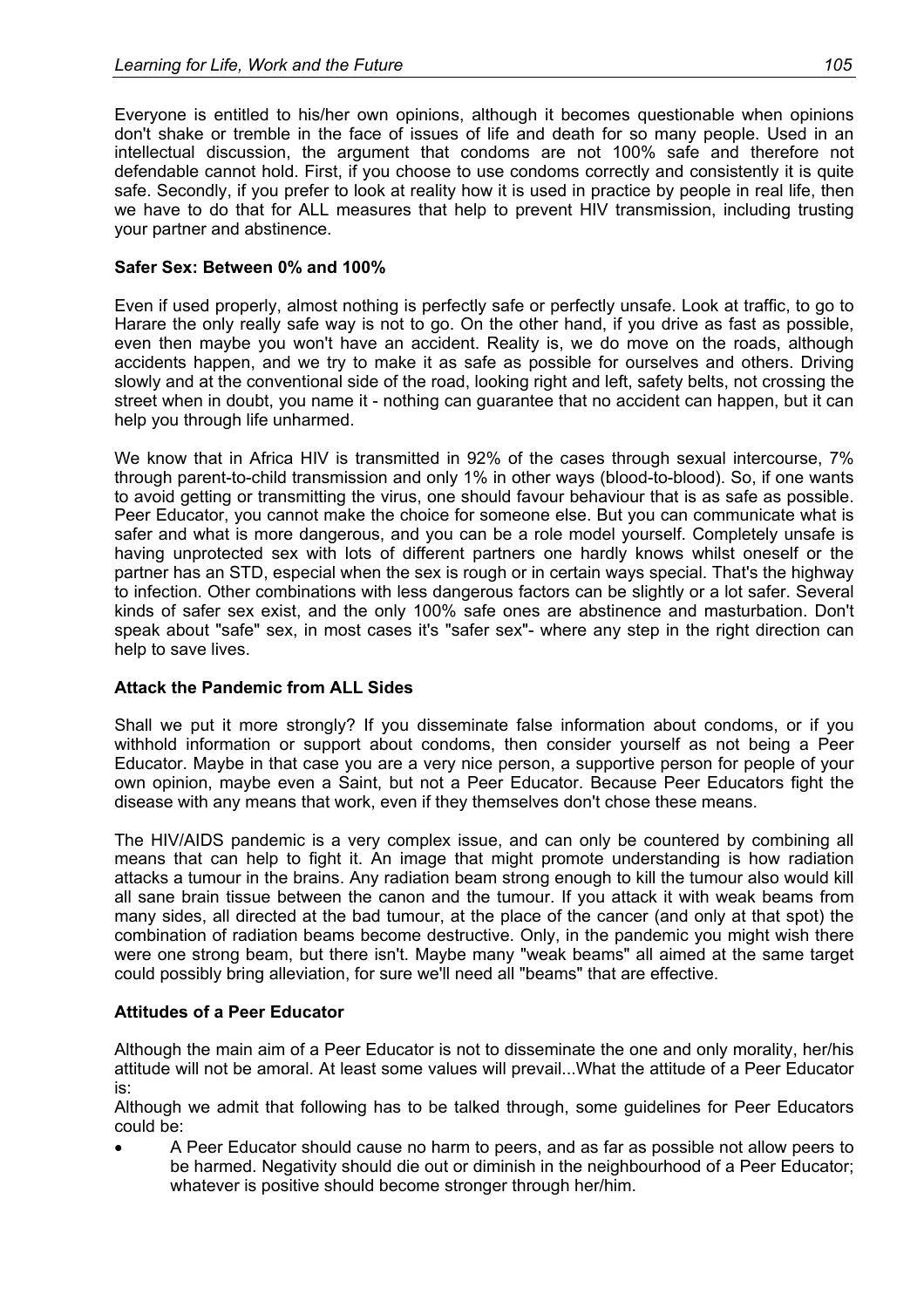- A Peer Educator should try to help, support and care for peers as much as possible, by disseminating correct information, non-judgmental listening, accepting, offering choices and being a role model.
- A Peer Educator should work on himself/herself, on her/his own knowledge, behaviour, attitude, basic counselling skills and opinions.

Although a Peer Educator need not to be a professional counsellor, those attitudes come closer to basic counselling skills than to preaching or even teaching. A Peer Educator assists peers through a process of them becoming conscious, making choices, sticking to choices...

Values that come in mind when you think about a Peer Educator are: trustworthy, reliable, discrete, correct, supportive...

#### **What the attitude of a Peer Educator is not:**

A Peer Educator should listen, and be supportive for peers, even beyond her/his personal feelings of moral indignation. A Peer Educator should be supportive for who is in trouble or who is the weaker in some circumstances. A Peer Educator cannot refuse to listen to reasons why people became prostitutes. Even if one despises prostitution, one shouldn't be judgmental before having listened and having tried to understand or investigate the roots of the problem.

A Peer Educator should think twice before calling homosexuality 'the lowest of the lowest'. Surely homosexual acts are criminal offences in Zimbabwe and for the law unacceptable. Even when a Peer Educator can by law and by personal opinions condone such acts, he/she cannot condemn her/his peers (who are born with such feelings) as persons. How could he/she ever help the peer in her/his predicament if he/she is engulfed in moral indignation without trying to understand, without any possibility of listening or acceptance as a person? Even if one thinks at the level of acts more than of inclination, is what happens in privacy between two consenting adults lower than raping a child, beating ones wife, killing innocents or willingly/ knowingly spreading AIDS?

A Peer Educator cannot whistle every time a woman steps forward to the front of the group. Women by culture and custom are held down by men in many circumstances (in many cultures). This makes them extra vulnerable for infection by HIV. A Peer Educator knows that and acts accordingly. Anything that puts women down cannot be tolerated by a Peer Educator.

A Peer Educator should not push others aside to be first at the table of information, the biggest plate or the best place on the bus. How can one speak about serving the community and supporting marginalised persons when he/she is using her/his elbows so much to put others aside?

#### **Fight Against Myths: Let Facts Prevail Over Opinions**

A Peer Educator should be able to recognise incorrect or irrelevant information. He/she should not spread it, but counteract as clearly as possible.

Condoms have no pores. They have been investigated with microscopes and electronic microscopes that even can photograph the virus itself, the condoms were stretched to make any pores or holes bigger and there were no holes. No pores! Where they are used in a specific target group after a campaign, the amount of STIs (including HIV) decreased considerably.

Lions cannot get infected by eating an HIV positive person. Even if they could, the possibility that a lion would wound another person enough to infect him/her without killing her/him is so small that the whole issue is irrelevant. Speak about real things, and what YOU could do to prevent the spread of HIV. Similarly, swimming doesn't transmit HIV - don't think about a man bleeding seriously out of an open wound, you yourself having sores or an open wound, the man swimming right over you, what would happen etc. This is so unrealistic, that it doesn't matter. Such things don't happen, don't bother whether it were theoretically possibly that in such a case someone could get infected or not. It's irrelevant. Get real and think about real things. The issue is unprotected sex with people of which you don't know the life history. Normal contact in normal social life doesn't transmit HIV, consider us humans lucky!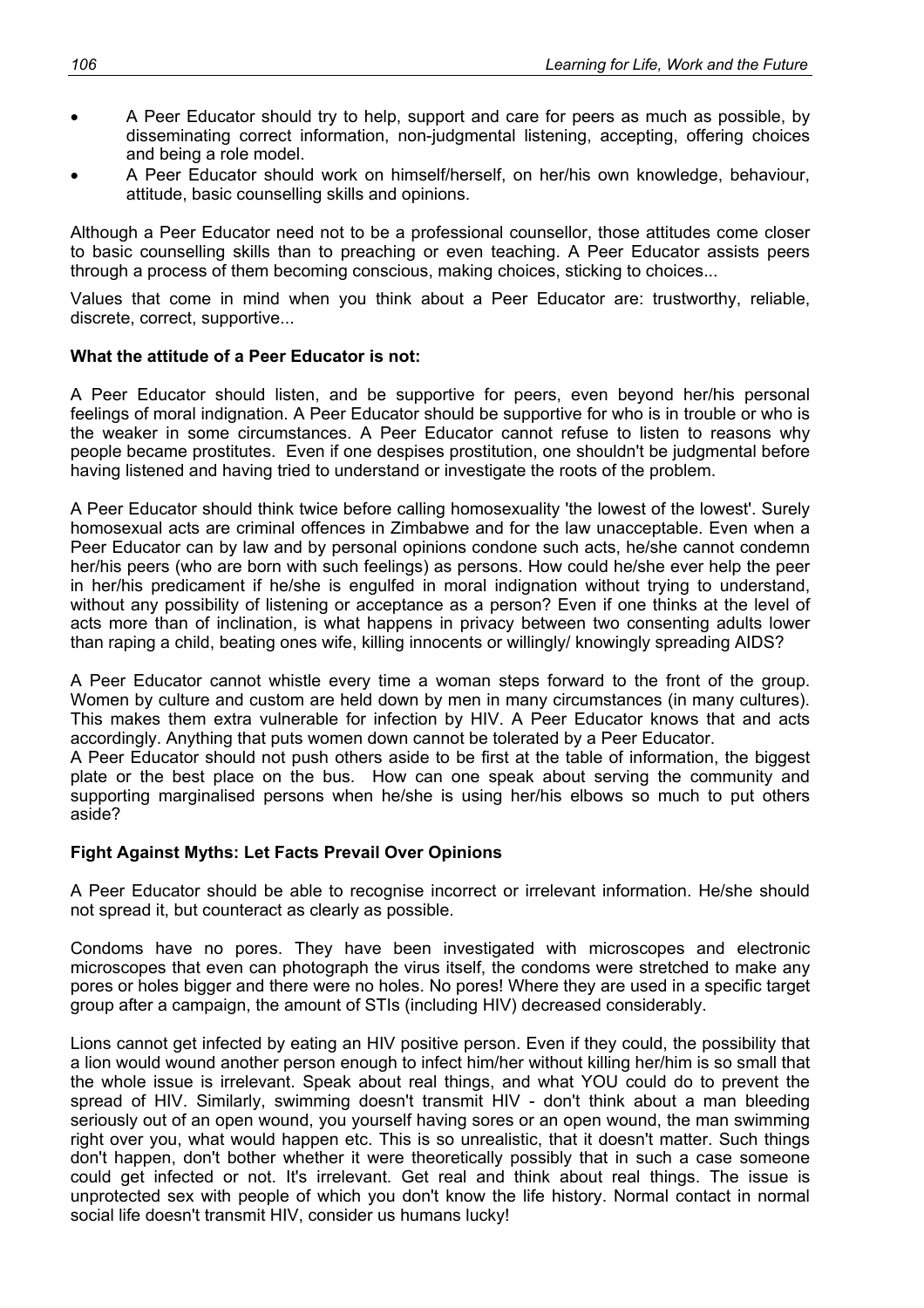Mosquitoes, bed bugs, lice or any biting, stinging, sucking insects cannot spread HIV. HIV wouldn't survive passing through their digestive system. A mosquito doesn't inject blood, but saliva. Look at the epidemiological data: those insects sting everyone, but AIDS kills from 0 - 5 year olds (parent-to-child transmission) and from the age that people become sexually active. Why would mosquitoes spare 5 to 14 year old youngsters from HIV but not from malaria?

Breastfeeding can indeed pass HIV to the baby. However, the first three months seem quite safe, if the baby doesn't get any other foodstuff. Nevirapine reduces greatly the risk of infecting the baby during labour; it is taken in 1 dose only (by the mother and later by the baby). This is at least one way of transmitting the virus that is easily contravened, so counsel pregnant women. Why don't you make such a list of FACTS yourself?

#### **Conclusion**

Ability to Increase Dialogue Stops AIDS. Think about this pamphlet and react. If you scratch from this text the hardest and the softest viewpoints, you might come close to the average message, which is this: Peer Educator, include in your fight against HIV and AIDS a war against misconceptions and non-caring attitudes. Try honestly to get your information clear and your attitude pure. Each one of you, be a Peer Educator and be proud of it. For a better YOU, a better OTHER and a better FUTURE.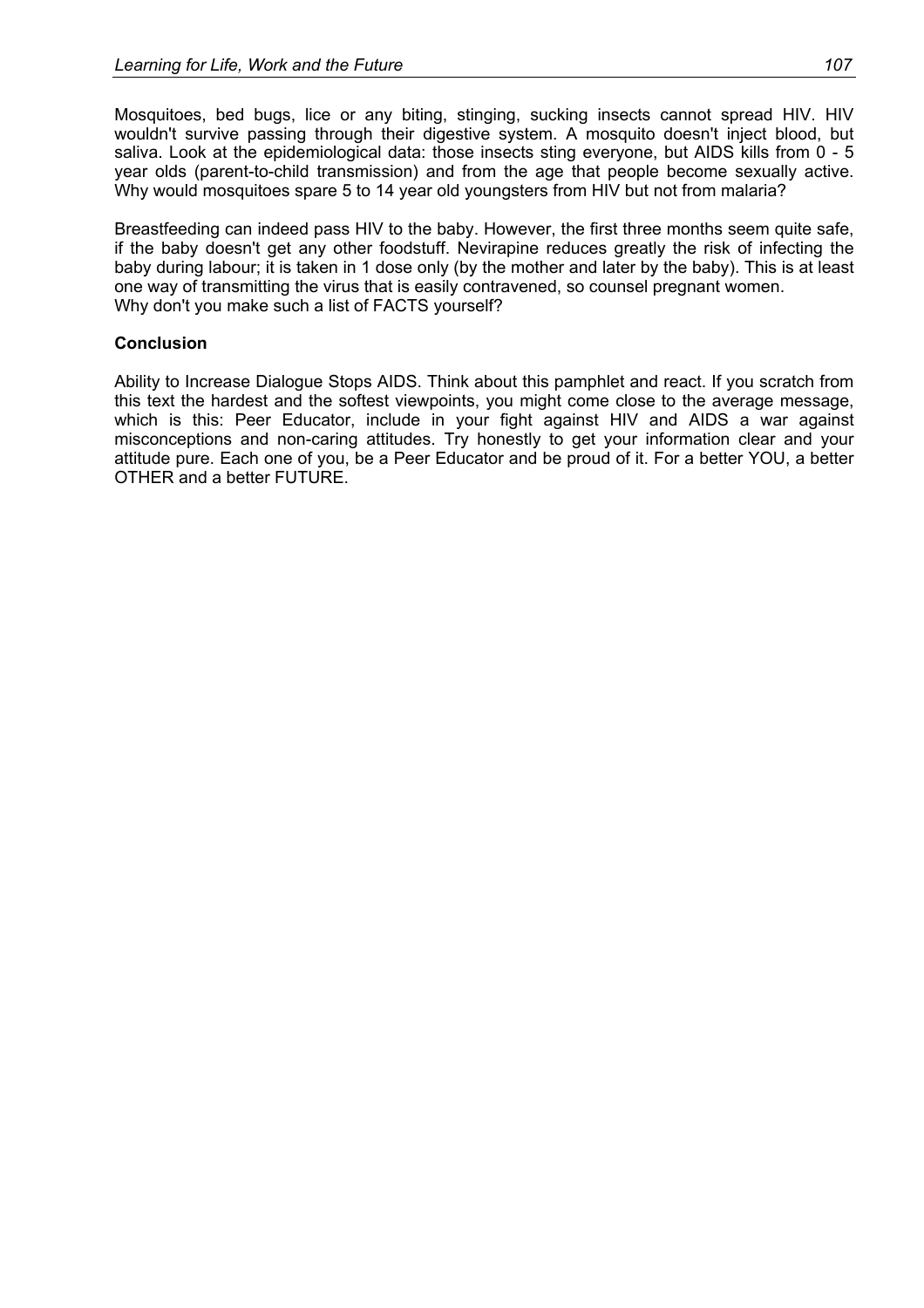### **MOKOMANE, Neo Veronah (Botswana): Research Paper on HIV/AIDS in TVET Staff Development**

The relevance of developing Technical Vocational Teachers/Trainers on HIV/AIDS makes a difference. This paper underlines the need for TVET to develop common regional strategies for professional development geared towards empowering TVE trainers in planning and implementing the best approaches to HIV/AIDS education. The trainers are the key holders to the continuous dilemma posed by the epidemic in the education system.

HIV/AIDS poses as one of the major threats to the development of African developing countries and the world as a whole. In Sub-Saharan Africa it accounts for about 71% of the global number of people living with AIDS (PLWHA). It is the leading cause of adult death between the ages of 15 and 49. Antenatal prevalence is around 35%, millions of children are being orphaned, life expectancy has gone down. AIDS threatens food security, productivity, human resources availability and development.

During learning/training, the students need to be guided through the process of mastering fundamental skills such as:

- The establishment of self-perception (awareness of body, self value, development process, feelings and social factors)
- Interpersonal relations
- Ways of communication
- Family relationships
- Peer group influence
- Relationship with the opposite sex

It is significant that a young adult is exposed to important life choices such as career, a marital partner and effective personal management. Empowering young adults by the internalisation of life skills strategies: decision-making, problem solving and the process experiencing, learning exercising, renewal is the goal of this project.

Botswana has a relatively low standard of education compared to other SADC nations. There is acute shortage of qualified staff in Technical colleges, and personnel are recruited from neighbouring countries. Officers trained and employed for specific trades handle HIV/AIDS education in TVET.

Teacher knowledge is a factor in instruction. Below are requirements of a quality teacher:

- Knowledge of goals of education every teacher should understand the national goals of education. The teachers ability to formulate goals from the national values is a valuable step in the process of formulating instructional objectives.
- Knowledge of educational psychology Teachers must learn how learners behave and why. Behaviour refers to affective, cognitive and psychomotor characteristics of a human being.
- Knowledge of methods of teaching Learners will learn about HIV/AIDS by being actively involved in lessons rather than being lectured to about the topic. Modelling, role-playing, peer education and teaching games are some of the methods that can prove useful.
- Knowledge of guidance and counselling The teacher must have knowledge of guidance and counselling in order to help students out of dangerous practices like alcohol, drugs and unprotected sex.
- Knowledge of educational philosophy Teachers ought to develop interest in the critical approach of analysing social and curricular issues on HIV/AIDS in order to develop balance in their thinking and arrive at better conclusions.

The following are areas for improvement at a regional level in this area:

- Proper compilation of statistical data on factors surrounding HIV/AIDS in TVET for evidence to strategise intervention.
- Identify areas to be covered in HIV/AIDS curricula and methods of integration.
- Prioritise training programme for HIV/AIDS counsellors.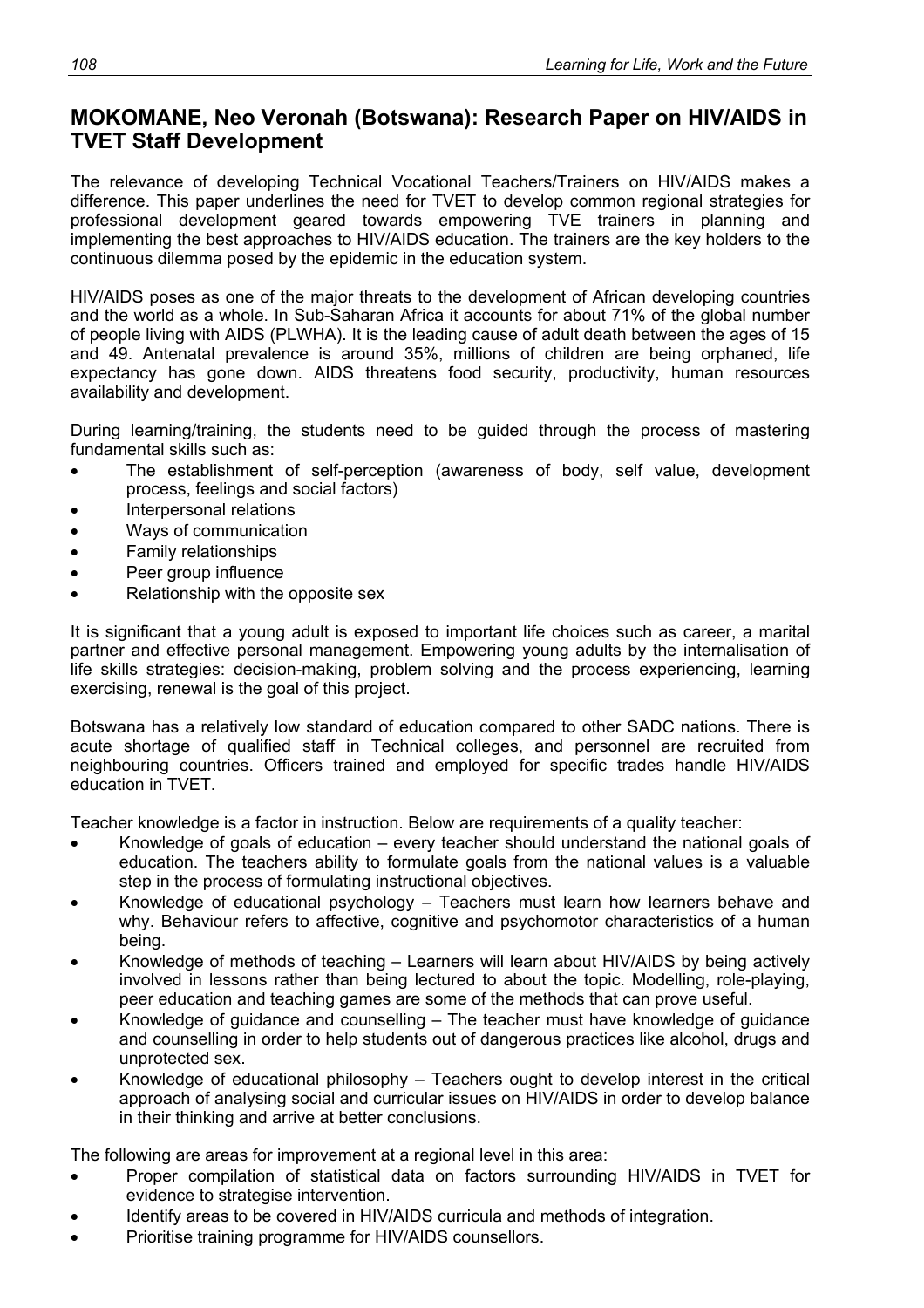How can the above be addressed without compromising exam driven curricula, existing policies, government budget and funding. In order to design and implement a life skills curriculum focusing on combating HIV/AIDS in TVET teachers should be trained to design life skills curriculum on HIV/AIDS. Education of HIV/AIDS and sexually transmitted diseases (STDs) should occur within the context of health education on sex and human relationships.

The main aims of any comprehensive HIV/AIDS prevention programme should be:

- To provide accurate information about HIV/AIDS.
- To encourage students to explore their attributes towards diseases and personal relationships.
- To promote responsible behaviour based on self-respect for others.
- To identify sources of help and advice within school and in the community outside the school.

The following elements must be the minimum included in any AIDS prevention programme:

- Basic information about AIDS.
- Safer sex.
- Denial reduction.
- De-stigmatisation.

There is no doubt that TVET staff need to be trained to deal with HIV/AIDS in a more informed manner. Their knowledge base and skills in HIV and AIDS need to be enhanced especially on interactive teaching methods. In Botswana this will contribute to the national efforts in reducing HIV/AIDS infection rates in the country as well as mitigating the impact presented by the virus in the Education system. Teachers should have a solid base on HIV/AIDS issues in the context of respective countries and in the region as a whole, so that they portray an informed understanding of the prevailing situation. They should further be appropriately supported, for them to deal with situations in their environment and to further teach the young generation so that they may demonstrate behaviour that promote prevention of HIV infection.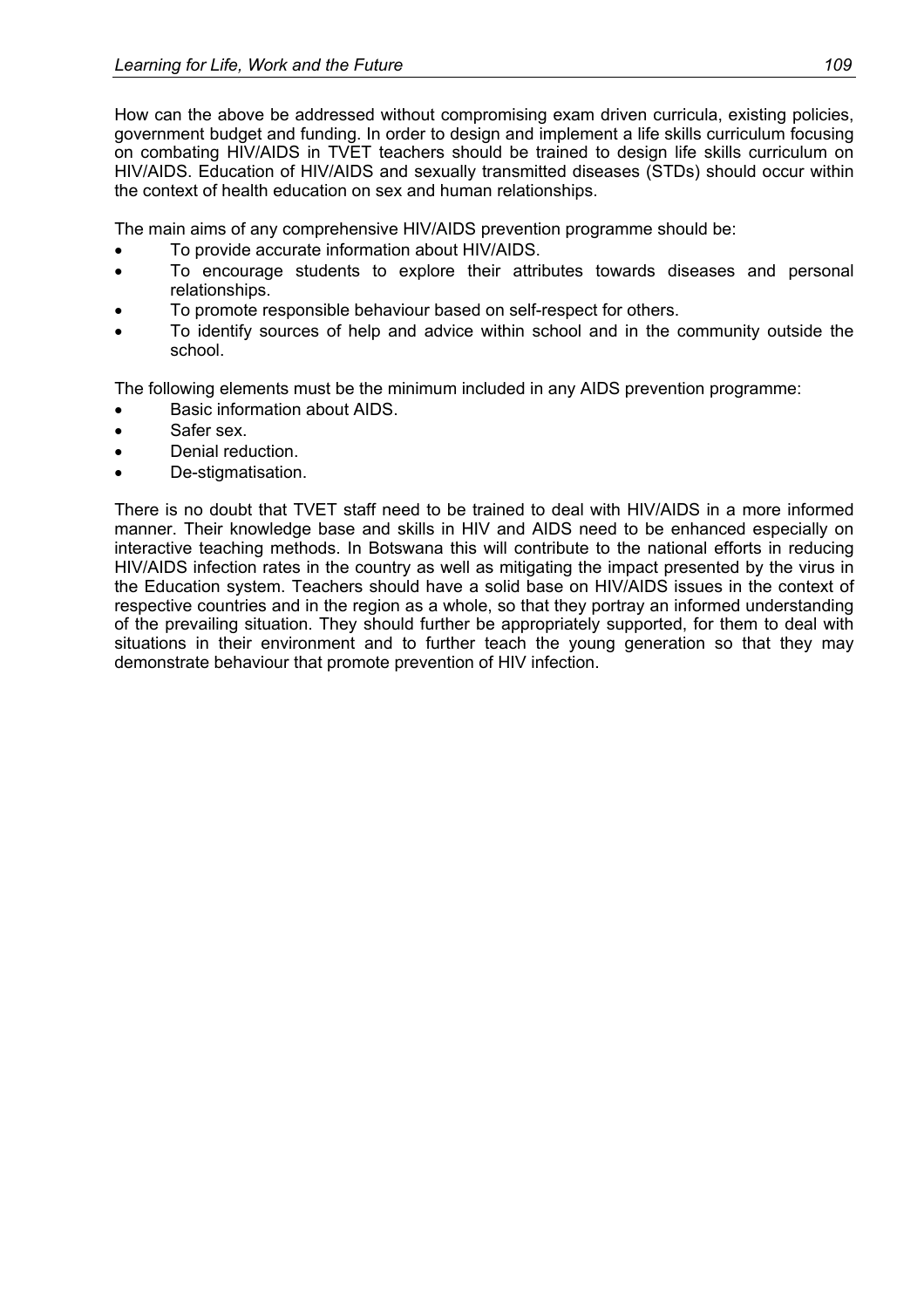### **NDUNGURU, Bernadetta (United Republic of Tanzania): Integrating Life Skills into Vocational Education and Training (VET): Programmes in Tanzania**

The development of skilled human resources is perhaps the most important factor contributing to social and economic development of a given country. Without skilled human resources, other resources such as capital, land and nature have little use. This statement further underscores a common understanding that when relevant and of required quality, Vocational Education and Training (VET) can play a key role in the transformation of a country's economy.

In the case of Tanzania, the countries' development and transformation objectives include, poverty reduction, creation of more gainful employment opportunities (only about 15% of the labour force can at the moment be absorbed in formal employment), and provision of competitive goods and services commensurating with global market requirements. A recent development challenge is for Tanzania to work towards achieving behavioural change for minimising the spread of HIV/AIDS among the active working age group. For VET to be relevant and of quality, its delivery system must therefore put into context the above mentioned social and economic development issues.

To achieve the required relevance and quality, the Vocational Education and Training Authority (VETA) has adopted a Competence Based Education and Training (CBET) delivery approach. The approach is outcome based, giving room for integrating all necessary skills to enable a graduate perform at a prescribed learning objective.

The approach is flexible enough to package learning content to address different learning objectives such as skills and competences specific for rural subsistence producers, or for the urban informal sector operators to formal sector workers; for example to enable them to enter the gainful economic market and thus reduce poverty, or to give specific skills for hotel services or textile workers to enable Tanzania complete effectively in the global market. At the individual level, the approach should enable and maintain formal employment, or otherwise enhance creation of self-employment and generate income for a subsistence producer or the unemployed. The approach ensures integration of the following skills components:

- *Practical vocational skills:* this part is pertinent for any skilled worker. Its focus is on the psychomotor domain, the doing part.
- *Theoretical underpinning knowledge:* This part is an essential component of training as it underpins the practice with theoretical reasoning so as to ensure innovation and creativity when applying practical skills. Its focus is on the cognitive domain, the thinking part.
- *Critical cross cutting skills (life skills):* This component strives at developing social, work oriented and entrepreneurial market oriented attitudes among workers. It focuses on the affective domain, that is how one applies practice and thinking to make gainful social and economic living throughout ones working life.

In the traditional pre-colonial setting, life skills education and training formed a critical component of the initiation process for young females and males into adulthood. Though differing in setting, duration and context, the process aimed at supporting occupational skills such as of cultivating, bee-keeping, pottery or basket making by providing life application skills for sustaining livelihoods. The focus was on values of work and citizenship, in that each person had to work, get married and follow social codes and taboos regarding sexuality, family and social life in general. The initiation bridge formed a critical role in ensuring that the community brought in rounded and responsible adults and citizens who are able to handle their social and economic roles as per expected norms.

Changes in social and economic systems brought with them complex social and economic demands which have resulted in different life styles thus calling for different ways and even technology for educating and training people for the world of work. Such changes have rendered the traditional based initiation processes where life skills formed the eminent component to cease functioning.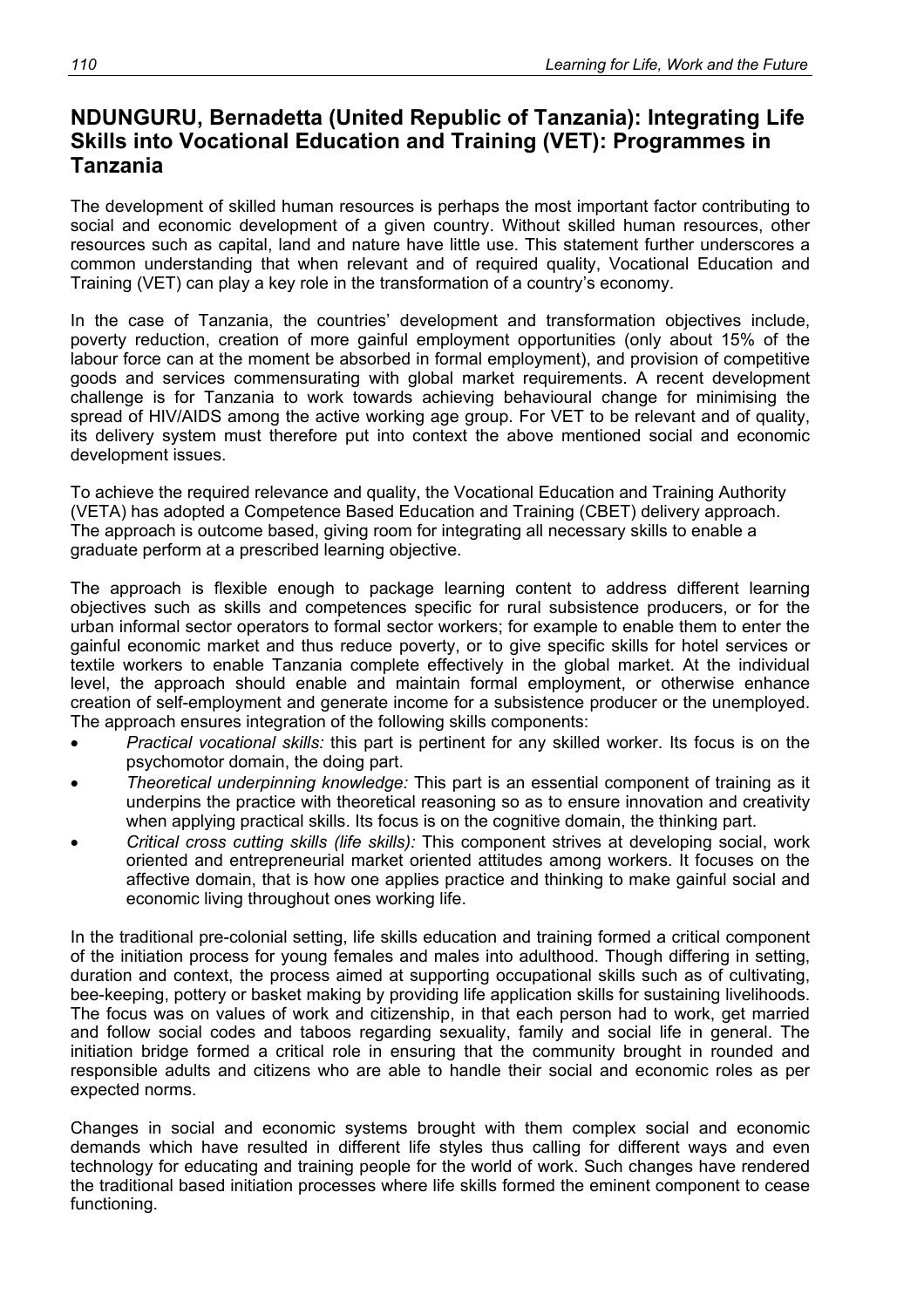The conventional education and training system ensure acquisition of basic education and further work skills at VET levels. The system thus produces a graduate who is competent technically, but may negate other required skills which enable him or her to meet other demands. Such skills include social, interpersonal and the essential one of managing sexuality and sexual relationships. The initiation life skills bridge which traditionally linked the adolescents to adulthood and world of work remain disconnected, it has not been replaced.

If VET is to play its role of preparing the future work force, then it needs to adopt a comprehensive approach of the traditional initiation rites whereby the process of preparing an adult, in this case a worker, considers not only the technical aspects, but also the total person. This person must be enabled to transform through comprehensive education packaging into a sustainable future worker who is both healthy and has the necessary work skills.

The life skills concept is currently a household term due to the escalation of the HIV/AIDS pandemic, in that the trainers in sexual and reproductive health (SRH) introduced life skills components into the originally knowledge based (cognitive) education so as to enable trainees to apply the knowledge to address the life threatening problem. In this case, life skills mean skills that ensure application of SRH related knowledge and actions to enable positive SRH out comes.

However, going by a working definition in VET, life skills are those which enable application of social, work and entrepreneurial related competencies, VET needs to go beyond the life skills as operationalised in the SRH-HIV/AIDS context. The question of a broader definition is inevitable in view of the fact that HIV/AIDS wears both social and economic faces.

The lack of social and economic power due to gender disparities and lack of income may contribute to vulnerability towards risky behaviours leading to HIV/AIDS acquisition particularly for young girls and some times boys. This situation requires an intervention which aims at ensuring acquisition of social and economic power particularly for identified targets. This intervention includes integration of entrepreneurship curriculum and market oriented skills to ensure employability. On the other hand, HIV/AIDS which is perpetuated by lack of information about SRH, and mechanisms for imparting skills for ensuring healthy sexual behaviours which prevent STI – HIV/AIDS spread, will need an intervention which require development of SRH related curricula which include skills for ensuring application of SRH-HIV/AIDS education and knowledge.

VETA has managed to integrate the entrepreneurial part of life skills in VET programmes. Entrepreneurship curriculum is already in place to compliment the technical and knowledge parts.

In a formal institutional based learning situation, where VET intakes consists of pre-employment trainees, a learning package should consist of practical and theoretical components. Life skills in terms of entrepreneurial components, to enable to identify business opportunities, develop appropriate for work relationships, customer satisfaction, safety, and environmental promotion are integrated. Such skills enhance the employability of both a job seeker who would prove an asset to an employer in ensuring competitiveness, and also for a learner who wishes to take selfemployment as an option.

In addition VETA is also targeting entrepreneurship promotion for special target groups, including children who are susceptible to the worst form of child labour such as prostitution. The package for this group include both VET and entrepreneurship skills with skills on how to address the vulnerability of unemployment, and equipping them with life planning skills for addressing lack of income related temptations which lead to risky sexual behaviours.

For an effective integration, of the SRH-HIV/AIDS life skills, the following has been considered: how to address lack of SRH-HIV/AIDS prevention education and skills in VET programmes and how to address risky behaviours which lead to the spread of HIV/AIDS among the future workforce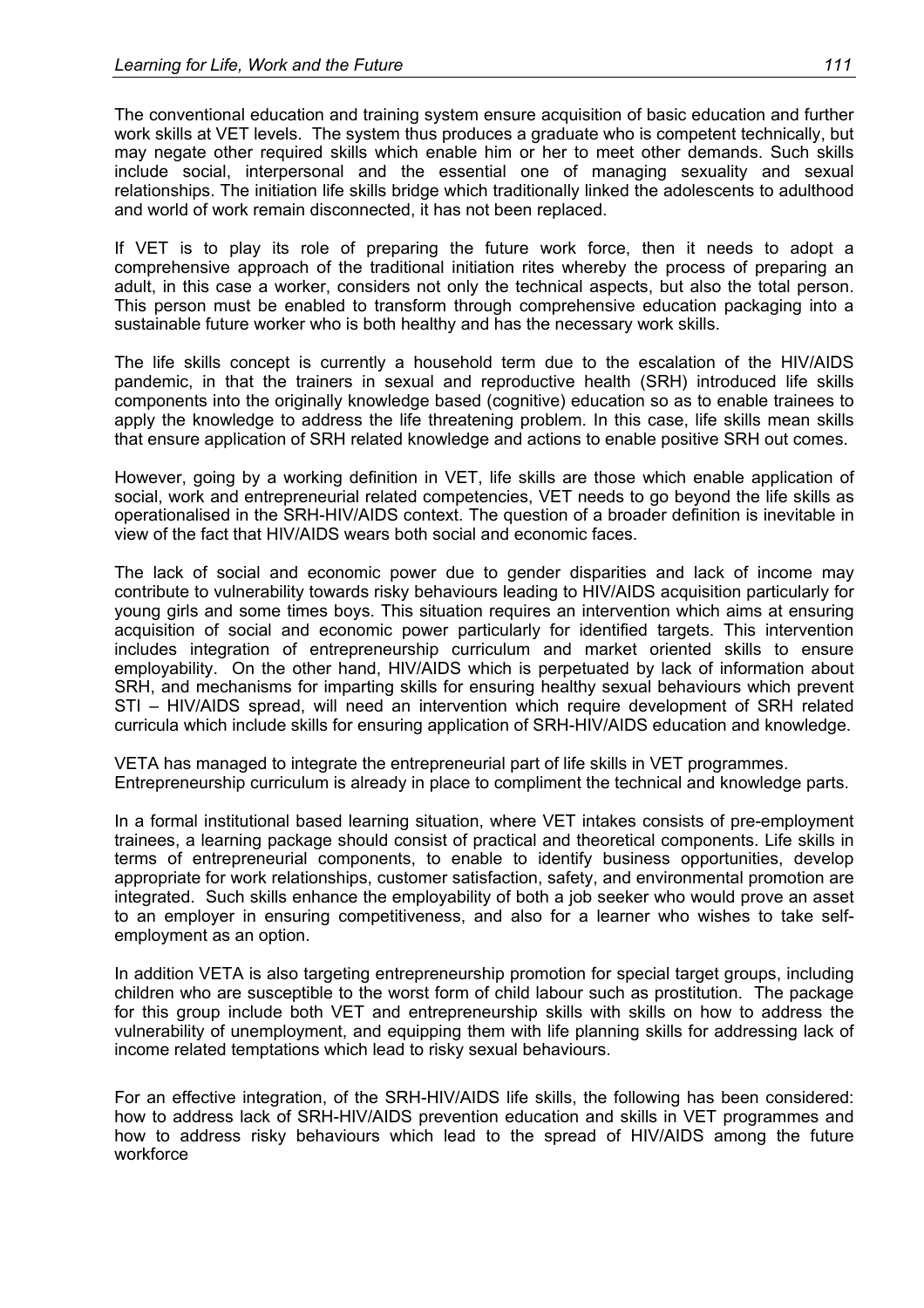In this context, VETA has so far introduced a life skills curriculum focusing on SRH-HIV/AIDS for imparting both education and the skills part for promoting change of behaviours. The curriculum covers factors including;

- Information on growing up and physical changes in the human body
- STIs and HIV/AIDS; how acquired, prevention and care after infection
- Gender, communication and assertive skills.

This curriculum is already in use, plans are underway to review and assess how it could be improved.

Life skills focuses on the affective domain, it is thus difficult to measure acquisition of such skills. The key question is therefore whether life skills for promoting entrepreneurial and positive social and sexual relations are examinable. At the same time there is a question on whether life skills should be integrated into technical skills or if they should be taught as separate units. If they are to be taught as separate units, should it be at regular intervals, or should it be in the beginning or at the end of the trade course. The question of content and the life skills package itself in terms of duration and coverage need to be clarified. The biggest challenge is however is who the instructors be. Should we have specialized instructors in these skills, or should we use the same instructors who are providing VET. In either case there is a need for capacity building for facilitators who should manage life skills in VET.

The stated challenges pose both policy and strategic questions on the right type of intervention. These questions need to be discussed so as to solicit an agreed course of action both at national and SADC sub-regional levels.

#### **REFERENCES**

Vocational Education and Training Authority (VETA) (2002) *Reports from Life skills intervention planning meeting held in VETA Zones.* 

Vocational Education and Training Authority (VETA) (2002): Directorate of Vocational Education and Training; *Competence Based Education and Training. A practioner's Guide to VET Competence – Education and Training in Tanzania.* 

Tan Bellis (2000) Knowledge Resources Republic of South Africa (RSA);

*Skills Development: A practitioners Guide* 

Vocational Education and Training Authority VETA (2002); *Report on the 2nd National HIV/AIDS Conference held in December, 2002, Arusha – Tanzania* 

Youth Net (2002) Summary Review: Youth Net Programme Assessment Conducted for Tanzania in 2002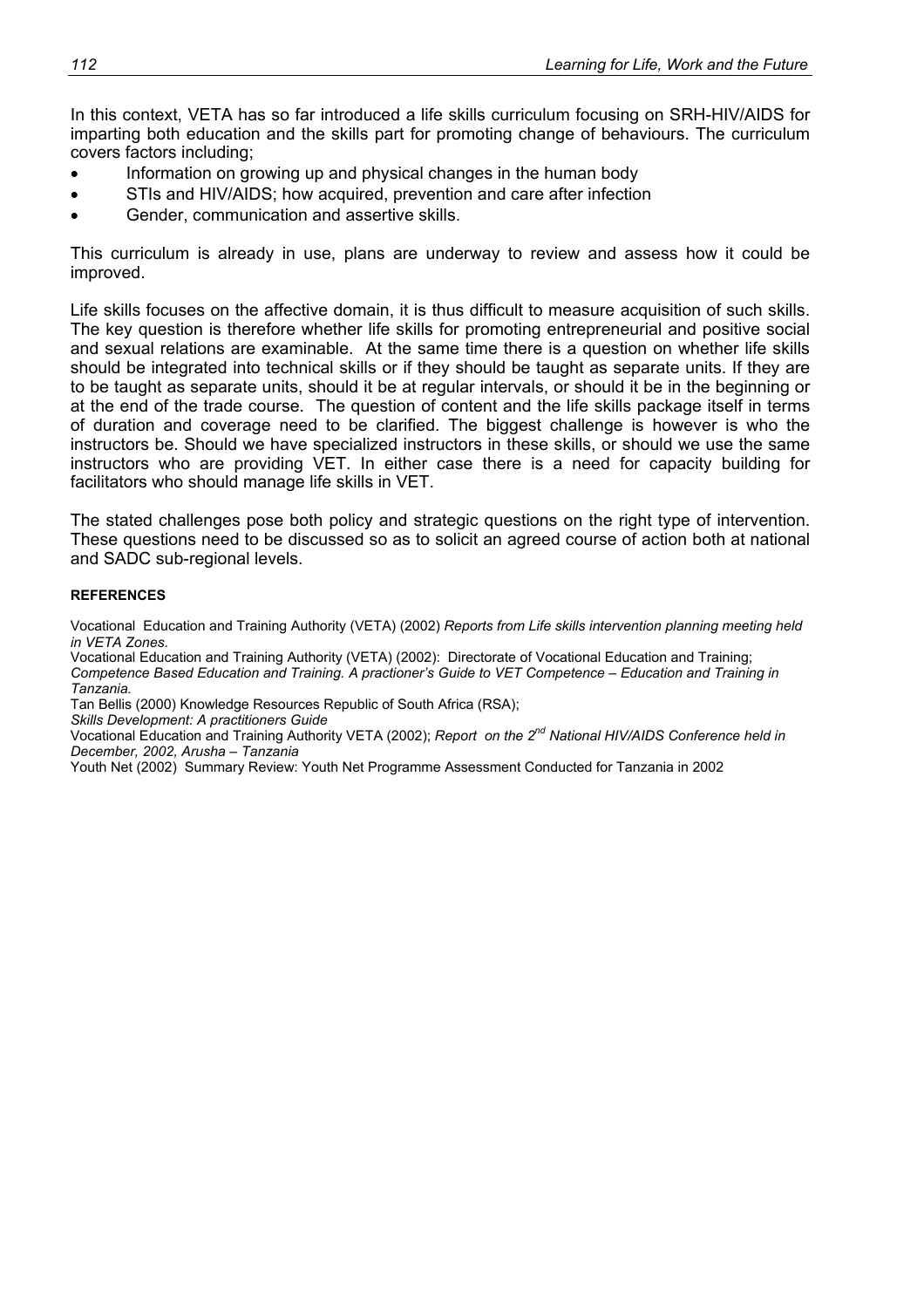# **Note of appreciation by Mrs. Bernadetta Ndunguru, the Director of Vocational Education and Training, United Republic of Tanzania**

Guest of Honour, Mr. N. Mbwanji, the VET Board Chairperson

Representatives from Development Partners

Ag. Director General, Mr. S. J. Nyambo

Distinguished, Guests, Friends and Participants, Ladies and Gentlemen

It takes one person to carry a child, but when a child is born, it is a relief for the mother, and a cause for jubilation for the family and friends. Thereafter it is the responsibility of the whole family/friends and the society to make sure that the child grows properly to fulfil the objectives of its existence.

Dear friends and colleagues, we have this week as a Tanzanian family and friends from SADC member states, and the development partners, witnessed the rebirth of LLWF. An initiative which, if reared well by all of us, has the potential for imparting social and economic change in the subregion. This follows a common understanding that Vocational Education and Training can perform a vital role in the transformation of the sub region's economy.

Dear friends and colleagues, my role today is to give a word of appreciation on behalf of the LLWF workshop 2003. Normally I should not mention names, but I will be short of gratitude if I don't mention the following:

- The Secretariat and the organising team in Tanzania in most cases logistics and administrative activities are not seen, just like in drama, we do not see what happens behind the curtains to enable acts to be applauded on stage. There were many people behind the stage, I will however mention Pascaline and Dafroser for their contribution to this success.
- The Director of Vocational Education and Training (DVET) of Botswana, who has continued to provide the life line for the initiative from 2000 when it was launched in Gaborone. Mrs. Marianne Nganunu who was the DVET then, (she is now the Permanent Secretary in the Ministry of Communications and Broadcasting) has passed on the baton to an equally committed DVET, Mr. Mogotsa Kewagamang, whom despite a heavy work schedule, has always been there to provide leadership, network and counsel to the LLWF Steering Group.
- I thank the UNESCO-UNEVOC International Centre in Bonn, and particularly the Director of the Centre Mr. Rupert Maclean for both the financial and technical support, without which the possibilities of holding this workshop would have been remote.
- I acknowledge Mr. Jakes Swartland for his intellectual input to analyse and synthesise the papers, the work which he did was almost on a 24 hour basis.
- I particularly thank the organisers in Bonn under the able leadership of Hans Krönner who assisted in providing the framework for the workshop through a thorough planning process which has contributed to the success and professional output today.
- Special thanks go to the VET Board and the Government of the United Republic of Tanzania who have given their full support to enable the workshop to be held in Tanzania. At this point I would like to mention Honourable Ng'wandu, The Minister for Science, Technology and Higher Education, who is also the chairperson of the UNESCO Commission in Tanzania together with the Commission team and the UNESCO Office in Dar-es-Salaam for facilitating the execution of UNESCO endeavour in Tanzania.

We very much appreciate the fact that the UNESCO Tanzania Commission Chairperson, Honourable Ng'wandu has acknowledged the significance of having VETA become a UNEVOC focal point, an aspect which we at VETA will have to make a follow up to. All this underlines the fact that being part of the sub-region, Tanzania has endorsed the LLWF TVET initiative to constitute part of the TVET reforms at national level.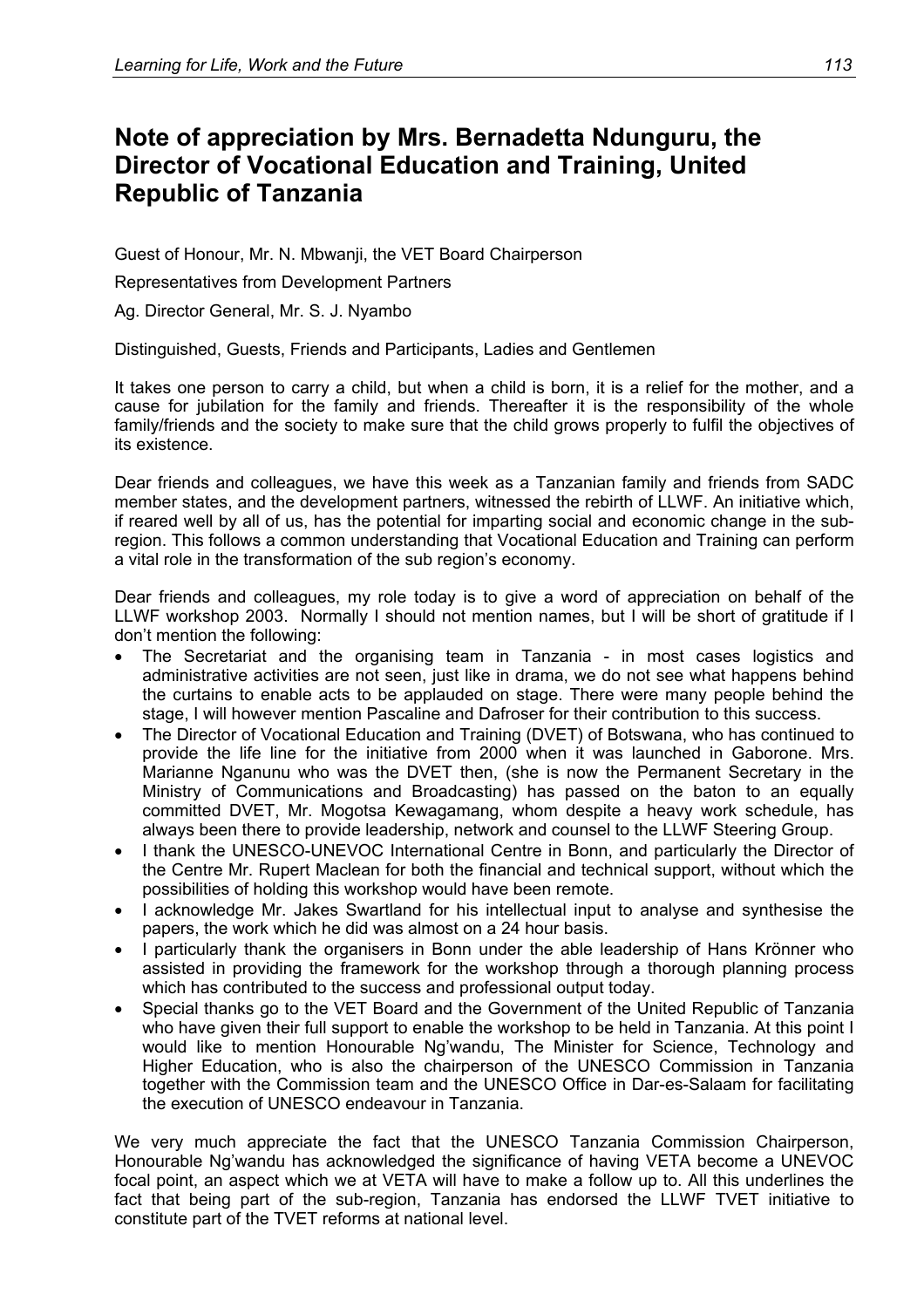The workshop preparations of the moderators were quite involving, they needed commitment to ensure the right output. I take this opportunity to thank the following in this context:

Ms Michelle Neuland, the Chief Moderator who did a marvellous job of preparing the moderators through a pragmatic training approach. The moderators were thus well equipped to enable each one of them to successfully facilitate the three thematic areas as follows:

- Sabelo Mnkhota, Maria Overeen, Maria Tsvere, and Godfrey Kafere were responsible for the life skills area.
- Timothy Manyaga, Victor Mahenge, Ahmed Mushir and Eustrickio Kazonga were responsible for the Quality Assurance thematic area.
- Robson Chakwana, Suresh Munbodh, Mogotsa Kewagamang and Bernadetta Ndunguru, were responsible for Training for Informal Sector and Unemployed.

Last but not least, I thank you all for being committed and a good resource. You all worked in a very professional manner discounting time and recreation, till the task was accomplished. Without your commitment we wouldn't have achieved this much.

Colleagues and friends, Tanzania has the culture of welcoming guests. For Tanzanians, it is an honour to have guests despite the humble tidings. VETA has been enthusiastic to portray this gesture; however in the attempt to please the guests, some hiccups may have surfaced in the process. If anything happened in this context, we extend our apology and say 'pole sana'. Please take all the good things from Tanzania including the warmth of the people, and most of all the LLWF team spirit, and leave all the challenging factors for the hosts to mend.

We have all worked as a SADC team. This is the kind of spirit which should prevail if the Gaborone LLWF initiative is to make a difference in the sub-region.

Once more thank you and God Bless us all. Bon Voyage (Safari njema, karibu tena)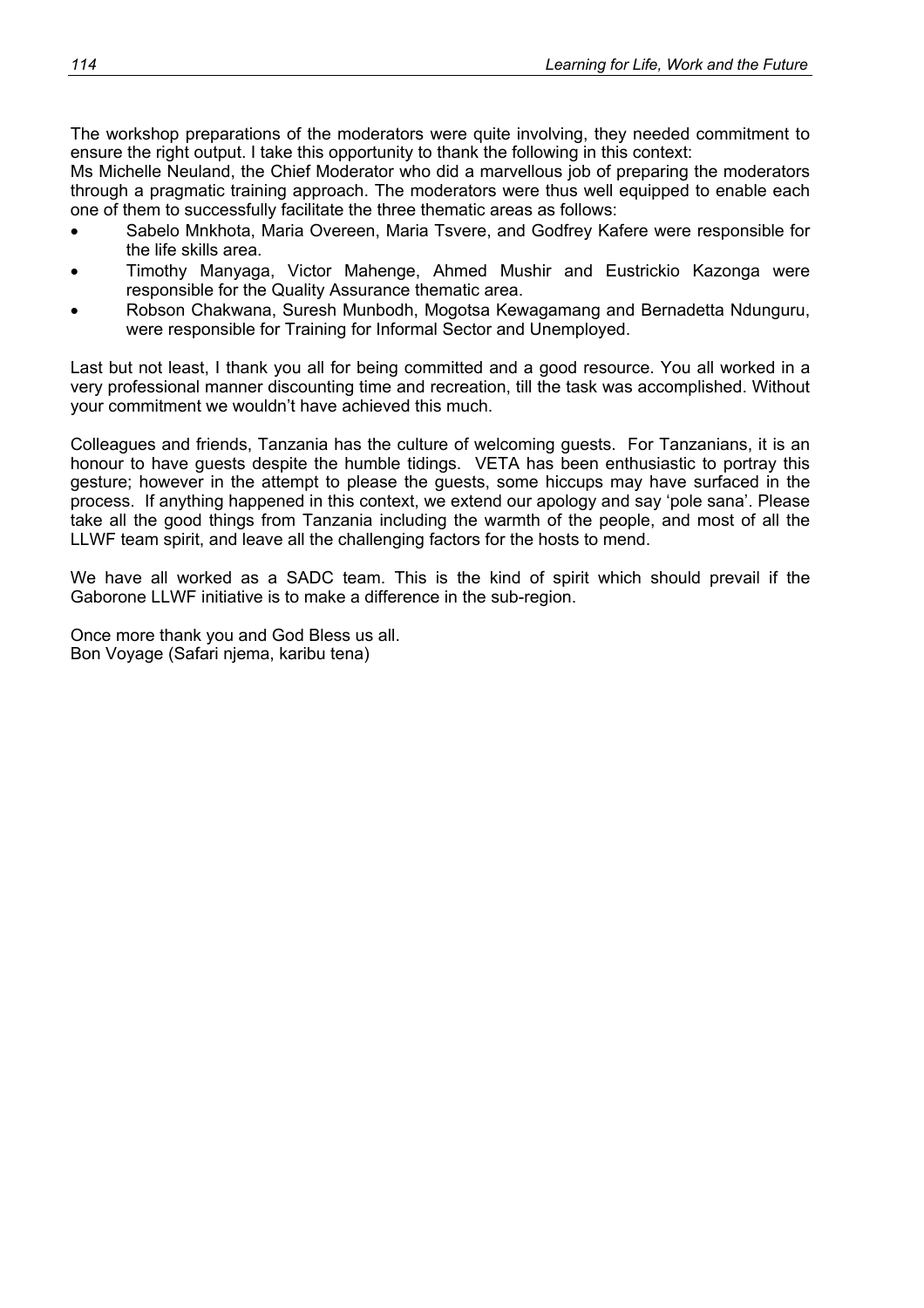# **Closing Speech by Mr. N. Mbwanji, The Chairman of the Vocational Education and Training Board, United Republic of Tanzania**

Honourable Chairperson of the Workshop, Distinguished Participants, Ladies and Gentlemen.

My main task is to thank you for your active participation during this workshop. Your active involvement has enabled us to reach the stage where objectives and strategies for projects have been identified and outlines prepared. The emphasis of the Workshop on drawing out regional experiences through group work and considering them in the light of trends in technical and Vocational Education and Training (TVET) reforms, has definitely been the driving force which enabled appropriate project outlines to be prepared within the time frame of two days. This is a tremendous achievement and I would like to take this opportunity to congratulate all of you for the hard work, which we are now witnessing.

The challenges facing the development of TVET in the SADC region are many and to address all of them at the same time will require a very big amount of human and financial resources, which we do not have. Rightly so, therefore, you have made priorities, which will enable us to address the most urgent challenges in the region. I would therefore like to take this opportunity to reemphasise what you have picked as priority issues:

The first one is TVET policies in the SADC region. There are several policy options among which we can choose to adapt. The key question in considering policy options is how to make TVET systems more responsive to the socio- economic development of our separate member states. This will involve looking at the governing structure of TVET which should include not only the involvement of all stakeholders but also adopting systems which are less bureaucratic, flexible in responding to changing development needs of the economy and cost effective. Policies should also address strategies for funding the introduction of Skills and Development Levies which in many cases reduces the government's financial burden. Criteria, however, need to be developed to ensure transparent distribution of levy funds and incentive mechanisms put in place to ensure that employers (who are paying levy) benefit from the levy they are paying so as to avoid the tendency for them to regard levy payment as another form of tax. The policies need also to address the key issues of poverty, unemployment, equity and relate national skills development opportunities with the influx of primary and secondary schools leavers which is likely to emerge over the next decade.

The second challenge is probably that of management of quality assurance in TVET within the SADC member states. Several strategies need to be put in place in order to ensure efficient management of the quality assurance system which involves the registration / accreditation of TVET institutions together with assessment and certification systems. The most important part, however, will be the regulatory framework, which will have to be prepared in order to manage quality assurances systems properly. We need to avoid the traditional tendency of restrictive regulations, which are based on the notion inspections. The inspector becomes a policeman and may enter training institution to demand written or oral information and take away documents for examination. The regulatory framework should provide for advisors who will discuss and point out where training institutions can make improvements in order to enhance the quality and efficiency of training provision. Adequate information need to be provided to the general public regarding the quality of training provided by their respective TVET institution so that they can make informed decisions when making choices. Regulations need to be balanced so as to encourage good practice instructions to operate more effectively and to prevent dubious TVET providers from exploiting fee-paying customers. The goal should be to facilitate more investment in TVET rather than inhibit that investment.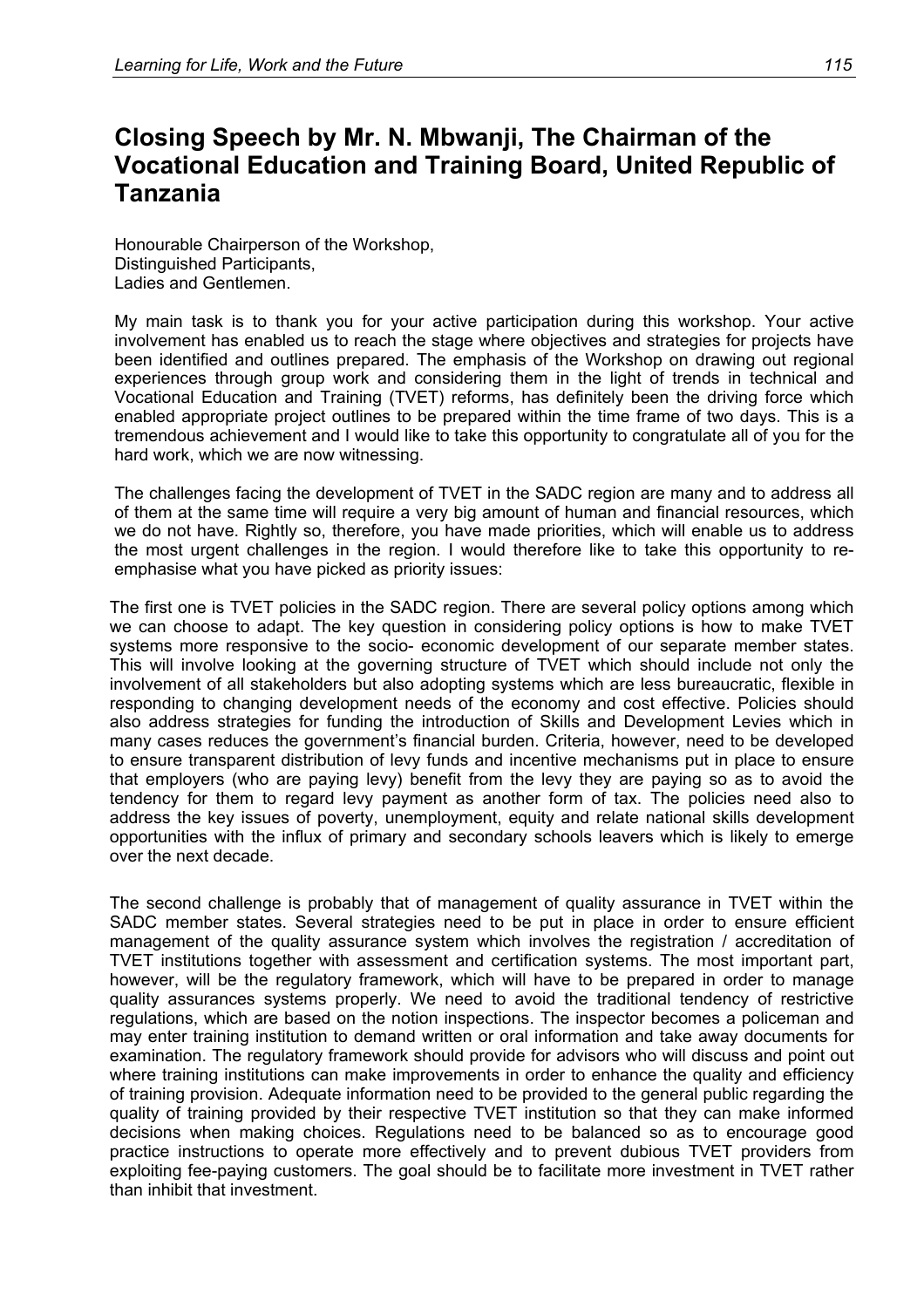Another key challenge is capacity in terms of both human capacity as well as the capacity of existing training facilities in TVET institutions which are in many cases in a poor state. Refurbishing is necessary in order to enhance the quality of training provision and this includes the provision of adequate training of teachers and management personnel for TVET is of utmost important. The qualification profile of TVET staff is in many cases low and needs upgrading and updating. Technical and vocational teacher training facilities are a key to the development of TVET in the SADC region and must have the capacity to ensure self-renewal of the TVET system.

Poverty reduction remains to be a major policy concern for the SADC region. Key questions will be how training for the informal sector is managed and what mechanisms are put in place for identifying training needs of the sector. Our own experience in Tanzania shows that training schemes for the informal sector should start with an analysis of the local market; length of training, job orientation, delivered flexibility and focusing on the outreach mode of provision. The content of learning should go beyond traditional skills by taking on board new emerging skills and the integration of technical, business and life skills.

It is my belief that projects will emerge in these key areas including the cross cutting issue of life skills. It is my belief also that our development partners will take up the signals and extend their support so that the identified projects can be implemented. May I also suggest that UNESCO-UNEVOC take a leading role when implementation has started by organizing follow up workshops in order to monitor progress being made and take action in order to remove bottlenecks in the course of implementation.

Distinguished participants, the organisation and implementation of workshops of this kind requires the involvement of many persons who must undoubtedly have put in very hard work. It is not possible for me to mention all of them. I would, however, like to take this opportunity to thank Mr. Hans Krönner of UNESCO-UNEVOC and Mrs. Bernadetta Ndunguru of VETA for organising the workshop at international and local levels respectively. I would also like to single out Mr. Jakes Swartland for reading all the workshop papers and summarizing the issues into the main working document. Finally let me thank the moderators and all participants for the hard work you put in which has resulted in the projects being identified.

Last but not least may I also thank the VETA management in particular and all others who have worked tirelessly towards the success of this workshop.

I now have the honour and the privilege to announce that the workshop is officially closed. But please use the remaining time of your stay in Tanzania to get to know the country and its people. Bon Voyage and please come again.

Thank you.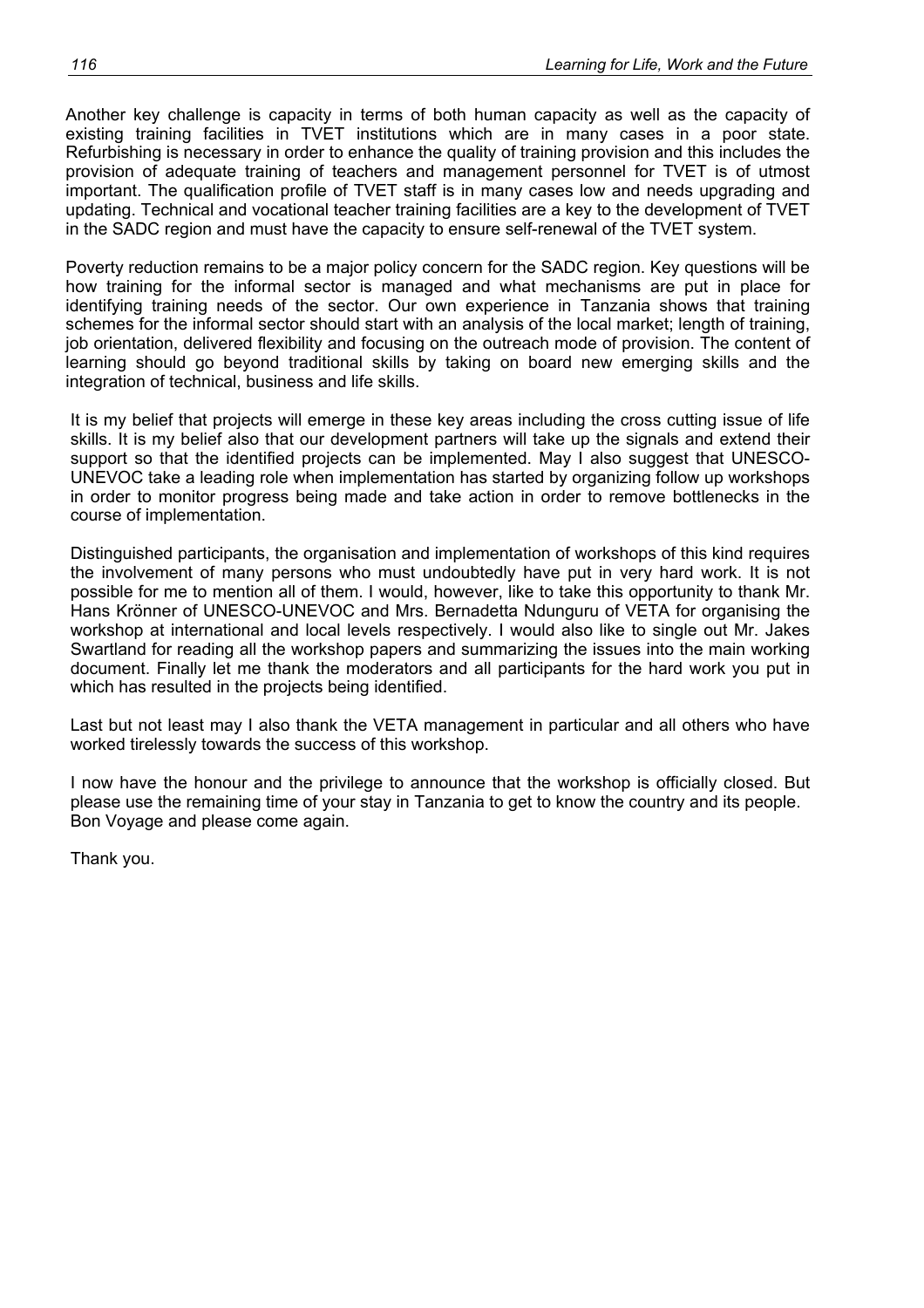# **Workshop Programme**

| Date, Time<br>Sunday, 21 September 2003 | <b>Activity</b>                                                                                     | <b>Chair, Speaker. Participants</b>                                                    |
|-----------------------------------------|-----------------------------------------------------------------------------------------------------|----------------------------------------------------------------------------------------|
| Throughout the day                      | <b>Arrival of Participants</b>                                                                      |                                                                                        |
| Before 16:00 hours                      | <b>Arrival of Chief Moderator</b>                                                                   |                                                                                        |
| 16:00                                   | Meeting of Programme<br>Committee                                                                   | VETA, DVET, UNESCO-UNEVOC,<br>Main Resource Person, Chief<br>Moderator, Steering Group |
| 19:00                                   | Informal Welcome Meeting                                                                            |                                                                                        |
| Monday, 22 September 2003               |                                                                                                     |                                                                                        |
| $08:30 - 09:00$                         | Registration                                                                                        |                                                                                        |
| $09:00 - 09:30$                         | Introduction: Purpose of<br>Moderator Training and its<br>role in the overall workshop<br>programme | UNESCO-UNEVOC, VETA                                                                    |
| $09:30 - 10:30$                         | Introduction to<br><b>Moderator Training</b>                                                        | <b>Chief Moderator</b>                                                                 |
| $10:30 - 11:00$                         | Tea                                                                                                 |                                                                                        |
| $11:00 - 13:00$                         | Moderator Training,<br>Session 1                                                                    | <b>Chief Moderator</b>                                                                 |
| $13:00 - 14:15$                         | Lunch                                                                                               |                                                                                        |
| $14:15 - 16:00$                         | Moderator Training,<br>Session 2                                                                    | <b>Chief Moderator</b>                                                                 |
| $16:00 - 16:30$                         | Tea                                                                                                 |                                                                                        |
| $16:30 - 18:00$                         | Moderator Training,<br>Session 3                                                                    | <b>Chief Moderator</b>                                                                 |
| Evening                                 | Evening arrangement to be<br>determined with the Chief<br>Moderator                                 | <b>Chief Moderator</b>                                                                 |
| Tuesday, 23 September 2003              |                                                                                                     |                                                                                        |
| Throughout the day                      | Arrival of additional<br>Participants                                                               |                                                                                        |
| $08:30 - 10:30$                         | Moderator Training,<br>Session 4                                                                    | <b>Chief Moderator</b>                                                                 |
| $10:30 - 11:00$                         | Tea                                                                                                 |                                                                                        |
| $11:00 - 13:00$                         | Moderator Training,<br>Session 5                                                                    | <b>Chief Moderator</b>                                                                 |
| $13:00 - 14:15$                         | Lunch                                                                                               |                                                                                        |
| $14:15 - 16:00$                         | Moderator Training,<br>Session 6                                                                    | <b>Chief Moderator</b>                                                                 |
| $16:00 - 16:30$                         | Tea                                                                                                 |                                                                                        |
| $16:30 - 18:00$                         | Moderator Training,<br>Session 7                                                                    | <b>Chief Moderator</b>                                                                 |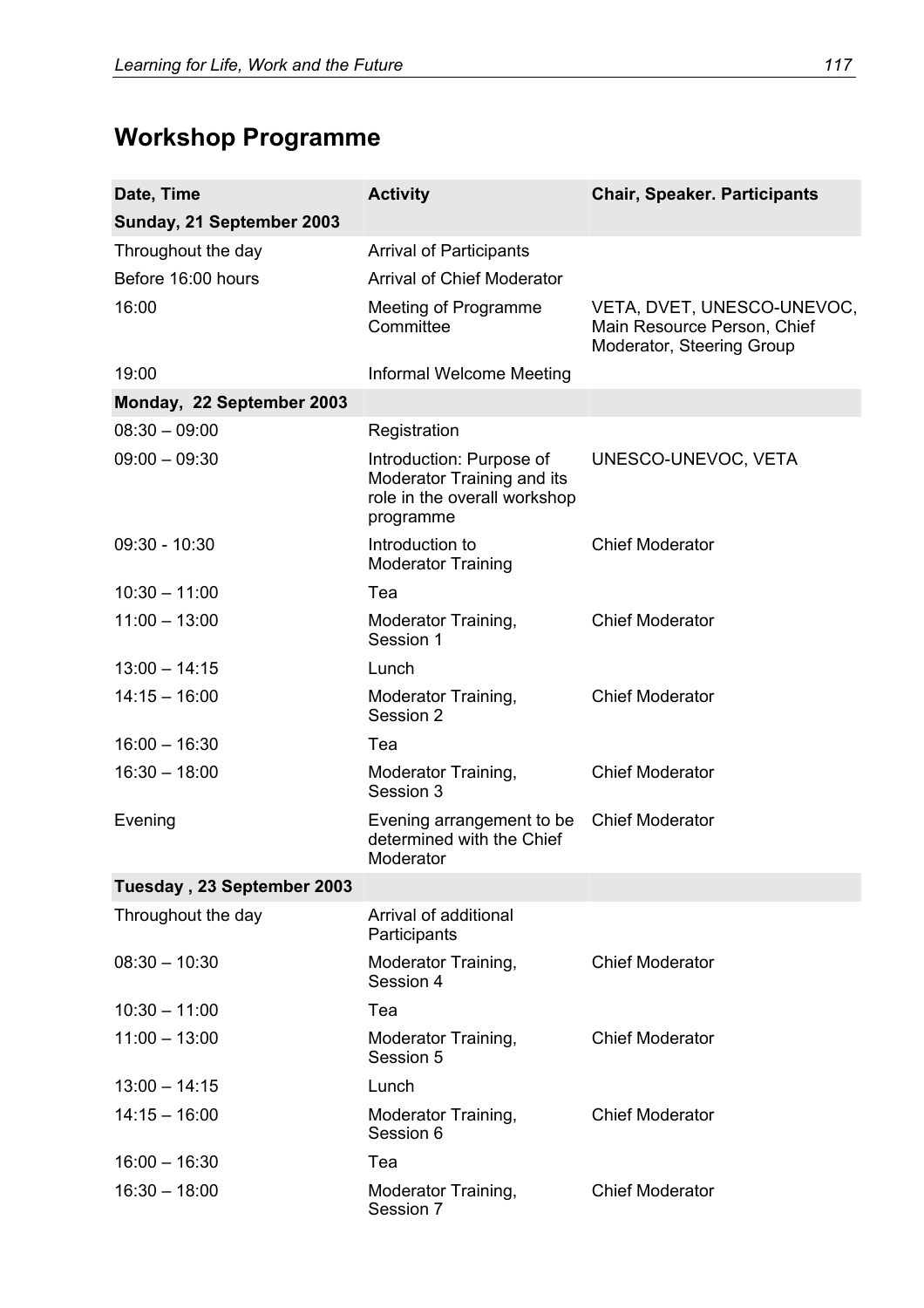| Date, Time                             | <b>Activity</b>                                                                                                                                                                                                  | <b>Chair, Speaker. Participants</b>                                                    |
|----------------------------------------|------------------------------------------------------------------------------------------------------------------------------------------------------------------------------------------------------------------|----------------------------------------------------------------------------------------|
| $18:00 - 19:00$                        | Meeting of Programme<br>Committee                                                                                                                                                                                | VETA, DVET, UNESCO-UNEVOC,<br>Main Resource Person, Chief<br>Moderator, Steering Group |
| $19:00 - 19:30$                        | Informal Welcome Meeting                                                                                                                                                                                         |                                                                                        |
| <b>Wednesday, 24 September</b><br>2003 |                                                                                                                                                                                                                  |                                                                                        |
| $08:30 - 09:30$                        | Registration                                                                                                                                                                                                     |                                                                                        |
| $09:30 - 10:00$                        | Plenary. Welcome.<br>Introduction to the purpose<br>and objectives of the<br>workshop;<br>explanation of the<br>programme;<br>introduction of the roles of<br>Main Resource Person and<br><b>Chief Moderator</b> | <b>Chair/Master of Ceremonies;</b><br>UNESCO-UNEVOC, VETA                              |
| $10:00 - 10:30$                        | Introduction of main issues<br>of the workshop                                                                                                                                                                   | Main Resource Person                                                                   |
| $10:30 - 10:40$                        | <b>Group Photo</b>                                                                                                                                                                                               |                                                                                        |
| $10:40 - 11:00$                        | Tea                                                                                                                                                                                                              |                                                                                        |
| $11:00 - 12:00$                        | Introduction to Group Work                                                                                                                                                                                       |                                                                                        |
| $12:00 - 13:00$                        | Format for Project Proposals                                                                                                                                                                                     |                                                                                        |
| $13:00 - 14:15$                        | Lunch                                                                                                                                                                                                            |                                                                                        |
| $14:15 - 16:30$                        | Group Work Session 1                                                                                                                                                                                             |                                                                                        |
| $16:30 - 17:00$                        | Preparation for transfer                                                                                                                                                                                         |                                                                                        |
| $17:00 - 17:45$                        | <b>Transfer to Golden Tulip</b>                                                                                                                                                                                  |                                                                                        |
| 18:00                                  | <b>Arrival of Guest of Honour</b>                                                                                                                                                                                |                                                                                        |
| $18:00 - 18:30$                        | Cultural Show, Drama                                                                                                                                                                                             |                                                                                        |
| $18:30 - 19:00$                        | Statements by various<br>Agencies                                                                                                                                                                                | UNESCO, ILO, SADC; VETA,<br>DVET, NatCom, UNESCO Dar-es-<br>Salaam                     |
| $19:00 - 19:20$                        | <b>Opening Address</b>                                                                                                                                                                                           | <b>Guest of Honours</b>                                                                |
| $19:20 - 19:25$                        | Vote of Thanks                                                                                                                                                                                                   | <b>DVET, Main Resource Person</b>                                                      |
| $19:25 - 19:45$                        | <b>Cultural Show, Song</b>                                                                                                                                                                                       |                                                                                        |
| $19:45 - 21:45$                        | <b>Dinner</b>                                                                                                                                                                                                    |                                                                                        |
| 21:45                                  | Transfer back to Hotel                                                                                                                                                                                           |                                                                                        |
| Thursday, 25 September 2003            |                                                                                                                                                                                                                  |                                                                                        |
| $08:30 - 10:30$                        | Group Work Session 2                                                                                                                                                                                             |                                                                                        |
| $10:30 - 11:00$                        | Tea                                                                                                                                                                                                              |                                                                                        |
| $11:00 - 13:00$                        | Plenary: Presentation of<br>Group Results, Discussion,<br><b>Consolidation (Project</b><br>Outlines)                                                                                                             |                                                                                        |
| $13:00 - 14:15$                        | Lunch                                                                                                                                                                                                            |                                                                                        |